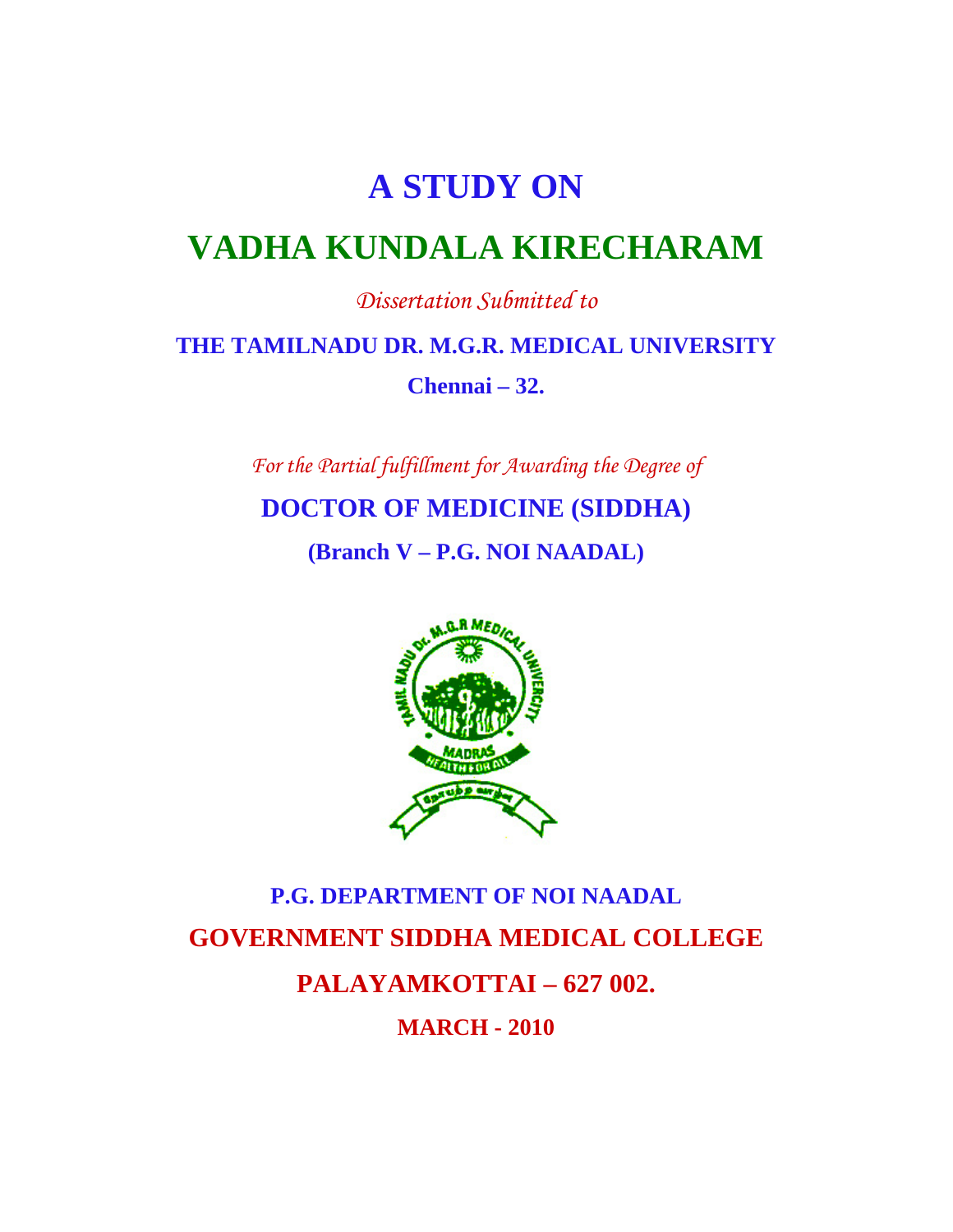#### **ACKNOWLEDGEMENT**

First of all, I wish to express my gratitude to my parents for their hearty wishes and sincere prayers.

 I wish to thank the **Vice Chancellor, the Tamil Nadu Dr.M.G.R. Medical University,** Chennai for permitting me to undertake the Dissertation topic.

 I represent my sincere thanks to **Dr.Soundara Rajan M.D(S),**  Principal (I/C) and **Dr.Chandra Mohan Doss M.D(S)**, Vice Principal Government Siddha Medical College,Palayamkottai for providing all the necessary facilities.

 I represent my sincere thanks to **Dr.R.Devarajan M.D(S),**Head of the Noi Naadal Post Graduate Department, Government Siddha Medical College, Palayamkottai for his valuable suggestions and guidance in the completion of the dissertation work.

 I express my whole hearted thanks to **Dr.A.Vasuki Devi M.D(S),** Asst. Lecturer, Post Graduate, Noi Naadal Department, who gave a splendid guidance and untied the twisted knots to explore the depths and secrets in the work.

 I express my deep sense of gratitude to **Dr.S.K.Sasi M.D(S),** Asst.Lecturer, Post Graduate Noi Naadal Department, for her affectionate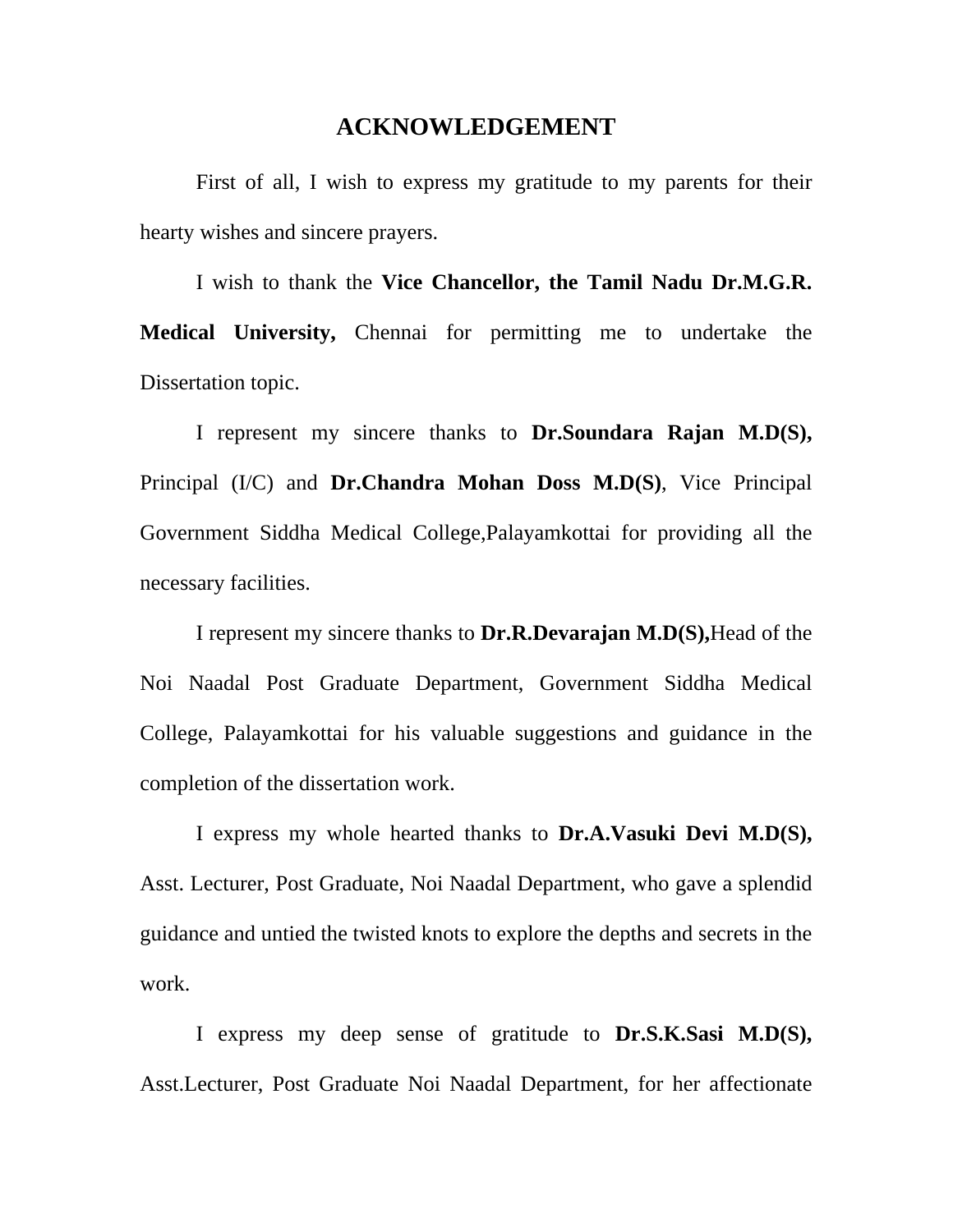and valuable guidance given to me for this successful completion of this work.

 I would like to thank **Dr.Ravi Chandran M.B.B.S. M.D.,** Reader, Modern Medicine, Government Siddha Medical College, Palayamkottai for his valuable guidance in modern aspect of approach to this study.

 I express my sincere thanks to **Dr.V.S.Padma M.B.B.S., DMRD**. Radiologist, for her contribution in the completion of the work.

 I express my thanks to **Mrs.T.Poonkodi M.A., M.Lis, M.Phil.,** Government Siddha Medical College, Palayamkottai for her co-operation in referring the library books.

 I express my gratitude to **Annamalai Internet Café**, Palayamkottai for the brilliant lithographic work.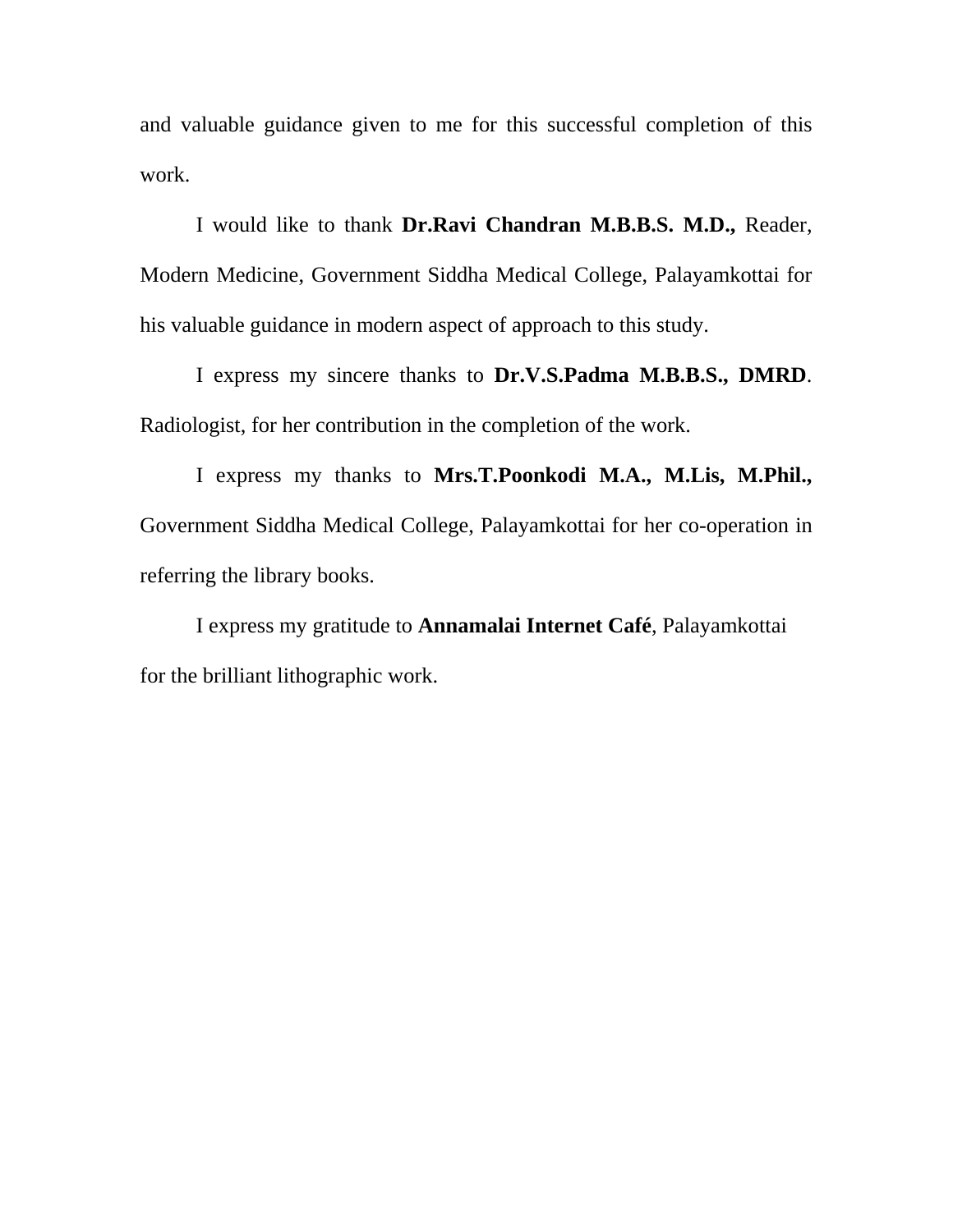## **INTRODUCTION**

The Siddha system of medicine is believed to have originated from Lord Shiva, the supreme God of Tamils and he is considered to be the chief of Siddhar. Lord Shiva teached this science to Shakthi, the Goddess and then to Nandhi, from them to common people by Siddhars. The person who attains the super natural power or perfection are called as "Siddhars". They are super human beings mastering the wind wave, tide, gravity and other forces of nature.

Siddhars have fully investigated and explained the causes and the course of all diseases and their management. They have revealed the significance of mental health. They imparted their knowledge for the upliftment of the human life style.

#### **Man**

Man is the only being in the creation with all kinds of latent powers reaching upto the level of God. His only defect is that he doesn't care to know that such powers are hidden in him and he has to make them patient by his perseverance.

Perfection in man's nature is barred by maya and prevents from taking its proper course. Once this bar is removed nature rushes with all its potentialities and power.

An individual should maintain his health for the harmonious life.

**1**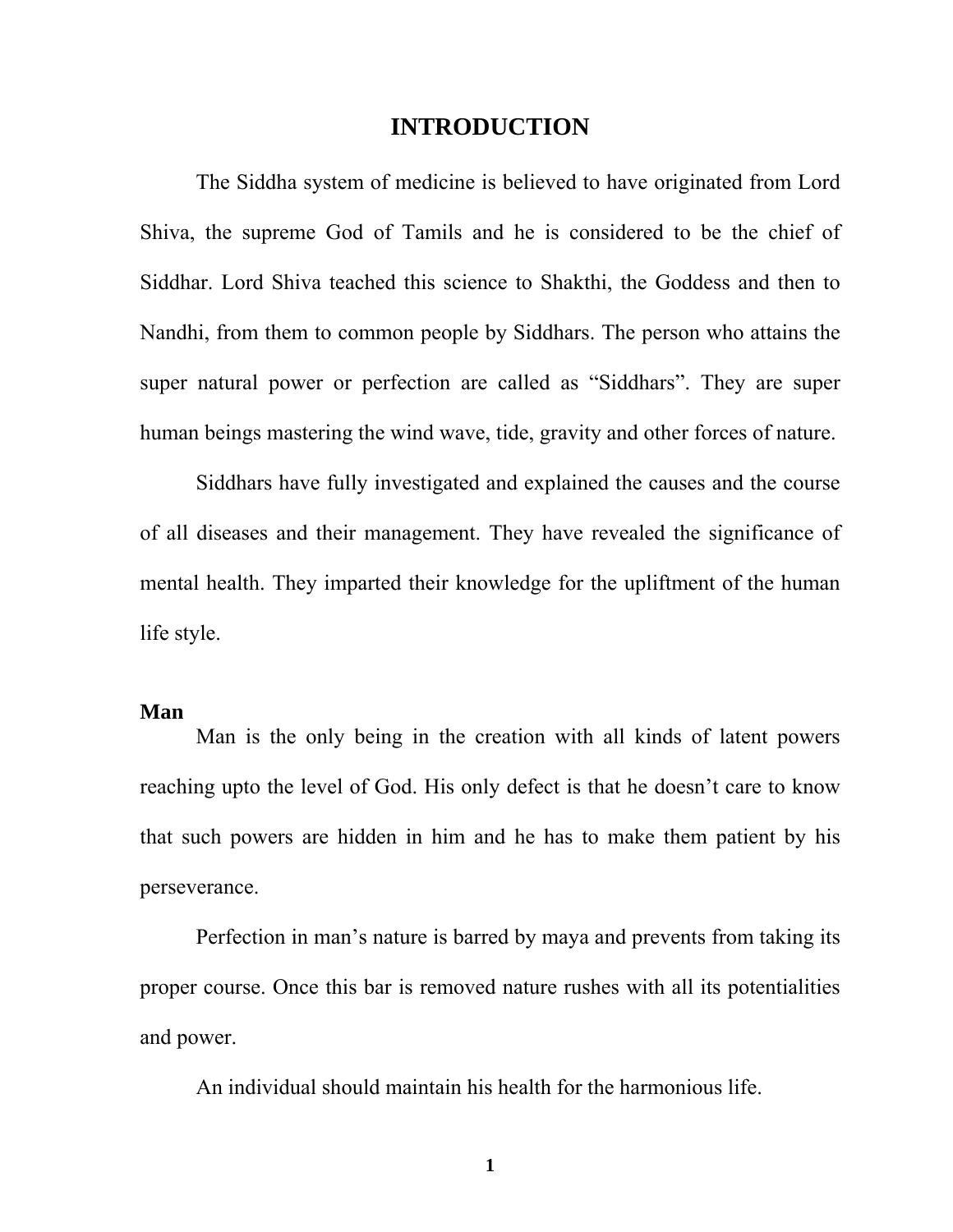"உடம்பார் அழியின் உயிரார் அழிவர் திடம்பட மெய்ஞானம் சேரவும் மாட்டார் உடம்பை வளர்க்கும் உபாயம் அறிந்தே உடம்பை வளர்த்தேன் உயிர்வளர்த் தேனே."

-திருமந்திரம்.

In Siddha system of medicine the human body's mechanism starts the knowledge of cosmogenesis. The nature and human beings are interrelated.

> "அண்டத்தி லுள்ளதே பிண்டம் பிண்டத்தி லுள்ளதே அண்டம் அண்டமும் பிண்டமும் ஒன்றே அறிந்து தான் பார்க்கும் போதே". - சட்டமுனி ஞானம்

Man is said to be the microcosm and the universe is macrocosm. What exist in the universe, exist in man. The universe and its constituents including man are made up of five basic elements pancha boothams. They are Prithivi (land), Appu (water), Theyu (fire), Vayu (air) and Aakayam (space).

Alteration in ratio of panchabootham in human body leads to vitiation of three humours. Siddha system of medicine is mainly based on the humoral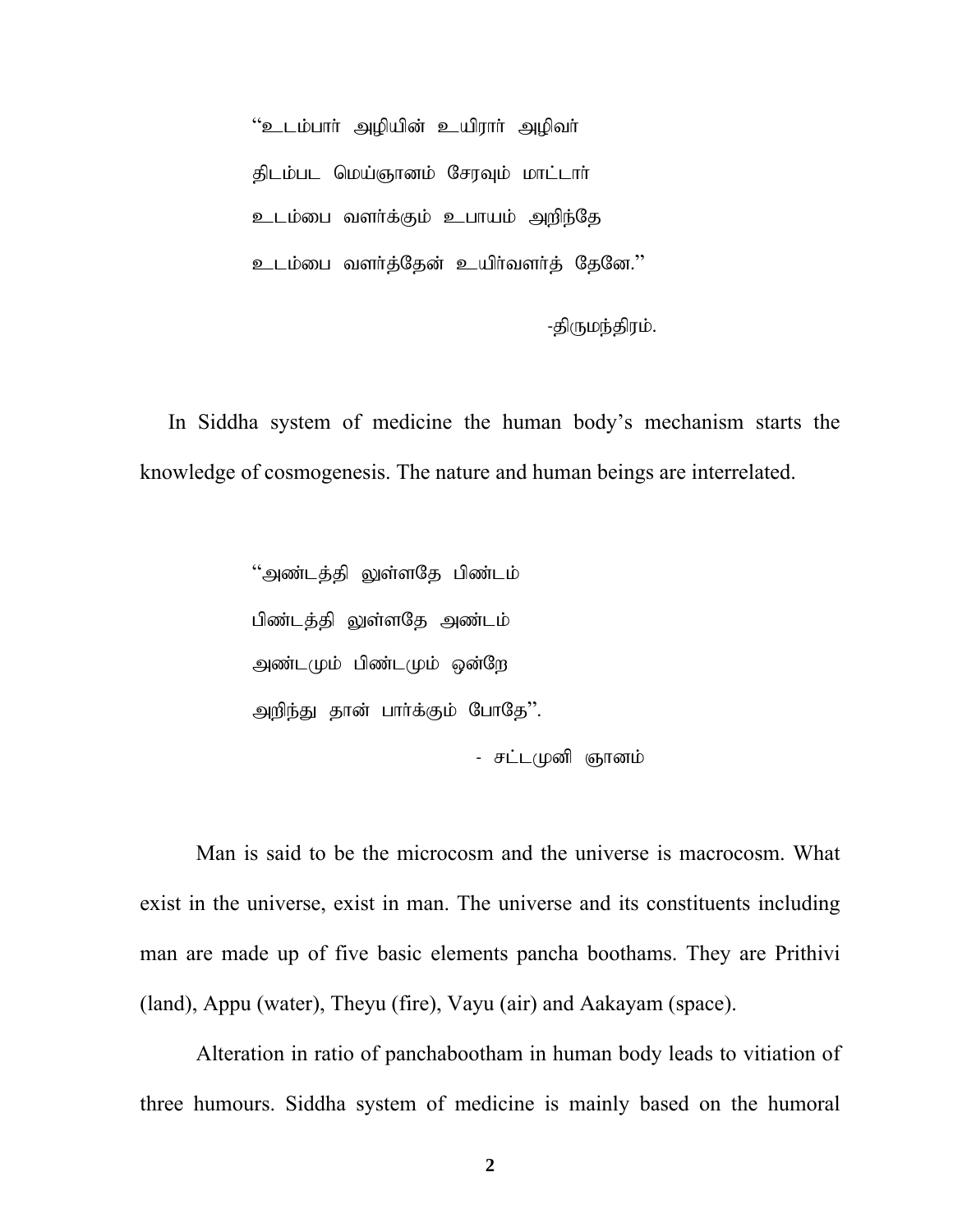theory. The three humours namely Vali, Azhal and Iyam. Any decrease (or) increase in ratio of the three humours causes disease in human body.

These three humours literally mean wind, bile and phlegm respectively Vatha, Pitha, Kabam are in different proportions  $1: \frac{1}{2}: \frac{1}{4}$ .

> "வழங்கிய வாதம் மாத்திரை யொன்றாகில் தழங்கிய பித்தம் தன்னி லரை வாசி அழங்குங் கபந் தானடங்கியே காலோடில் பிறங்கியே சீவர்க்குப் பிச கொன்றுமில்லையே." - குணவாகட நாடி.

The sensory and motor functions of the body is based upon 96 Thathuvams (principles) and importance of diagnosis is stated in "Theraiyar Maruthuva Bharatham".

 In Theriayar Maruthuva Bharatham it is said that a physician must have a clear knowledge about the causative factors, normal physiological conditions, pathological changes, nature of its presentation and prognosis of the disease before treating the patient.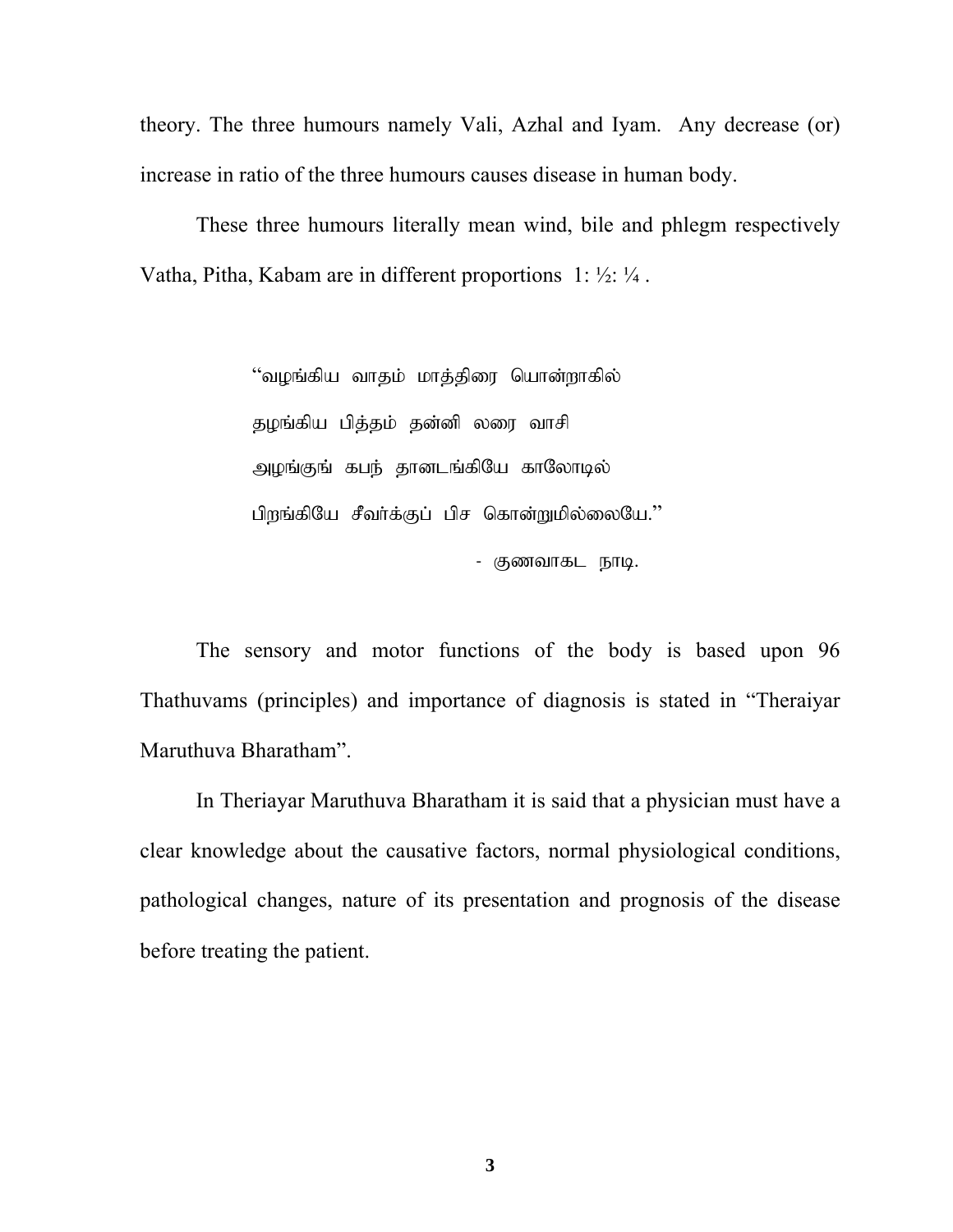#### **Disease is,**

Any altered emotion which interferes with the normal gay attitudes prevailing in the soul binded body, causing an impact on the physical body itself is referred to as disease.It is of two types

- Physical disorders
- Psychological disorders like stress

Among the many physical disorders, the author has chosen the most prevalent, disturbing and distressful disorder "Vadha kundala kirecharam". An attempt to elaborate the finest detail of this disease through the Siddha parameters has been accomplished.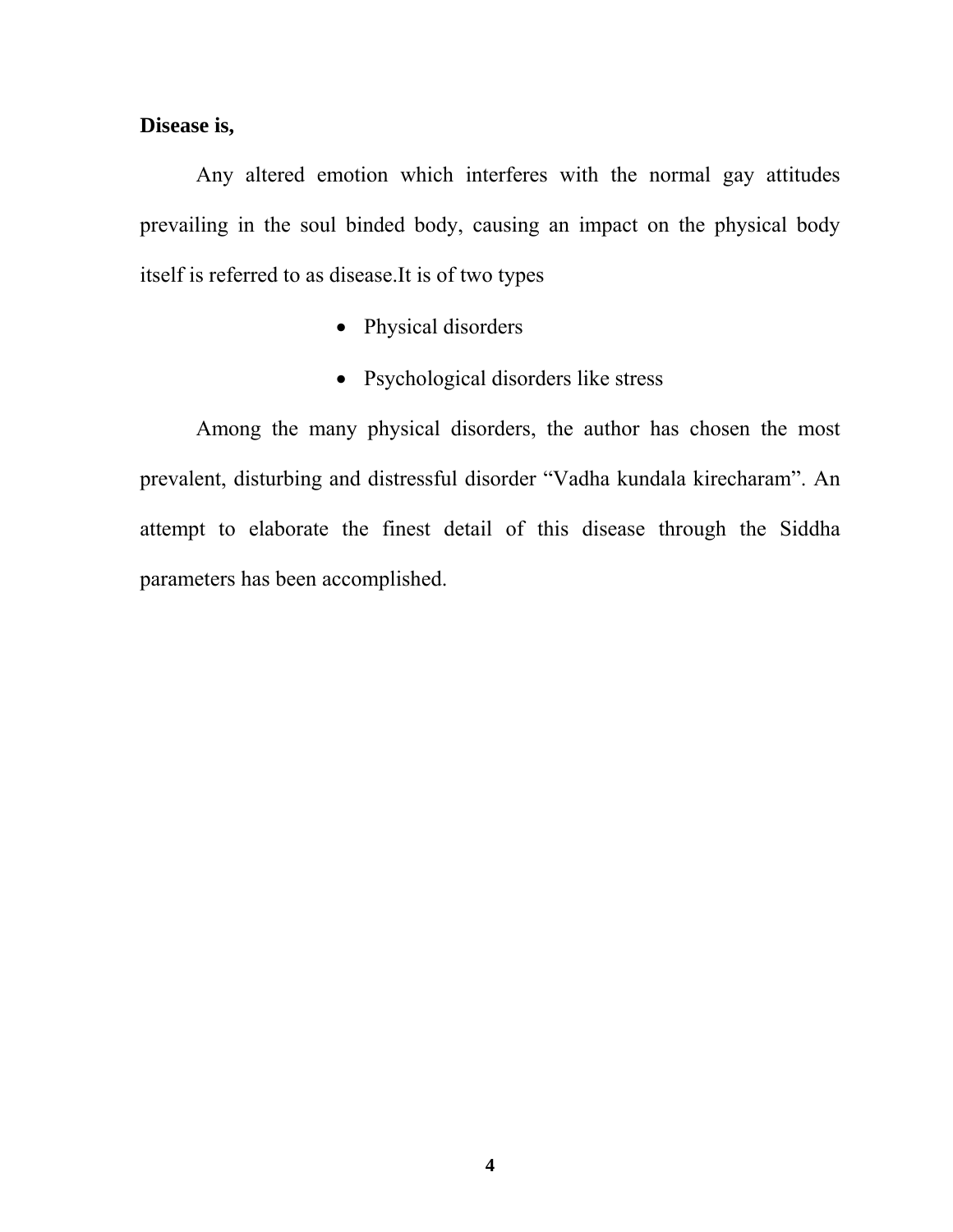## **SIDDHA PHYSIOLOGY**

Human body is made up of two kinds of bodies.

- (i) Sthula Sariram (visible body)
- (ii) Sukkuma Sariram (invisible body)

## **Sthula Sariram includes,**

Bones, muscles, blood vessels, nerves and all functional systems of human body. It is known as functional units of body.

## **Sukkuma Sariram,**

 This is the basic for Sthula Sariram. It makes the Sthula Sariram to be active.

The Universe is made up of five basic elements called

|  | Earth (Prithivi) | பண     |
|--|------------------|--------|
|  | Water (Appu)     | ௺      |
|  | Fire (Theyu)     | தீ     |
|  | Air (Vayu)       | காற்று |
|  | Space (Aagayam)  | விண்   |

The human body is also made up of these five basic elements.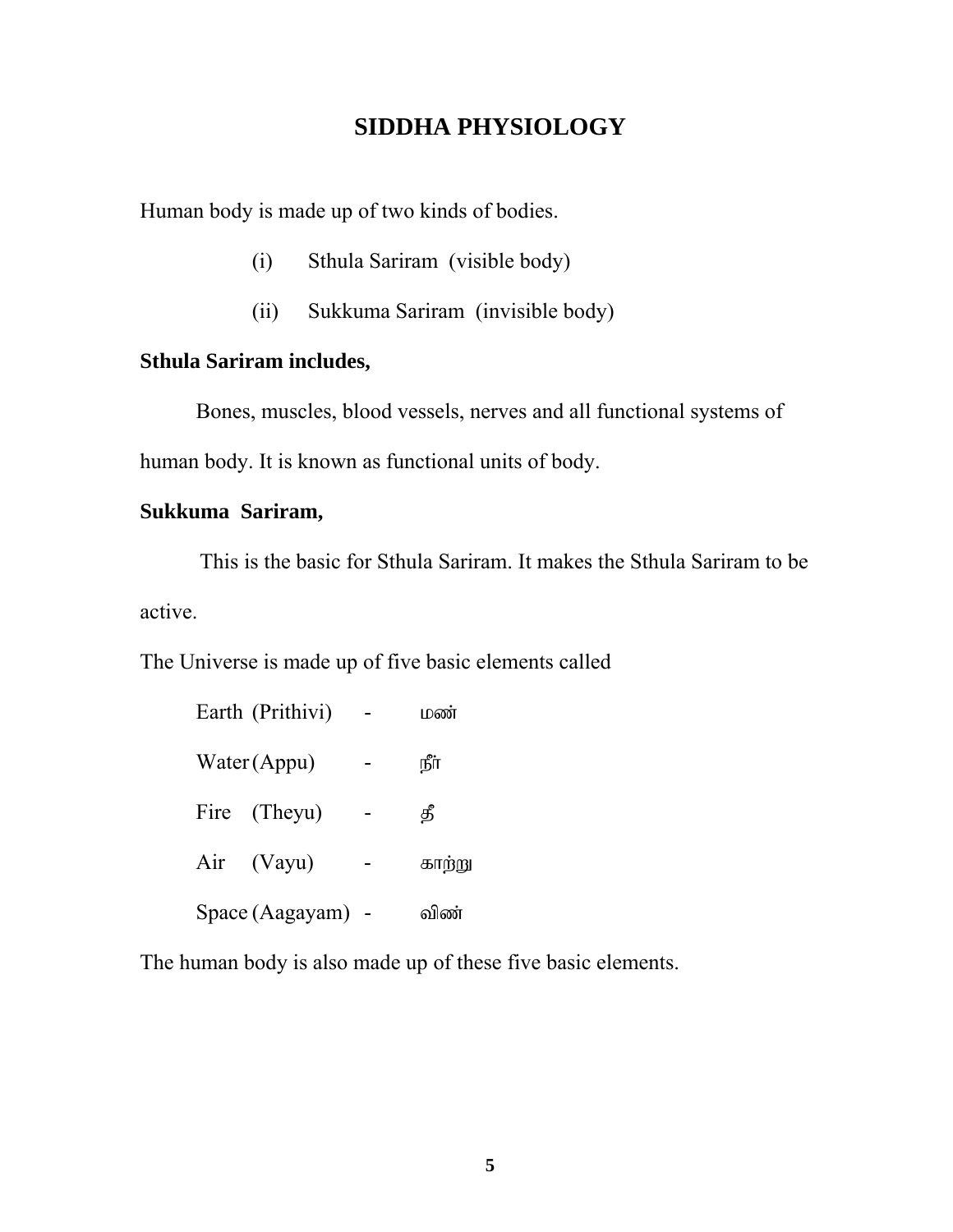The basic elements exist in two forms.

- (i) Sthula form  $(L(f, \vec{B}))$  Recognised by our sense.
- $(ii)$  Sukkuma form  $(\text{m} \otimes \text{m})$  Not recognized by our sense.

Physiology  $\rightarrow$  Basic process underlying the functioning of the species.

 A basic thing for functioning of human beings explained by siddhars includes

- 96 Thathuvangal
- 7 Udal thathukkal
- 6 Suvaigal

The factors which influence in functioning of human body are,

- Udal Vanmai
- Udal thee

 Siddhar's explained physiology on the basis of 96 thathuvangal (or) structural units. This explains the physical and chemical factors that are responsible for the origin, development and progression of life. They are as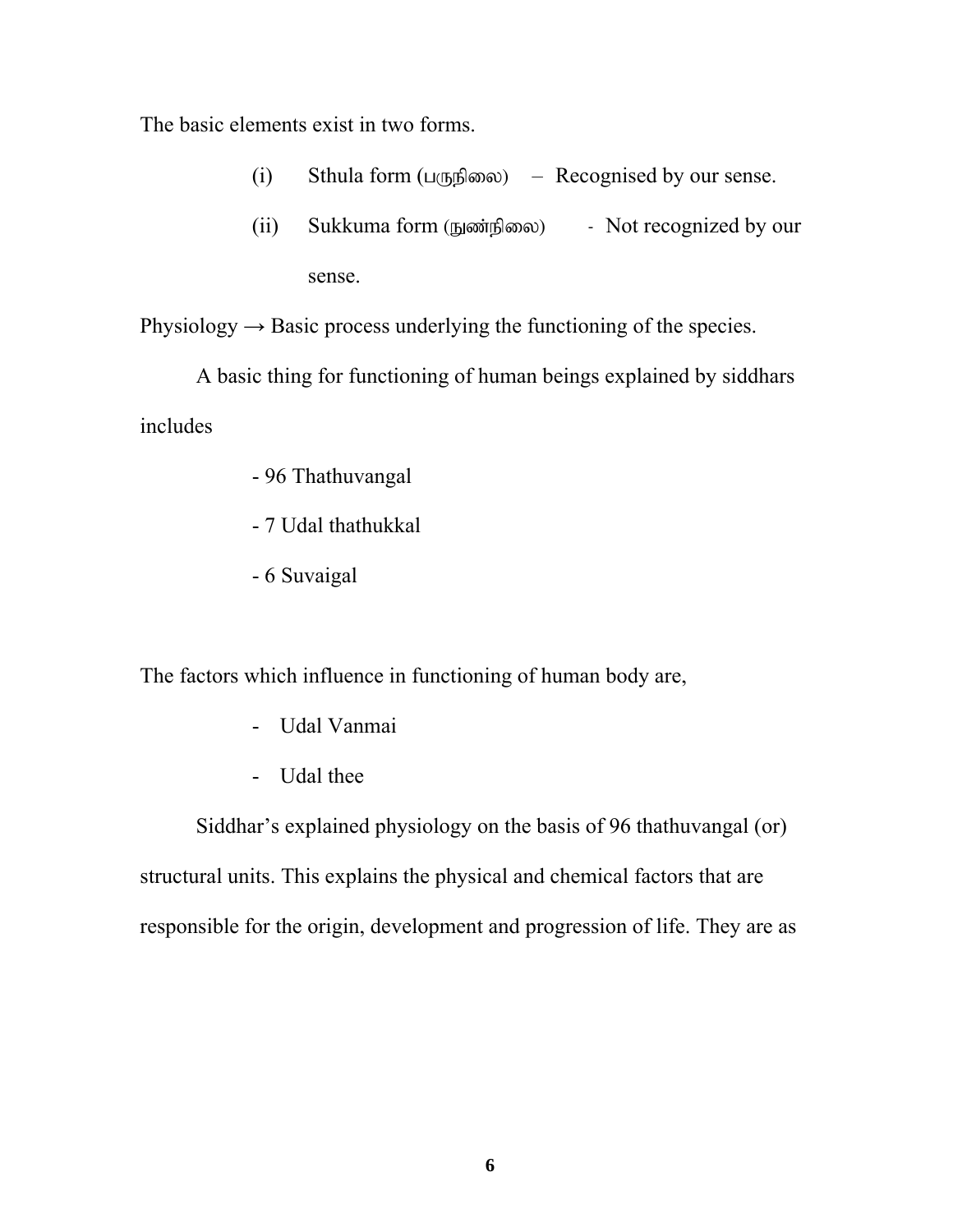| <b>External Thathuvas</b>                           | <b>Internal Thathuvas</b> |
|-----------------------------------------------------|---------------------------|
|                                                     |                           |
| (Sthula sariram)                                    | (Sukkuma sariram)         |
| $(i)$ Ganaenthriyam $(5)$                           | (i) Anthakaranam -4       |
| Ear<br>$\bullet$                                    | (ii) Arivu -1             |
| <b>Nose</b><br>٠                                    | (iii) Naadi -10           |
| <b>Body</b><br>$\bullet$                            | $(iv)$ Vayu -10           |
| Eye                                                 | $(v)$ Aasayam -5          |
| <b>Tongue</b>                                       | $(vi)$ Kosam -5           |
| $(ii)$ Pori -5                                      | (vii) Aatharam -6         |
| (Functions of five sense organs)                    | (viii)Mandalam-3          |
| <b>Hearing</b><br>$\bullet$                         | $(ix)$ Thodam -3          |
| <b>Touch</b>                                        | $(x)$ Malam -3            |
| <b>Vision</b>                                       | $(xi)$ Edanai -3          |
| <b>Smell</b>                                        | $(xii)$ Gunam $-3$        |
| <b>Taste</b>                                        | $(xiii)$ Vinai -2         |
| (iii) Kanmenthiriyam -5                             | $(xiv)$ Raagam -8         |
| (Functional organs)                                 | $(xv)$ Avathai -5         |
| <b>Mouth</b>                                        |                           |
| Leg                                                 |                           |
| Arm                                                 |                           |
| <b>Anus</b>                                         |                           |
| <b>Genital organ</b>                                |                           |
| (iv) Kanmavidayam – 5 (Functions of Kanmenthiriyam) |                           |
| <b>Speech</b>                                       |                           |

## **96 Thathuvangal**

- **Movements through legs**
- **Flexion and extension of arm**
- **Defaecation**
- **Evacuations of semen and ovum, contributes coitus**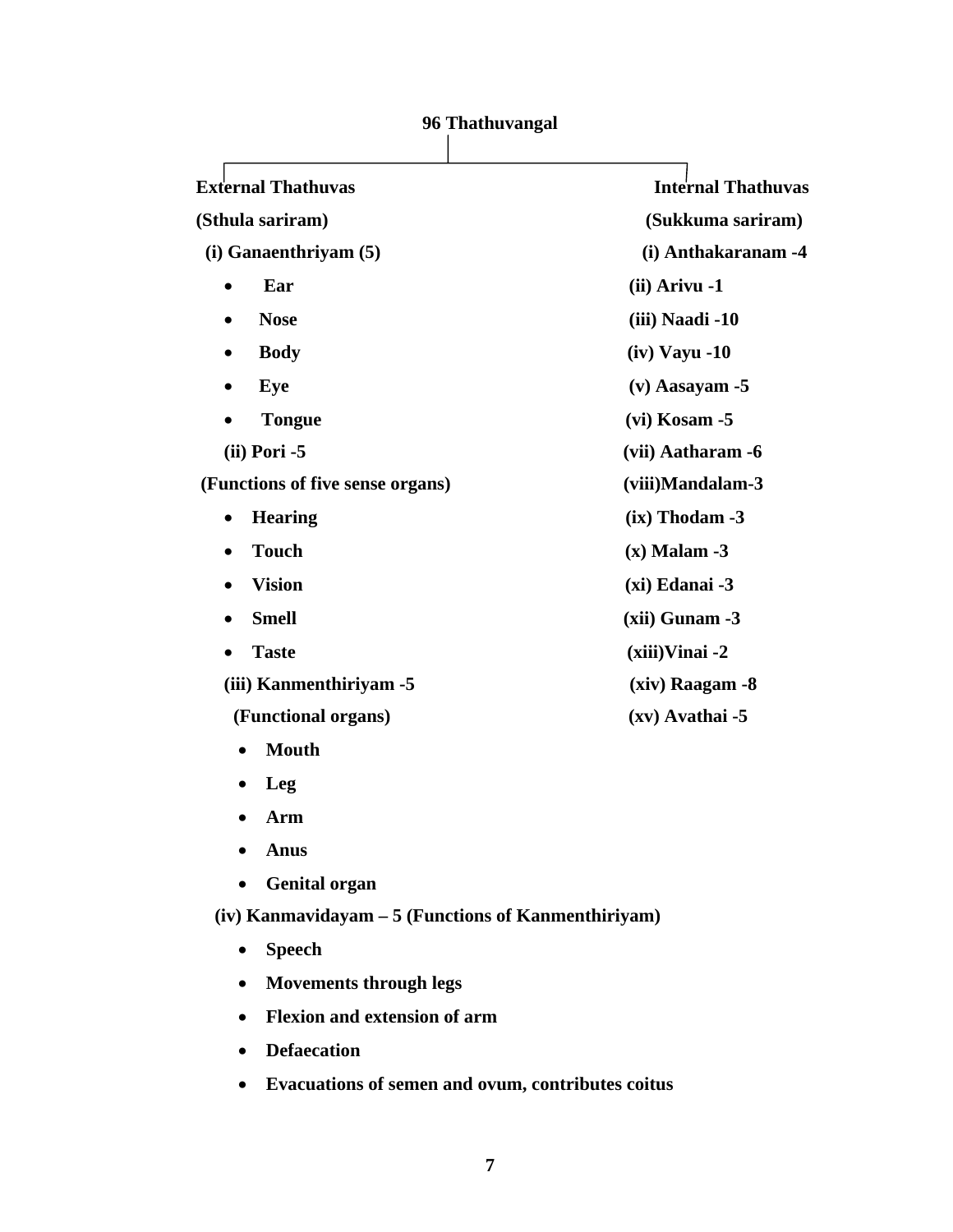## **Seven Constituent Elements (7 Udal thathukkal)**

| 1. Saaram           | - It enriches the functions of body and mind.                        |
|---------------------|----------------------------------------------------------------------|
| 2. Senneeer (Blood) | - It makes the basic functions of body perfect.                      |
| 3. Oon (Muscle)     | - It gives structure to our body and gives                           |
|                     | supports to joints.                                                  |
| 4. Kozhuppu (Fat)   | – Gives lubrication to our body organs to move.                      |
| 5. Enbu (Bone)      | - It gives skeletal structure to body and                            |
|                     | protection                                                           |
|                     | 6. Moolai (Bone marrow) $-$ It gives stability to bone.              |
|                     | 7. Sukkilam / Suronitham $-$ It helps to produce the new generation. |

**Arusuvaigal** – We get from foods.

It has linked to Uyirthathu, Panchabootham and body functions.

|                | இனிப்பு (Sweet) -       | $Mann + Neer$    |
|----------------|-------------------------|------------------|
|                | புளிப்பு (Sour)         | $Mann + The$ e   |
| உப்பு $(Salt)$ |                         | $Neer + Thee$    |
|                | கைப்பு (Bitter)         | Vayu $+$ Aagayam |
|                | கார்ப்பு (Pungent) -    | $V$ ayu + Thee   |
|                | துவர்ப்பு (Astringent)- | Mann $+$ Vayu    |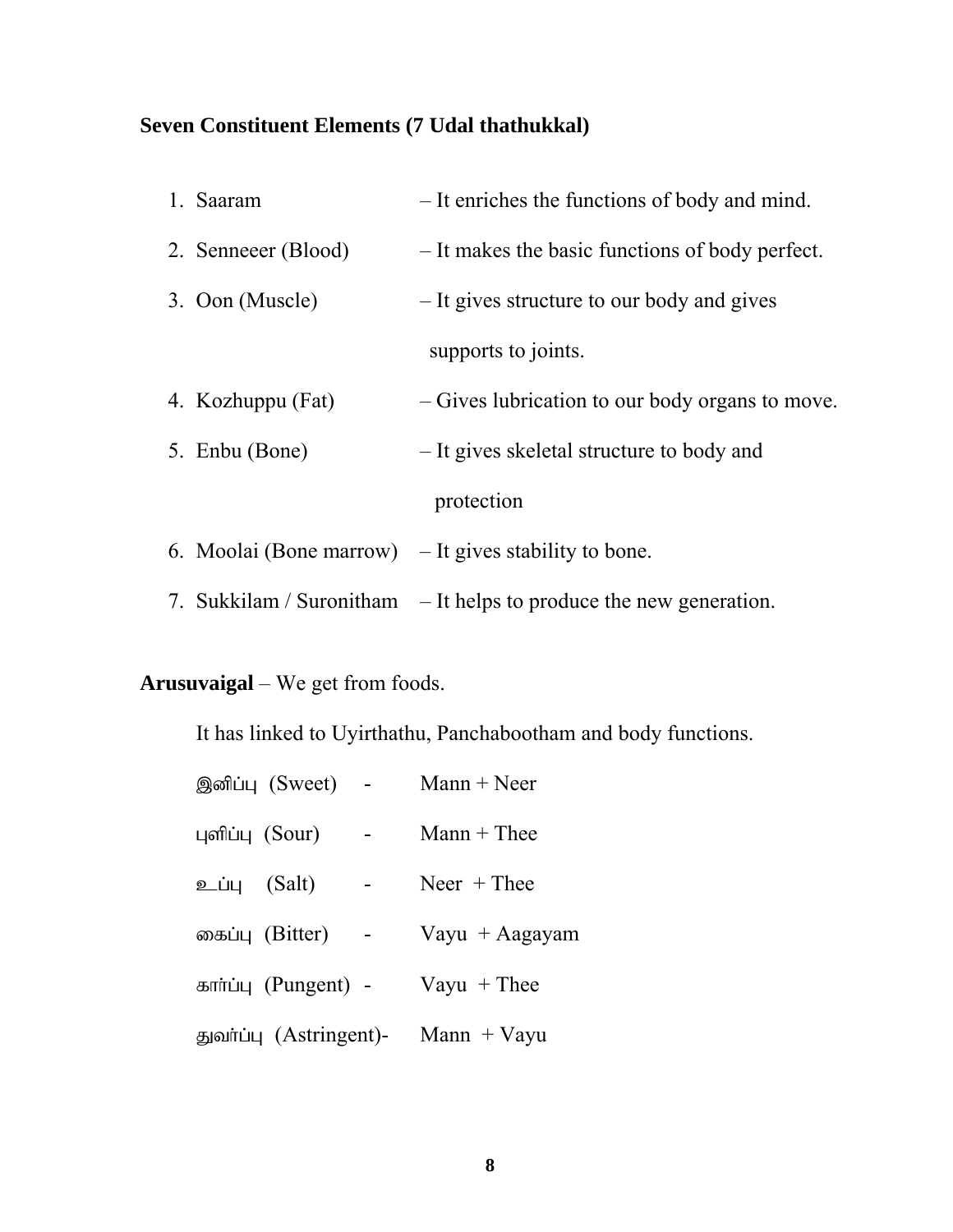## **Uyir thathukkal**

| Vali  | Vayu $+$ Aagayam |
|-------|------------------|
| Azhal | Thee             |
| Iyam  | $Neer + Mann$    |

Any alteration takes place in suvaigal, affects the uyirthathu and body

functions.



Uyirthathukkal (alterations)

Diseases (Noi)

## **14 Reflexes – Vegams**

## **These are**

| வாதம்      | - Flatus     | தும்மல்  | - Sneezing |
|------------|--------------|----------|------------|
| சிறுநீர்   | - Urine      | மலம்     | - Faeces   |
| கொட்டாவி   | - Yawning    | பசி      | - Hunger   |
| நீர்வேட்கை | - Thirst     | காசம்    | - Cough    |
| இளைப்பு    | - Relaxation | நித்திரை | - Sleep    |
| வாந்தி     | - Vomit      | கண்ணீர்  | - Tear     |
| சுக்கிலம்  | - Semen      | சுவாசம்  | - Breath   |

If we control (or) repress any one of the above 14 reflexes, it will produce the disease.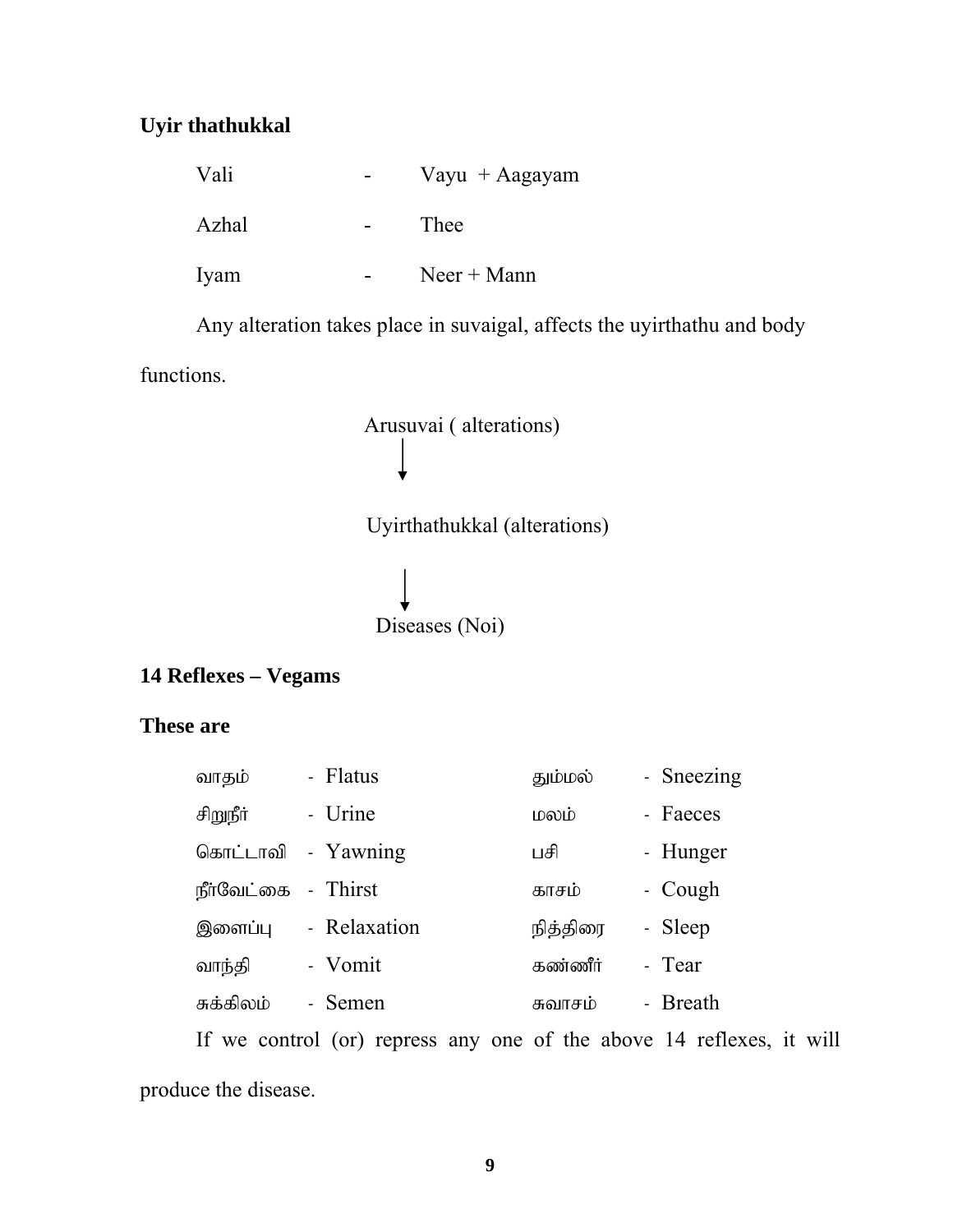#### **Udal vanmai – Three types**

| 1. Iyarkaivanmai | - Innate immunity                     |
|------------------|---------------------------------------|
|                  | 2. Seyarkaivanmai - Acquired immunity |
| 3. Kalavanmai    | - Seasonal immunity                   |

## **Udal Thee - Four body fires**

The normal digestive fire is called as **Sadarakini** and it is a combination of Samana vayu, anilapitham and kiletha kabam.

 Anila pitham is predominant while samana vayu takes the saaram to various parts of the body and maintains the functions of udhana and abana vayu, and kiletha kapham moisture the food in the digestive process.

#### **1. Samaakini**

When the sadarakini is normal with the proper balance of the three constituents of it, it is called as samaakini. The balanced diet of an individual is properly digested in time.

#### **2. Mandhakini**

An increased kiletham with the deficiency of anilapitham causes this condition, in which food is poorly digested and the process of digestion takes a longer time.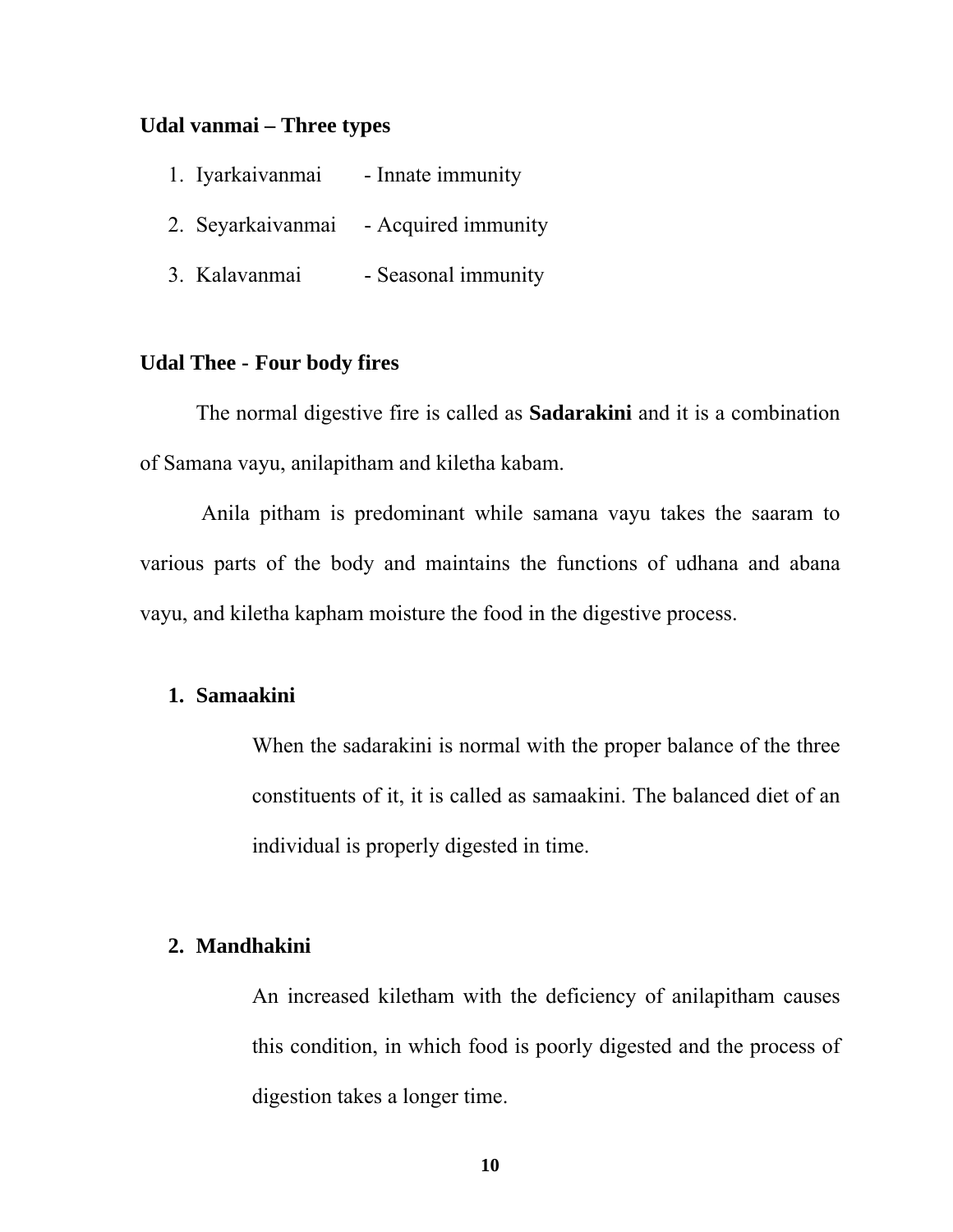## **3. Deekshanakkini**

An increased anilapitham with the deficiency of kiletham leads to this condition, causing excessive digestive fire burning a larger quantum of food in a lesser time.

## **4. Vishamakini**

The Samana vayu is mostly affected thereby causing irregular prolonged digestion and may make the food, poisonous.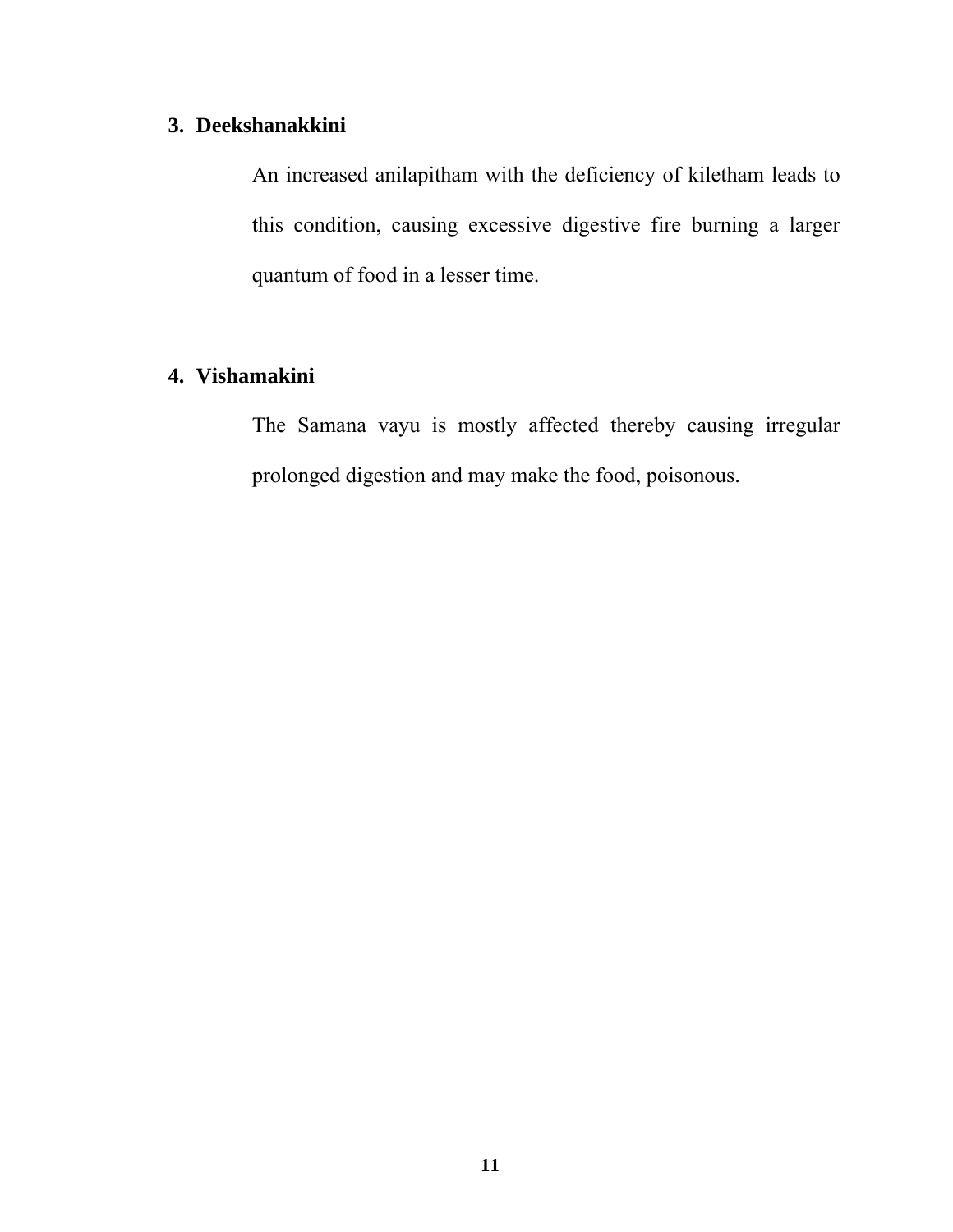## **SIDDHA PATHOLOGY**

Siddha pathology is called as "Kugarana Nilai". If there is any change in physiological principles it may lead to pathological condition called as "Noi" (disease).

## **Pathology**

This is the medical science and speciality practice, that deals with all aspects of the disease. The study of the cause and development of the disease as well as the structural and functional changes in the body that results from the disease is called as pathology.

## **Siddha Pathology**

The derangement in the Arusuvaigal, Panchabootham, Mukkuttram and seven Udalkattugal etc form the basic pathology in the Siddha science. There are six suvaigal, each suvai is a combination of two boothas. So suvai has influence over Uyir thathukkal and associated with seven Udal thathukkal.

Thus the suvaigal, panchabootham, mukkuttram and udal kattugal are interlinked with one another. The right proportion of these factors in the body remains in physiological conditions and the proportion gets deranged in pathological conditions.

**12**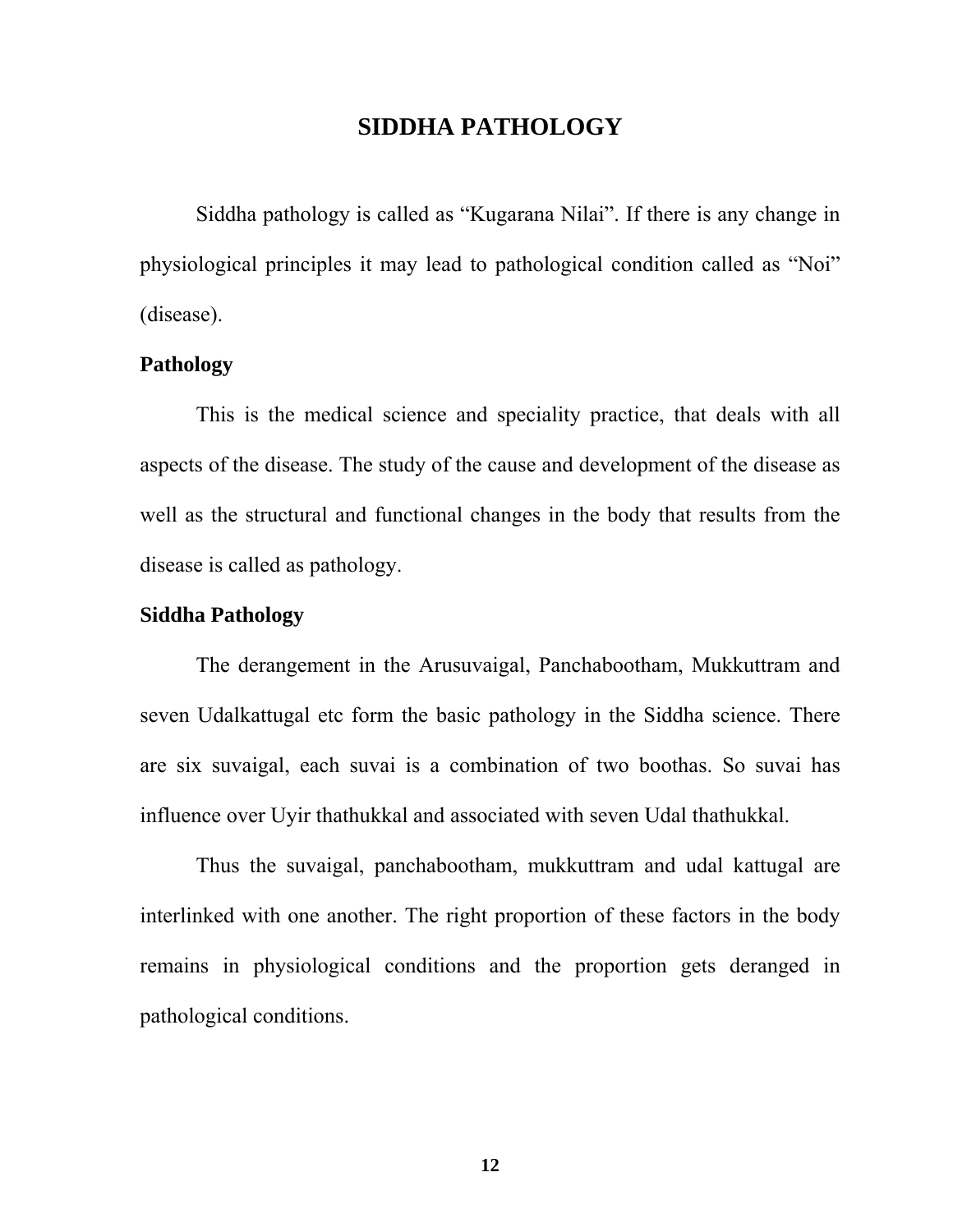#### **Disease**

The disease literally means without ease, (uneasiness) the opposite of ease. It is a condition of the body (or) some part (or) organ of the body in which its function are deranged (or) disrupted.

> $``$ முப்பிணி மருவி முனிவு கொள் குறிப்பைத் தப்பா தறியும் தன்மையும் வாத பித்த வையம் பிரிவையு மவைதம் ஏறியிறங்கி இணைந்து கலந்து மாறி மாறி வரும் செயற்கையாற் பிணி நேர்மையறிந்து  $\mathfrak{FLR}$  மருந்தே சீரியதாமெனச் செப்புவர் சித்தரே $"$ - கையெழுத்துப் பிரதி

The following synonyms are used to mention the noi in siddha system.

- Pini
- Varutham
- Achcham
- Thunbam
- Urogam
- Sugaveenam
- Viyaathi
- Asoukkiyam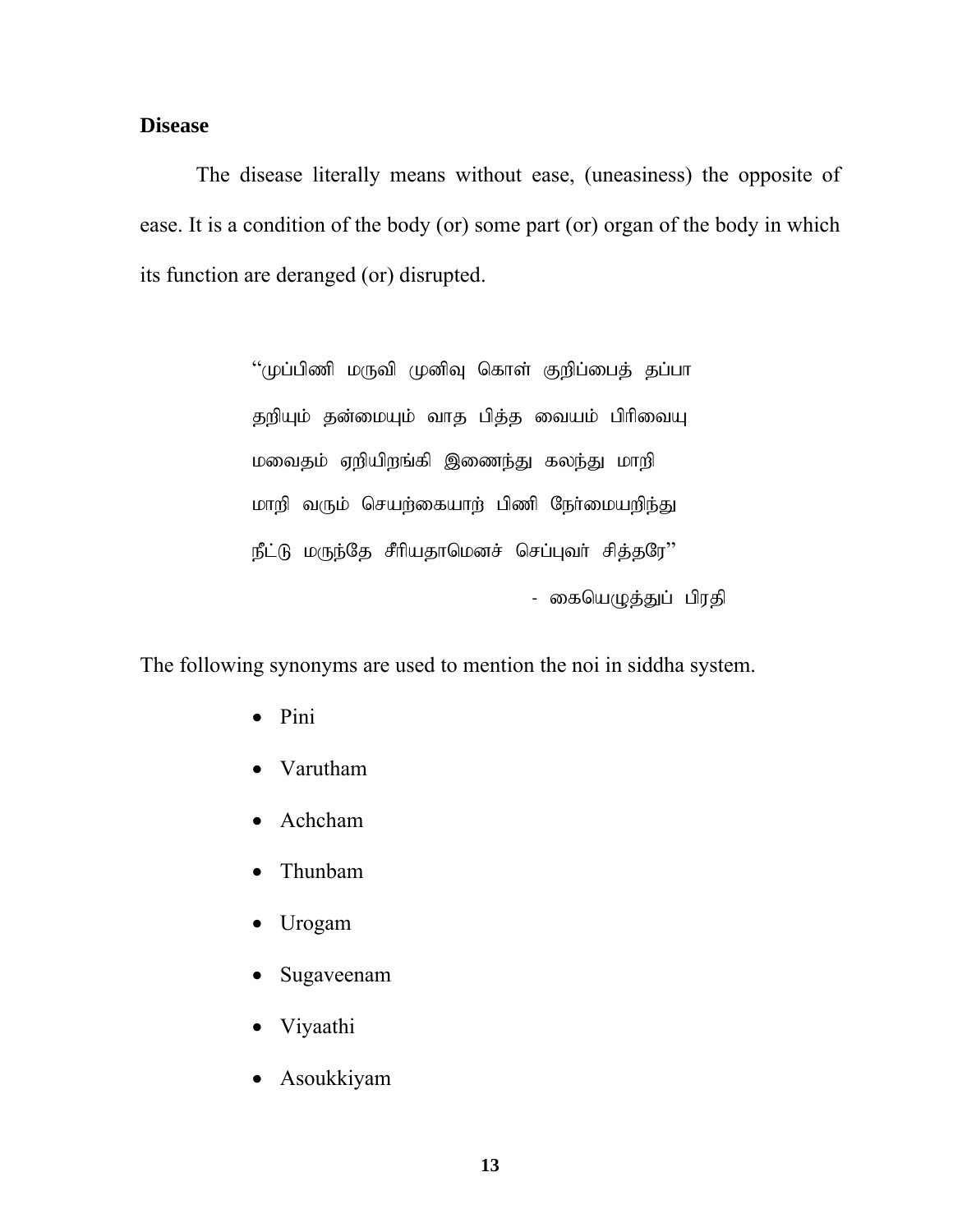- Thathuthoda verupadu
- Vinai
- Kugharana Nilai

## **Classification of diseases**

Siddhars have identified 4448 diseases. They have classified the diseases mainly on the basis of three humours and its thontha states.

The diseases are diagnosed by the classical method called **"Envagai Thervugal"** and other **"Specific parameters"** which are explained in Siddha literatures.

## **Aetiological factors**

## **1.According to Theran Karisal**

"நோயினுற் பத்திகேள் நோண்மைகூர் மைந்தனே நோயாளி யென்பதனு நோயாளி முன்னே நோய்கள் வினை காதாரமு நோய்கள் வரவேது நோனாமை யால் வெகுளி நோனாத உணவால் நோக்கமகு ணமதாக நோக்கியொழி தொழிலால் நோக்கரென நடமாடி நோக்கி நடமிடலாம் நோட்டக்காரரி நாடி நோட்டமொழி குரலால் நோவியர் மாநோகு நோவு மருவுதலால்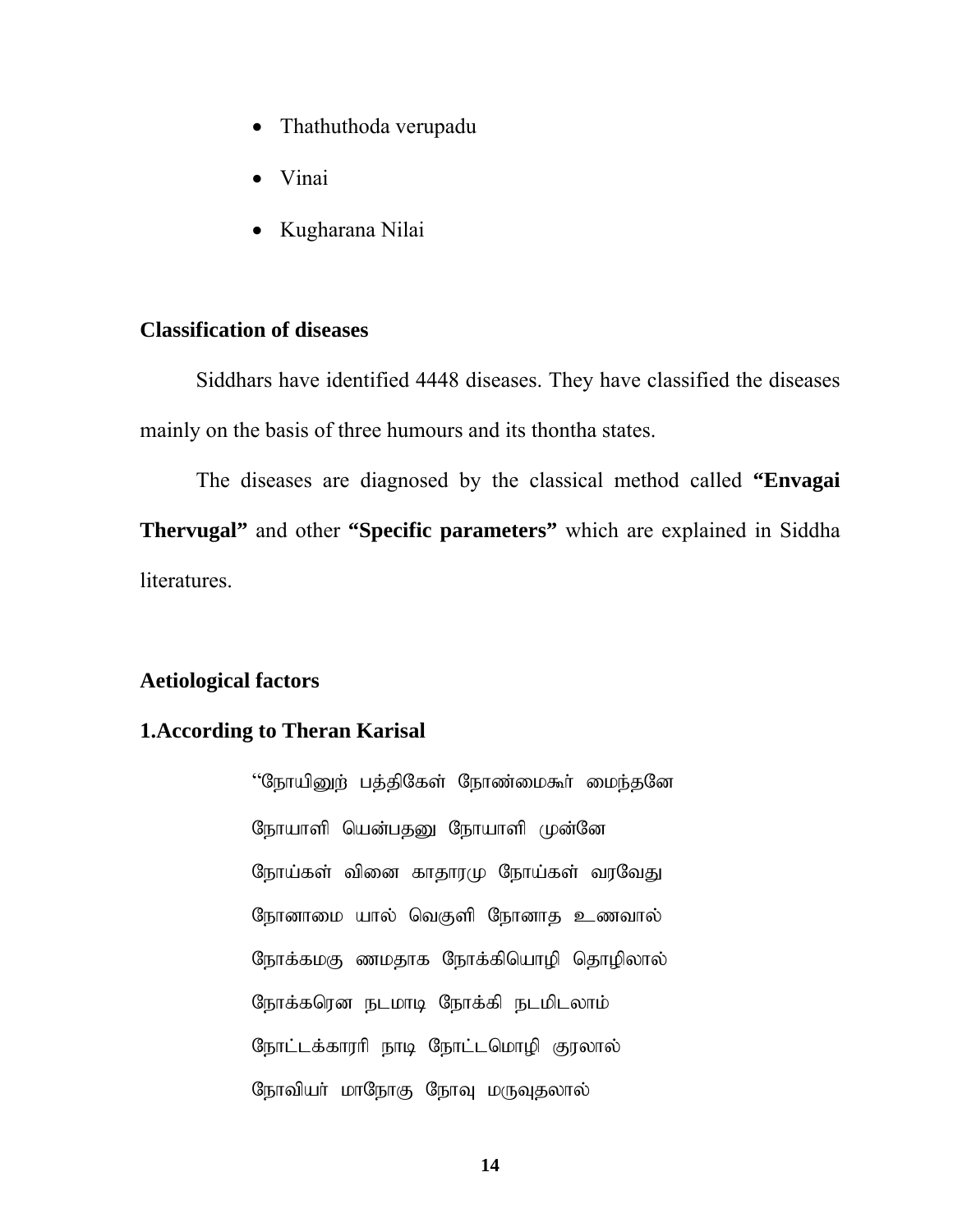நோன்பு விரதாதி பல நோய்கவரு மெலிவால் நோஞ்சையென வணுகுணவு நோவு வயிறுதலால் நோண்டவரிதென வேரை நோண்டியே ருதலால் நோய்களுற் பத்திவரு நோய்கள் வினை விதையாய் நோய்கள் வினை வயலாய் மெய்நோய்கள் வெகுமேளம் நோதக வுரைத்தனமிற் நோய்கனை மேலே நோயினிக லாளர் நோன்மையி தினியே''.

-தேரன் கரிசல்

- 1. Kanmavinai
- 2. Dietary factors
- 3. Emotion and excitement
- 4. Starvation and fasting
- 5. Improper water intake
- 6. Directly seeing the sun with naked eye
- 7. Sexual contact with diseased lady etc

In siddha system of medicine the etiological factors are generally explained in three categories

- 1. Agakkaranam Intrinsic factors
- 2. Purakkaranam Extrinsic factors
- 3. Kanmam Genetic factors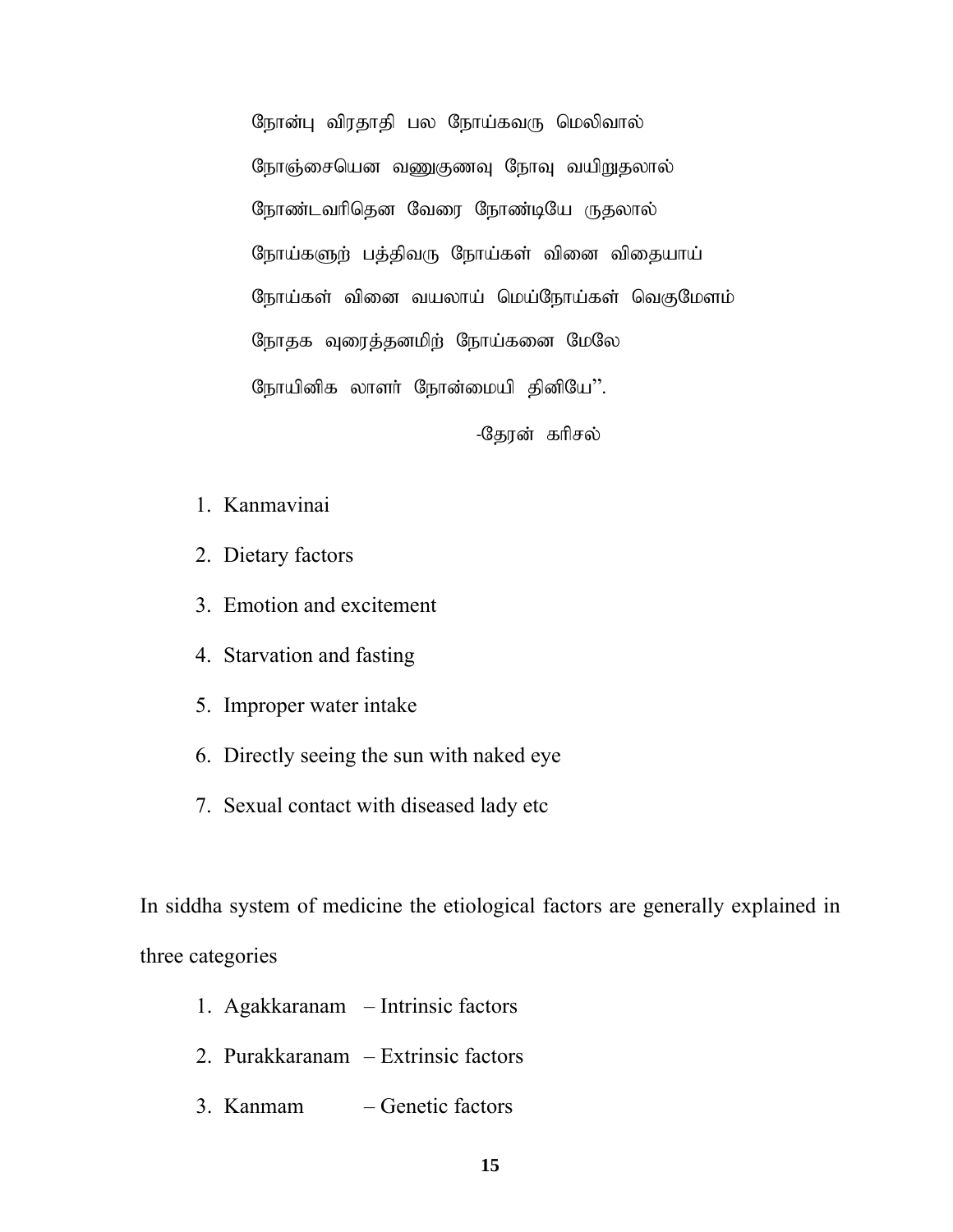## **I. Intrinsic Factors**

It is mainly concerned with

- 1. Diet
- 2. Derangement of mukkuttram
- 3. Alteration of seven Udal kattukal
- 4. Drugs
- 5. Suppression of Vegangal

## **II. Extrinsic Factors**

It is mainly concerned with

- 1) Environmental changes
- 2) Seasonal changes
- 3) Nilam
- 4) Occupation
- 5) Ozhukkam
- 6) Omission of preventive aspects

Adverse intrinsic or extrinsic factors can cause disease which is quoted as follows

"தன்வினை புறவினை தாழினும் மிகினும்

உடலைப் பிணிக்கு முண்மையது தாமே''.

-கையெழுத்துப் பிரதி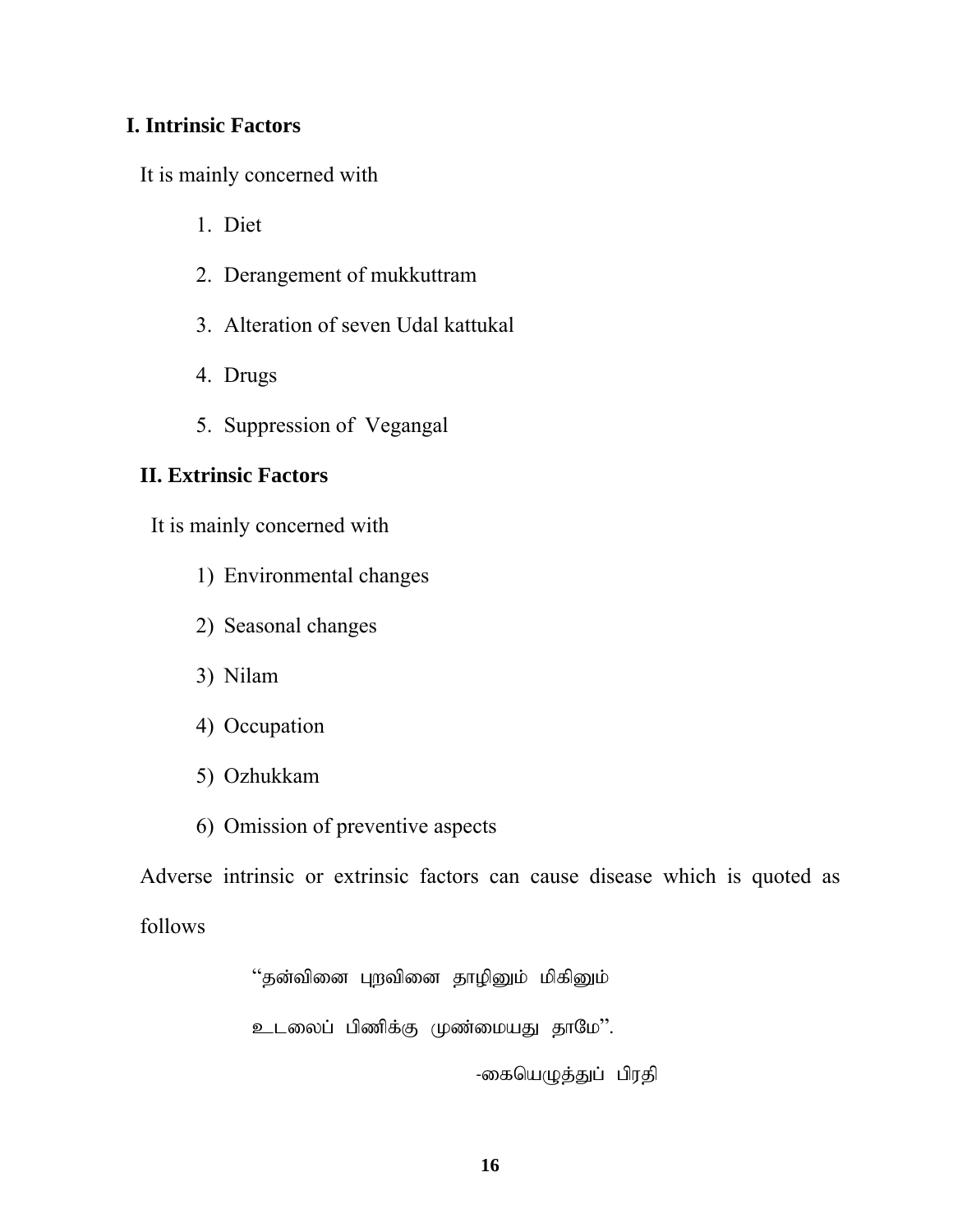## **III. Kanmam - Genetic factor**

Kanmavinai is mentioned as an important cause for disease.

## **Alteration in Uyir Thathukkal**

The three humours in equilibrium, maintains the health and when there is imbalance may produce disease. In the imbalanced state (increase or decrease) the humours produce symptoms which are tabulated below

| <b>Humour</b> | <b>Increase</b>                                        | <b>Decrease</b>         |  |
|---------------|--------------------------------------------------------|-------------------------|--|
| Vali          | Abdominal distention,                                  | Body pain, feeble voice |  |
|               | constipation, weakness,                                | syncope, poor brain     |  |
|               | insomnia, tremors,                                     | function.               |  |
|               | breathlessness, blackish                               |                         |  |
|               | discolouration.                                        |                         |  |
| Azhal         | Yellowish discolouration of the Cold, pallor,          | poor                    |  |
|               | eyes, skin, urine and stools, appetite, symptoms       |                         |  |
|               | polyphagia, polydypsia, burning associated with growth |                         |  |
|               | sensation all over the body, of kabham.                |                         |  |
|               | sleeplessness.                                         |                         |  |
| Iyam          | Loss of appetite, excessive   Prominence of bone       |                         |  |
|               | salivation, heaviness, dyspnoea, edges, dry cough,     |                         |  |
|               | excessive sleeping, white lightness, profuse           |                         |  |
|               | complexion, diminished activity.                       | sweating, palpitation,  |  |
|               |                                                        | giddiness, dryness of   |  |
|               |                                                        | joints.                 |  |

TABLE - 1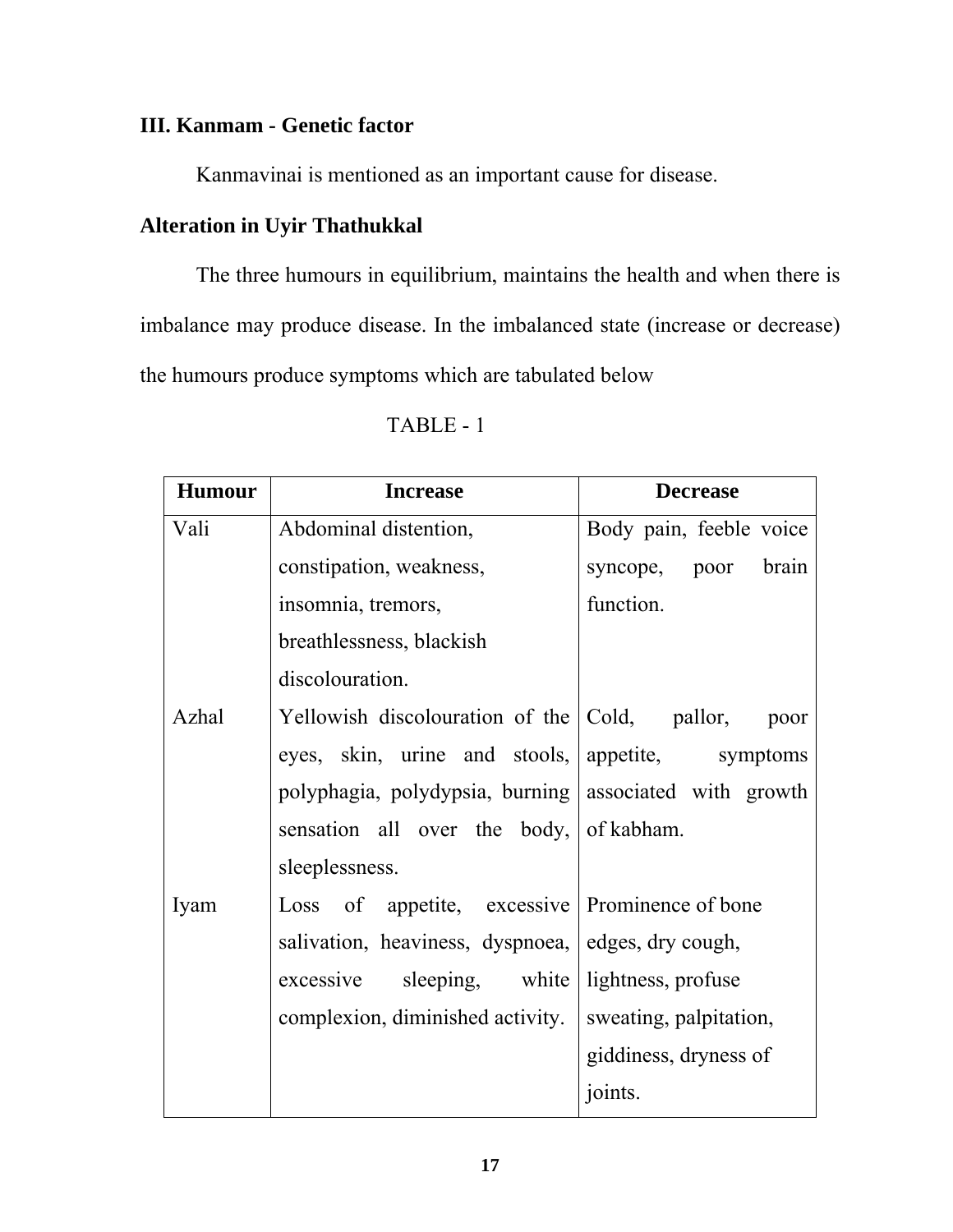Due to the relationship between Arusuvai, Mukkuttram and Panchabootham, we have to supplement the diet with opposite taste in managing the disease.

## **Alteration in Udal Thathukkal**

Once the functional elements vatham, pitham, kabam get upset, repercussions are felt immediately over the somatic components due to the derangement of udal kattugal. The derangement (increase or decrease) of these seven components produce some symptoms.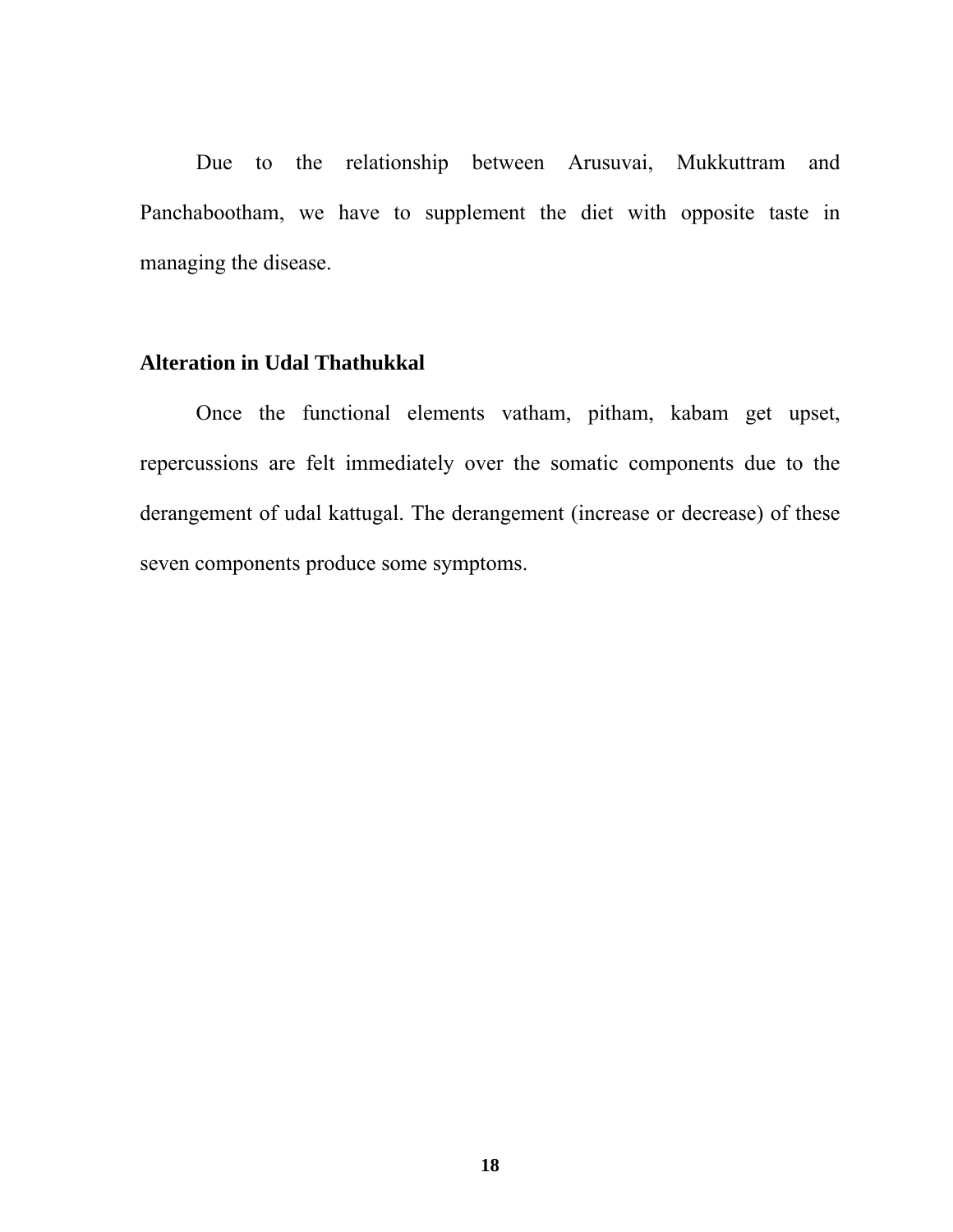TABLE - 2

| S.no             | <b>Components</b> | <b>Increased features</b>               | <b>Decreased features</b>        |
|------------------|-------------------|-----------------------------------------|----------------------------------|
| 1.               | <b>Saaram</b>     | Loss of appetite,                       | Loss of weight, dryness of       |
|                  |                   | <b>Profuse salivation, Depression</b>   | the skin and diminished          |
|                  |                   | etc.                                    | activity of the sense organs.    |
| 2.               | <b>Senneer</b>    | Increased blood pressure,               | <b>Dryness, Discolouration</b>   |
|                  |                   | Reddish eye and skin,                   | and paleness of the skin         |
|                  |                   | Jaundice, Haematuria, Boils             | and desire for cold things.      |
|                  |                   | and tumours in different parts          |                                  |
|                  |                   | of the body, Spleenomegaly              |                                  |
|                  |                   | etc.                                    |                                  |
| 3.               | Oon               | Tumours or extra growth                 | Lethargy of five sense           |
|                  |                   | around the neck, face,                  | organs, Pain in the joints,      |
|                  |                   | abdomen, thigh and genitalia.           | Loss of subcutaneous fat.        |
|                  |                   |                                         |                                  |
| $\overline{4}$ . | Kozhuppu          | <b>Identical to increasing features</b> | Loin pain, emaciation and        |
|                  |                   | of oon, tiredness and dyspnoea          | spleenomegaly.                   |
|                  |                   | on exertion.                            |                                  |
| 5                | Enbu              | <b>Excessive ossification and</b>       | Weak bone, Pain in the           |
|                  |                   | dentition                               | joints, splitting of hair and    |
|                  |                   |                                         | nails.                           |
| 6                | Moolai            | Non-healing ulcers, Swelling of         | <b>Osteoporosis, Blurring of</b> |
|                  |                   | smaller joints of hand and feet,        | vision.                          |
|                  |                   | Oliguria, Sense of heaviness of         |                                  |
|                  |                   | the body and eyes.                      |                                  |
| $\overline{7}$   | Sukkilam /        | Increased sexual activity,              | Pain in the genitalia,           |
|                  | <b>Suronitham</b> | Urinary calculi.                        | inability to reproduce.          |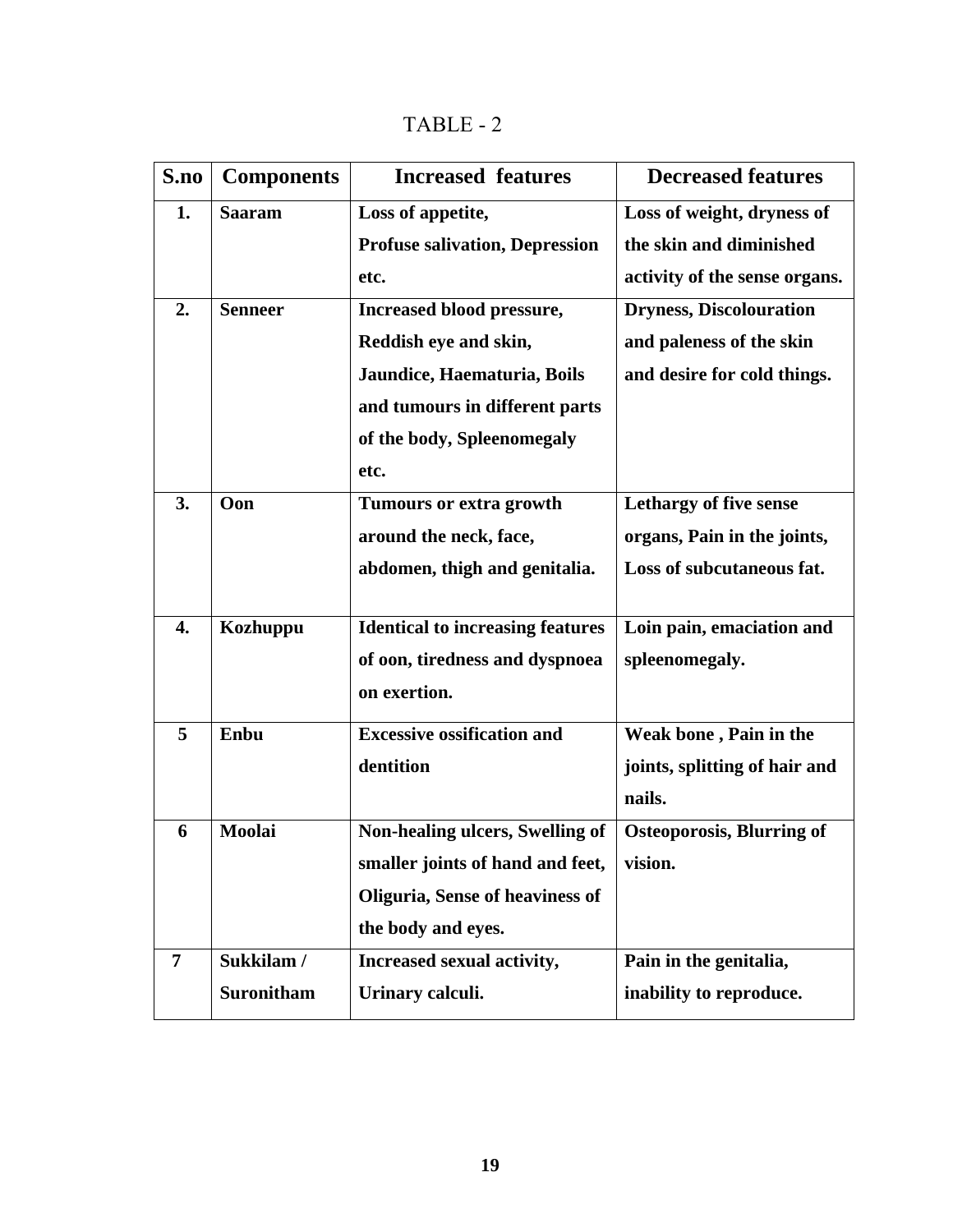#### **Alteration In Reflexes (14 Vegangal)**

There are 14 natural reflexes involved in the physiology of normal human beings and if willfully suppressed, the following are resulted.

"முக்கால்மலமது பொல்லாத வாயுமூன்று தும்மல் சிக்கா மலாறு சலதாரை விட்டு சிறுநடையும் மைக்காடு கொண்ட விழியாய் மனிதர்க்கு வாய்ப்பதெனில் எக்காலமும் பிணிவாராக காயம் இரும்பொக்குமே."

## - சித்தமருத்துவாங்க சுருக்கம்

#### **1. Vatham (Flatus)**

 This urge should not be suppressed. If it is suppressed it leads to chest pain, epigastric pain, abdominal pain, body ache, constipation, dysuria and indigestion predominates.

## **2. Thummal (Sneezing)**

 If suppressed it leads to headache, facial pain, low back pain and neuritic pain in the sense organs.

#### **3. Siruneer (Urine)**

 If suppressed it leads to urinary retention, urethral ulcer, joint pain, pain in the penis, gas formation in abdomen.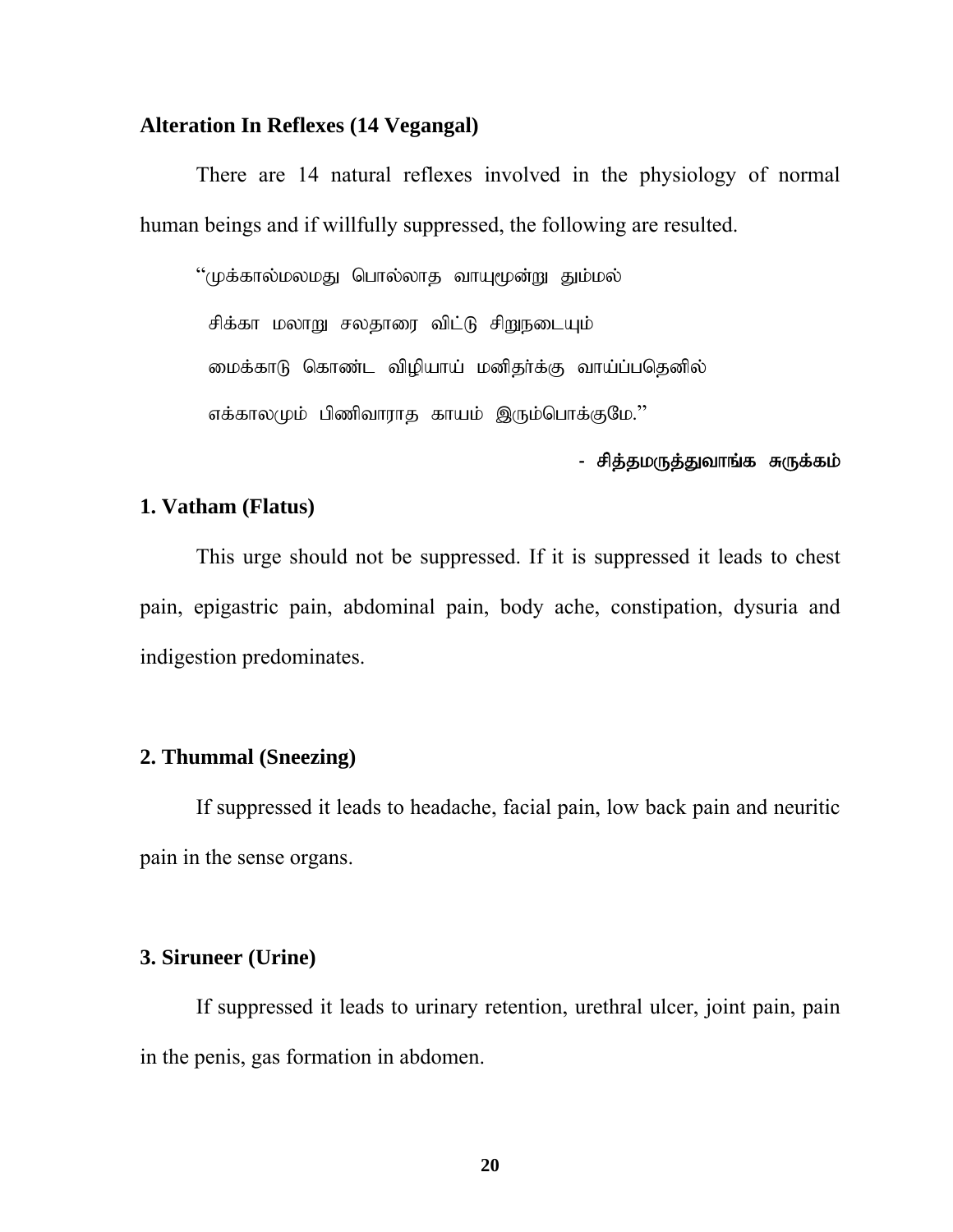## **4. Malam (Faeces)**

If suppressed it leads to pain in the knee joints, headache, general weakness, flatulence and other diseases may also originate.

#### **5. Kottavi (Yawning)**

 If suppressed it leads to indigestion, leucorrhoea, abdominal disorders and urinary disorders.

## **6. Pasi (Hunger)**

 If suppressed it leads to the tiredness of all organs, emaciation, syncope, apathetic face and joint pain.

## **7. Neer vetkai (Thirst)**

 If suppressed it leads to the affection of all organs and pain may supervene.

## **8. Kaasam (Cough)**

 If it is suppressed severe cough, bad breath and heart diseases will be resulted.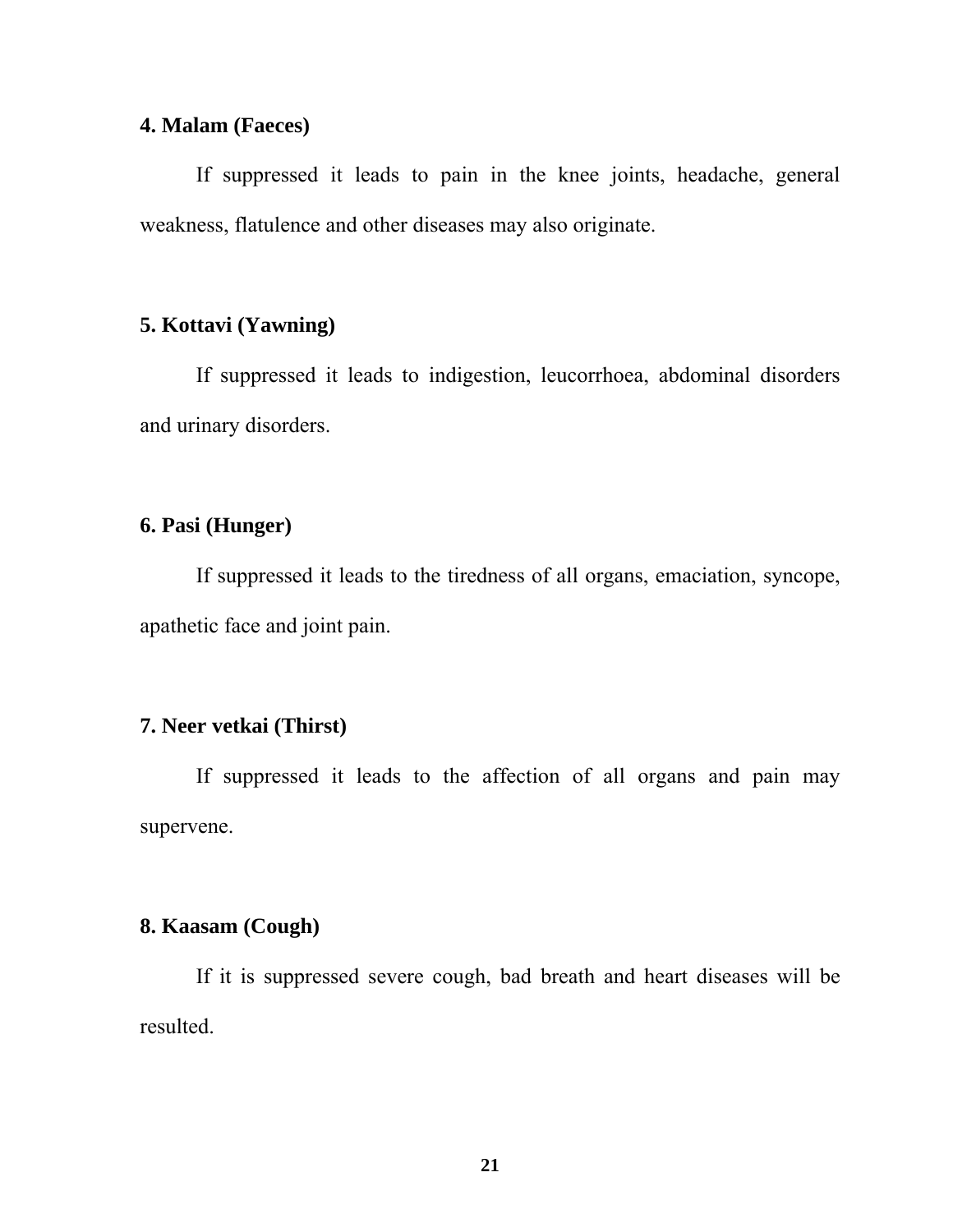#### **9. Ilaippu (Exhaustiveness)**

If suppressed it will lead to fainting, urinary disorders and rigor.

## **10. Nithirai (Sleep)**

 All organs will get rest only during sleep. So it should not be avoided. If disturbed it will lead to headache, pain in the eyes, deafness and slurred speech.

## **11. Vaanthi (Vomiting)**

If suppressed it leads to itching and symptoms of increased pitham.

### **12. Kanneer (Tears)**

 If it is suppressed it will lead to sinusitis, headache, eye diseases and chest pain.

## **13. Sukkilam (Semen)**

 If it is suppressed there will be joint pain, difficulty in urination, fever and chest pain.

## **14. Swaasam (Breathing)**

 If it is suppressed there will be cough, abdominal discomfort and anorexia.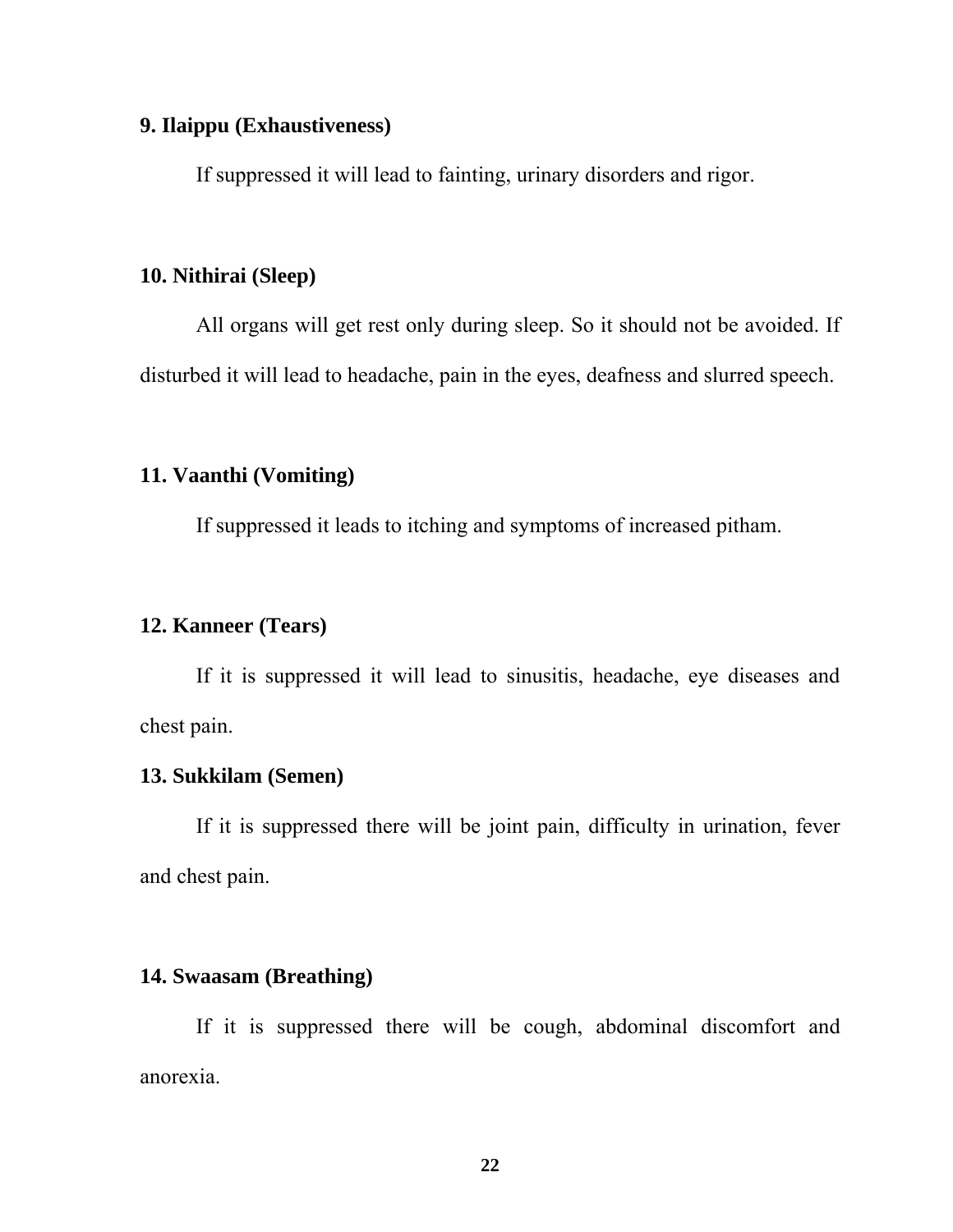## **ENVAGAI THERVUGAL**

This is a unique method of the Siddha system for diagnosing the disease.

"நாடி ஸ்பரிசம் நாநிறம் மொழிவிழி

மலம் மூத்திரமிவை மருத்துவராயுதம்''

 $``$ மெய்க்குறி நிறந்தொனி விழி நாவிரு மலம் கைக்குறி $"$ 

- தேரையா்

"தொகுக்கலுற்ற அட்டவிதப் பரீட்சை தன்னை துலக்கமுறும் பண்டிதரே தெளிவாகப் பகுக்கரிய நாடியை நீ பிடித்து பாரு வகுக்கரிய தேகமென தொட்டுப் பாரு வளமான சரீரத்தின் நிறத்தைப் பாரு சகிக்கரிய மலத்தைப் பாரு சலத்தைப் பாரு சார்ந்த விழிதனைப் பார்த்து தெிளவாகக் காணே." - அகத்தியா் வல்லாதி 600

According to Siddha aspect, there are eight parameters which are used to diagnose the diseases.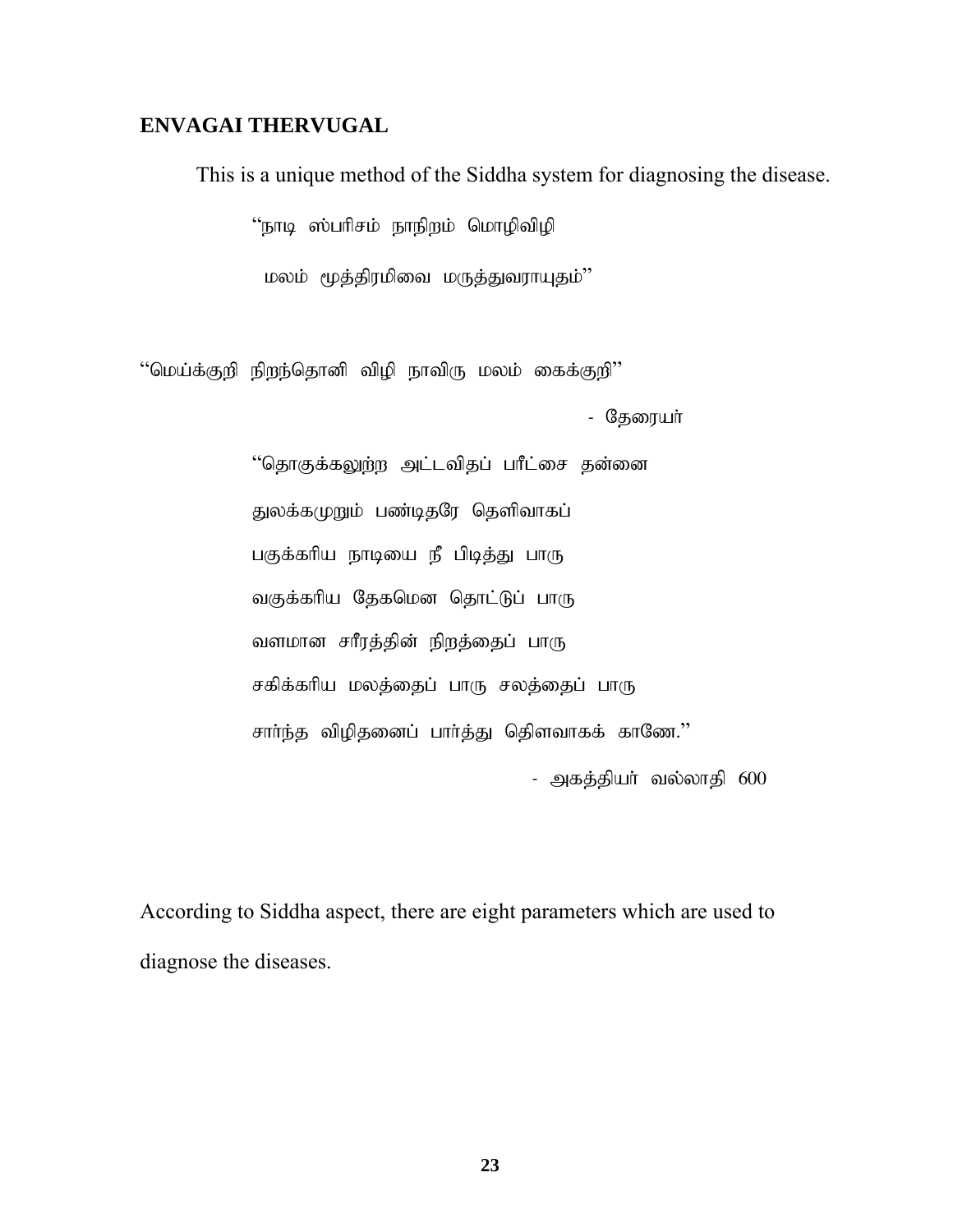- Naa (Tongue)
- Niram (Colour)
- Mozhi (Speech)
- Vizhi (Eye)
- Sparisam (Sense of touch)
- Malam (Stool)
- Moothiram (Urine)
- Naadi (Pulse)

On accessing the variations in the above said tools, the physician can find out the derangements of three humours and come to a proper diagnosis.

## 1. **Naa (Tongue)**

By the examination of tongue the following features are noted. Colour, Size, Shape, Coating, Anomalies, Surface, Movements, Local lesions, Ulcers, Fissures, Vesicles, Dryness, Moisture, Deviation of tongue, Pigmentation etc.,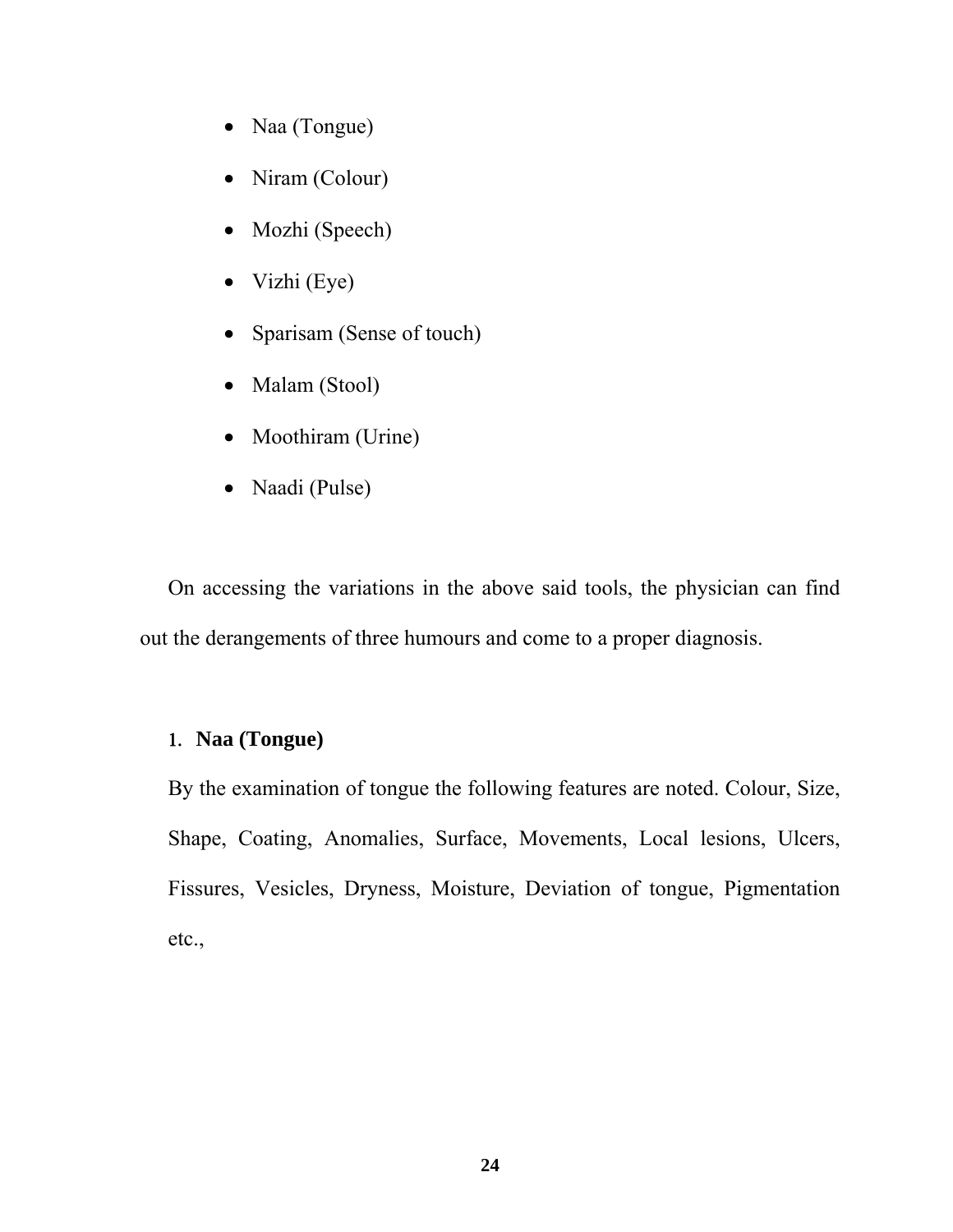#### **2. Niram (Colour)**

Pallor, Yellowish, Cyanosis, Hyperpigmentation, Hypopigmentation, Contusions could be noted.

## **3. Mozhi (Speech)**

The volume, clarity and any disturbance in speech are to be noticed.

## **4. Vizhi (Eye)**

Here the colour change, lacrimation, visual disturbances are to be noted. The nature of eyebrow and eyelids are also to be noted.

## 5. **Sparisam (Sensation)**

Temperature of the skin, smoothness, dryness, scaling, swelling, tenderness, sweating, any abnormal growths, internal organ enlargements, thickening of nerves, varicosity of veins, cutaneous changes, subcutaneous nodules should be find out.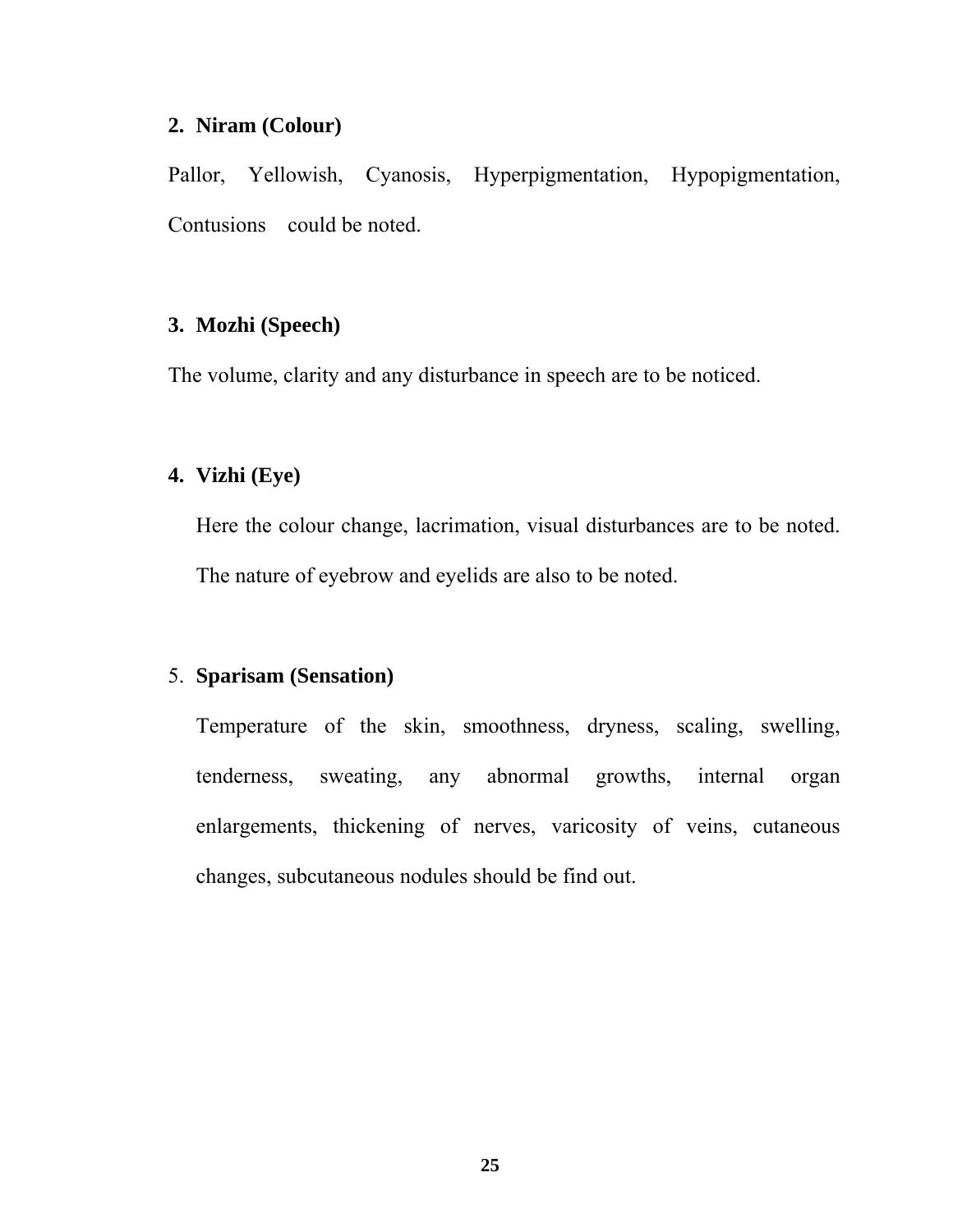#### **6. Malam (Stool)**

The colour, odour, froth, quantity, consistency of the stool and presence of any abnormal constituents such as blood, parasites etc., are taken as diagnostic criteria.

## 7. **Moothiram (Urine)**

The diagnostic method by examining urine is of two types.

- Neerkkuri and
- Neikkuri

#### **Neerkkuri**

Here the Niram (colour), Manam (smell), Nurai (frothy nature), Edai (specific gravity) and Enjal (quantity) of the voided urine are noted.

## **Neikkuri**

"அருந்துமா நிரதமும் அவிரோதமதாய் அ. கல் அலர்தல் அகாலவூன் தவிர்ந்தழற் குற்றளவருந்தி உறங்கி வைகறை ஆடிக்கலசத் தாவியே காது பெய் தொருமுகூர்த்தக் கலைக்குட்படு நீரின் நிறக்குறி நெய்க்குறி நிருமித்தல் கடனே."

- தேரையா்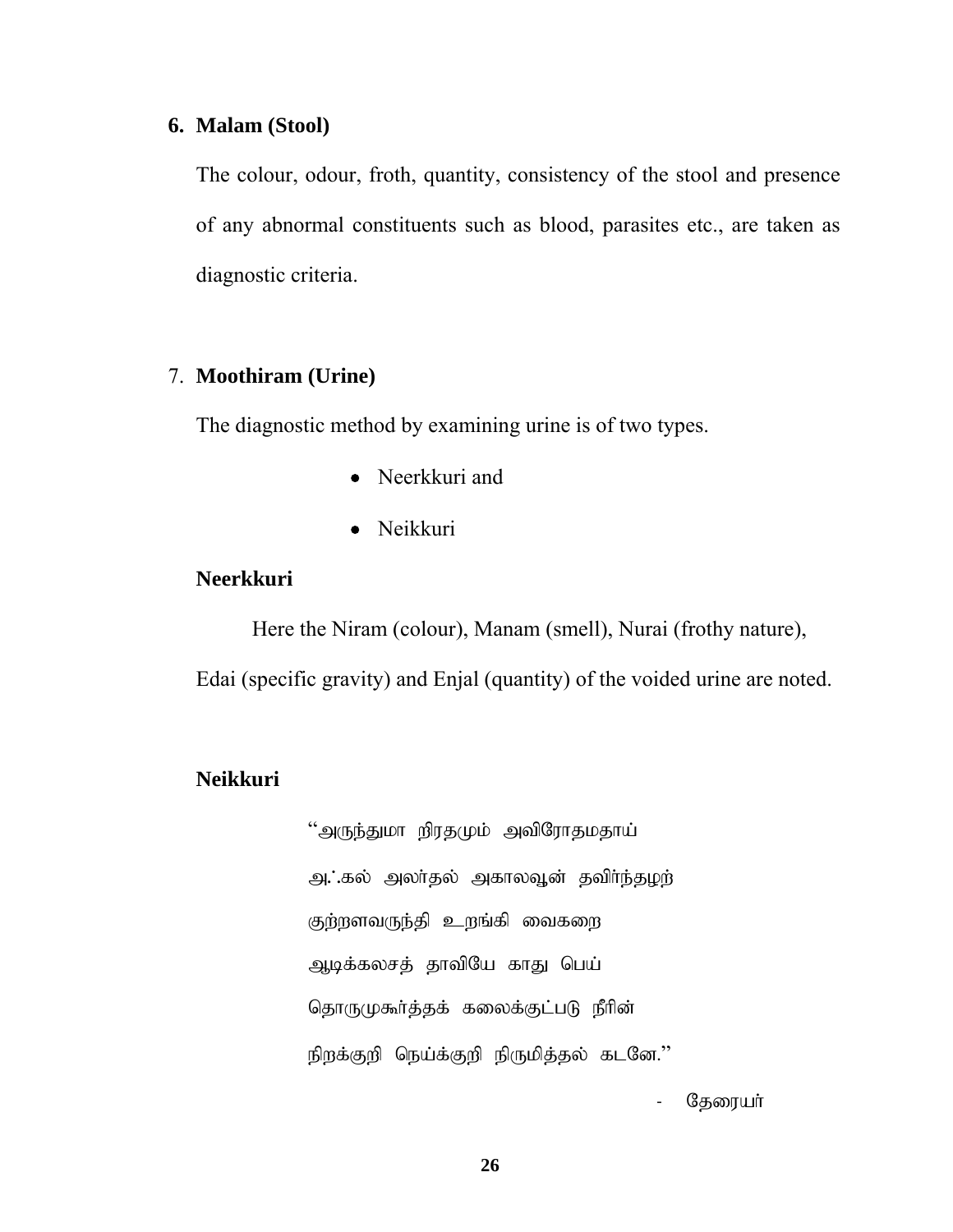To see Neikuri, before collecting the urine, the patient is asked to take a balanced diet and have a good sleep. After waking up from the bed in the early morning, the first voided urine is to be collected in a clean glass container and examined within one hour. A drop of gingelly oil is to be dropped on the surface of urine and seen under direct sunlight. By this method, the character of three humours is accessed.

- அரவென நீண்டின. சே வாதம் Vaatha Neer spreads like a serpent. • ஆழி போல் பரவின் அ∴தே பித்தம்  $\cdot$  Pitha Neer spreads like a ring. • முத்தொத்து நிற்கின் மொழிவதென் கபமே - Kabha Neer remains like a pearl.
- அரவிலாழியும் ஆழியில் அரவும்  $\qquad$  Combination of the above shapes அரவில் முத்தும் ஆழியில் முத்தும் indicates Thonda Thodam. தோற்றில் தொந்த தோடங் களாமே.

**27**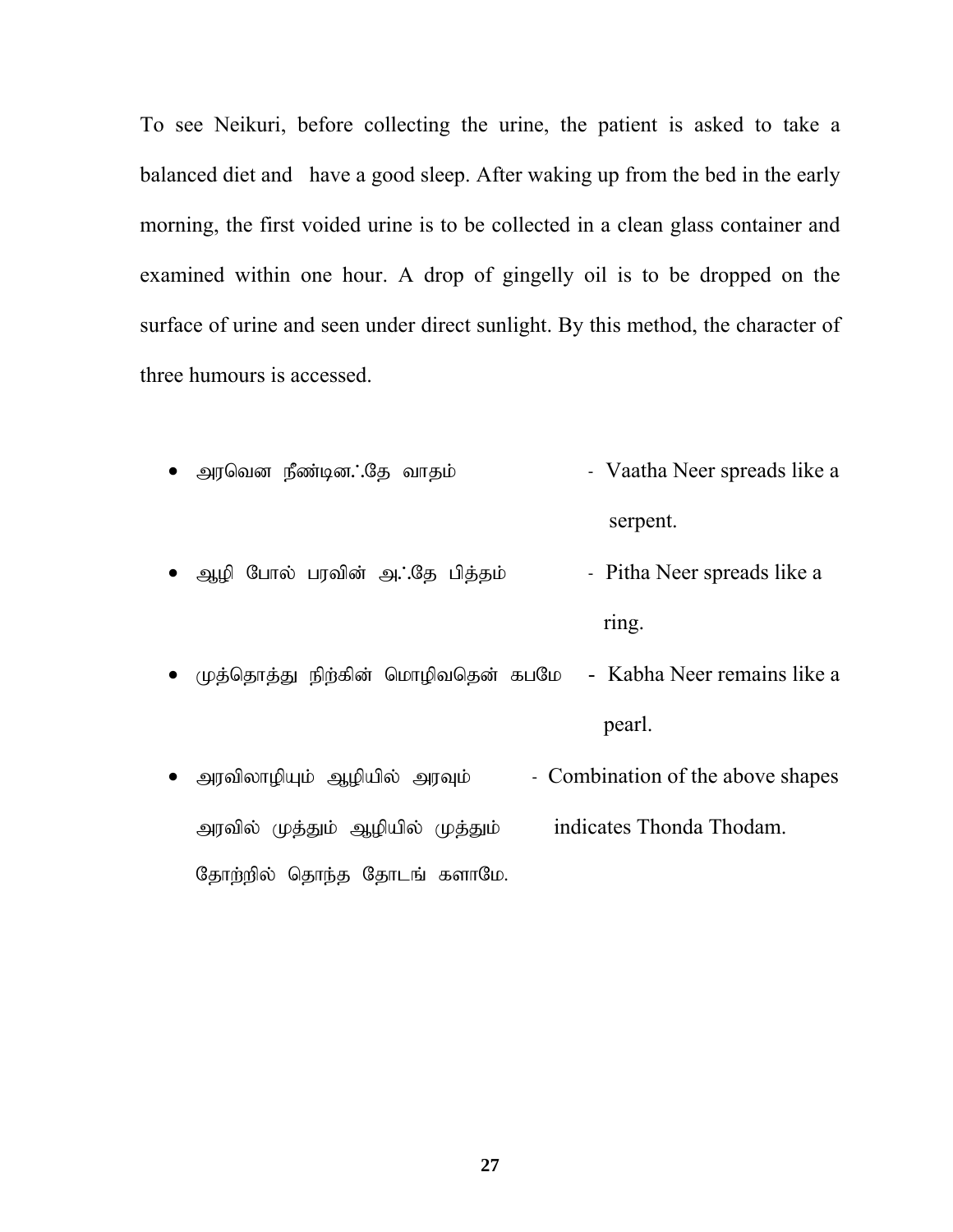## **8. Naadi (Pulse)**

It is a unique diagnostic method in Siddha system of medicine. It is responsible for the existence of life. The three humours namely Vali, Azhal and Iyam are in the ratio of 1:  $\frac{1}{2}$ :  $\frac{1}{4}$ .

"வழங்கிய வாதம்மாத்திரை யொன்றாகில் தழங்கிய பித்தந்தன்னிலரை வாசி அழங்குங்கபந் தானடங்கியே காலோடில் பிழங்கிய சீவா்க்குப்பிச கொன்றுமில்லையே.'' - குணவாகடம்

Any alterations, in these basic ratio results in disease.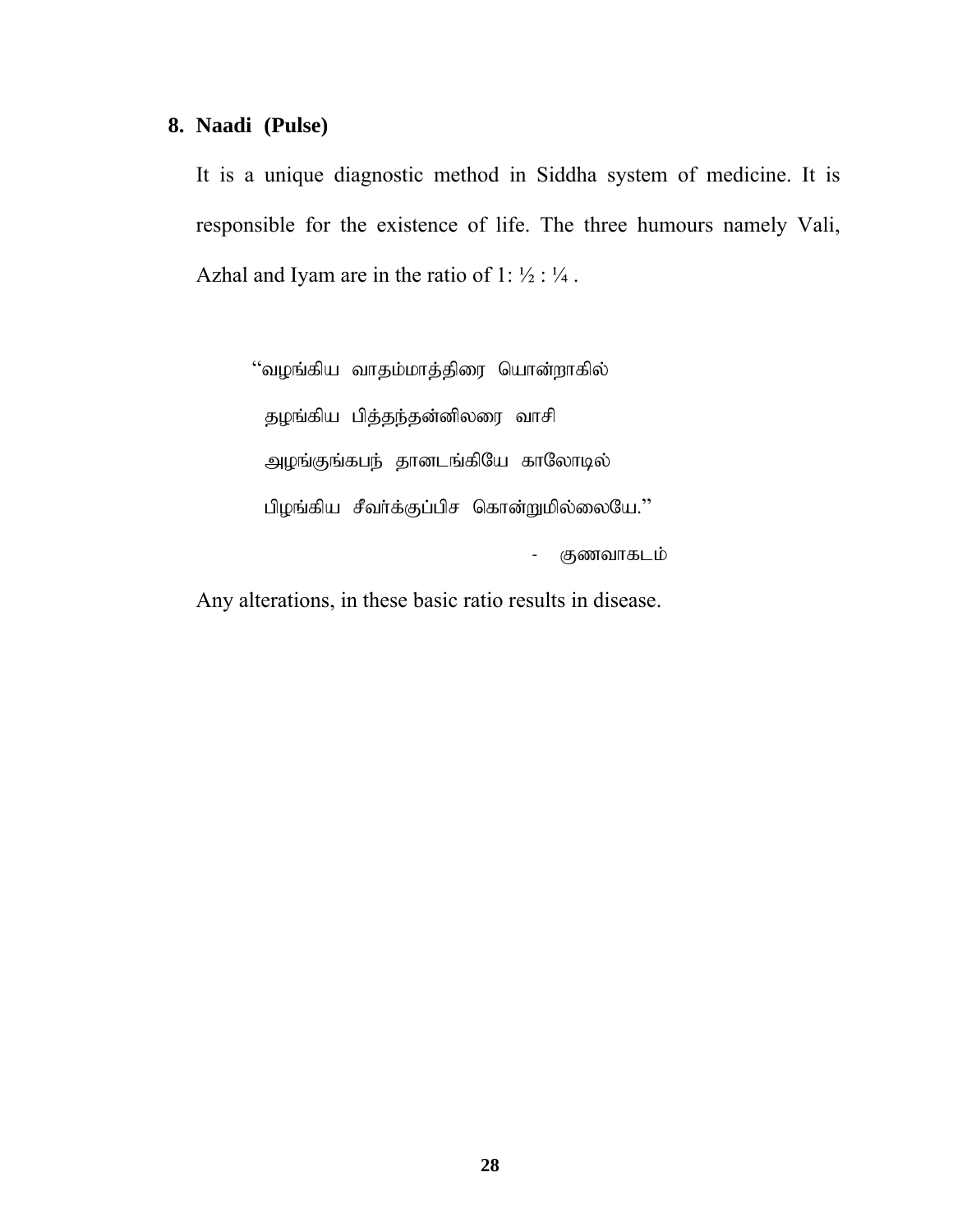## **AIMS AND OBJECTIVES**

 The author had selected the disease "Vadha Kundala Kirecharam" for dissertation work because,

 This disease is more common in female than male, but it can affect both sex and all age groups.

 The patients are disturbed both functionally and psychologically. Its generalized occurrence and agony undergone by the patients has made the author choose the disease.

## **AIM**

 To study the disease on the basis of Siddha physiology , Siddha pathology emphasizing more importance to Mukkuttram, Suvaigal, Panchabootha theory, Aayul thoda nirnayam , Udal thadhukkal and diagnose the patient on the basis of Envagai thervugal and confirm the prognosis of the disease through "Neikuri".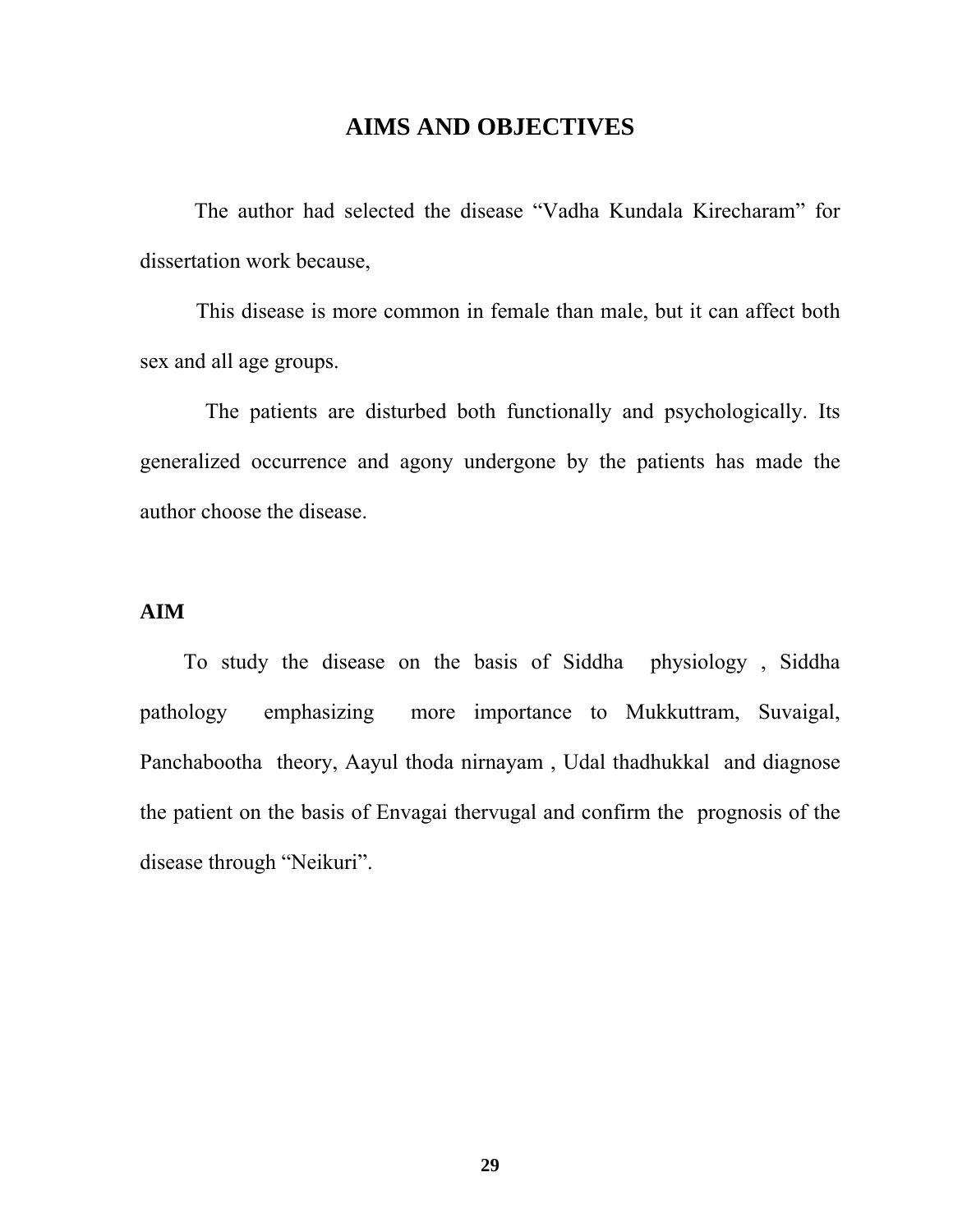## **OBJECTIVES**

The objectives marked out to aspire the above said words.

- To collect all literary evidences about kirechara disease in detail.
- To study each and every aspect of the disease "Vadha kundala kirecharam" in the topic of its synonyms of definition, aetiology, classification, signs and symptoms , humoral pathogenesis, fate of the disease from various literature in Siddha aspect .
- To concentrate the clinical course of the disease "Vadha Kundala Kirecharam" by observing carefully its aetiology , pathogenesis (Mukkuttra Verupadu) clinical features , diagnosis and prognosis in patients.
- To study in detail about the incidence of the disease with age, sex, occupation, thinai, socio –economic status, habits and prevalence.
- To confirm the diagnosis in Siddha system with the help of modern parameters.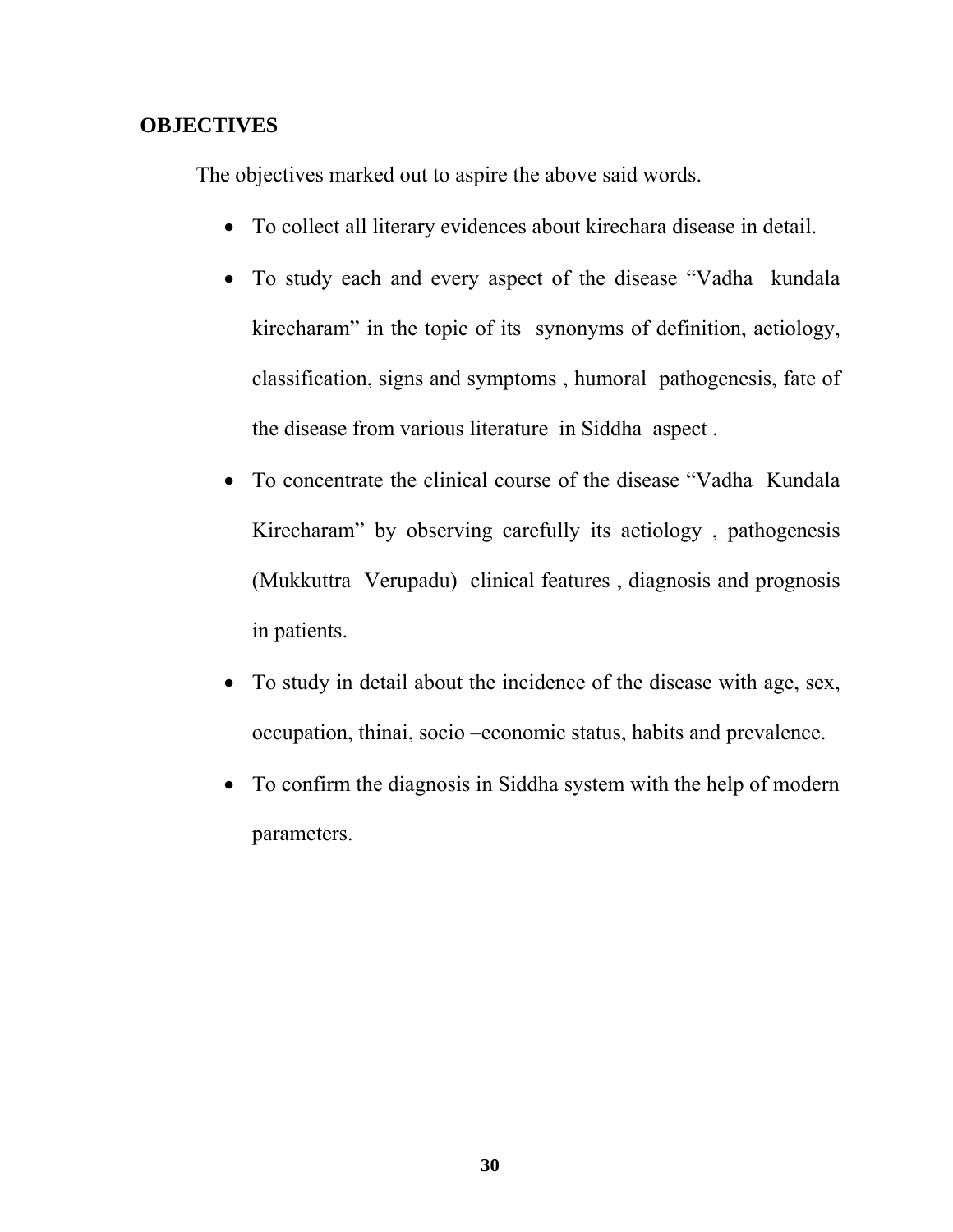## **ELUCIDATION ABOUT VADHA KUNDALA KIRECHARAM**

According to the Literature Dhanvanthri Vaithiyam – Part-II "Vatha Kundala Kirecharam" has been described as under.

## வாத குண்டல கிரிச்சரம்

 $\lq\lq$ இதமின்றி மூத்திரந்தான் யிற்றிற்றோர் துளியாய் வீழு மதுநொந்து கடுத்தெரிந்து விதனமாக அழுந்திக் காணுங் குதம்நொந்து நீரைக்கட்டி வயிறது பொருமிக் கொள்ளு மதமிஞ்சு கிரிச்சனத்தில் வாதகுண்டலி யென் றோரே." பாடல் எண் $-9$ 

- தன்வந்திரி வைத்திய பாகம் - II

The meaning of the words in this poem.

#### வாத குண்டலி

வாயுவானது தொப்புளின் கீழ் வயிற்றில் அதிக வலியை உண்டாக்கி, பாம்பை போல சுற்றிக் கொண்டு மூத்திரத்தை தடுத்து உடம்பில் மரத்தல் உண்டு பண்ணி மூத்திரம் துளித் துளியாய் விழச் செய்யும் நோய்

#### கிரிச்சரம்

\*மூத்திரத்தாரை அடைபட்டு மிக்க வருத்தத்தோடு கொஞ்சம் கொஞ்சமாய் மூத்திரத்தை விழச் செய்தல்.

**31**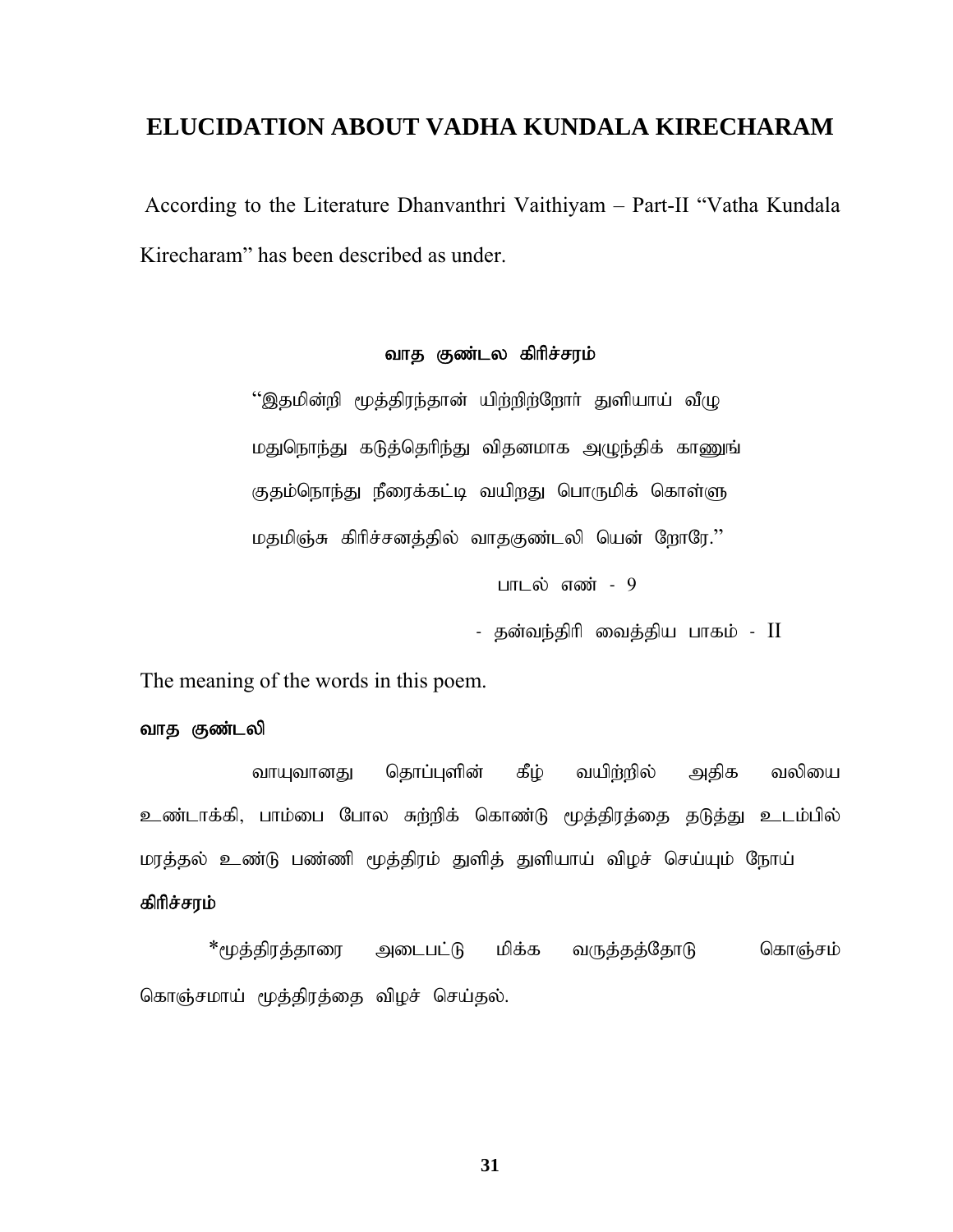| இதம்      | $* *$<br>இன்பமானது                                  |                | Comfortable          |
|-----------|-----------------------------------------------------|----------------|----------------------|
| மூத்திரம் | <sup>*</sup> சிறுநீா், அமுாி, மீடம்                 | $\blacksquare$ | Urine                |
| இற்று     | ***இ∴து, சாரியை, முரிந்து    -                      |                | Discontinue          |
|           | இடையறுதல், நைந்து                                   |                | Dribbling            |
| நொந்து    | நோதல்                                               |                | pain                 |
| கடுத்து   | <sup>*</sup> ளரிச்சல் , விருவிருத்தல், வலி, -       |                | burning sensation    |
|           | உளைதல்                                              |                | pain                 |
|           |                                                     |                | boring pain          |
| எரிந்து   | ்ளிச்சல், உடற்காந்தல்                               |                | burning sensation    |
|           | அழந்சி                                              |                | Inflammation         |
| விதனம்    | ்துக்கம் , துன்பம், வேதனை                           |                | Grief                |
|           |                                                     |                | Physical pain        |
| அழுந்தி   | ்வருந்தல்                                           |                | Pain                 |
| குதம்     | $\star\star$<br><sup>**</sup> மலம் கழிக்கும் வாயில் |                | Anus                 |
|           | வயிறு பொருமல்     **வயிறு  ஊதல்                     |                | Abdominal distension |
| மதம்      | **மிகுதி ,**** வலி                                  |                | Abundance            |
|           |                                                     |                | Pain                 |
| மிஞ்சு    | <sup>்</sup> மிகுதல்                                |                | Excess               |
|           |                                                     |                | To increase.         |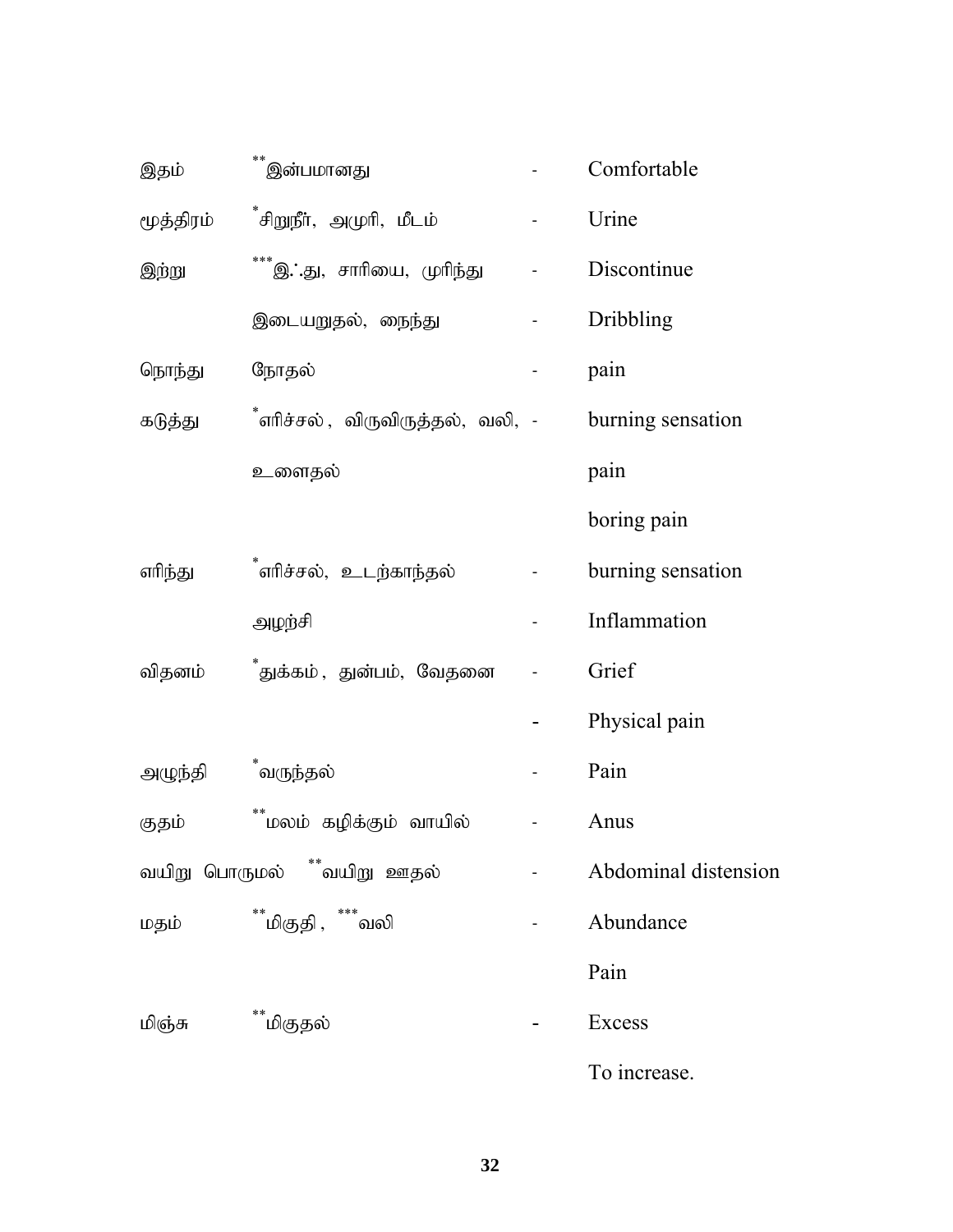- \* T.V.Sambasivam Pillai Agarathi
- \*\* Tamil Lexion
- \*\*\* Madurai Tamil Peragaradhi

## $``$ இதமின்றி மூத்திரந்தான் யிற்றிற்றோர் துளியாய் வீழும்<sup></sup>"

சிறுநீரானது துளித்துளியாக விழல் சிறுநீர் கழிக்கும் போது வருத்தம் உண்டாதல்.

- Discomfort during micturition
- Dribbling of Urine.

## $"$ அதுநொந்து கடுத்தெரிந்து விதனமாக அழுந்திக் காணுங் $"$

சிறுநீா கழிக்கும் போது ளிச்சல், அழற்சி, துன்பம் முதலியன உண்டாதல்.

- Painful burning micturition
- Scalding pain during urination

### $``$ குதம்நொந்து நீரைக்கட்டி வயிறது பொருமிக் கொள்ளும்''

- $\bullet$  நீரானது கட்டிக் கொண்டு வலியுடன் வயிறு ஊதிக் கொண்டு குதம் நொந்து போதல்.
- pain in the perineal area and supra pubic region
- Abdominal distension due to retention of urine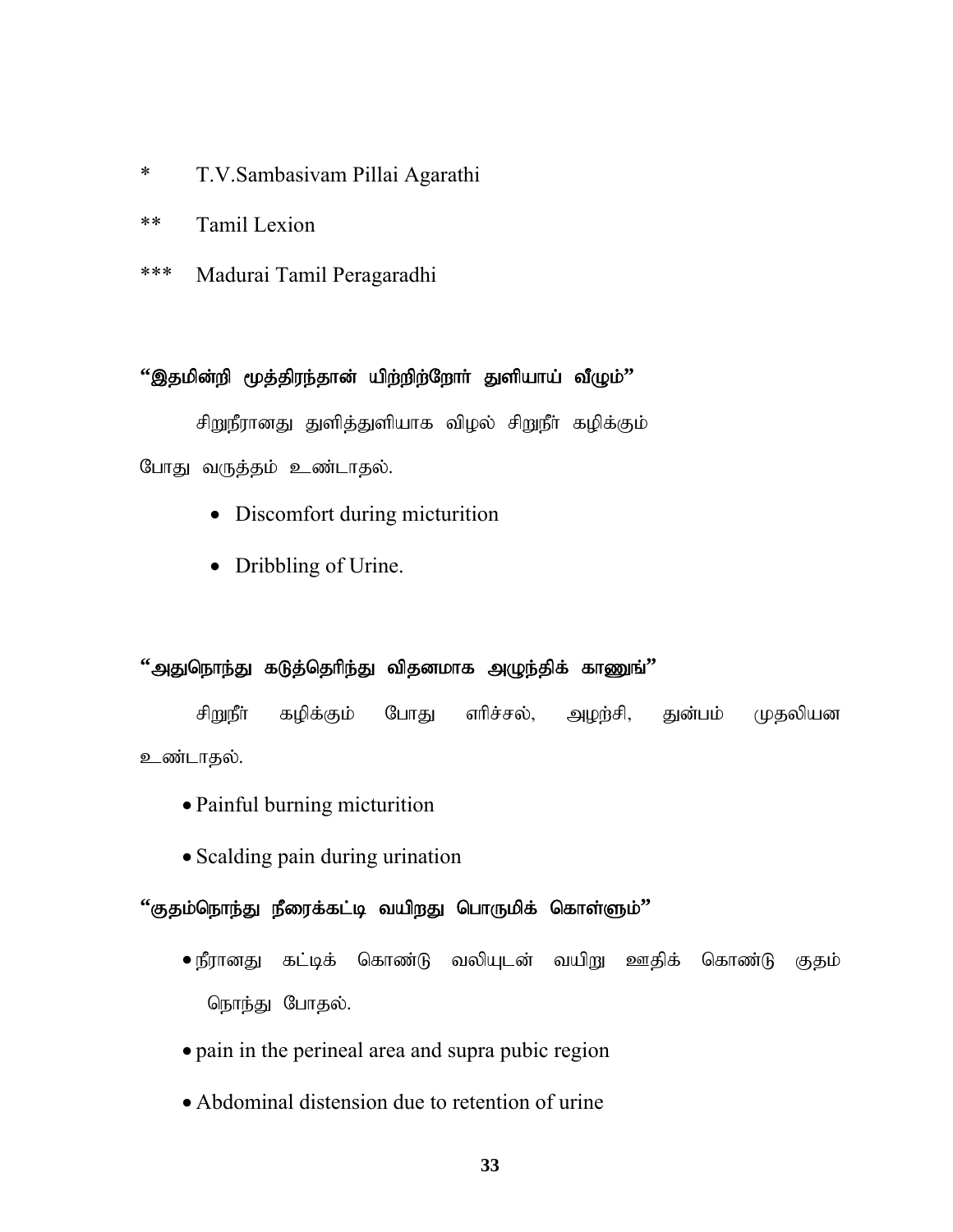# $``$ மதமிஞ்சு கிரிச்சனத்தில் வாதகுண்டலி யென்றோரே''.

மூத்திரதாரை அடைபடுவதால் வலி மிகுதியாக உண்டாதல்.

• Severe pain due to obstruction of urethral passage.

Thus, Dhanvantri's lines can be summarised as follows

- Discomfort during micturition
- Dribbling of Urine
- Burning micturition
- Scalding pain during micturition
- Pain in the supra pubic region and perineal area.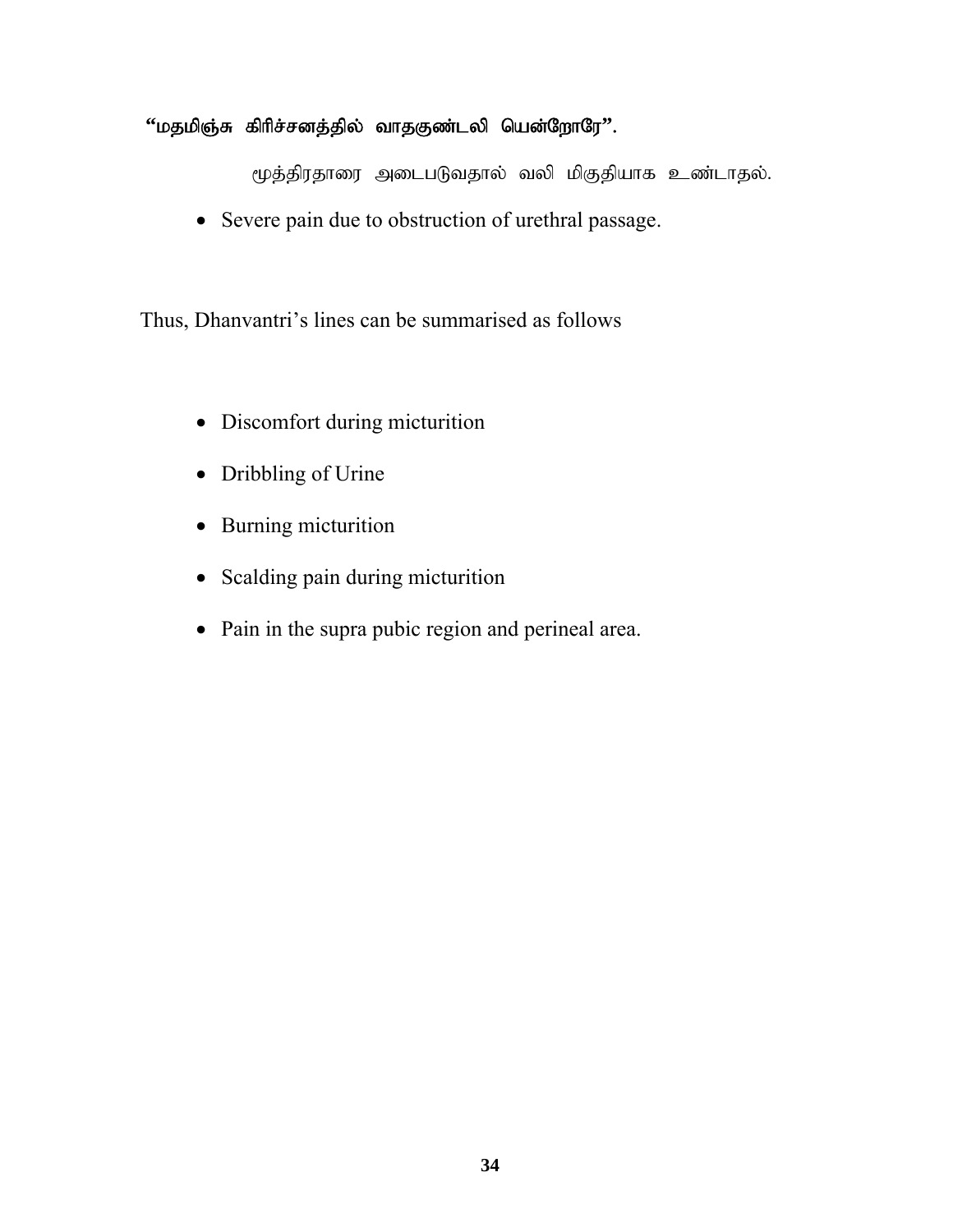# **REVIEW OF LITERATURES**

Diseases of urinary system is well explained in many Siddha Literartures.

# In **Theran karisal**,

 $\lq\lq$ நீரிரு வினைக் குணத்தை நீயறி விரித்துச் சொல்வாம் நீரினைப் பெருக்கலொன்றே நீரினையருக்க லொன்றே நீரிழி வுடனே கொல்லும்  $\hat{\mathbb{E}}$ ர்க்கட்டு வினைகளொன்று $"$ - தேரன் கரிசல்

In this poem Theran explains the classification of urinary diseases as,

- Neer Arugal Noi
- Neer Perugal Noi

Among these, the "Kirechara disease" is under the classification of Neer Arugal Noi.

Regarding Moothira kirecharam, etiology, clinical features and classification has been described in various texts.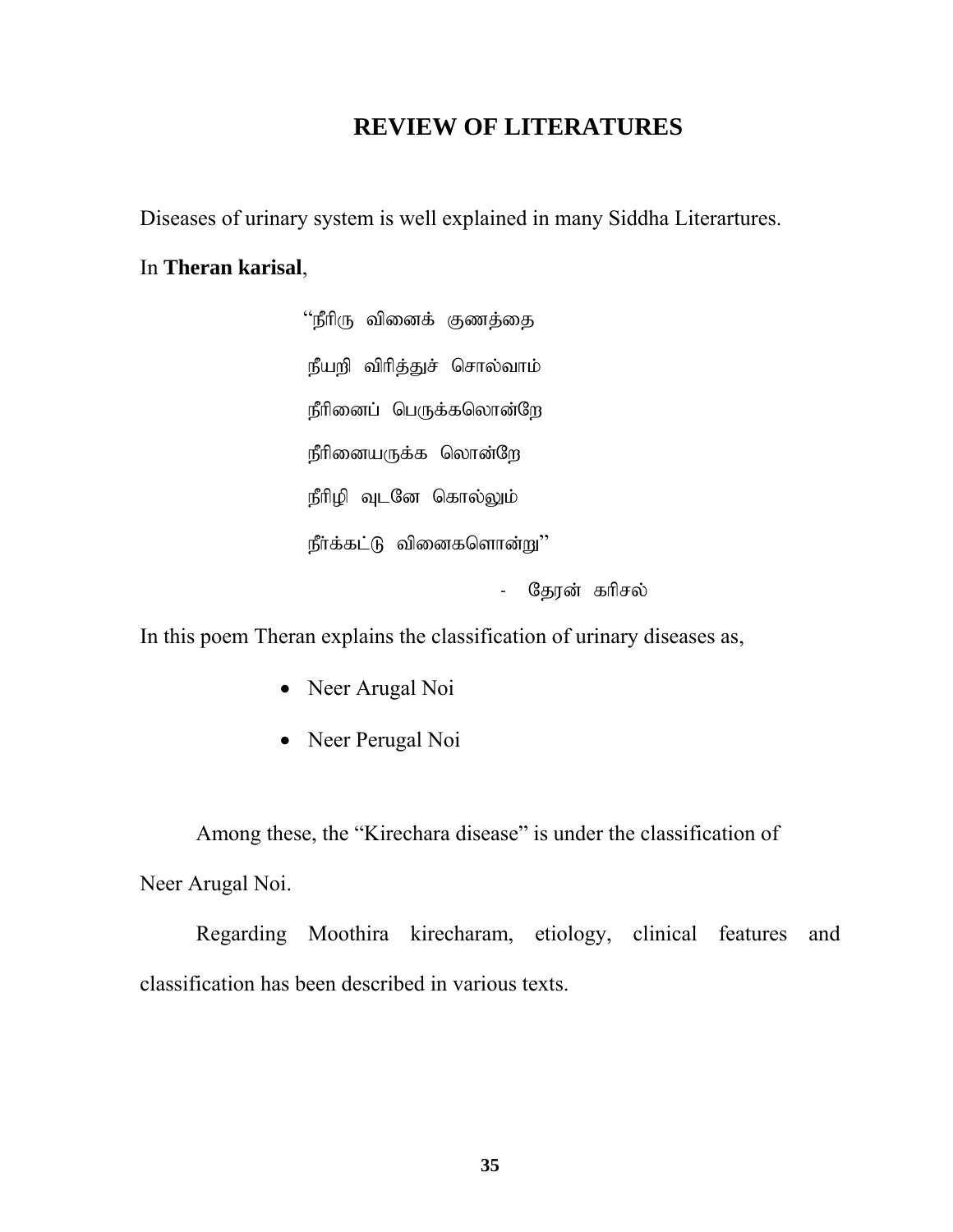### **Synonyms**

- Neer churuku,
- Neer arukal
- Neer Kaduppu.
- Neer kattu

### **Definition**

# According to **Anubava Vaidhiya Deva Ragasiyam.**

கிரிச்சரம் என்பது வருத்தத்துடன் கொஞ்சம் கொஞ்சமாக மூத்திரத்தை விழசெய்வது.

- அனுபவ வைத்திய தேவரகசியம்.

Kirecharam is referred as dribbling of urine accompanied with pain.

# According to **Pararasa sekaram**…

 $``$ சிறுநீ ரெரிந்து துளிதுளியாய்ச் சேரு நிறமு மஞ்சள்காய் உறுமே சிவப்பாய் வெள்ளையுமாயுவாதி மிகுந்து கடுத்து நொந்து பெறுமே யன்றிப் புண்ணாகும் பின்னு மபானங் கடுத்துளையும் செறுமே பொருமுங் கீழ் வயிறு தேகமெலியுங் கிரிச்சரமே $"$ 

- பரராச சேகரம்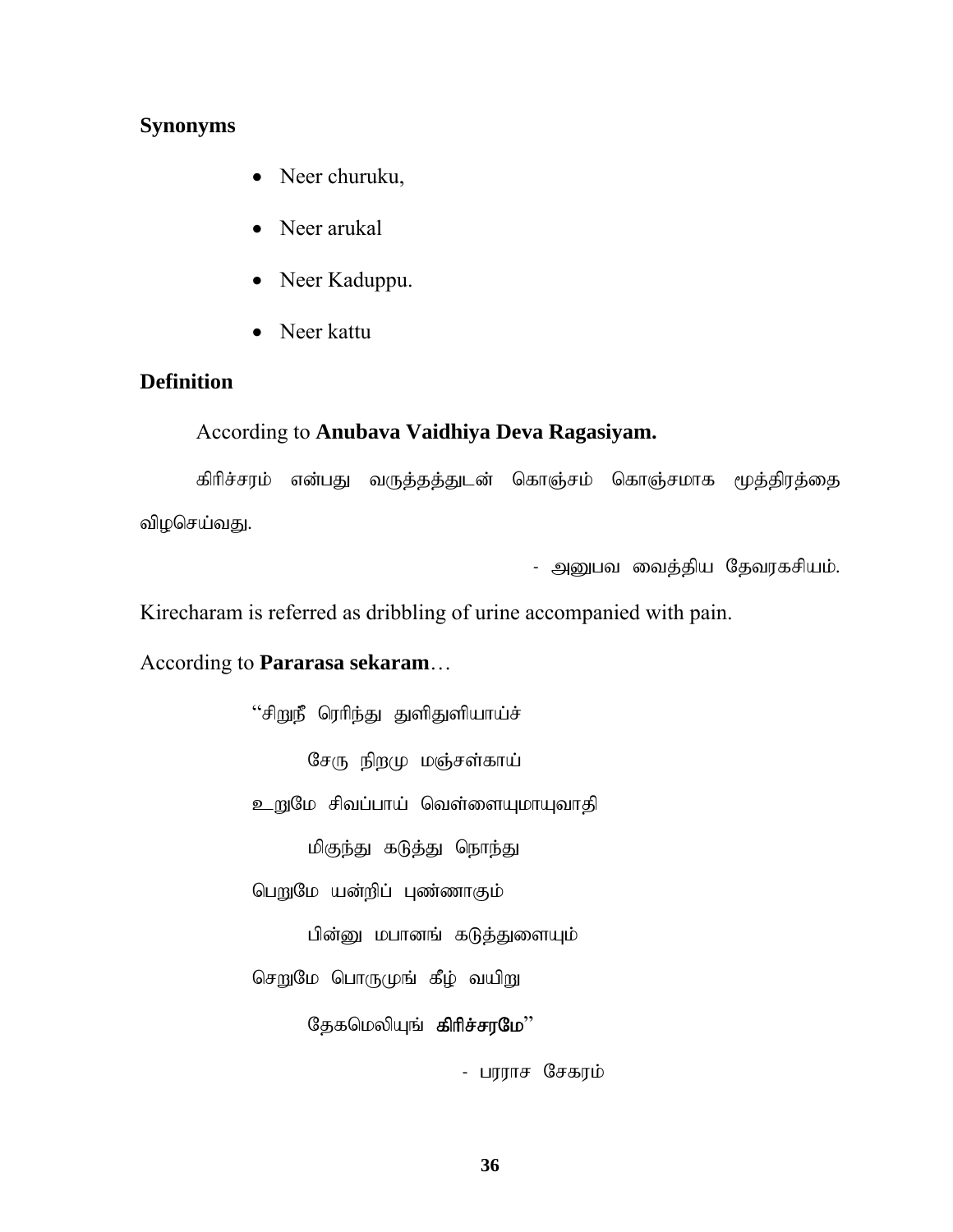The disease is characterized by

- Voiding small amount of urine
- Dribbling of urine
- Yellowish discoloration of urine
- Haematuria
- Dysuria
- Burning micturition
- Lower abdominal pain and discomfort.

# **According to Theraiyar Karisal**

நீரினையருக்கல் என்னும்

# நீர்க்கட்டின் குணத்தைக் கேட்டி

நீதமில்லாமற் கோச

நீர்ப்புழை நெருப்புப் போலாம்

நீபனா யுதத்தாற்பட்ட

 $\mathfrak{g}$ ல வம்பரமாங்குக்கி $"$  ...

Obstruction of the urethral passage, causing retention of urine or discharge by other unusual ways, urine dribbling out after micturition. There is also frequently sudden stoppage of the stream of urine owing to the contraction of urethra.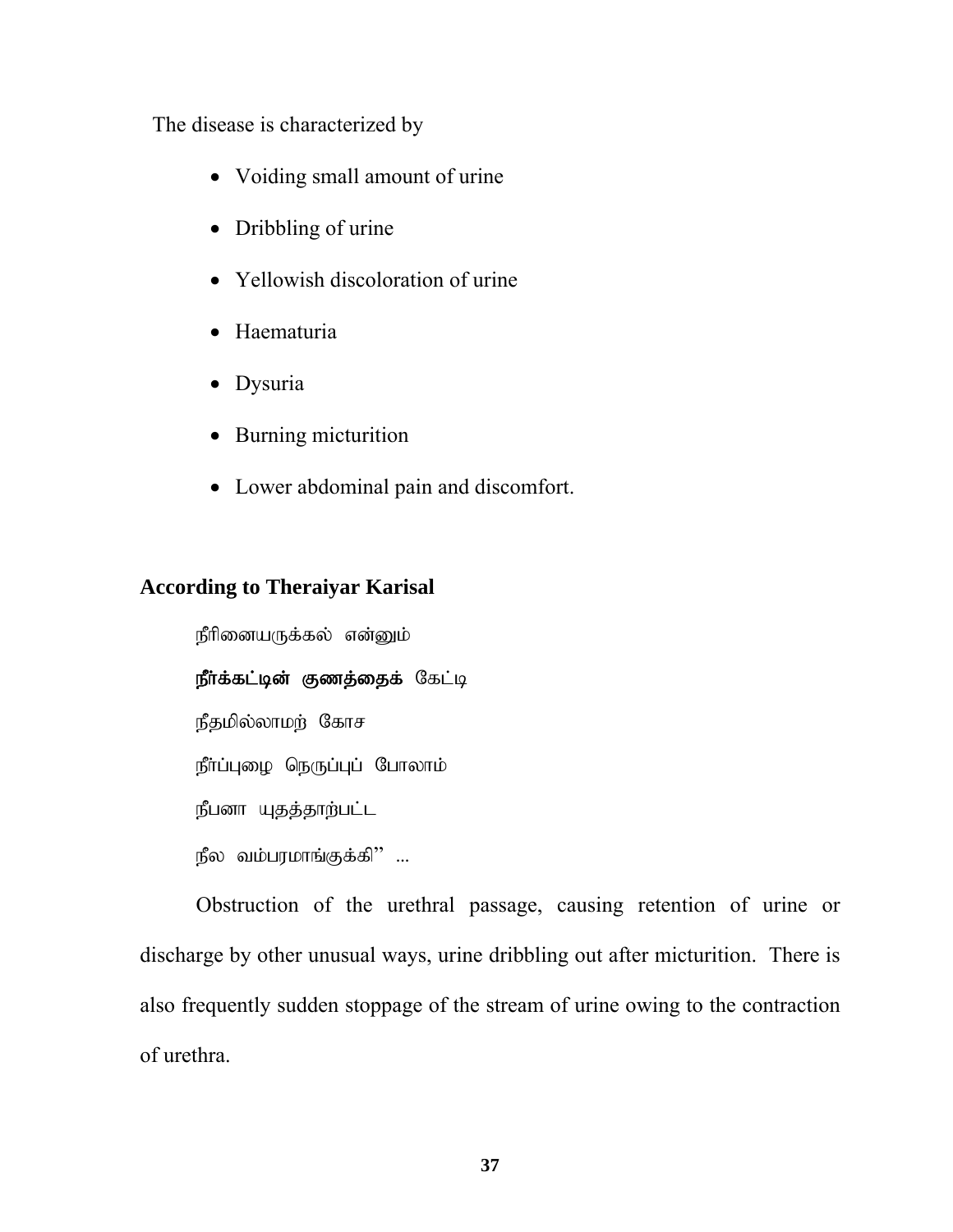### According to **Theraiyar vagadam**

<sup>\*</sup>\*மூத்திரக் கிரிச்சிக் குணங்கேளீர்

 $(\mathfrak{p}(\mathfrak{h})$ குந் துளியாய் விழும்

ஆற்றித் தூரம் நடக்கவொட்டா

தறுவை மருந்தா லற்றுவிடும்

தூற்றி விளைவாய் விளைந்திருந்தால்

துடையால் கடுகி விழுமென்று

மாற்றி மறுக்க வகை காண

மனுவோர்க் கெல்லா முரைப்பீரே''

- தேரையர் வாகடம்

The disease is characterzied by

- Dribbling of urine
- **Burning micturition**
- **Dysuria**
- Unable to walk even for a short distance.

#### **Noi varum vazhi: (Etiology)**

 $"$ அதிக உட்டிணபதார்த்த மசீரண பதார்த்தத்தாலும் அதிக சம் போகத்தாலு மதுபான மடுக்கலாலும் அதிகன மானவஸ்து உண்டியிலடுக்கலாலும் அதிகமூத்திர தன்னிற் **கிரிச்சன மடுக்கமென்னே.''** 

-தன்வந்திரி வைத்தியம்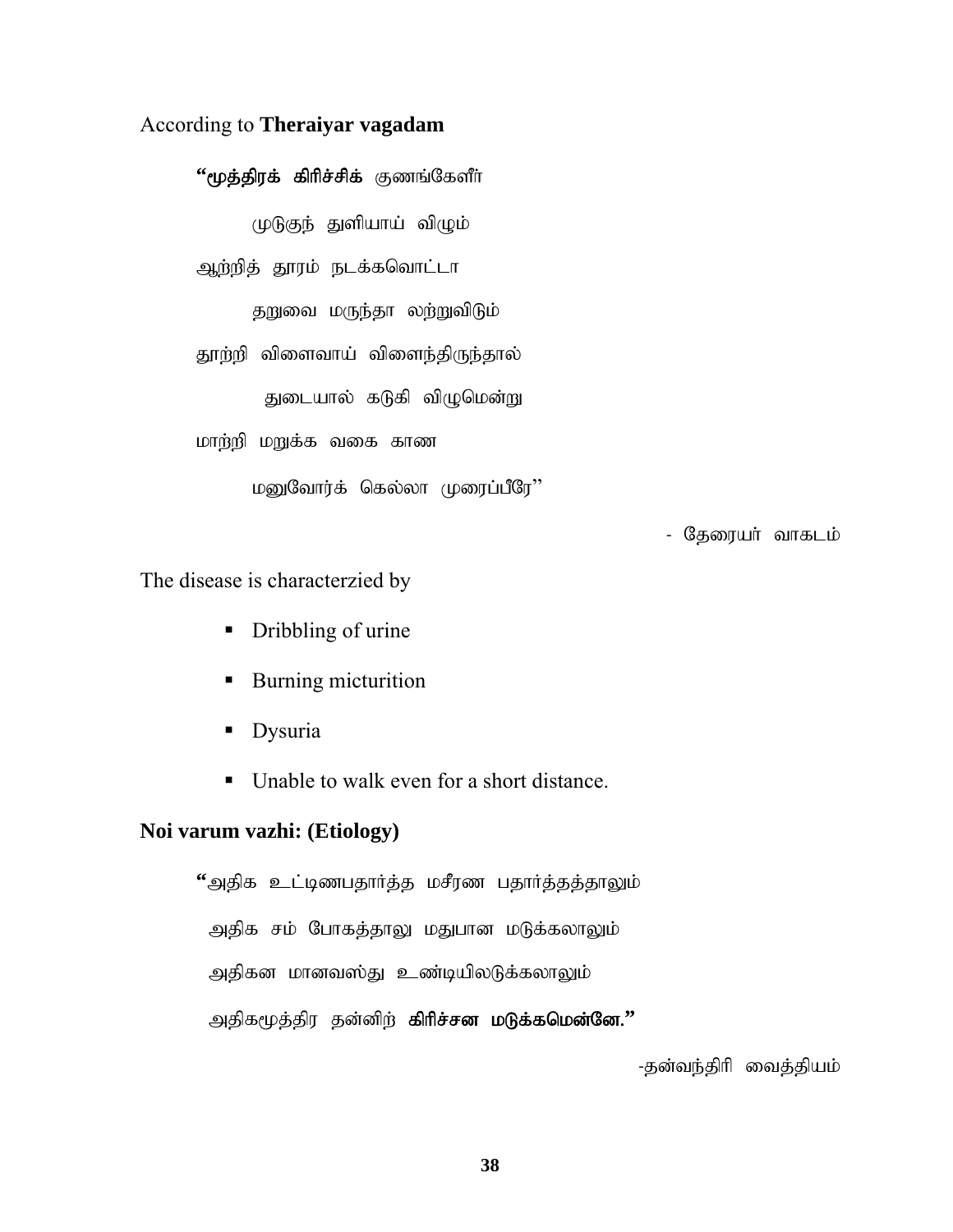- Increased intake of hot and spicy food
- Indigested food
- Excessive indulgence in sexual activity
- Alcoholism
- Excessive intake of high calorie food.

### According to yugi "**Vaithiya Chinthamani"**

"நவிலவே நாரியரைத் துரோகம் பண்ணி நடுவிலே கைவிட்டுந ழுவி னோர்க்கு குவிலவே குழந்தைகள் தான் பசித்திருக்கக் கூடவேவைத் துண்ணாக் கொடுமை யோர்க்கு தவிலவே தவிக் கவந்த பேர்களுக்குத் தாகந்தான் நவிர்க்காத சண்டாளர்க்கும் கவிலவே மூத்திரமாங் கிரிச்சரம் வந்து கலக்கு மென்றுமா $(p$ னி வர்கரு தினாரே."

- Cheating damsels
- Eating food while child is in hunger
- Not providing water to thirsty people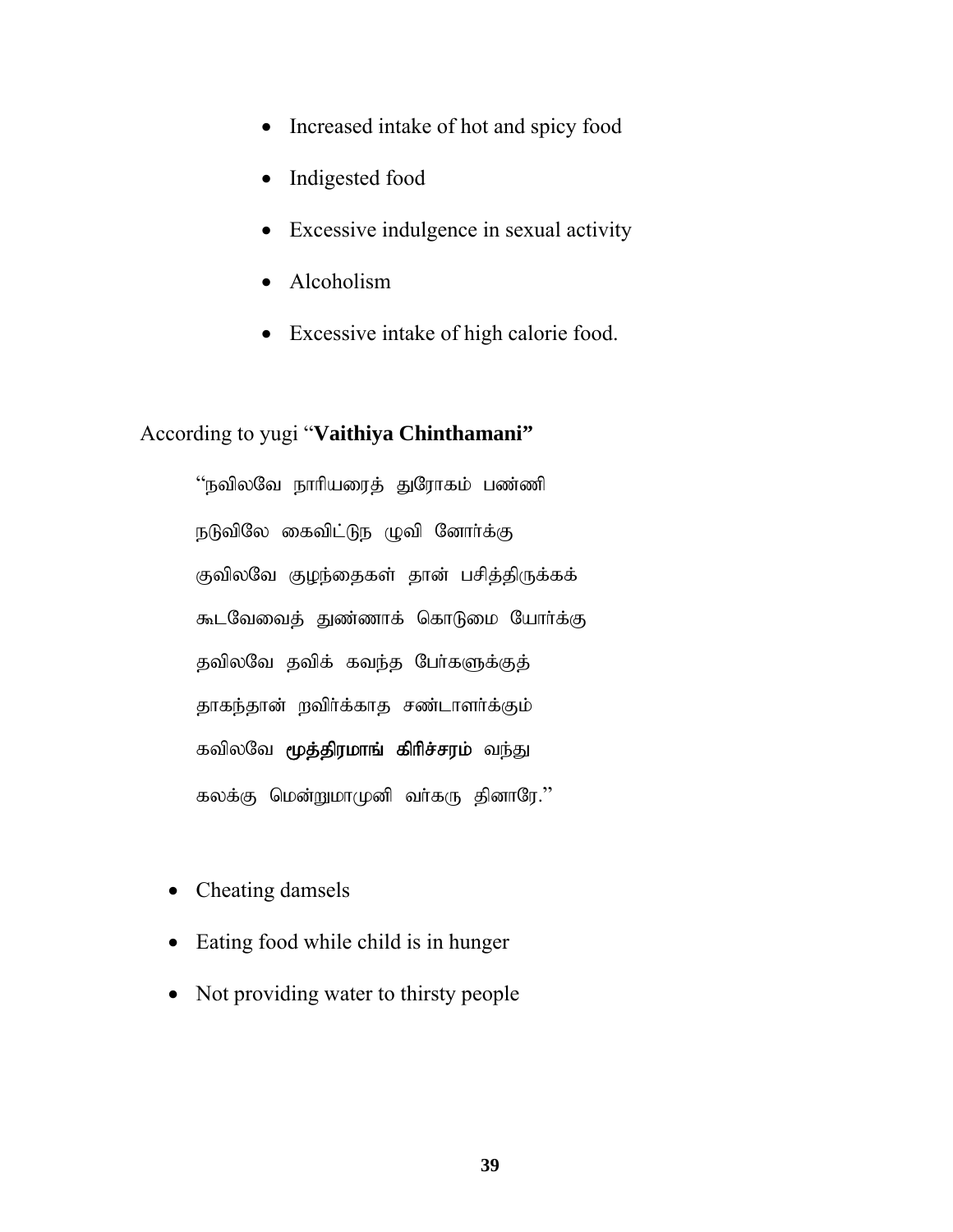"கருதியே மாப்பண்டங் கதித்து உண்ணல்

காலங்கள் மாறியே மிகப்பொ சித்தல்

பருதியே பகல்தனிலே ஸ்திரிசங் கித்தல்

பகல்தனிலே பால்கொள்ளல் பகல் உறங்கல்

நிருதியே நிசிதன்னிற் சயனஞ் செய்தல்

நிந்தையாம் லாகிரிகள் நிரம்பவுண்ணல்

வருதியே அக்கினியில் சஞ்சரிப்போர்

மகத்தான **கிரீச்சரத்தில் மருவு வாரே''** 

-யூகி வைத்திய சிந்தாமணி

- Taking excessive carbohydrates
- Taking excessive food at irregular times
- Having sex at daytime
- Taking milk in the daytime
- Sleeping in the day time and late nights
- Excessive chewing of tobacco like products
- Working in a hot place.

#### According to **Mega Noi, Soothaga Noi and Arivaiyar Sinthamani**

"மாறான கிரிச்சனம் தான் நாலதாகும் வருகின்ற விதமதுதான் சொல்ல கேளு வேறாக மாப்பண்டம் அதிகம் தின்றால்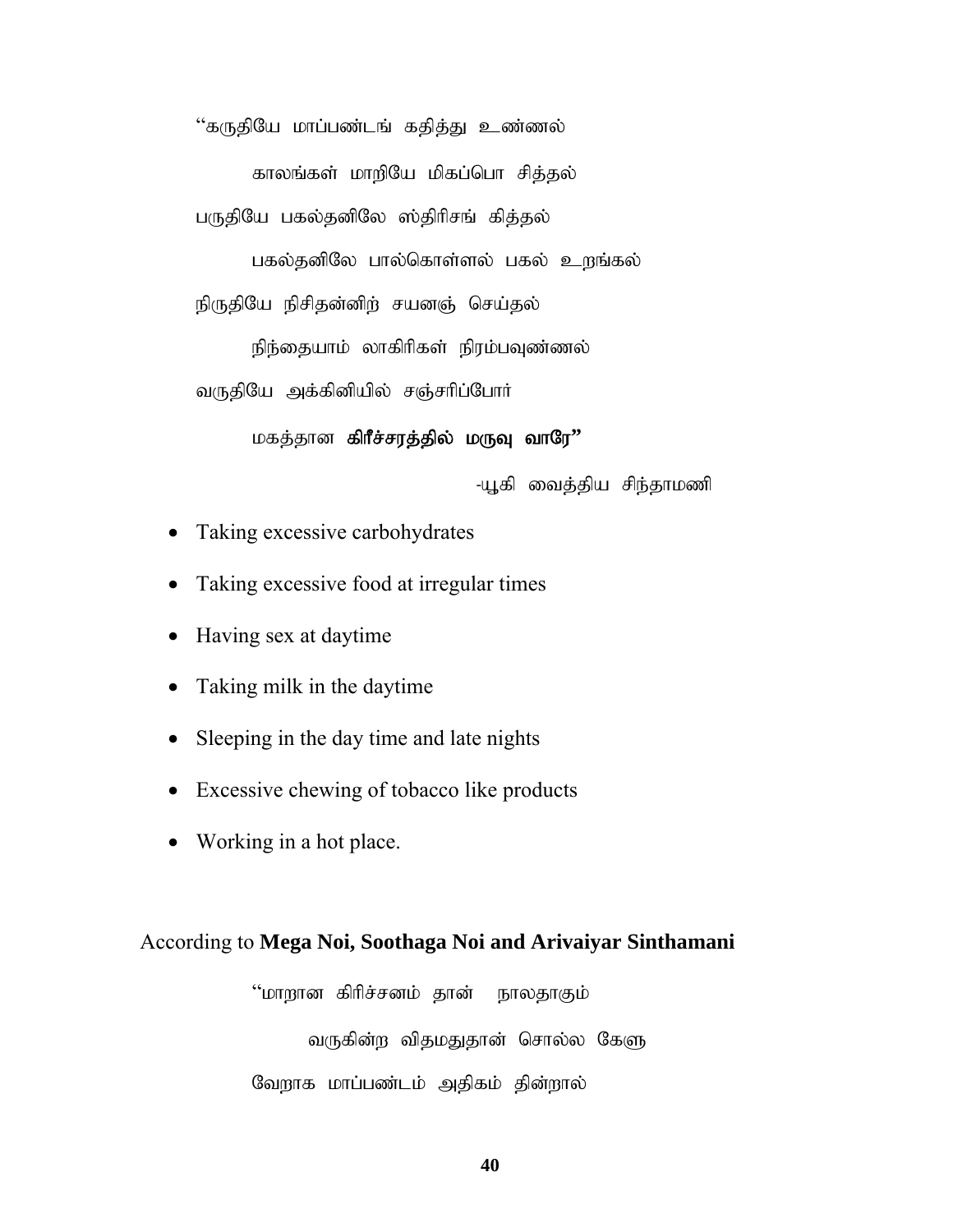விரைவாக உற்பனத்தின் செய்கையாலும் கூறாக காலம் மாறி உண்டால்

கொடு பகலில் சம்போகம் செய்வதாலும் வேறாக பாதி பகல் தனக்கு மேலே

வெறும் ஆவின் பால் உண்ணும் தன்மையாலும்''

"தன்மையுடனே பகல் உறங்கும் பேர்க்கும்

தப்பாமல் கள்ளு மிக குடிக்கும் பேர்க்கும்

மோனமுறவே தீ வெக்கை தினமும் கொண்டால்

முன்பகலின் சூடேக்க வெயிலு காய்ந்து ஊனமுற சம்போகம் அழுந்திச் செய்தால்

உறவாக வேசியோரிடின்பம் கொள்ளல்

ஏனமுற இந்த வகை விதத்தினாலே

எழும் மூத்திர கிரிச்சனம் என்று சொல்லே.''

மேகநோய், சூதகநோய் மற்றும் அரிவையர் சிந்தாமணி

- Intake of carbohydrate rich diet
- Untimely food habits
- Noontime sexual indulgence
- Daytime sleeping
- Intake of excess toddy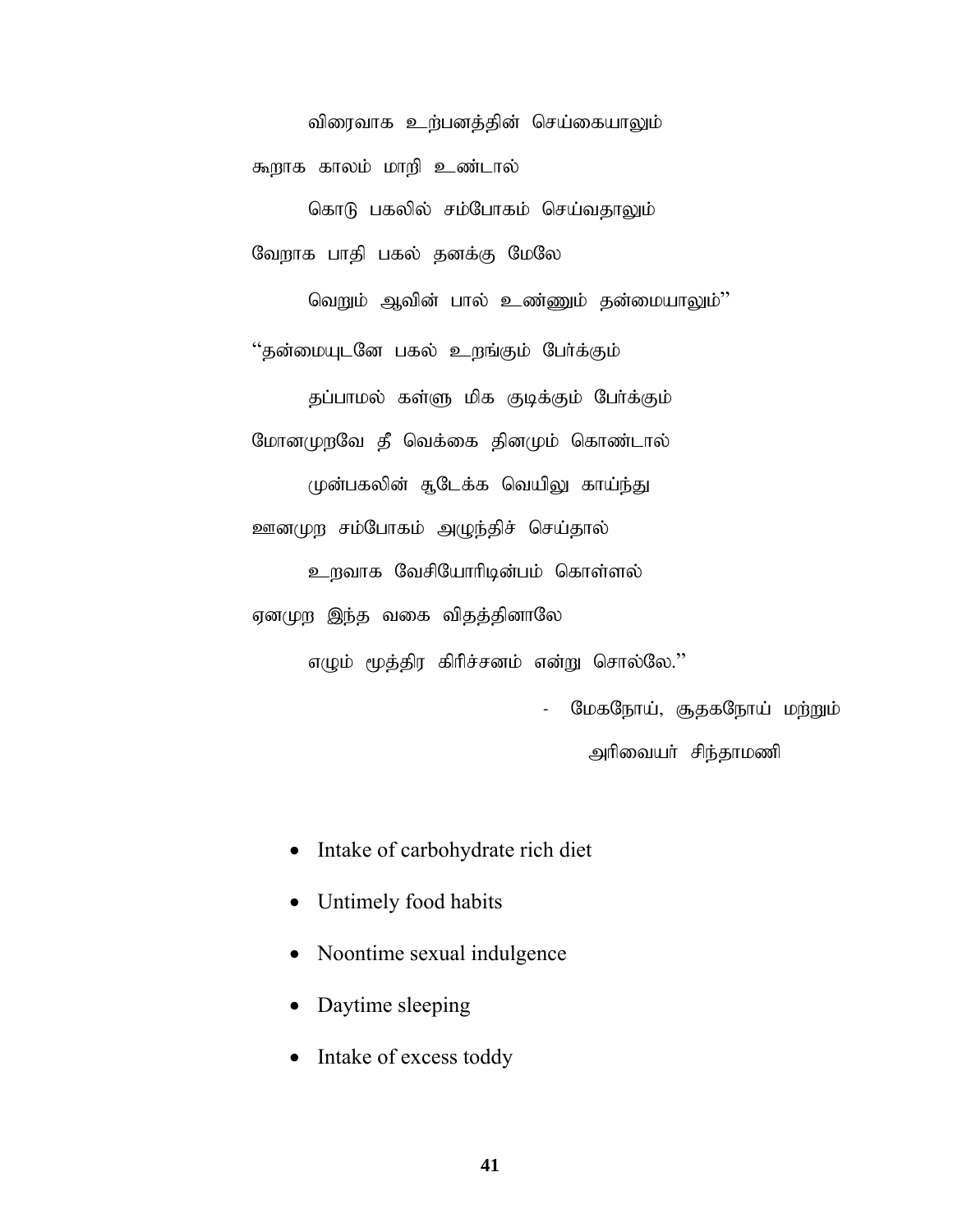- Exposure to high temperature
- Intake of hot and spicy food
- Exposure to fore noon sunlight
- Abnormal sexual activity
- Extramarital sex affair.

# According to **Saraha Samhitha**

- Excessive job stress
- Taking very efficacious medicines
- Intake of toddy
- Fast running
- Taking excess non vegetarian diet
- Taking undigested food.

# According to **Jeeva Rakshamirtham**

- Taking food in untime
- Daytime sleeping
- Excessive indulgence in sexual activity
- Daytime sexual activity
- Exposure to sunlight
- Exposure to high temperature
- Taking narcotics.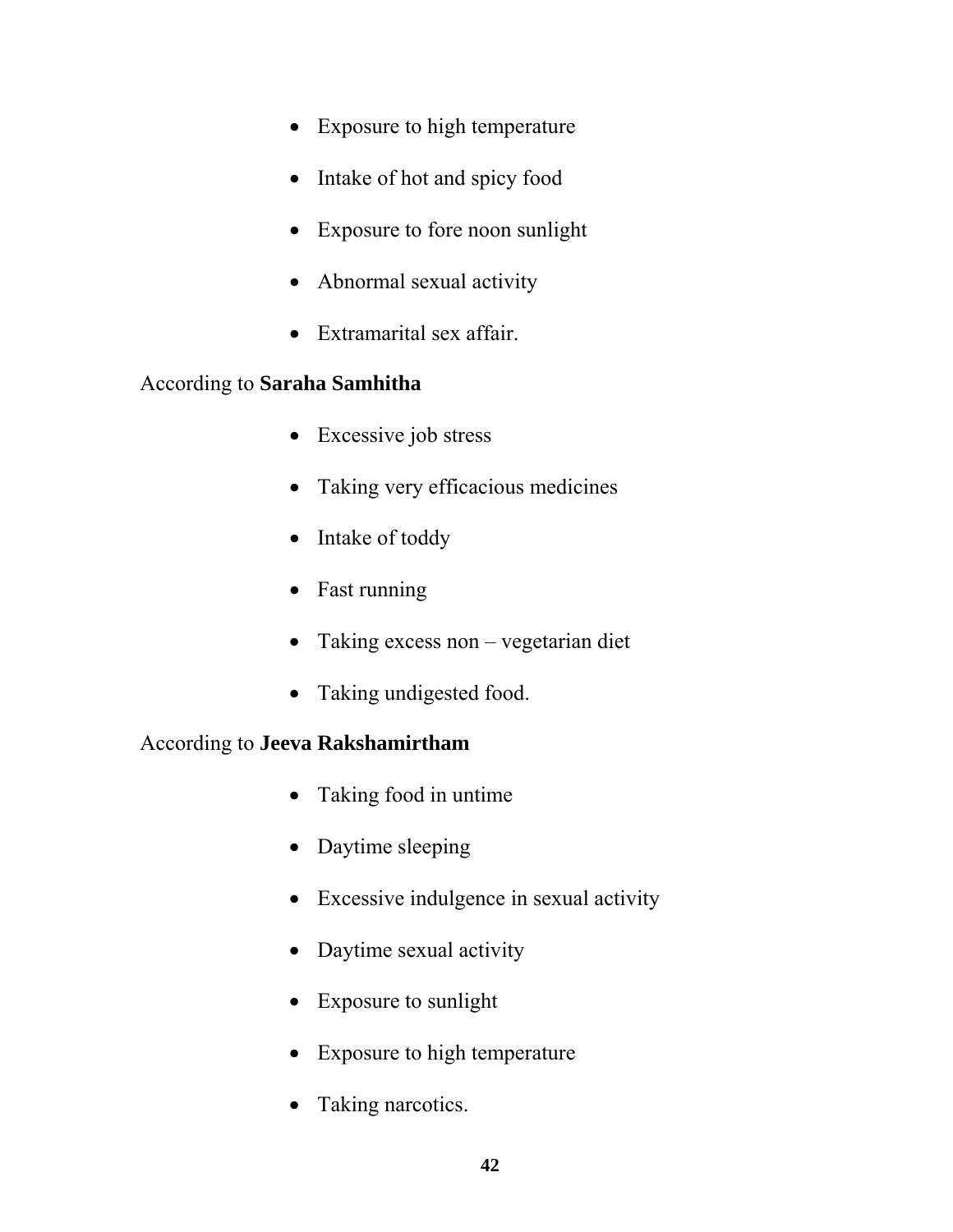### **According to Siddha Vaithiya Gurugulam**

#### **»ç¢ru«**

#### **nehŒ tU« tê**

»ç¢rukhdJ Ú®¤Jthu§fëYŸs r›ÎfŸ RU¡fkiltÂdhY«, Ú®¤jhiuæš J®khär ts®¢Á c©lhtjhYk; V‰gL»wJ. Ãunkf nehŒ c©lhdt®fS¡nf \_¤Âu »ç¢ru nehŒ mÂfkhf V‰gL»wJ.

# **Types**

In Dhanvanthiri vaidhiyam Moothira kirecharam is classified into 10 types.

 $"$ அடுத்திடும் வாதபித்த மருங்கபஞ் சந்நிவாதந் தொடுத்தமூத் திரக்கிரந்தி சுக்கிலக்கிரிசங் காதம் அடுத்த சக்கரமே வாதகுண்டலி வாதவத்தி  $\sigma$ டுத்திடுங் கிரிச்சனத்தின் பெயரிவை யீரைந்தாமே $"$ 

- தன்வந்திரி வைத்தியம்

- 1. Vaadha kirecharam
- 2. Pitha kirecharam
- 3. Kaba kirecharam
- 4. Sanni vaadha kirecharam
- 5. Moothira kirandhi kirecharam
- 6. Sukila kirecharam
- 7. Moothira kaadha kirecharam

**43**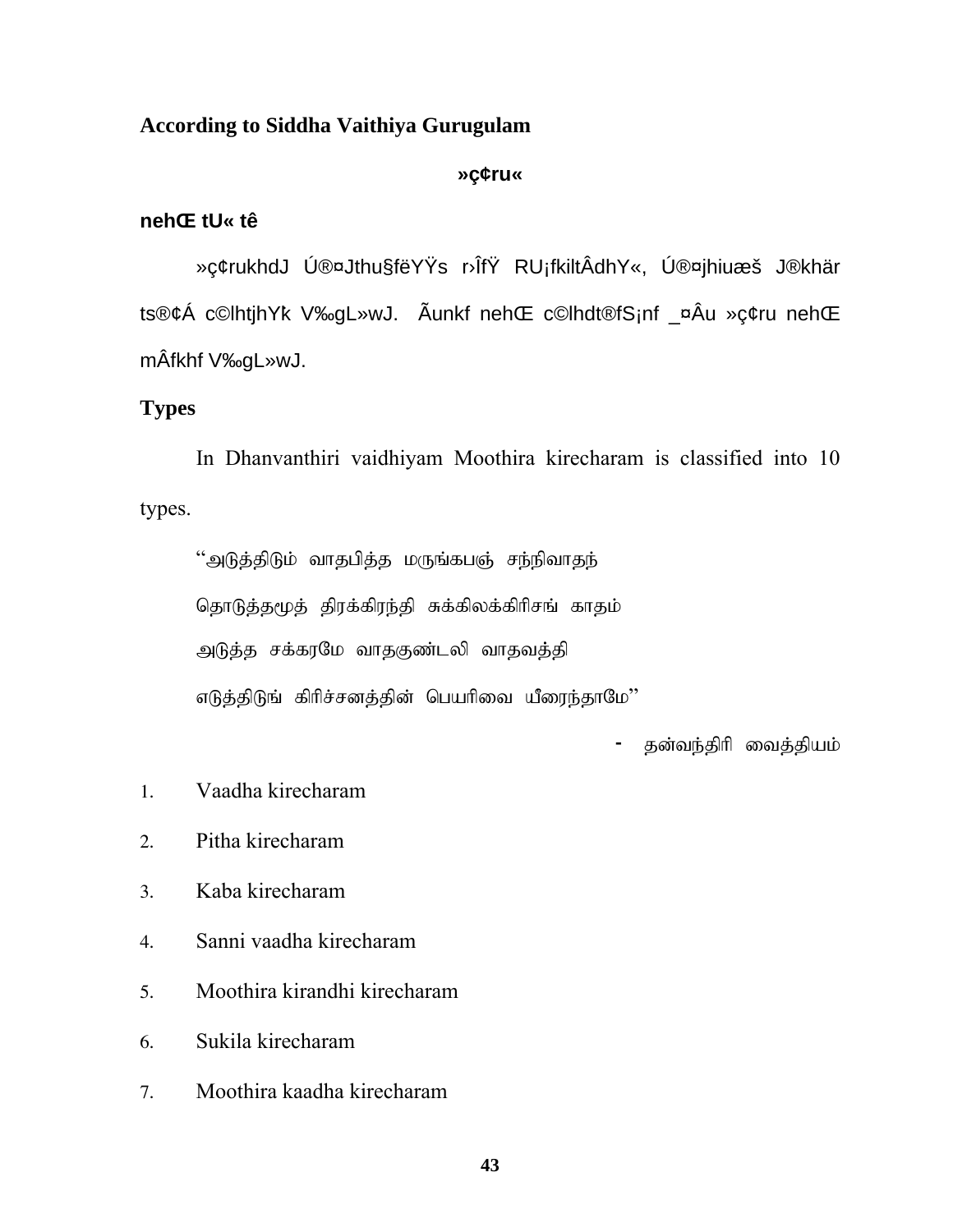8. Sakkara kirecharam

### 9. **Vadha kundala kirecharam**

10. Vadha vathi kirecharam

In Siddha system various types of Moothira kirecharam are described in various text books.

### **I. According to Yugi vaithiya Chindhamani 800**

"தெரியவே கிரிச்சரத்தின் செயலைத் தானுஞ் செப்பவே நாலுவகைச் சீருமாகும் உரியவே வாத மூத்தி ரக்கி ரிச்சரம் உகப்பான பித்த மூத்தி ரக்கி ரிச்சரம் பரியவே சிலேத்தும மூத்தி ரக்கி ரிச்சரம் பாங்கான மேகமூத்தி ரக்கி ரிச்சரம் நரியவே கிரீச்சரந் தானால தாகும் நாட்டமாய் உற்பத்தி விலக்கி கேளு'' - யூகி வைத்திய சிந்தாமணி 800

- 1. Vaadha kirecharam
- 2. Pitha kirecharam
- 3. Kaba kirecharam
- 4. Mega kirecharam.

### **II.** According to **Para Rasa Sekaram**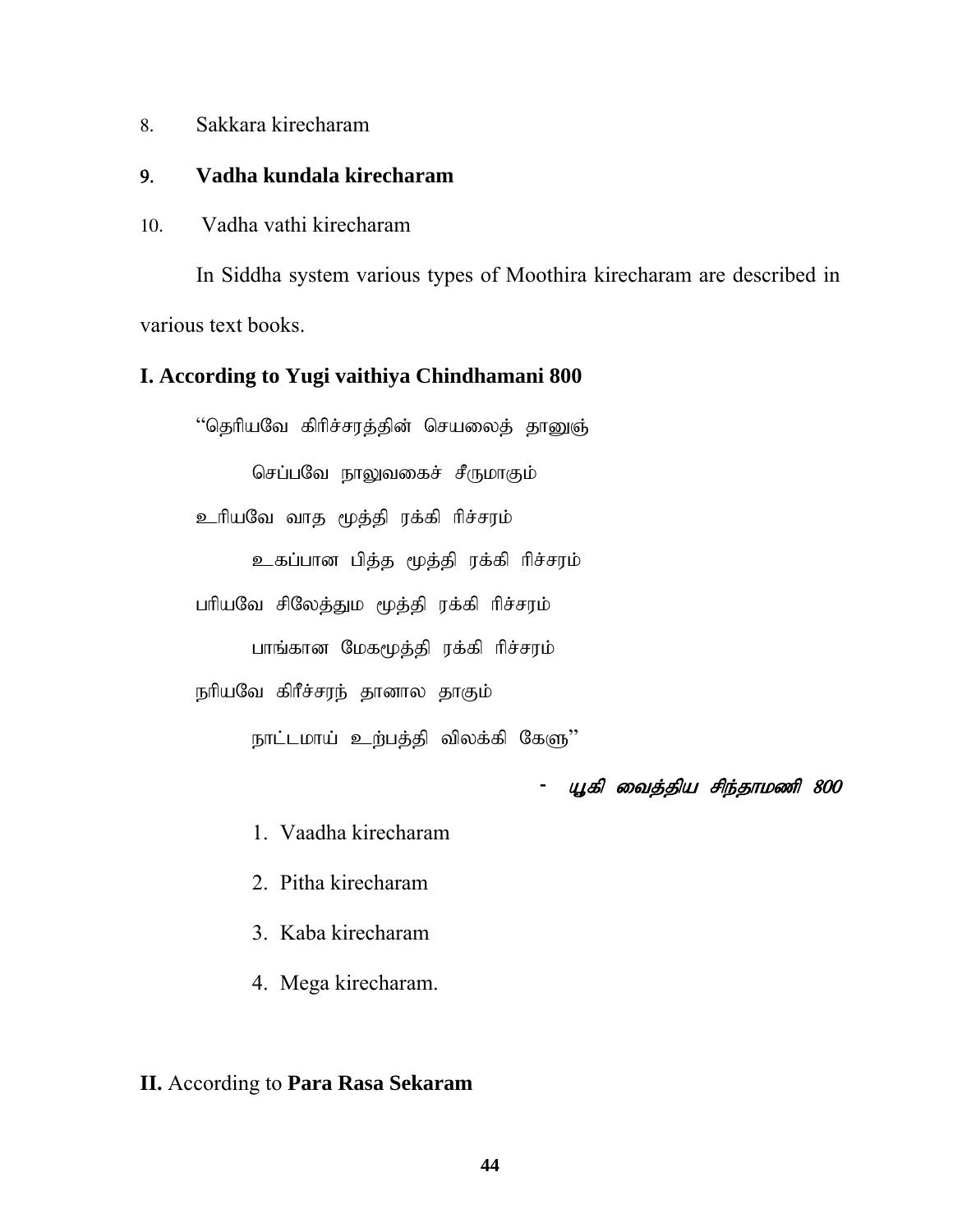"உற்றே தோன்றுங் கிரிச்சிந்தா நுரைத்தார் நாலு வகையாகச்

சொந்த வாத பித்தகபந் தொந்த மென்பரவைநாலும்''

- பரராச சேகரம்

- 1. Vaadha kirecharam
- 2. Pitha kirecharam
- 3. Kaba kirecharam
- 4. Thirithoda kirecharam.

#### **III.** According to **Mega noi, Soothaga noi and Arivaiyar Sindhamani**

**"**சொல்லுவேன் கிரிச்சனம் தான் நாளாதிரகும்

சொந்தமுறும் வாத கிரிச்சனம் தான் ஒன்று

வெல்லும் பித்த கிரிச்சனம் சேர்ப்ப கிரிச்சனம்

வீறான மேகத்தின் கிரிச்சனம் தான்

மெல்லவே இவை நாலு கிரிச்சனங்கள்

மேலான சுத்த முனியோர்கள் சொன்னார்கள்

தெல்லுகில் உள்ளவர்க்கு தெளிவாக

கொடுத்திட்டேன் முன்நூல் முறையை ஆய்ந்தே."

- 1. Vaadha kirecharam
- 2. Pitha kirecharam
- 3. Kaba kirecharam
- 4. Mega kirecharam.

### **IV.** According to **Anuboga Vaithiya Deva Ragasiyam**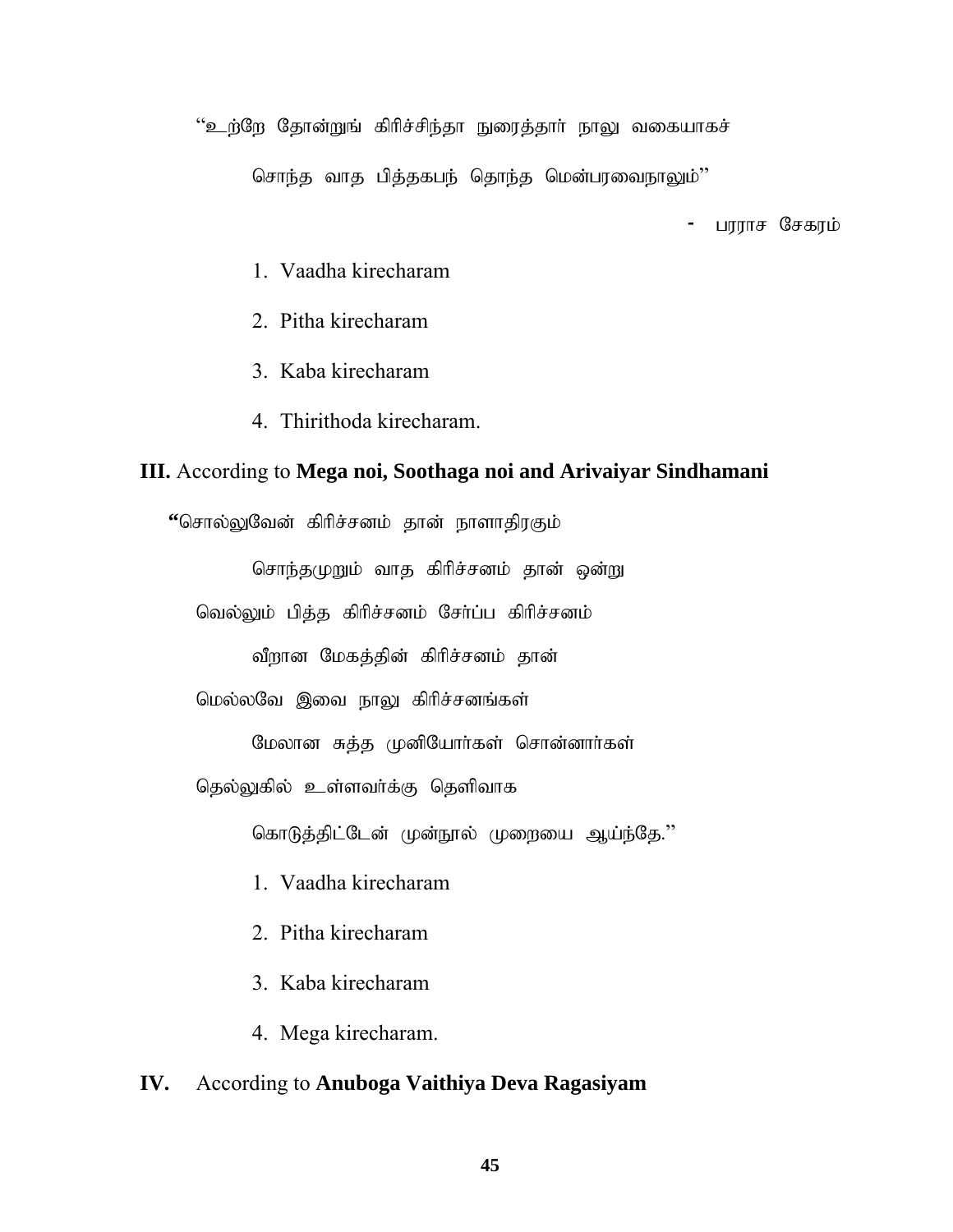- 1. Vadha moothira kirecharam
- 2. Pitha moothira kirecharam
- 3. Kaba moothira kirecharam
- 4. Thiri thoda moothira kirecharam.

# **V.** According to **Jeeva Rakshamirdham**

- 1. Vaadha kirechara rogam
- 2. Pitha kirechara rogam
- 3. Kaba kirechara rogam
- 4. Thiri thoda kirechara rogam.

# **VI**. According to **Sikitcha Rathna Theebam**

- 1. Vaadha kirechara rogam
- 2. Pitha kirechara rogam
- 3. Kaba kirechara rogam
- 4. Thiri thoda kirechara rogam.

# **VII** . In **Roga Nirnaya Saram**

- 1. Vaadha kirechara noi
- 2. Pitha kirechara noi
- 3. Kaba kirechara noi
- 4. Mukkutra kirechara noi.

# **VIII.** According to **Saraga Samhitha**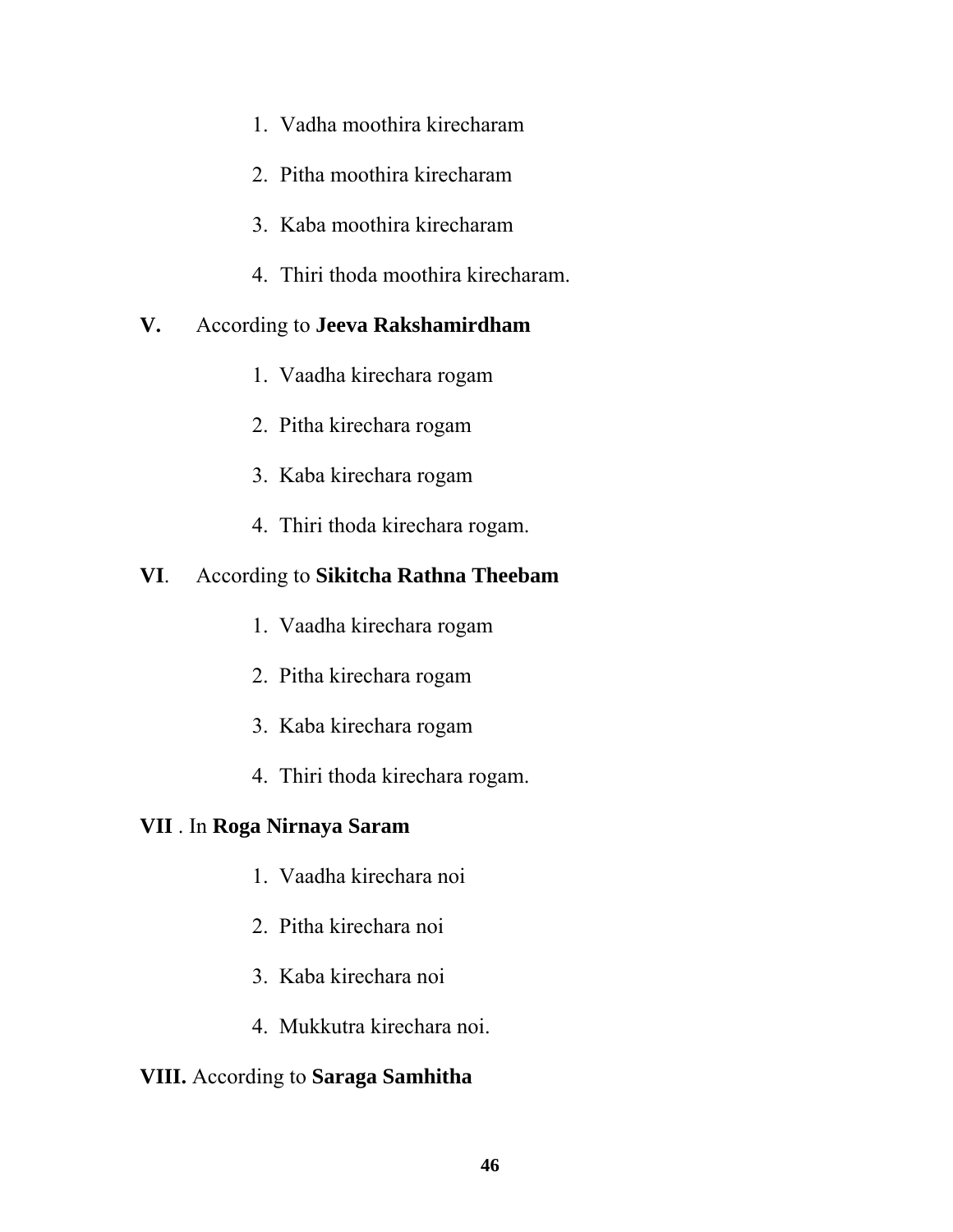| $\mathbf{1}$                                    | வாத தோடத்தினால் ஏற்படக்கூடியது            |                                   | - Due to Vadham    |                             |  |
|-------------------------------------------------|-------------------------------------------|-----------------------------------|--------------------|-----------------------------|--|
| $\overline{2}$                                  | பித்த தோடத்தினால் ஏற்படக்கூடியது          |                                   | - Due to Pitham    |                             |  |
| 3                                               | கப தோடத்தினால் ஏற்படக்கூடியது             |                                   | - Due to Kabam     |                             |  |
| 4                                               | மூன்று தோடத்தினால் ஏற்படக்கூடியது         |                                   | - Due to Mukkutram |                             |  |
| 5                                               | கல் அடைப்பினால் ஏற்படக்கூடியது            |                                   | - Due to Calculi   |                             |  |
| 6                                               | மணல் போன்ற உப்புகள்<br>ஏற்படக்கூடியது     | சேருவதால்                         | material           | - Due to deposition of salt |  |
| $\tau$                                          | விந்து கட்டி தடைப்படுவதால் ஏற்படக்கூடியது |                                   | clotted semen      | - Due to deposition of      |  |
| 8                                               | இரத்தம்<br>உறைந்து<br>ஏற்படக்கூடியது      | கட்டுவதால் - Due to deposition of | clotted blood.     |                             |  |
| <b>IX.</b> According to <b>Madhava Nidhanam</b> |                                           |                                   |                    |                             |  |

| 1. Vadha Moothira Kirecharam      |
|-----------------------------------|
| 2. Pitha Moothira Kirecharam      |
| 3. Kaba Moothira Kirecharam       |
| 4. Sannipatha Moothira Kirecharam |
| 5. Koothaja Moothira Kirecharam   |
| 6. Pureeshaja Moothira Kirecharam |
| 7. Acharisha Moothira Kirecharam  |
|                                   |

8. Sukkaraja Moothira Kirecharam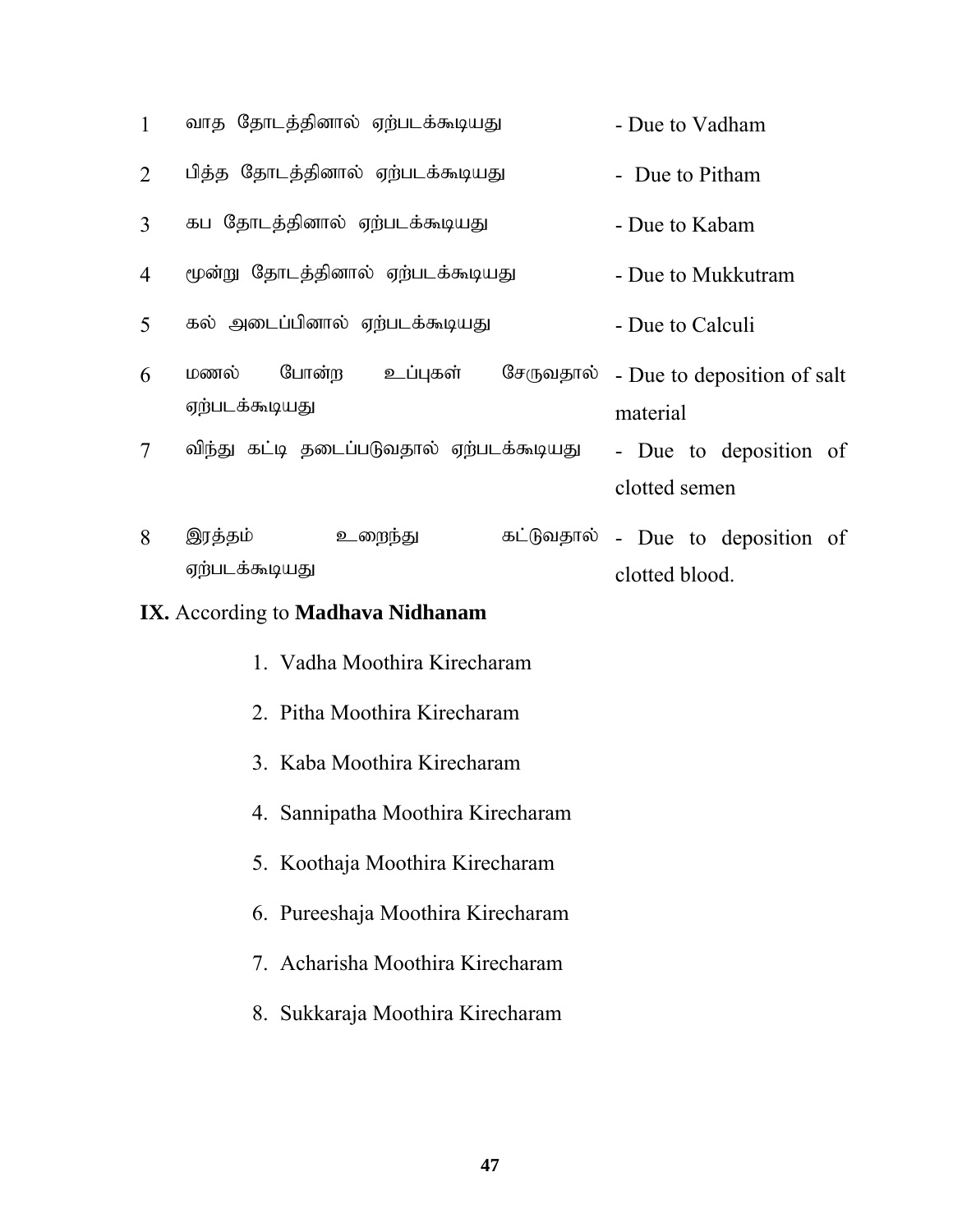# **DISEASES WITH SIMILAR SYMPTOMS OF VADHA KUNDALA**

### **KIRECHARAM**

# **According to Roga Nirnaya Saaram**

# **\_¤Âuthj F©lè**

mot承š nehÎ

\_¤Âu« Jë¤ JëahŒ Ïw§F«

fhuz« - thÍ

# **According to Siddha Vaidhya Gurukulam**

# **F¿Fz§fŸ**

mo¡fo K¡fš, Úçw§fhkš Jo¤jš, \_¤Âu¥ig fd¤jš, Ú®¤jhiuæš RU¡f«. Ú® ÃçÍ«

nghJ Jë¤Jëahf btë¥glš. c£NL Kjèa Fz§fŸ c©lhF«.

# **According to Dhanvantri Vaidhyam part I**

# **\_¤Âuhtuz thj«**

fh¤Âu§ fL¡F KªÂ fd¤J Ú®¡ fL¤jil¡FŠ

N¤Âu ÚuhH¤Â‰ RU¡bfd éjdK©lhŠ

rh¤Âu« tænwôJŠ rŠry äŠr¡ fhQ

\_¤Âuh tuzthj äJbtd bkhêayhnk.

பொருள்: tæW fdkh» Ú®¡F¤தல் ஏ‰gL«.

ÁWÚ® éLifæš RW¡bf‹W F¤jš tè V‰gL«.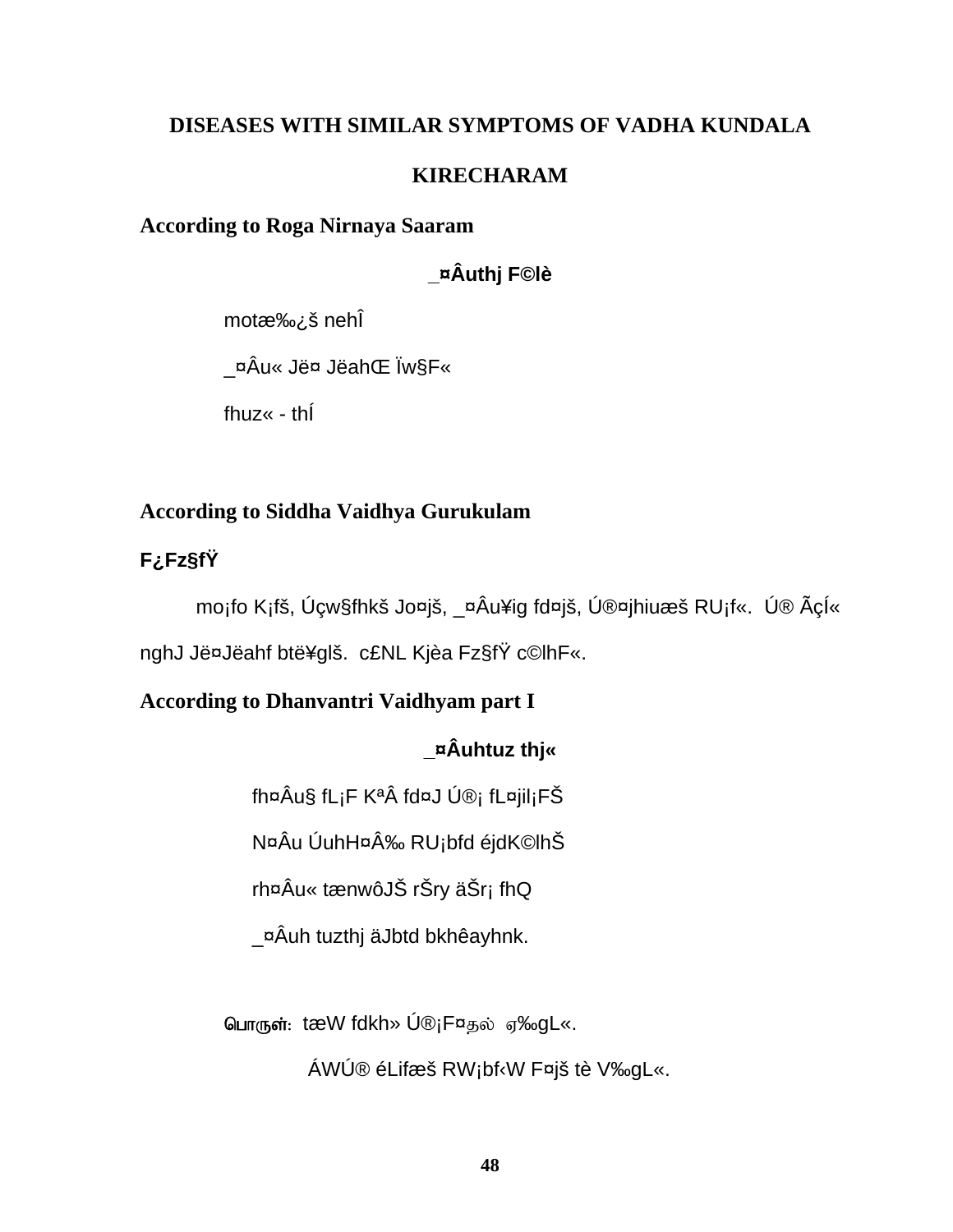tæW c¥ò«.

äfΫ ntjidia jU«.

நாடி நடை

# **äjthj¡ F¿fŸ**

v©âa thjbkh‹W« äjäu© blGaJ jh»y ò©bzd Îl«ònehth« òifbaH baçÍ« beŠR ©zkhŒ ehtu©L ÁW¤j**Ú®¡ fL¤J éG«** m©zyh® ciu¤jΩik ahÍU ntj<sup>a</sup>jhnd.

- jdவந்திரி வைத்தியம்

### பித்த வாத நாடி

குதித்திட்டப்பித்த வாதத்திற்றொந்தங் குறித்திடும் நோயினைக் கேளும் மதித்திடவூன்வலித் தெரியும் நெஞ்சது நாவரண்டு **நீர்சிறுத்துமேயிறங்குந்** துதித்திட வையத்திரண்டினிற் பித்தஞ் சொல்லொன்று வேகிடில்வண்டி கதித்திடுஞ் சக்கிரம் போல துவாகுங் கழறு மிந்நாடி யினடையே. - வைத்தியப் பெருங்குறள்

# **DETAILED PATHOLOGICAL VIEW OF THE DISSERTATION TOPIC**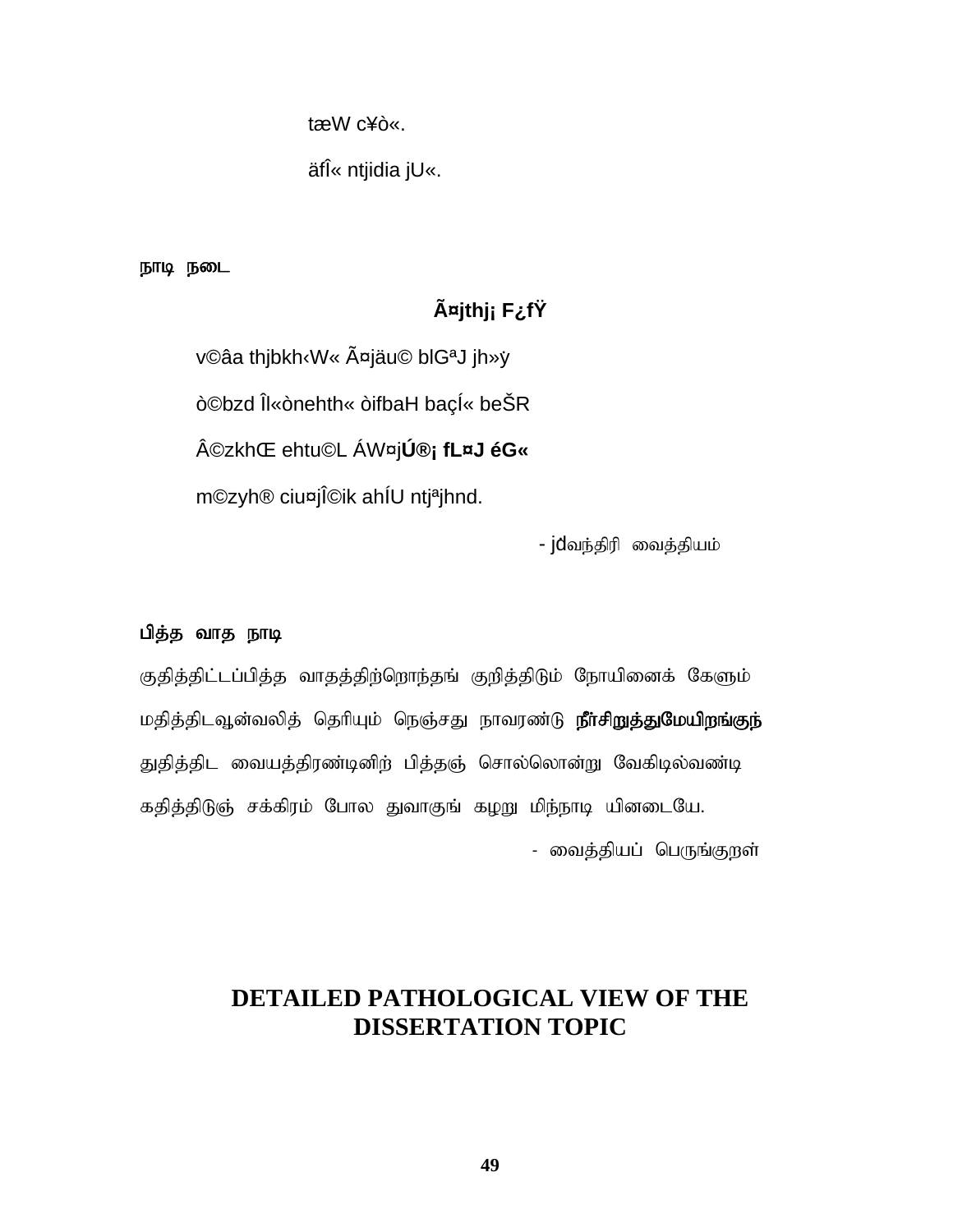"வாதமாய் படைத்து பித்த வன்னியாய் காத்து சேத்ம சீதமாய் துடைத்து ……………………."

- தேரையா் மருத்துவ பாரதம்

According to Siddha aspect, Azhal is said to be the protective agent of all activities of our body.

According to Thirumoolar,

 $"$ பிரிந்திடும் பித்தம் பேராஞ்சலத்தினில் $"$ 

It means place of the Azhal in the body is urine.

According to Yugi Muni,

"போமென்ற பித்தத்துக் கிருப்பிடமே கேளாய் பேரான கண்டத்தின் கீழதாகும்''

It means place of the Azhal in the body is below the neck.

 Azhal is formed by the bootham Theyu (Fire). The function of Azhal is to govern all the body's conversion processes as well as its heat and energy producing capacities.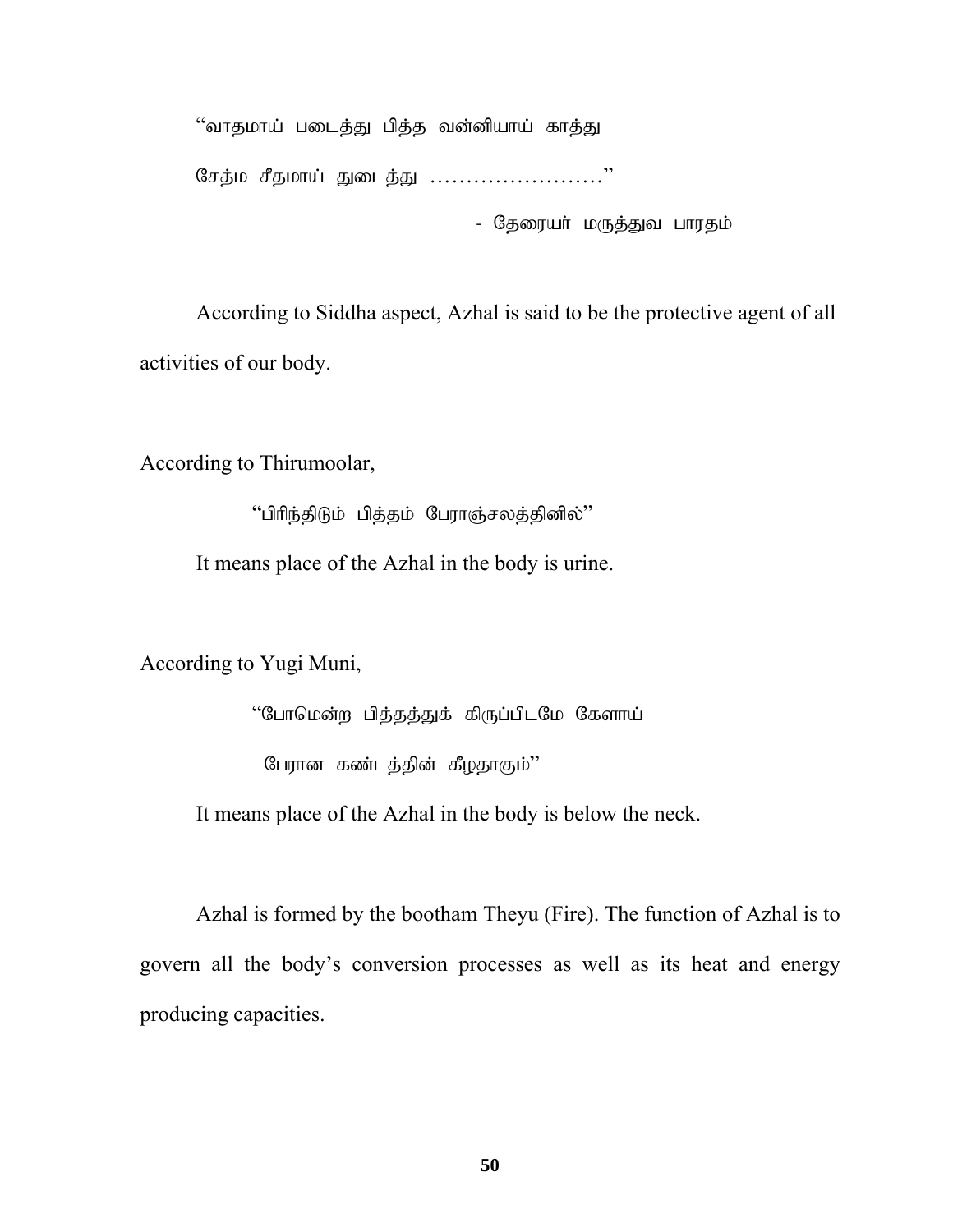Azhal circulates in the body system in different types and help in the digestion and absorption of food and other general physiological functions of the body. Each type of Azhal has different functions. They are responsible for maintaining good health. When some of the environmental factors like diet and immoral activities disturb the Azhal, it loses its control which may be diminished or exaggerated. This may lead to Azhal noigal.

Irregular food habits and behavioural changes will affect the balance between the three humours which in turn create a change in the seven udal thathus, resulting in the sprouting up of diseases in the body.

The three humours maintain the upkeep of the body through their combined functioning. When they get deranged, they bring about diseases.

 $"$ அதிக உட்டிணபதார்த்த மசீரண பதார்த்தத்தாலும் அதிக சம் போகத்தாலு மதுபான மடுக்கலாலும் அதிகன மானவஸ்து உண்டியிலடுக்கலாலும் அதிகமூத்திர தன்னிற் கிரிச்சன மடுக்கமென்னே."

- தன்வந்திரி வைத்தியம்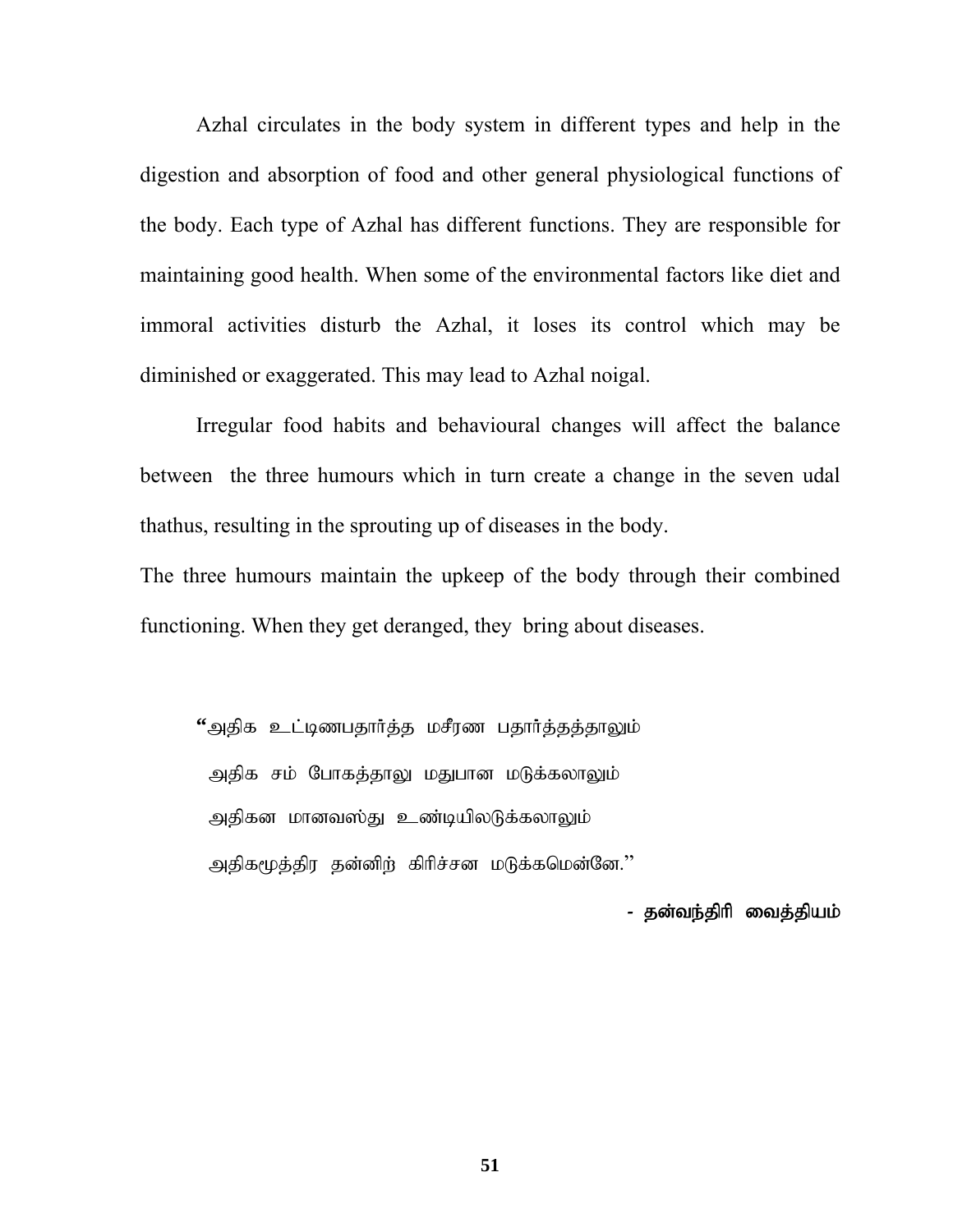

### **Pathogenesis of Vadha Kundala Kirecharam**

"வாதமலாது மேனி கெடாது"

When infection occurs in the urinary bladder Vadham is the first humour to get affected. If the infection is not treated properly with medicines, Azhal humour will get increased and lead to inflammation in the bladder wall.

This increased Azhal humour will also increase the already deranged Vali humour along with it, which leads to thickening of the bladder wall.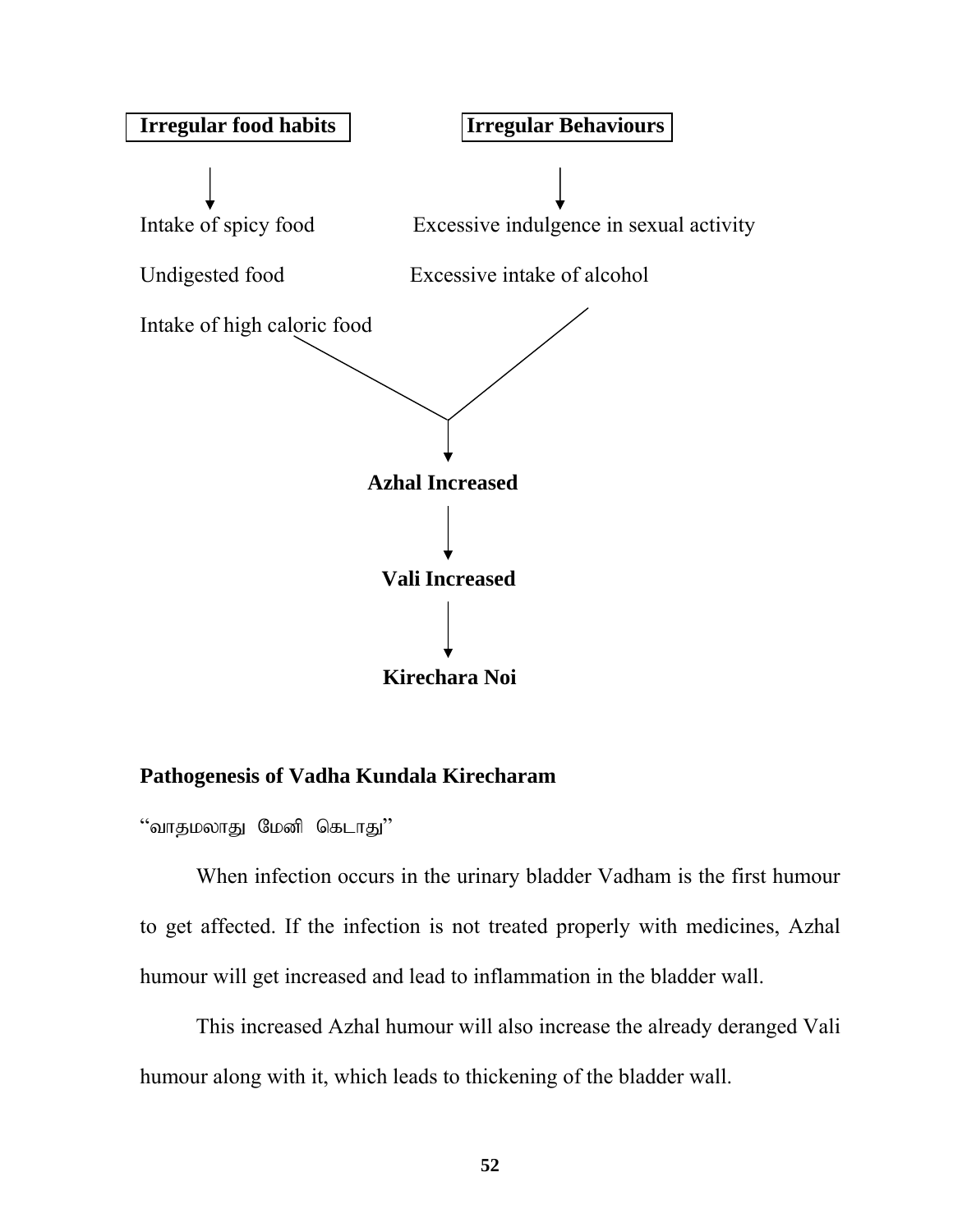But Iyam is not proportionately increased with Vali and Azhal. This results in imbalance between the three humours which results in the disease Vadha Kundala Kirecharam.

Yellowish urination Dribbling of Urine Yellowish urination Burning micturition Painful Urination Pain in the lower abdomen  $\Delta z$ hal  $\int$   $\sqrt{a^{2}+b^{2}}$   $\sqrt{b^{2}+c^{2}}$   $\sqrt{b^{2}+c^{2}}$   $\sqrt{c^{2}+c^{2}}$   $\sqrt{c^{2}+c^{2}}$   $\sqrt{c^{2}+c^{2}}$   $\sqrt{c^{2}+c^{2}}$   $\sqrt{c^{2}+c^{2}}$   $\sqrt{c^{2}+c^{2}}$   $\sqrt{c^{2}+c^{2}}$   $\sqrt{c^{2}+c^{2}}$   $\sqrt{c^{2}+c^{2}}$   $\sqrt{c^{2}+c^{2}}$   $\sqrt{c^{2}+c^{2$ Inflammation | Bladder wall thickening **VADHA KUNDALA KIRECHARAM** 

**PATHOGENESIS**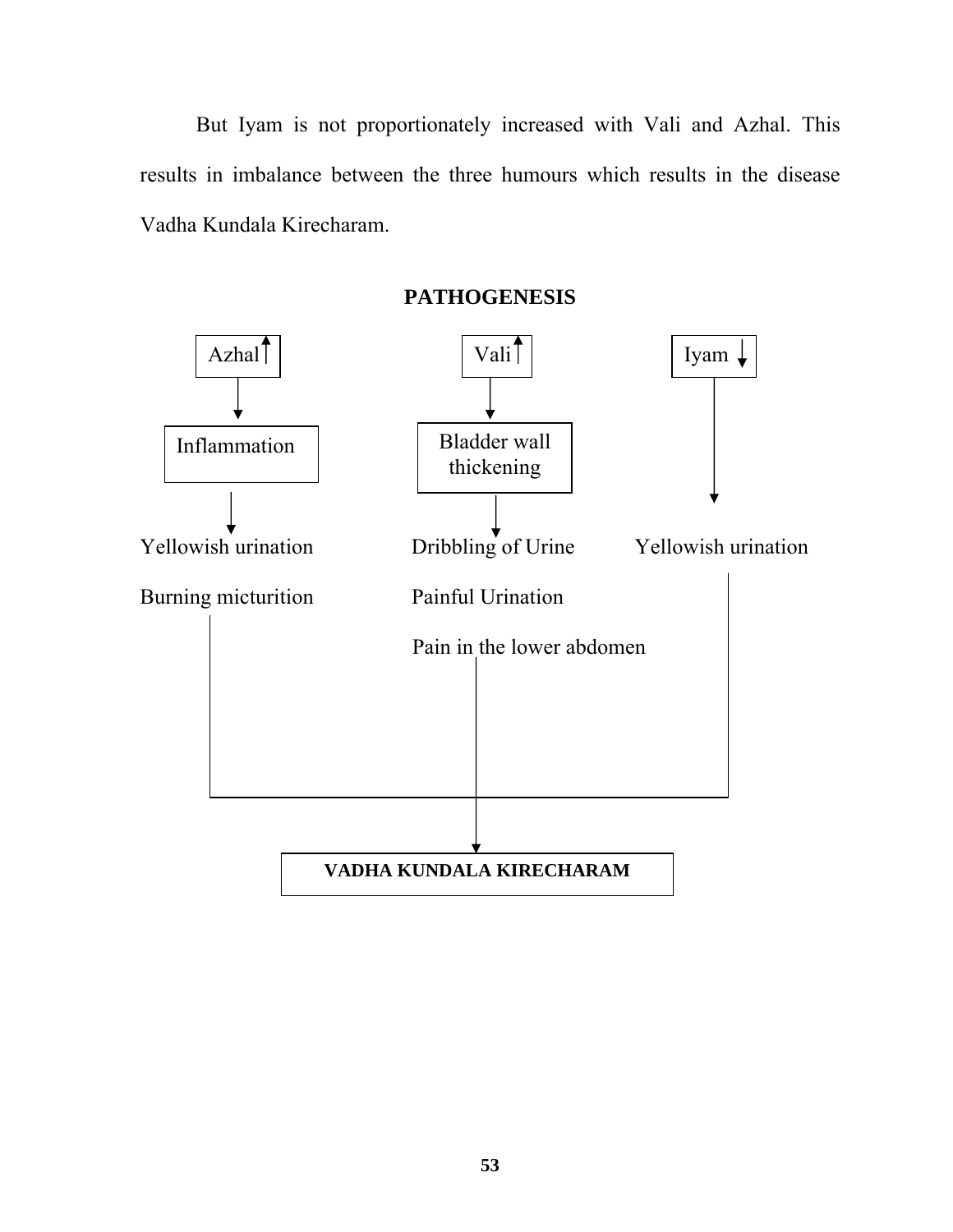### **Fate of the disease**

If not properly treated in time with medicines, the infection and inflammation of the urinary bladder will spread and results in ascending infection of urinary tract, which involves the ureters and kidneys.

 In this stage Iyam will get increased and the infection of the kidneys may result in pus formation and end up with acute renal failure.

 Repeated infections of the urinary bladder and consequent healing with fibrosis of the bladder wall may result in carcinoma of the bladder wall.

### **Changes in Uyirthathukkal**

| <b>Increased Vali</b> | <b>Changes Observed</b>                                                             |  |
|-----------------------|-------------------------------------------------------------------------------------|--|
| Praanan               | Increased appetite, Dyspnoea on exertion                                            |  |
| Abaanan               | Dribbling of urine, Disturbance in urine flow,<br>Retention of urine                |  |
| Viyaanan              | Painful burning micturition, pain in the perineal<br>region and supra pubic region. |  |
| Samaanan              | Abdominal distension, Increased appetite                                            |  |
| Naagan                | Poor Concentration                                                                  |  |
| Koorman               | Diminished vision due to cataract                                                   |  |
| Kirukaran             | Increased appetite, Increased salivation                                            |  |
| Devathathan           | Tiredness, Weakness, Disturbance of sleep due to<br>frequent urination.             |  |

### **TABLE -3 ALTERED CHARACTERS OF VALI**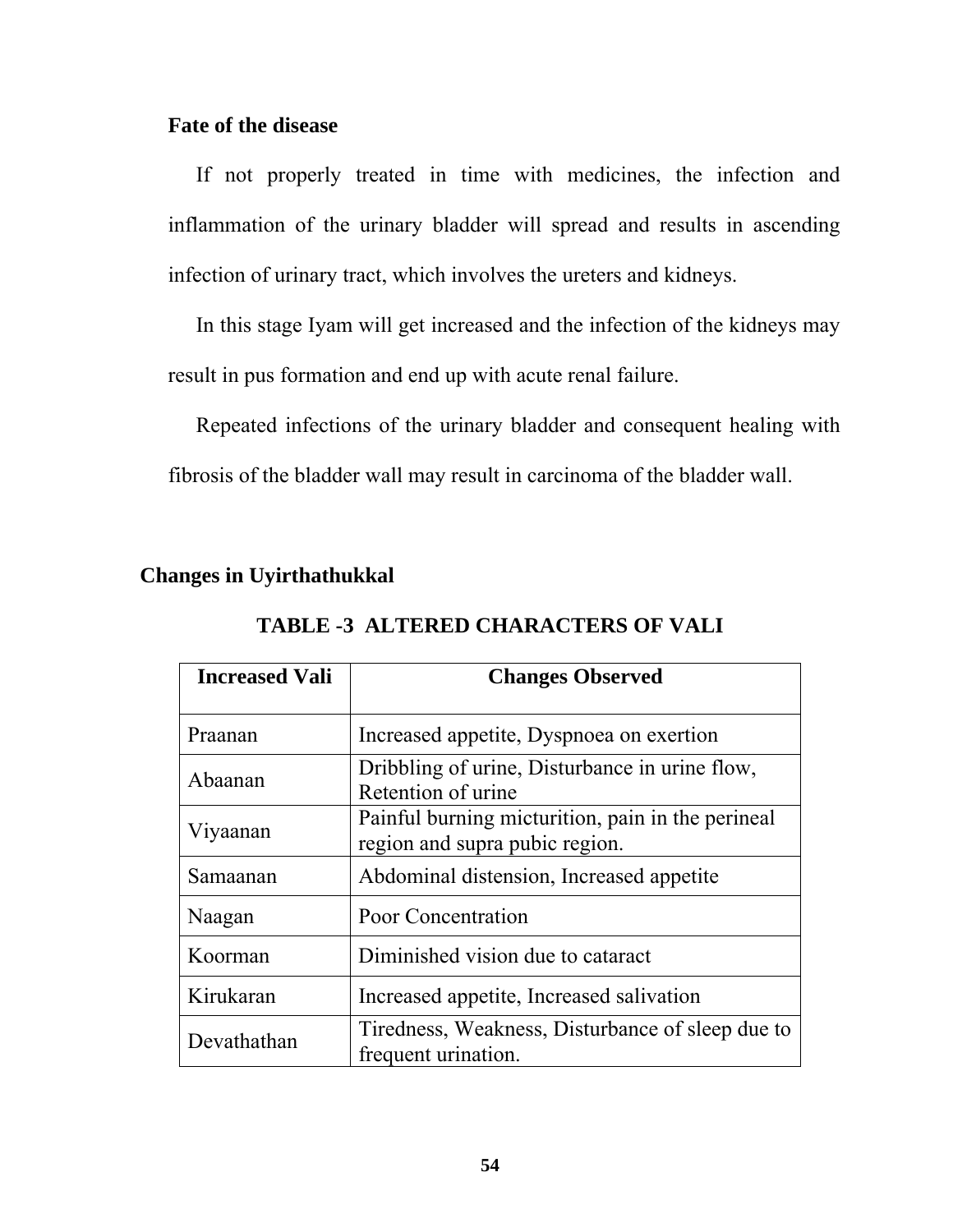| <b>Increased Azhal</b> | <b>Changes Observed</b>                                            |
|------------------------|--------------------------------------------------------------------|
| Anilam                 | Increased appetite                                                 |
| Ranjagam               | Pallor, tiredness                                                  |
| Sathagam               | Difficulty in emptying the bladder<br>unable to control the urine. |
| Aalosagam              | Disturbance in vision due to cataract                              |
| Praasagam              | Wrinkles of skin,<br>Dryness of skin.                              |

# **TABLE – 4 ALTERED CHARACTERS OF AZHAL**

# **TABLE – 5 ALTERED CHARACTERS OF IYAM**

| <b>Decreased Iyam</b> | <b>Changes Observed</b>       |
|-----------------------|-------------------------------|
| Avalambagam           | Dyspnoea on exertion          |
| Kiletham              | Increased appetite            |
| Tharpagam             | Burning sensation in the eyes |
| Santhigam             | Pain in the joints            |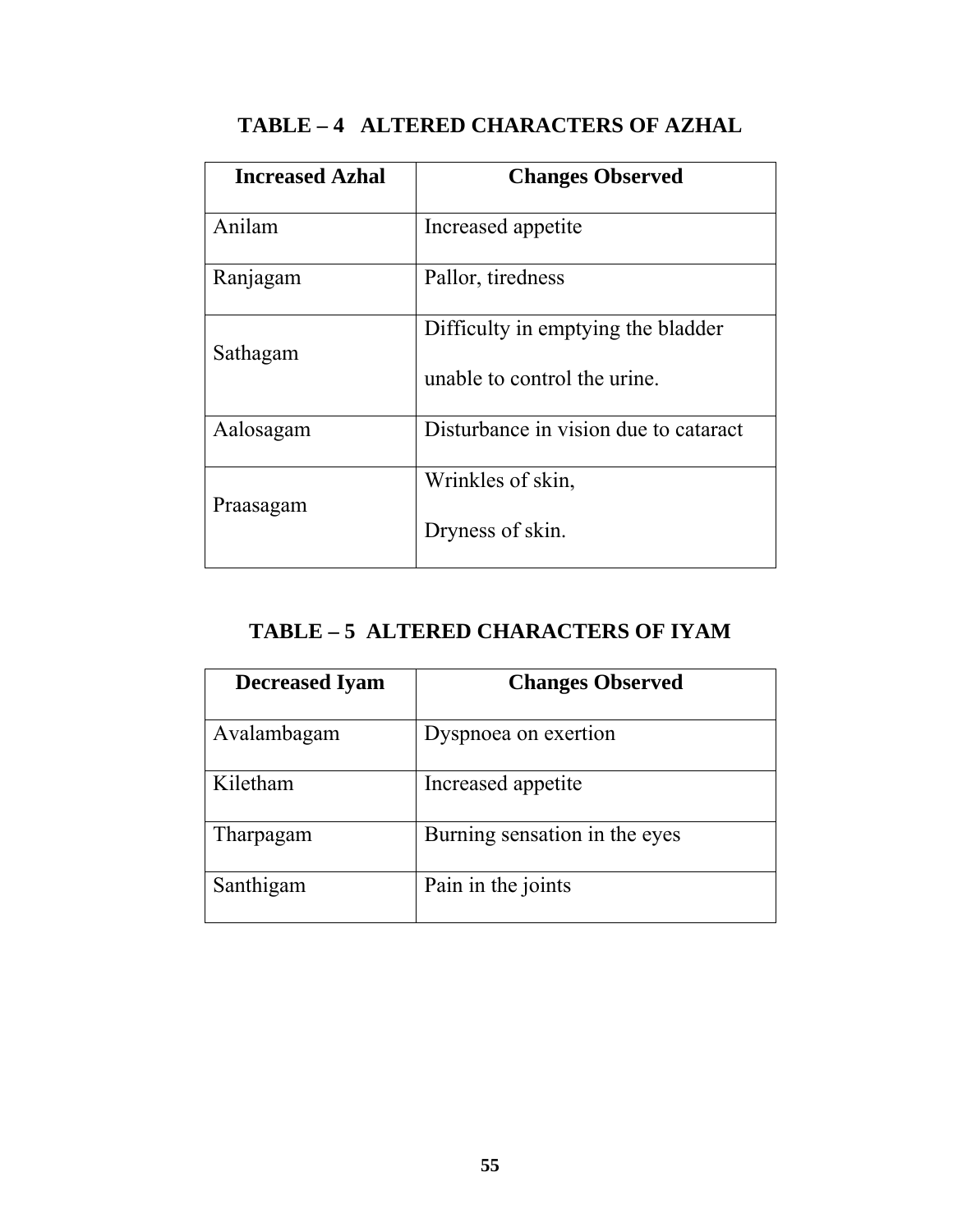# **TABLE -6 ALTERED CHARACTERS OF UDALTHATHUKKAL**

| <b>Udalthathukkal</b> | <b>Changes Observed</b>                    |
|-----------------------|--------------------------------------------|
| Saaram                | Generalised weakness, Dyspnoea on          |
|                       | exertion                                   |
| Senneer               | Anaemia, Fatigability                      |
| Oon                   | Lethargy of five sense organs, pain in     |
|                       | the joints                                 |
| Kozhuppu              | Difficulty in emptying the bladder         |
|                       | unable to control the urine                |
| Enbu                  | Pain in the joints, Hairfall               |
| Moolai                | Pain in the joints, tiredness, dullness of |
|                       | vision                                     |
| Sukkilam / Sronitham  | Increased sexual desire, menstrual         |
|                       | disturbance                                |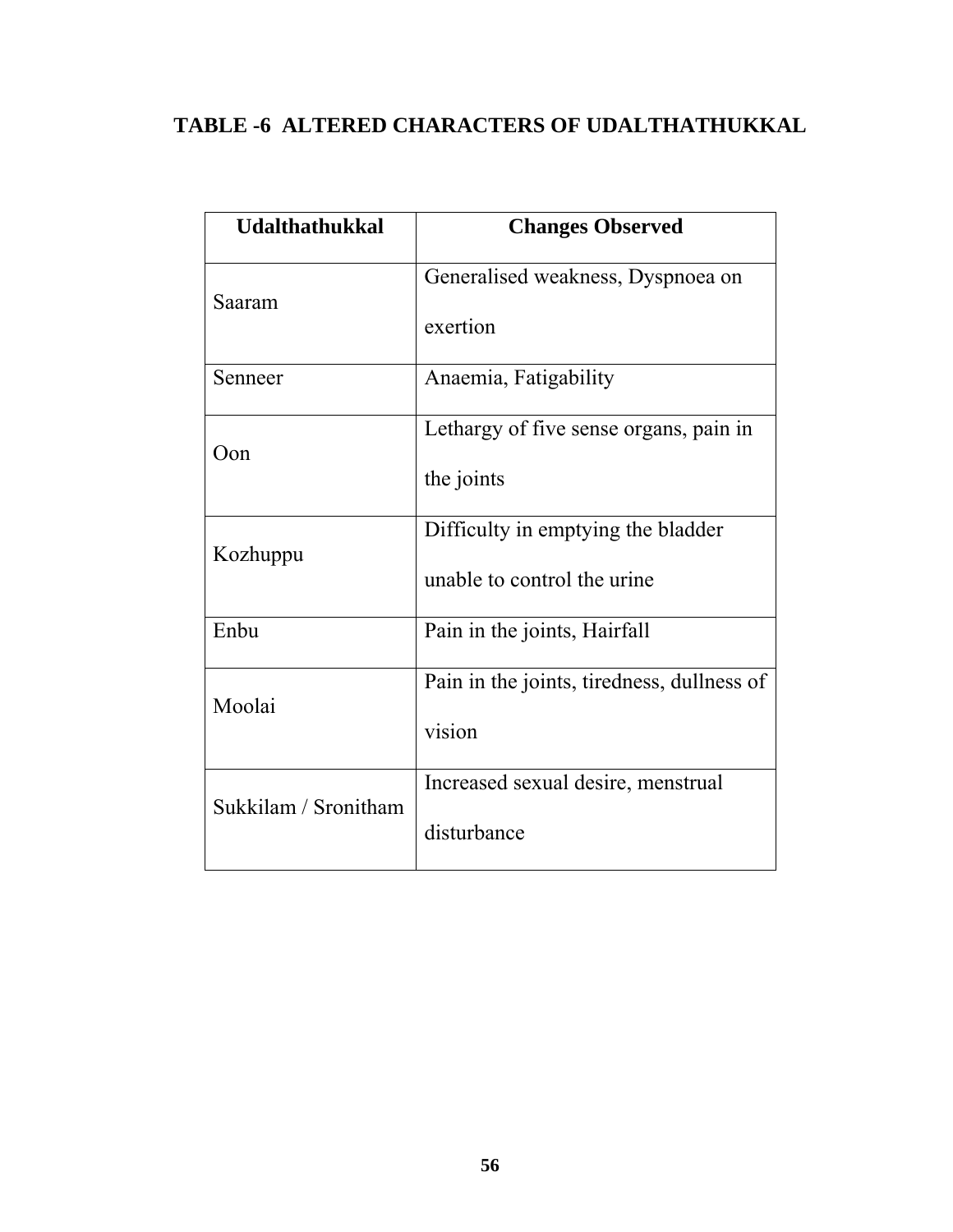# **TABLE - 7**

# **INTERPRETATION OF ENVAGAI THERVUGAL**

| <b>Ennvagai Thervugal</b>      | <b>Changes observed</b>                                                                       |
|--------------------------------|-----------------------------------------------------------------------------------------------|
| Naa                            | Increased salivation                                                                          |
| Niram                          | Pallor of the skin and<br>Conjuctiva                                                          |
| Mozhi                          | Sama oli                                                                                      |
| Vizhi                          | Disturbance in vision and<br>Pallor in conjuctiva                                             |
| Sparisam                       | Tenderness in the supra<br>pubic region                                                       |
| Malam                          | Niram - Yellowish brown<br>Thanmai-Normal<br>Alavu - Normal<br>Kalappu - Nil                  |
| Moothiram<br>Neerkkuri Thanmai | Dribbling of urine<br>Burning micturition<br>Scalding pain in the urethra<br>during urination |
| Iyalbu                         | Niram - Yellow<br>Manam - Aromatic<br>Nurai – Present<br>Enjal – Present<br>Edai - Normal     |
| Neikkuri                       | Aravil Aazhi<br>Aazhil Aravam                                                                 |
| Naadi                          | Vatha pitham<br>Pitha vatham                                                                  |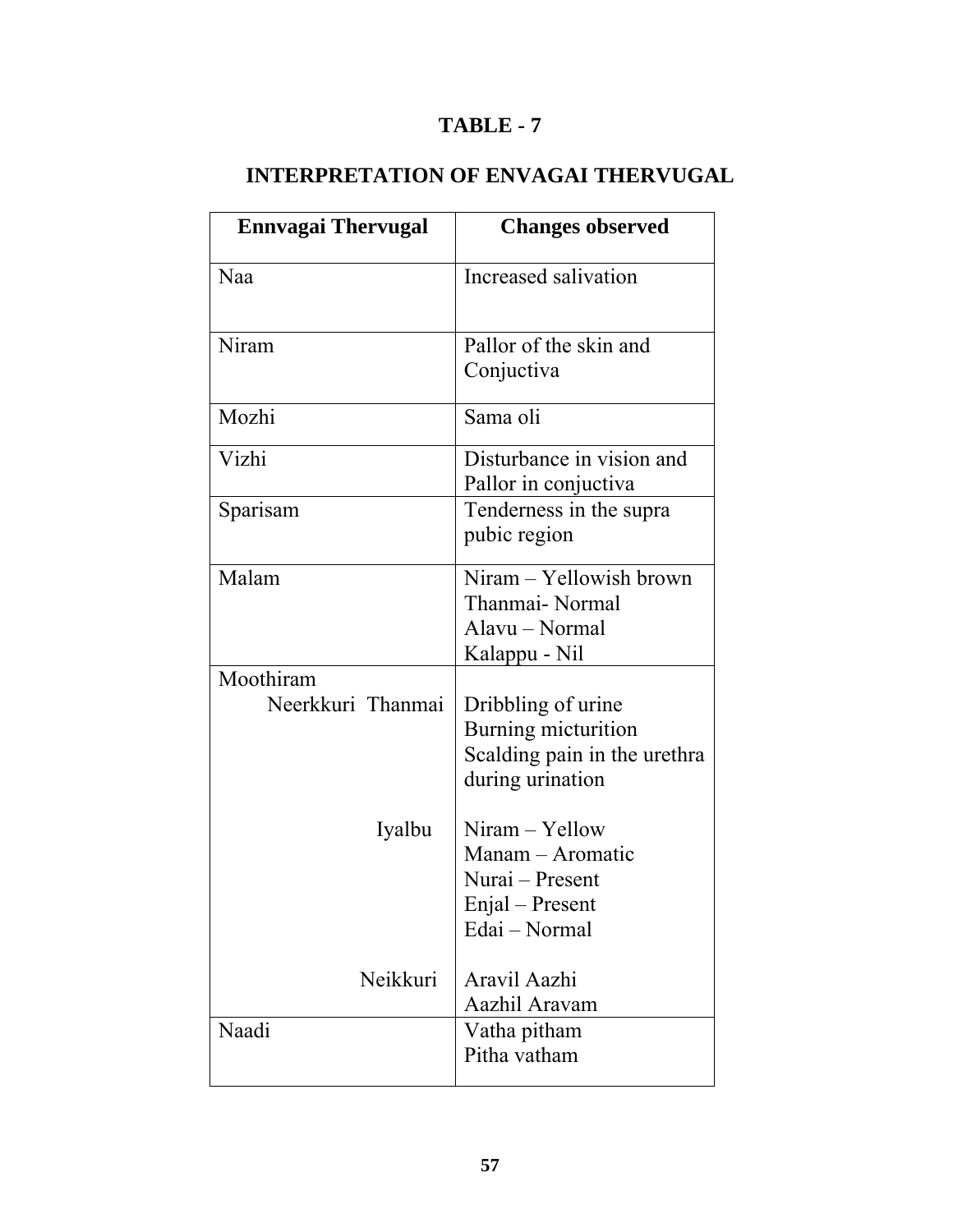# **''Ïjä‹¿ \_¤Âuªjh‹ 承‰nwh® JëahŒ ÅG«''**

- Discomfort during urination
- Dribbling of urine

Bladder stretch receptor activated

↓

Parasympathetic pelvic nerve stimulation

↓

Detrusor muscle initiate contraction

↓

Appropriate place→ voiding

↓

Inappropriate place  $\rightarrow$  Urethral sphincter constriction  $\rightarrow$  No voiding

↓

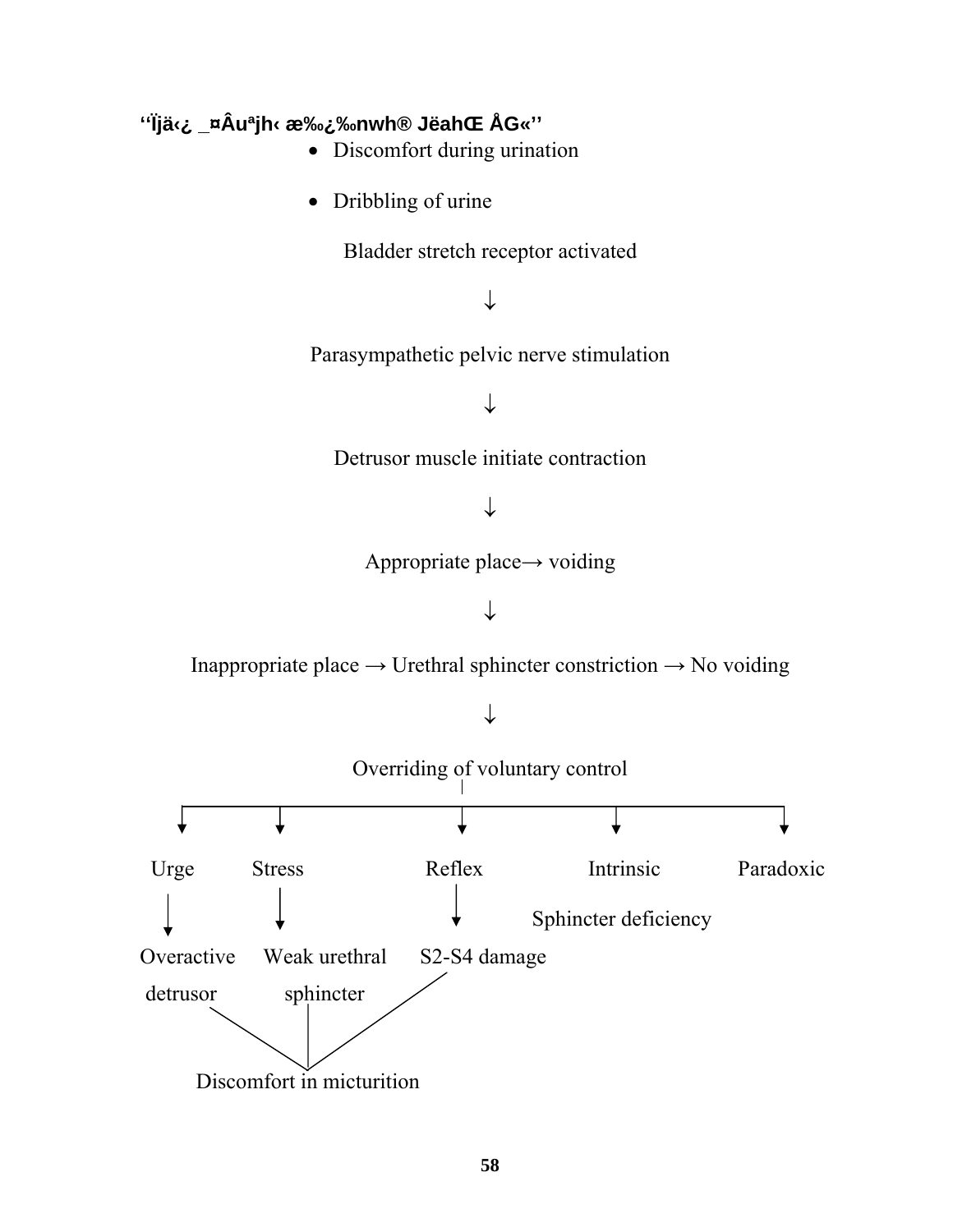Dribbling of urine occurs due to trigone wall stimulation.

# **''mJbehªJ fL¤bjçªJ éjdkhf mGªÂ¡ fh**Z**ª''**

- Painful burning micturition
- Scalding pain during urination

 This results from irritation of the bladder trigone. Inflammation causes difficulty in starting urination and burning sensation on urination. Irritation of the trigone causes bladder contraction, leading to frequent and painful urination.

Painful micturition most frequently results from an infection in the lower urinary tract.

Impaired renal concentration ability is the main reason for frequent urination in upper UTIs.

# **''**Fj**«**neh**ª**J **Ú**iu**¡**fl;b tapwJ nghU**ä¡** nfh**Ÿ**S மதமிஞ்சு கிரிச்சனத்தில் வாதகுண்டலி யென்றோரே.''

- Pain in the perineal area and supra pubic region
- Abdominal distension due to retention of urine

Conditions that block (or) make the urethra difficulty for the urine to leave the bladder, or weaken its muscular tone will result in accumulation of the urine. Once the bladder is full, the urine simply overflows (unless the urine is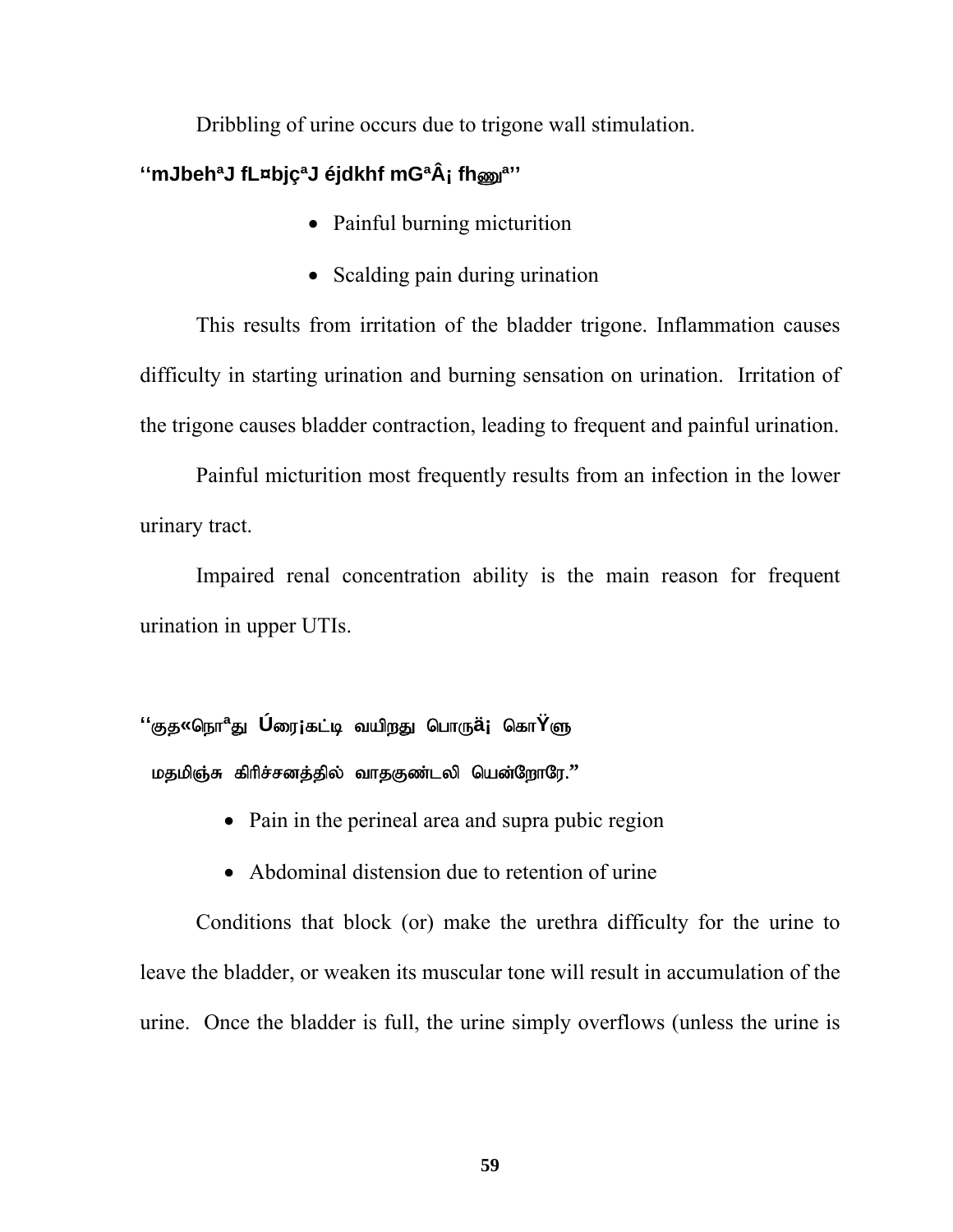completely blocked) and small amounts leak out without the persons being able to contain or hold it.

Crysteinyl leukotrienes (cysLTs) are potent proinflammatory mediators released by mast cells upon activation. cysLTs have a wide range of biological effects, including ability to evoke smooth muscle contraction.

Stem cell factor and cytokines are responsible for the migration of mast cells to the detrusor. Human detrusor smooth muscle cells cultured under inflammatory conditions express and secrete several cytokines and growth factors, including IL – 8, IL – 6. Human detrusor smooth muscle cells secretory function is likely to influence mast cell number and migration to the detrusor in cystitis.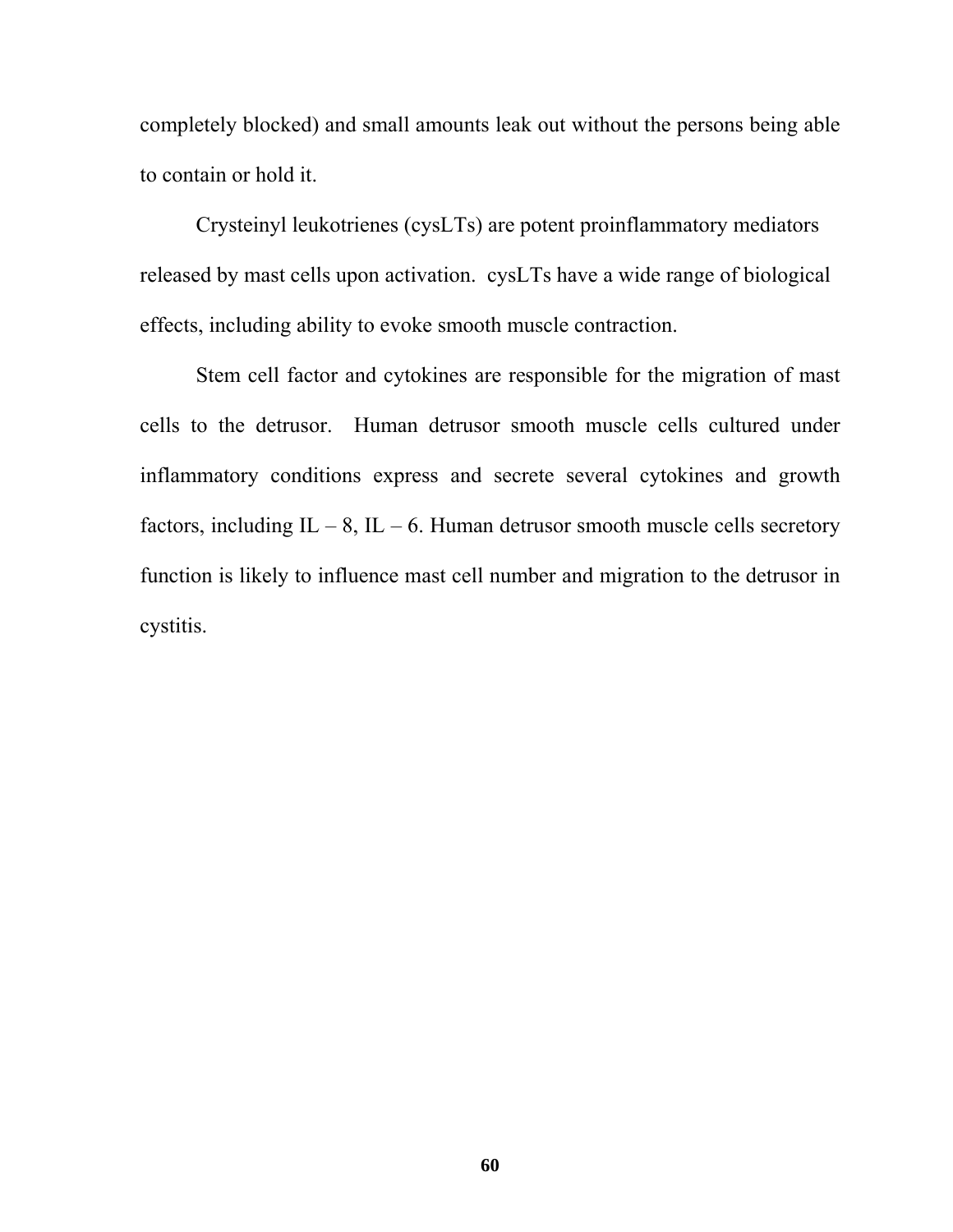# **THEORETICAL VIEW OF THE DISSERTATION TOPIC ANATOMY OF URINARY BLADDER**

The urinary bladder is a hollow muscular organ, which acts as a temporary reservoir of urine brought to it by the ureters. The stored urine is passed out through the urethra, when the bladder is distended enough to feel the desire to micturate.

### **Position**

The position of the urinary bladder varies with age. At birth the bladder is an abdominal organ, the internal urethral meatus being at the level of the upper border of symphysis pubis. The bladder starts descending at the age of 6 years and becomes a pelvic organ shortly after puberty when the internal urethral meatus is just above the plane of the inferior margin of the symphysis pubis. In adult, the empty bladder is entirely in the pelvic cavity but a distended bladder rises in the abdominal cavity. The position of the empty bladder in the adult is described as lying on the front part of pelvic floor, below the peritoneum and behind the pubic symphysis.

### **Shape and capacity**

The shape of the urinary bladder is described as tetrahedral when empty Globular (or) ovoid when distended.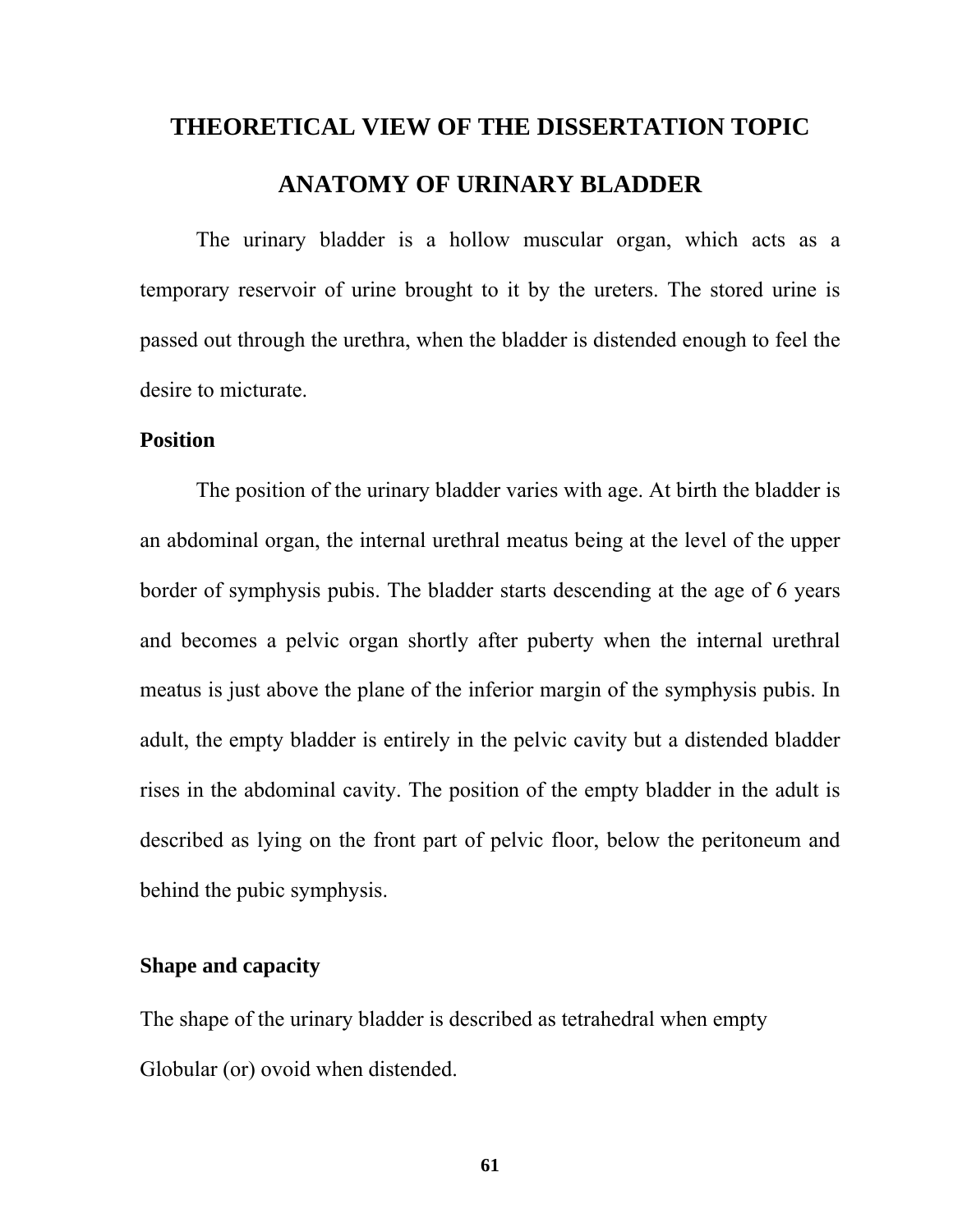Capacity varying from 120 to 320 ml.

The mean capacity of the bladder in adult male is  $-220$  ml

Maximum capacity – 500ml

When tension builds up in the bladder wall and pain is experienced, the pain is

referred to T<sub>11</sub>to  $L_2$  and  $S_2$  to  $S_4$ .

# **Surfaces, Borders and Angles**

- 4 triangular surfaces
- 4 borders
- 4 angles

# **Borders are,**

- Anterior border
- Right lateral border
- Left lateral border
- posterior border

The base (or) the fundus (or) the posterior surface is an inverted triangle with its narrow end pointed inferiorly and its broad end superiorly.

 The apex (or) anterior angle is the meeting point of superior and inferolateral surfaces. It gives attachments to the median umbilical ligament. The neck (or) inferior angle is the lowest and most fixed part of the bladder, and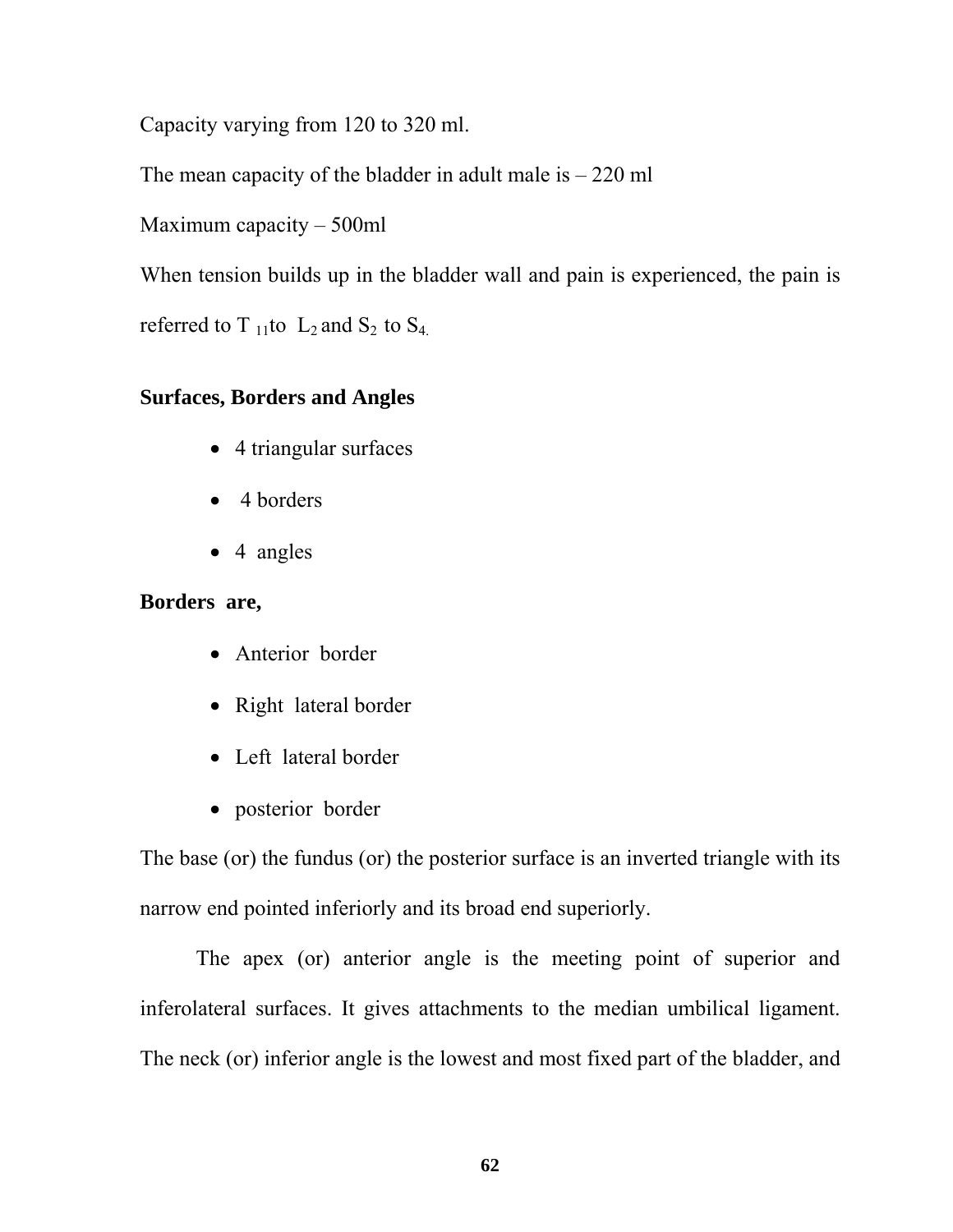is the meeting point of inferolateral surfaces and the narrow end of the posterior surface.

Urethra begins at the neck of the bladder. The right and left lateral angles are located at the meeting points of inferolateral, posterior and superior surfaces.

#### **Relations**

### **Apex**

The apex is connected to the umbilicus by the median umbilical ligament which represents the obliterated embryonic urachus.

#### **Base**

#### **In female**

It is related to cervix and to the vagina.

### **In male**

 The upper part of the base is separated from the rectum by the retrovesical pouch and the contained coils of intestine.

 The lower part is separated from rectum by the seminal vesicle, terminations of the vas deferens.

 The triangular area between the two deferent ducts is separated from the rectum by the retrovesical fascia of Denonvilliers.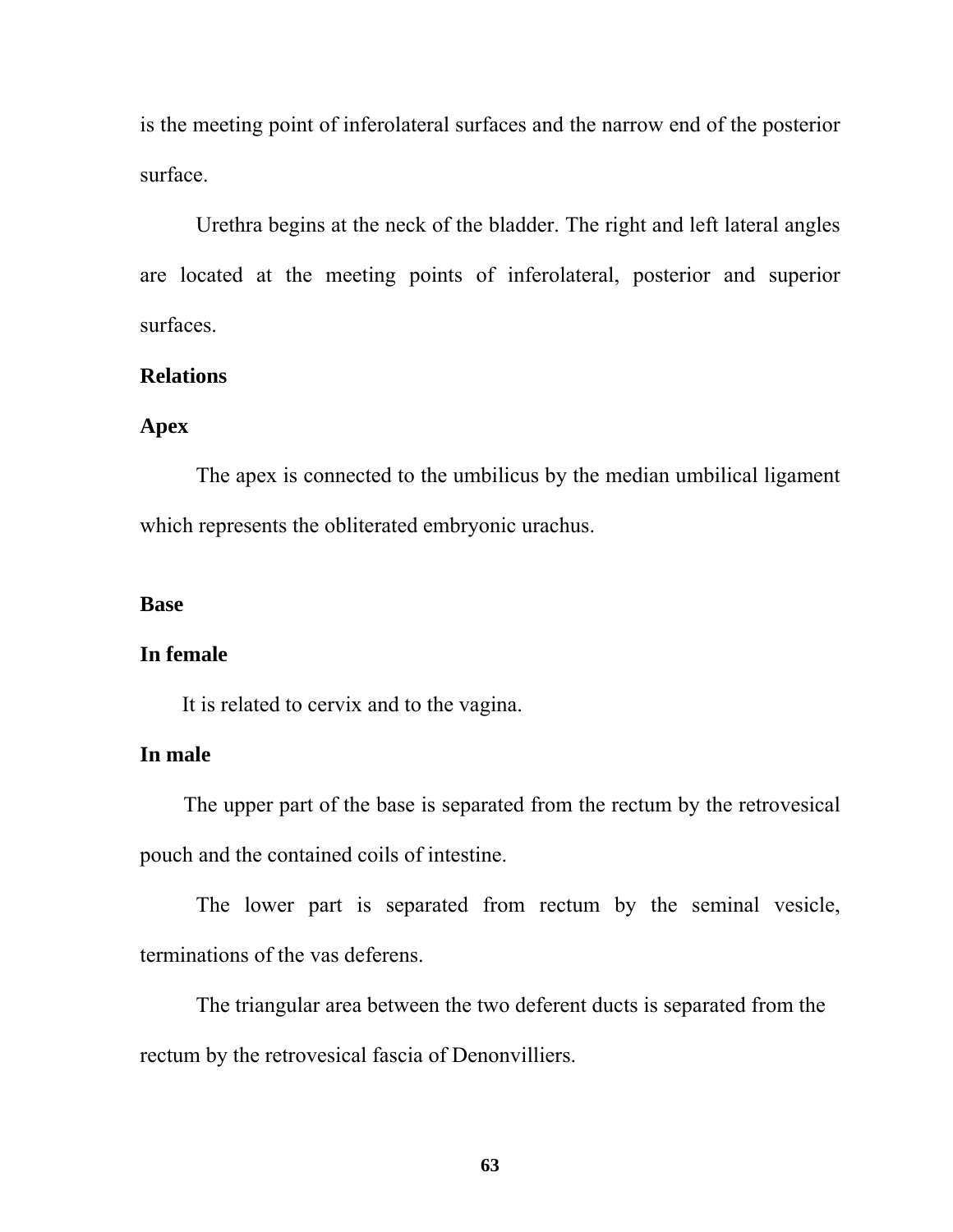**The neck** is the lowest and most fixed part of the bladder. It lies 3- 4 cm behind the lower part of the pubic symphysis, a little above the plane of the pelvic outlet. It is pierced by the internal urethral orifice.

### **In males**

It rests on the base of the prostate with which its walls are continuous.

### **In females**

It is related to the pelvic fascia which surrounds the upper part of urethra.

### **In infants**

 The bladder lies at higher level. The internal urethral orifice lies at the level of the superior border of the pubic symphysis. It gradually descends to reach the adult position after puberty.

### **Superior surface**

#### **In males**

 It is completely covered by peritoneum and it is in contact with the sigmoid colon and coils of the terminal ileum.

### **In females**

Peritoneum covers the greater part of the superior surface, except for the small area near the posterior border, which is related to the supra vaginal part of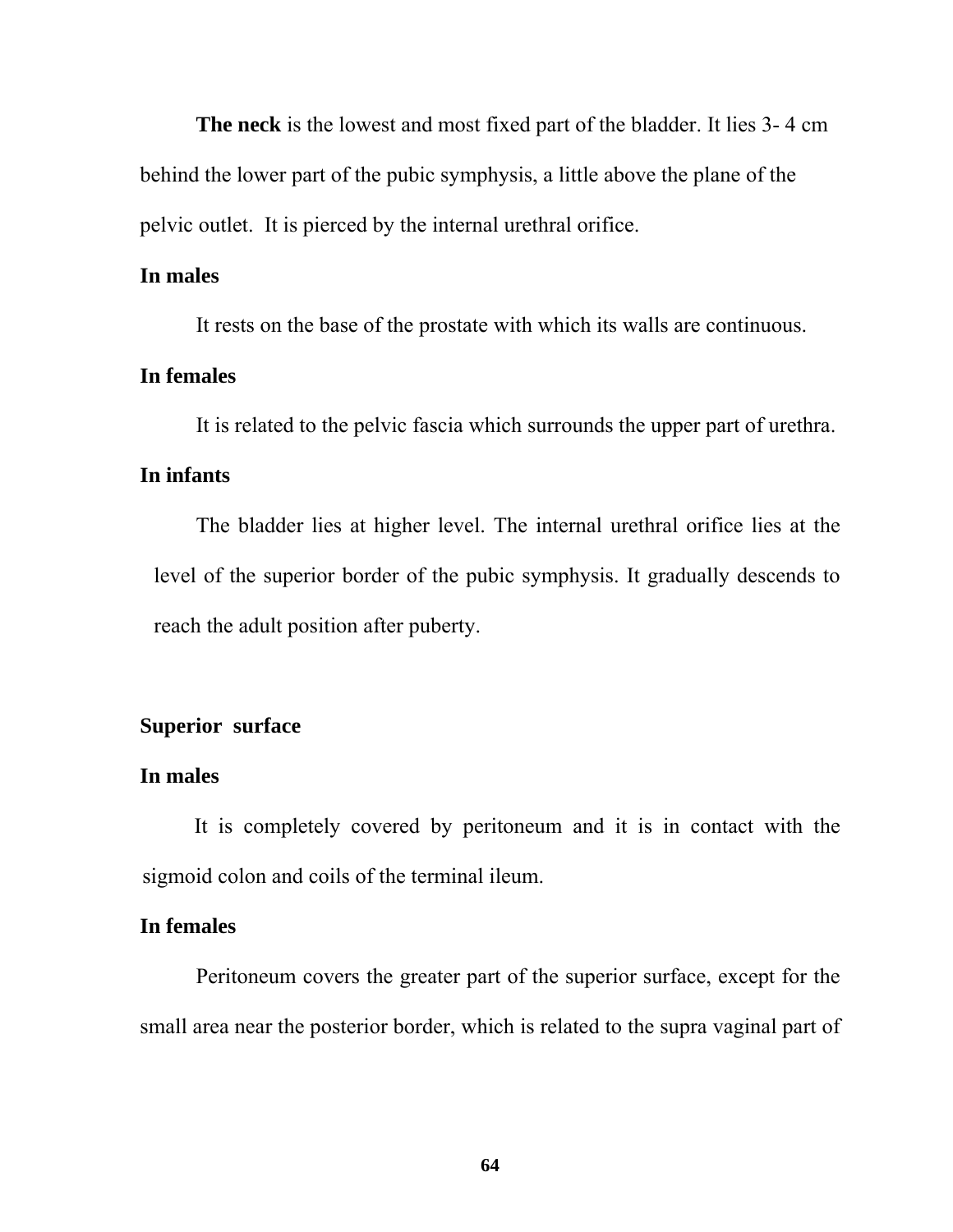the uterine cervix .The peritoneum from the superior surface is reflected to the isthmus of the uterus to form the vesicouterine pouch.

### **Inferolateral surface**

 These are devoid of peritoneum and are separated from each another anteriorly by the anterior border and from the superior surface by the lateral borders.

#### **In male**

Each surface is related to the pubis, the puboprostatic ligaments, the retropubic fat, the levator ani and obturator internus.

### **In female**

The relations are same as male except, that the puboprostatic ligaments are replaced by the pubovesical ligaments.

As the bladder fills, the infero lateral surfaces form the anterior surface of the distended bladder which is covered by peritoneum only in its upper part. The lower part comes into direct contact with the anterior abdominal wall there being no intervening peritoneum. This part can be approached surgically without entering the peritoneal cavity.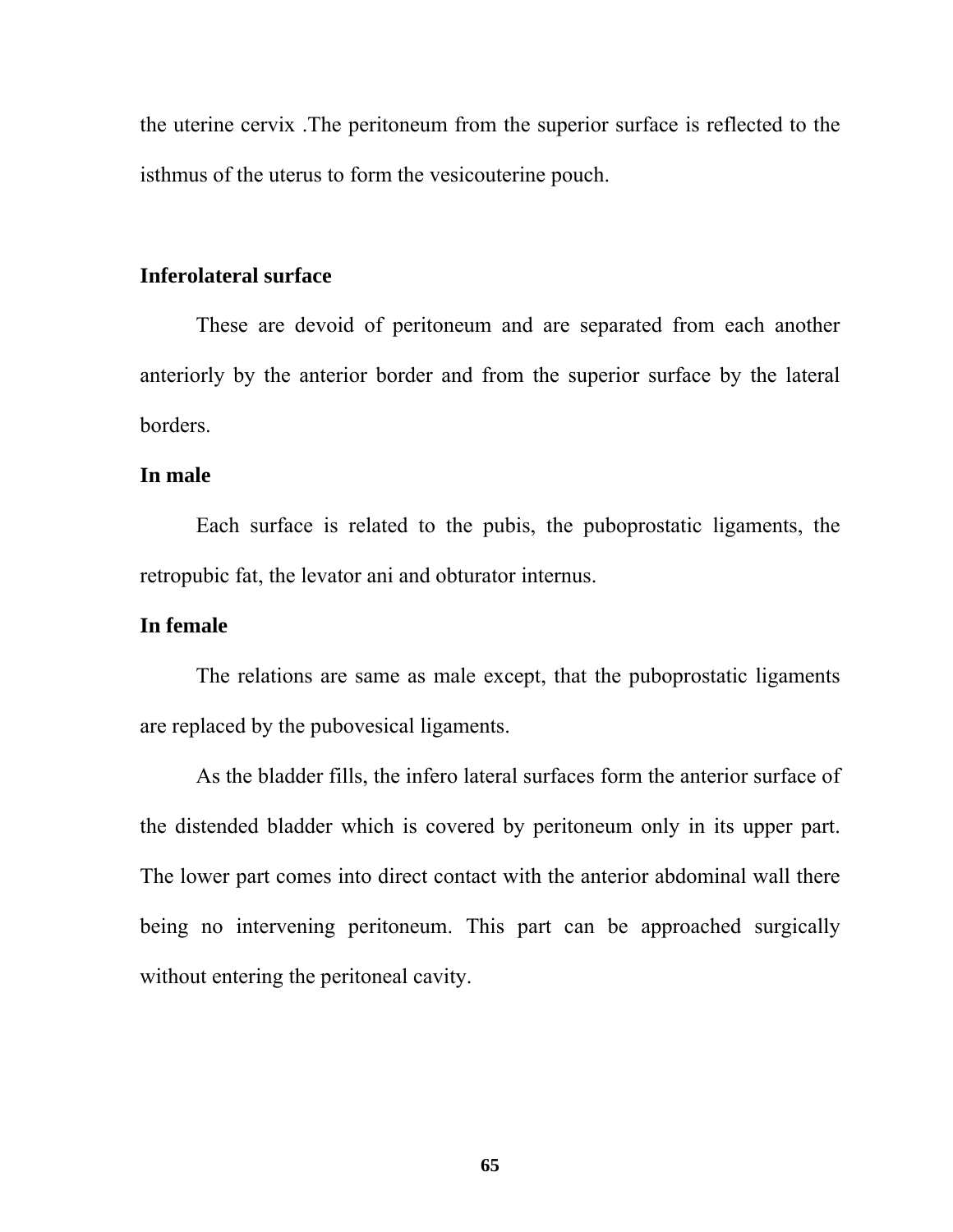#### **Ligaments of the bladder**

#### **True Ligaments**

These are condensations of pelvic fascia around the neck and base of the bladder. They are continuous with the fascia on the superior surface of the levator ani.

- 1. The lateral true ligament of the bladder extends from the side of the bladder to the tendinous arch of the pelvic fascia.
- 2. The lateral puboprostatic ligament is directed medially and backwards. It extends from the anterior end of the tendinous arch of the pelvic fascia to the upper part of the prostatic sheath.
- 3. The medial puboprostatic ligament is directed downwards and backwards. It extends from the back of the pubic bone (near the pubic symphysis) to the prostatic sheath. The ligaments of the two sides form the floor of the retropubic space.

In females, bands similar to the puboprostatic ligament are known as the pubovesical ligaments. They end around the neck of the bladder.

- 4. The median umbilical ligament is the remnant of the urachus.
- 5. The posterior ligament of the bladder is directed backwards and upwards along the vesical plexus of veins. It extends on each side from the base of the bladder to the wall of the pelvis.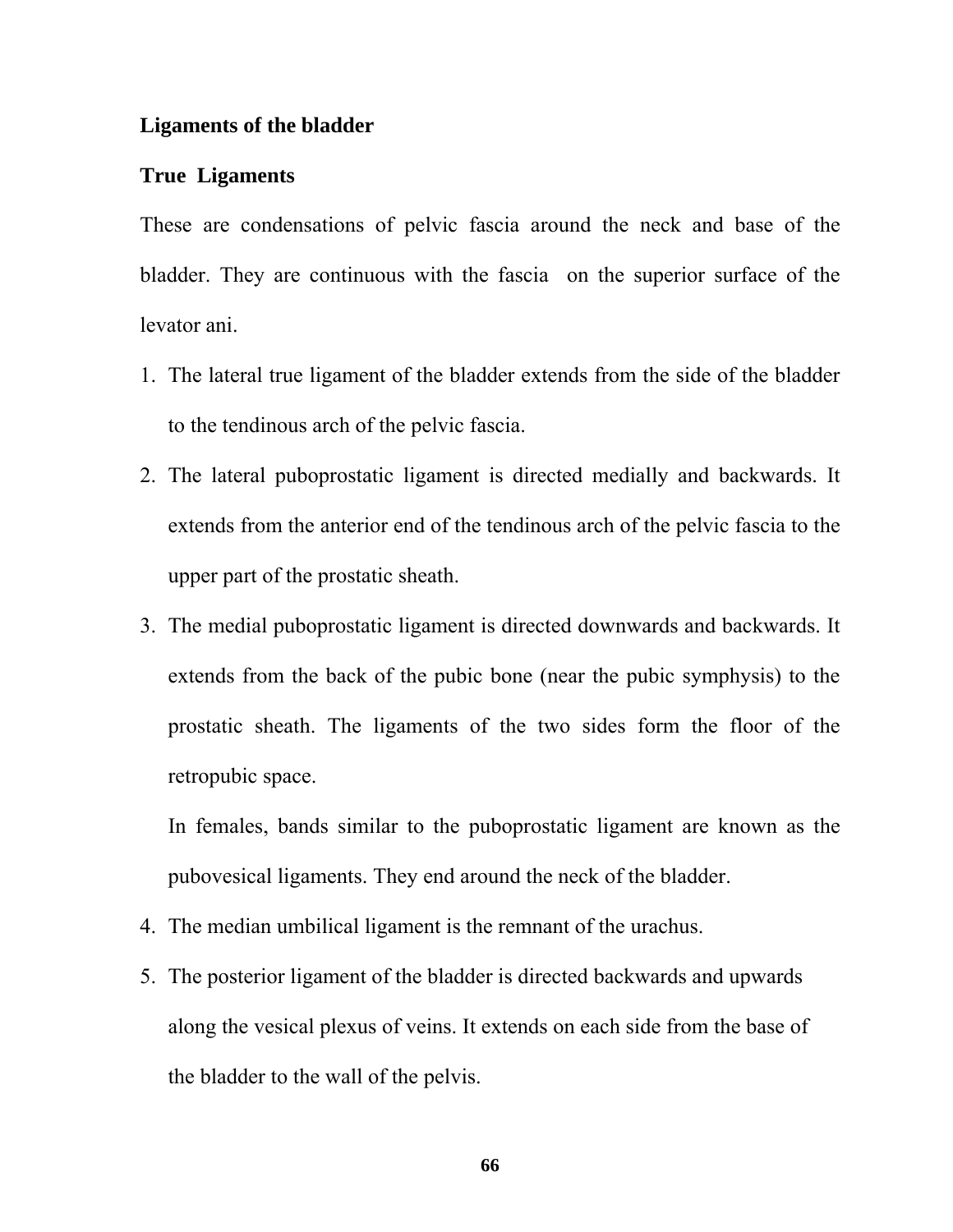#### **False Ligaments**

These are peritoneal folds, which do not form any support to the bladder. They include: (1) The median umbilical fold; (2) The medial umbilical fold ;(3) The lateral false ligament, formed by the peritoneum of the paravesical fossa; and (4) The posterior false ligament formed by the peritoneum of the sacrogenital folds.

#### **Interior of the bladder**

It can be examined by cystoscopy, at operation or at autopsy.

 In an empty bladder, the greater part of the mucosa shows irregular folds due to its loose attachment to the muscular coat.

 In a small triangular area over the lower part of the base of the bladder, the mucosa is smooth due to its firm attachment to the muscular coat. This area is known as the trigone of the bladder. The apex of the trigone is directed downwards and forwards. The internal urethral orifice, opening into the urethra is located here. The ureters open at the posterolateral angles of the trigone. Their openings are 2.5cm apart in the empty bladder, and 5 cm apart in a distended bladder. A slight elevation on the trigone immediately posterior to the urethral orifice produced by the median lobe of the prostate, is called the uvula vesicae. The base of the trigone is formed by the interureteric ridge or bar of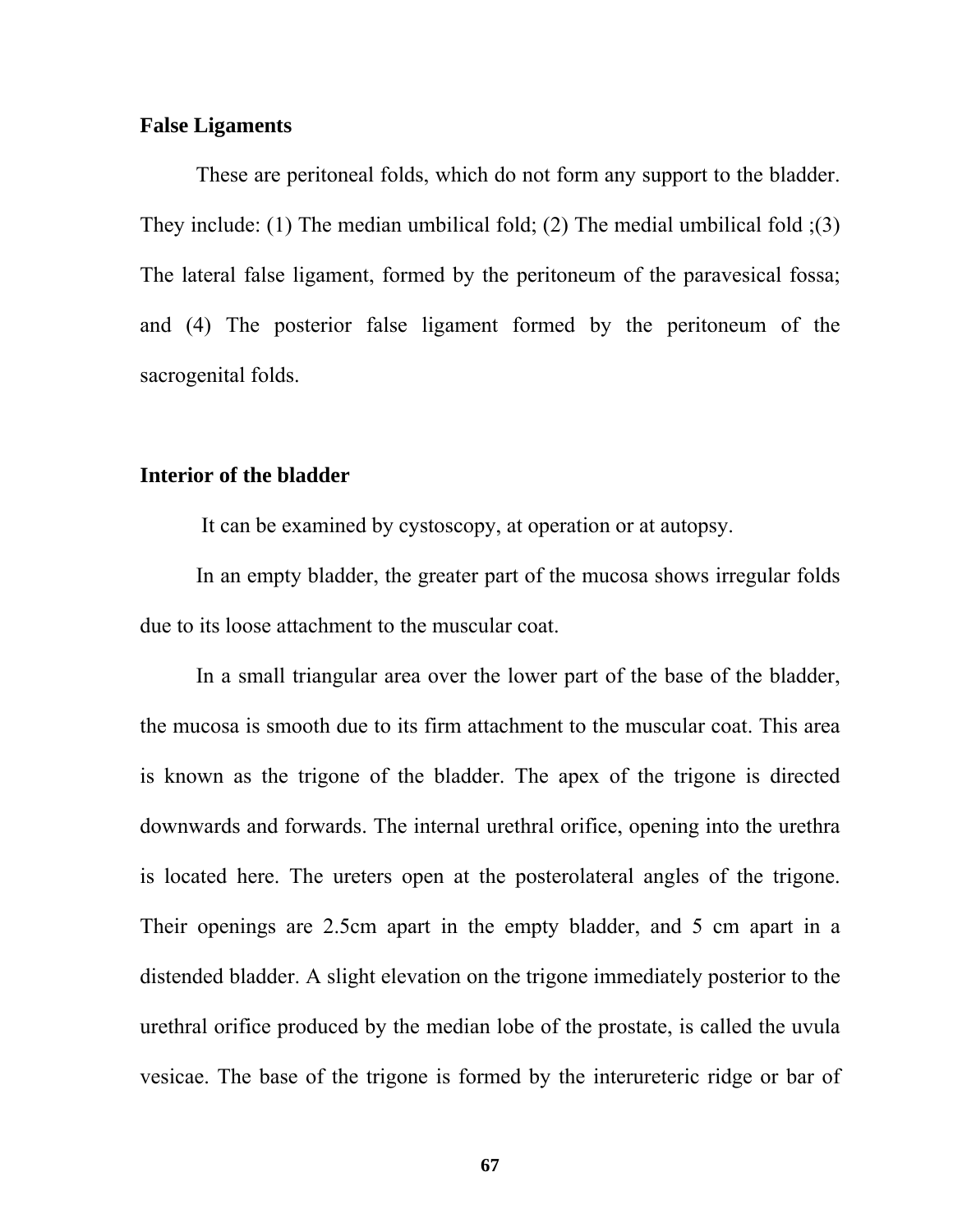Mercier produced by the continuation of the inner longitudinal muscle coats of the two ureters. The ridge extends beyond the ureteric openings as the ureteric folds over the interstitial part of the ureters.

### **Blood supply**

### **Artery main supply**

Superior vesical artery

Inferior vesical artery

# **Additional supply**

Obturator artery

Inferior gluteal artery

In females Uterine and vaginal arteries.

# **Veins**

Vesical venous plexus.

Veins from this plexus drain into the internal iliac veins.

# **Lymphatic drainage**

Most of the lymphatics terminates in the external iliac nodes.

Few pass to the internal iliac nodes (or) to the lateral aortic nodes.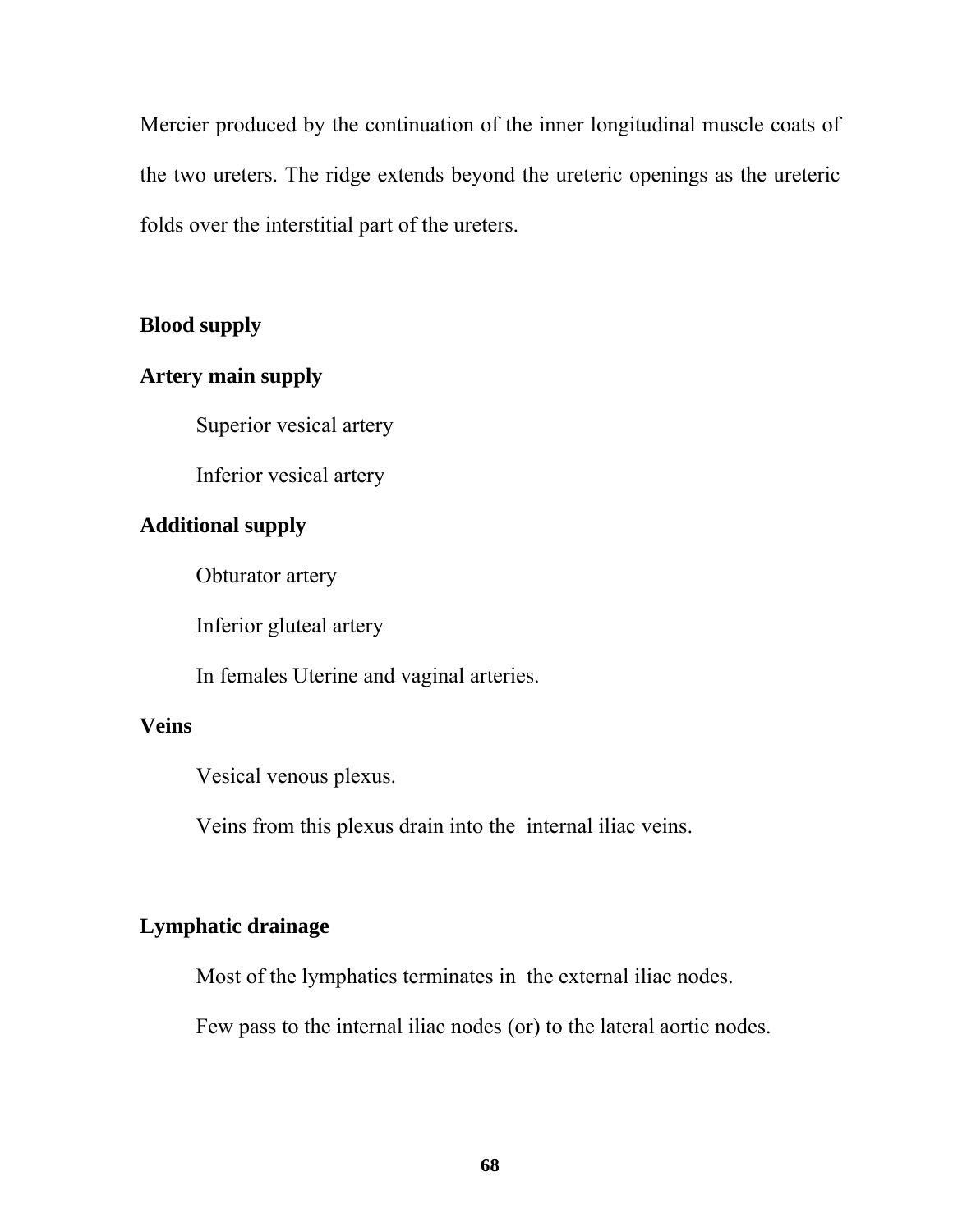### **Nerve Supply**

 Bladder is supplied by the vesical plexus of nerves. Vesicle plexus contains both sympathetic and para sympathetic components.

1. Sympathetic divisions  $T_{11}$  –  $L_{2}$ . Inhibitory to the detrusor muscle.

Motor to the sphincter vesicae.

- 2. Parasympathetic divisions  $S_2$ ,  $S_3$ ,  $S_4$ . Inhibitory to the sphincter vesicae Motor to the detrusor muscle.
- 3. Pudental Nerve  $(S_2, S_3, S_4)$
- 4. Sensory Nerves

Pain sensation caused by distension of the bladder wall are carried mainly by parasympathetic nerves and partly by sympathetic.

# **Embryology**

Epithelium of the urinary bladder develops from the cranial part of the vesico urethral canal.

Epithelium of the trigone of the bladder is derived from the absorbed mesonephric ducts.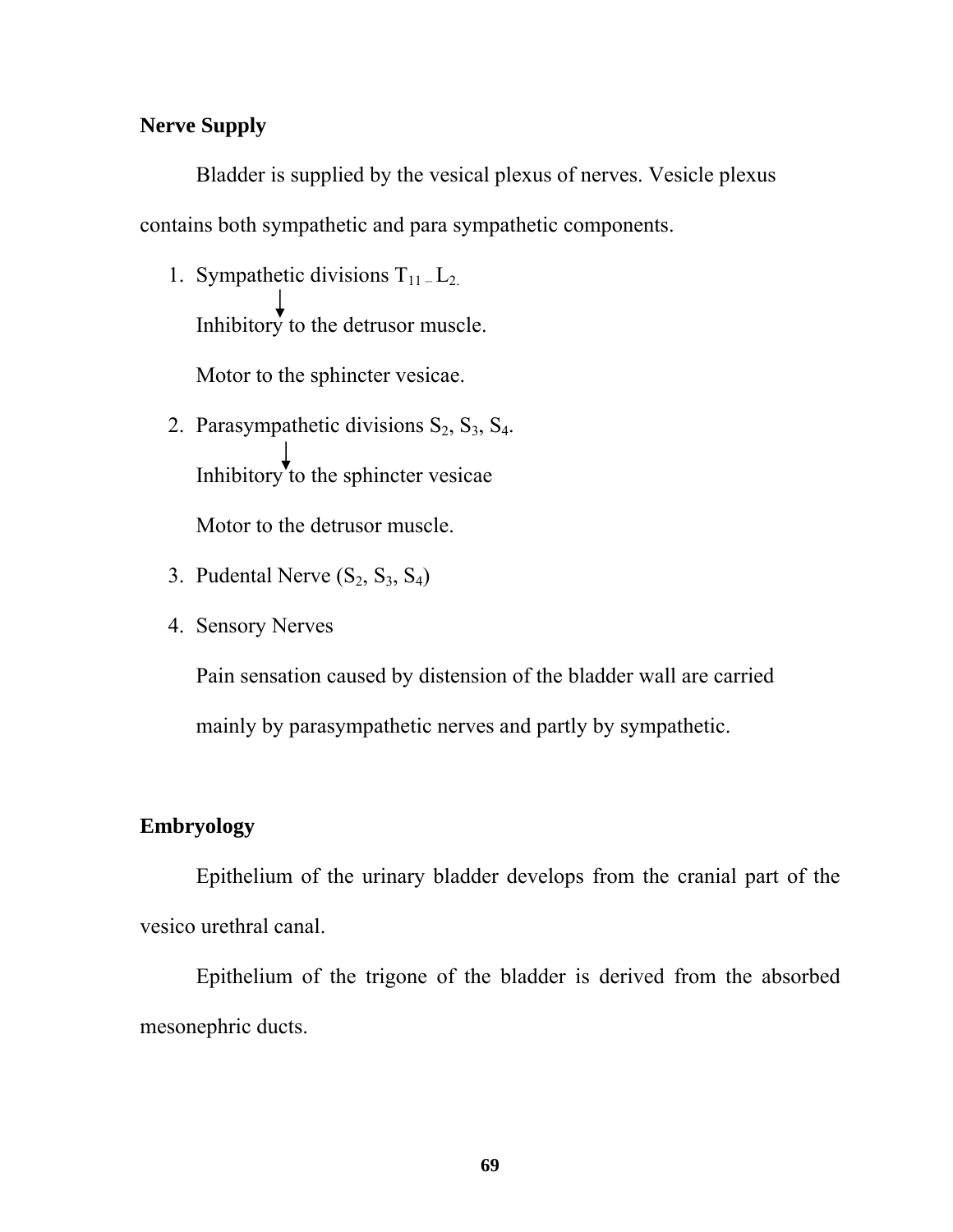The muscular and serous walls of the organ are derived from splanchnopleuric mesoderm.

#### **Histology**

The wall of urinary bladder consists of

- an outer serous layer
- a thick coat of smooth muscle
- a mucous membrane.

Mucous membrane is lined by transitional epithelium. The epithelium rests on a layer of loose fibrous tissue. There is no muscular mucosa.

In the empty bladder the mucous membrane is thrown into numerous folds. These folds disappear when the bladder is distended.

Mucous glands may be present in the mucosa specially near the internal urethral orifice

The muscle layer is thick. Internally and externally the fibres are longitudinal. In between them there is a thicker layer of circular fibres. Contraction of this muscle cost is responsible for emptying of the bladder.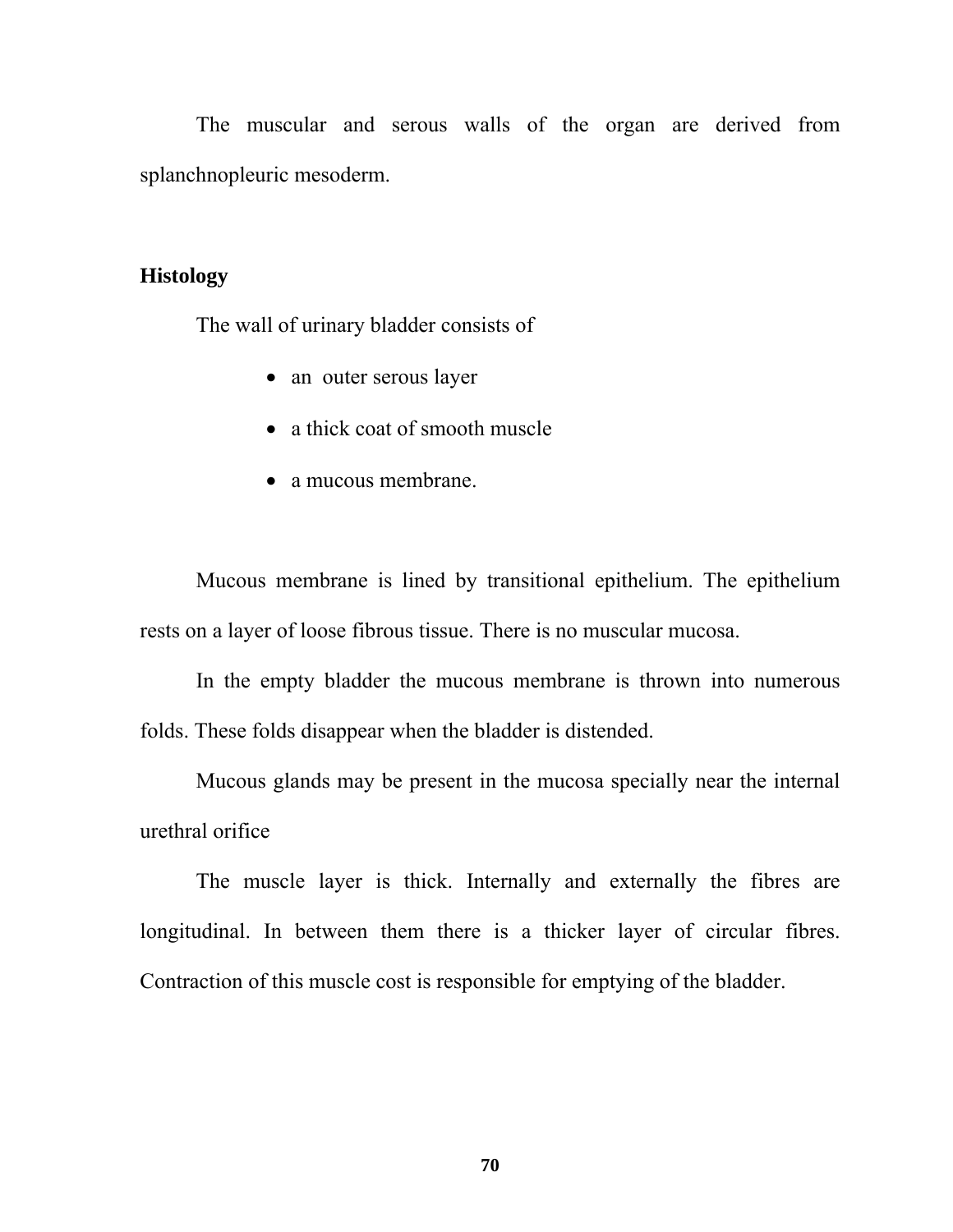# **PHYSIOLOGY OF THE URINNARY BLADDER**

Excretion is the process by which the unwanted substances and metabolic wastes are eliminated from the body.

Various systems in the body are involved in performing the excretory functions viz

- Digestive system excretes food residues in the form of faeces
- Lungs remove carbondioxide and water vapour
- Skin excretes water, salts and some wastes. It also removes heat from the body.
- Liver excretes many substances like bile pigments, heavy metals, drugs, toxins, bacteria etc., through bile.

Although various organs are involved in removal of wastes from the body, their excretory capacity is limited.

The renal system or urinary system is the one having maximum capacity of excretory function and so it plays the major role in homeostasis.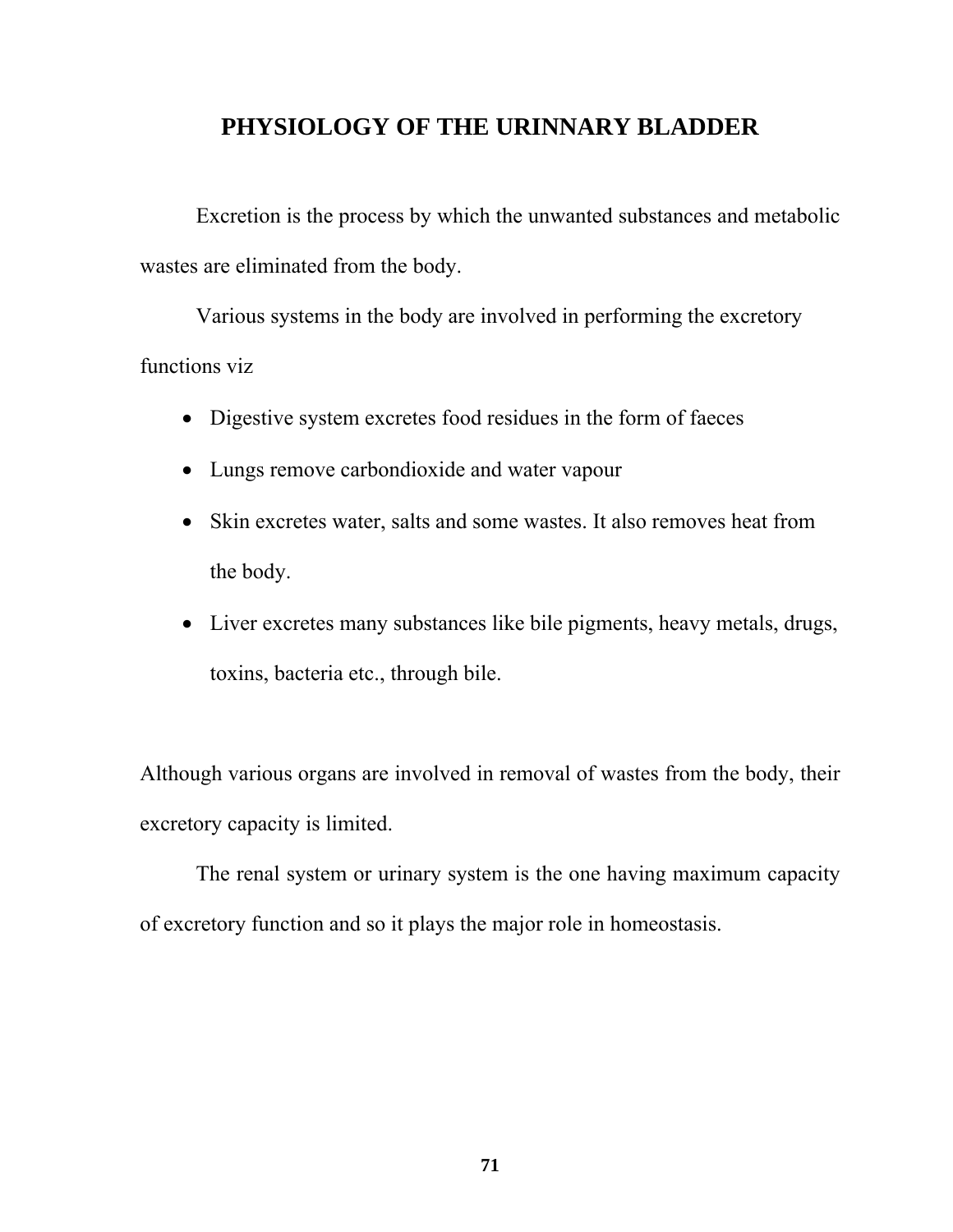Renal system includes

- a pair of kidneys
- ureters
- urinary bladder
- urethra.

Kidneys produce the urine Ureters transport the urine to urinary bladder Urinary bladder stores the urine until is voided

Urine is voided from bladder through urethra

 Micturition is a process by which urine is voided from the urinary bladder. It is a reflex process in grown up children and adults and can be controlled voluntarily. The functional anatomy and nerve supply of urinary bladder are essential for the process of micturition.

#### **FUNCTIONAL ANATOMY OF URINARY BLADDER**

 Urinary bladder consists of the body, neck and internal urethral sphincter. The smooth muscle forming the body of bladder is called detrusor muscle. It is formed by three ill-defined layers of muscle fibres viz., the inner longitudinal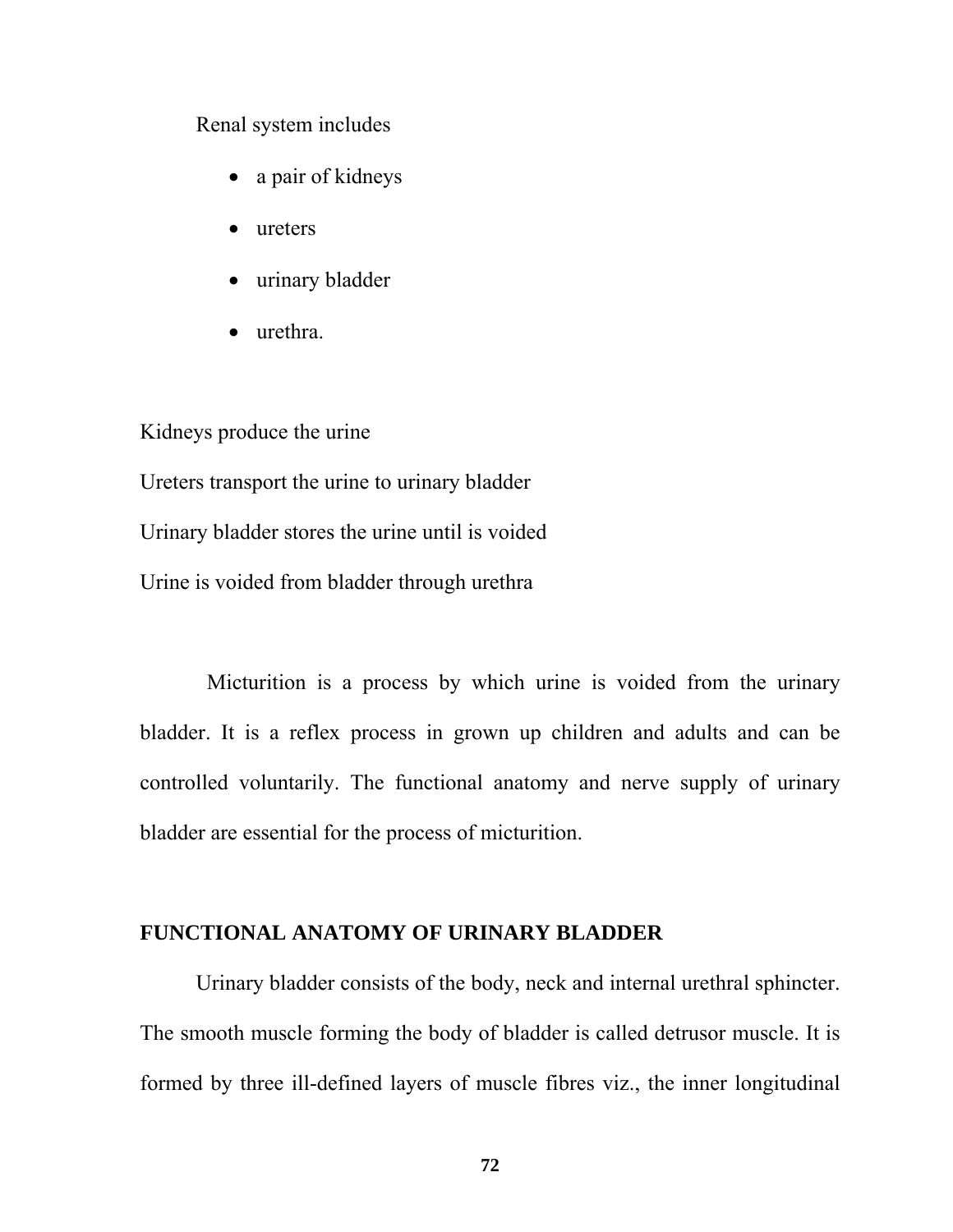layer, middle circular layer and outer longitudinal layer. At the posterior surface of the bladder wall, there is a triangular area called trigone. At the upper angles of this trigone, two ureters enter the bladder.

 The lower part of the bladder is narrow and forms the neck. The distal end of the bladder is guarded by internal urethral sphincter. This sphincter is made up of detrusor muscle. It opens towards urethra. At the distal end of urethra, there is external urethral sphincter. It is made up of skeletal muscle fibres. Therefore, it is responsible for voluntary control of micturition.

#### TABLE - 8

| <b>Nerve</b>    | On<br>detrusor<br>muscle | On internal<br>sphincter | <b>On external</b><br>sphincter | <b>Function</b> |
|-----------------|--------------------------|--------------------------|---------------------------------|-----------------|
| Sympathetic     | Relaxation               | Constriction             | Not supplied                    | Filling of      |
| nerve           |                          |                          |                                 | urinary         |
|                 |                          |                          |                                 | bladder         |
| Parasympathetic | Contraction              | Relaxation               | Not supplied                    | Emptying of     |
| nerve           |                          |                          |                                 | urinary         |
|                 |                          |                          |                                 | bladder         |
| Somatic nerve   | <b>Not</b>               | Not supplied             | Constriction                    | Voluntary       |
|                 | supplied                 |                          |                                 | control of      |
|                 |                          |                          |                                 | micturition     |

#### **Functions of nerves supplying urinary bladder and sphincters**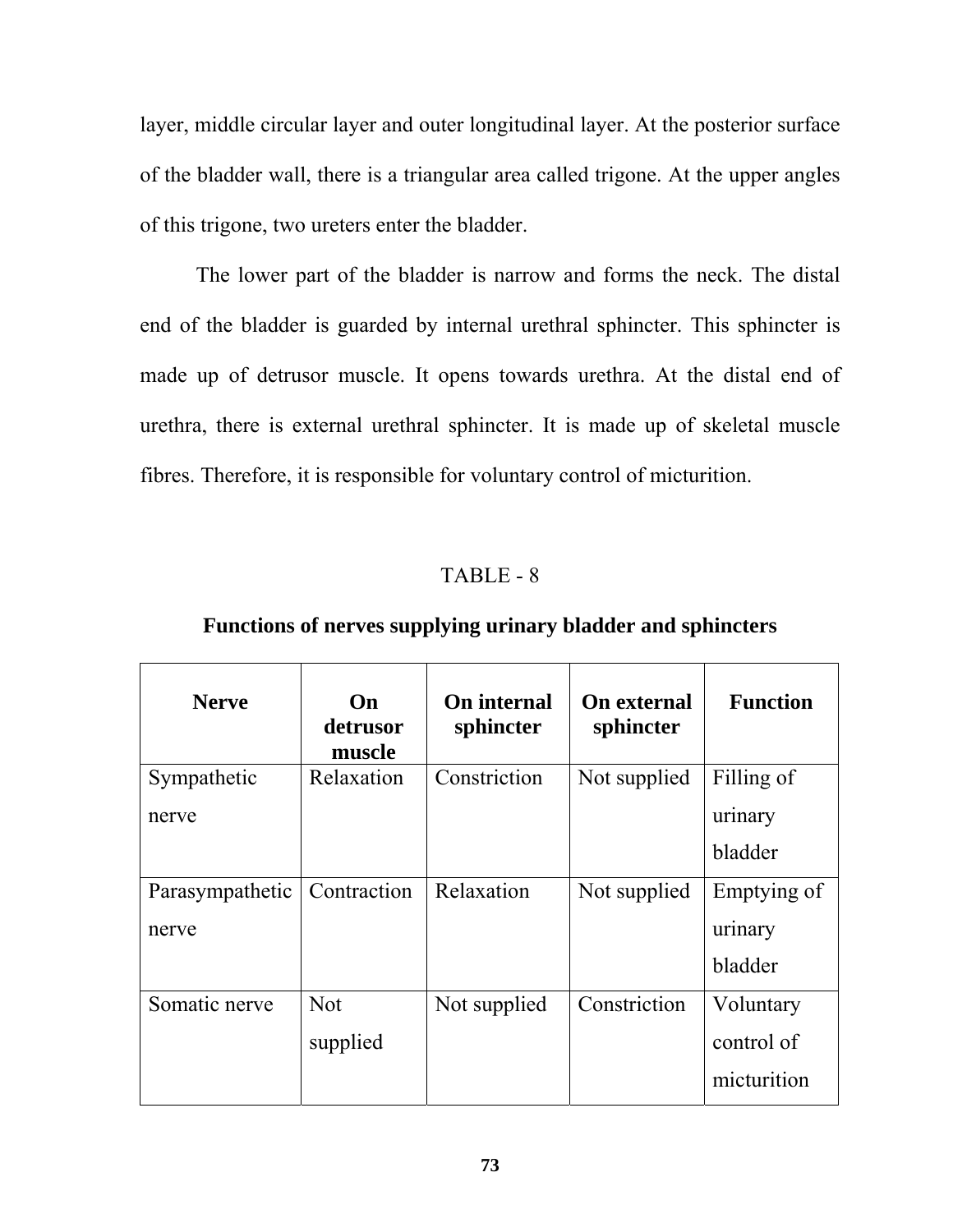

#### **Nerve Supply to Urinary Bladder and Urethra**

#### **FILLING OF URINARY BLADDER**

#### **Process of Filling**

Urine is continuously formed in the nephrons and it is transported drop by drop through the ureters into the urinary bladder. When urine collects in the pelvis of ureter, the contraction sets up in pelvis. The contraction is transmitted through rest of the ureter in the form of peristaltic wave upto trigone of the urinary bladder. Peristaltic wave usually travels at a velocity of 3cm/second. It develops at a frequency of 1 to 5 per minute. The peristaltic wave moves the urine into the bladder.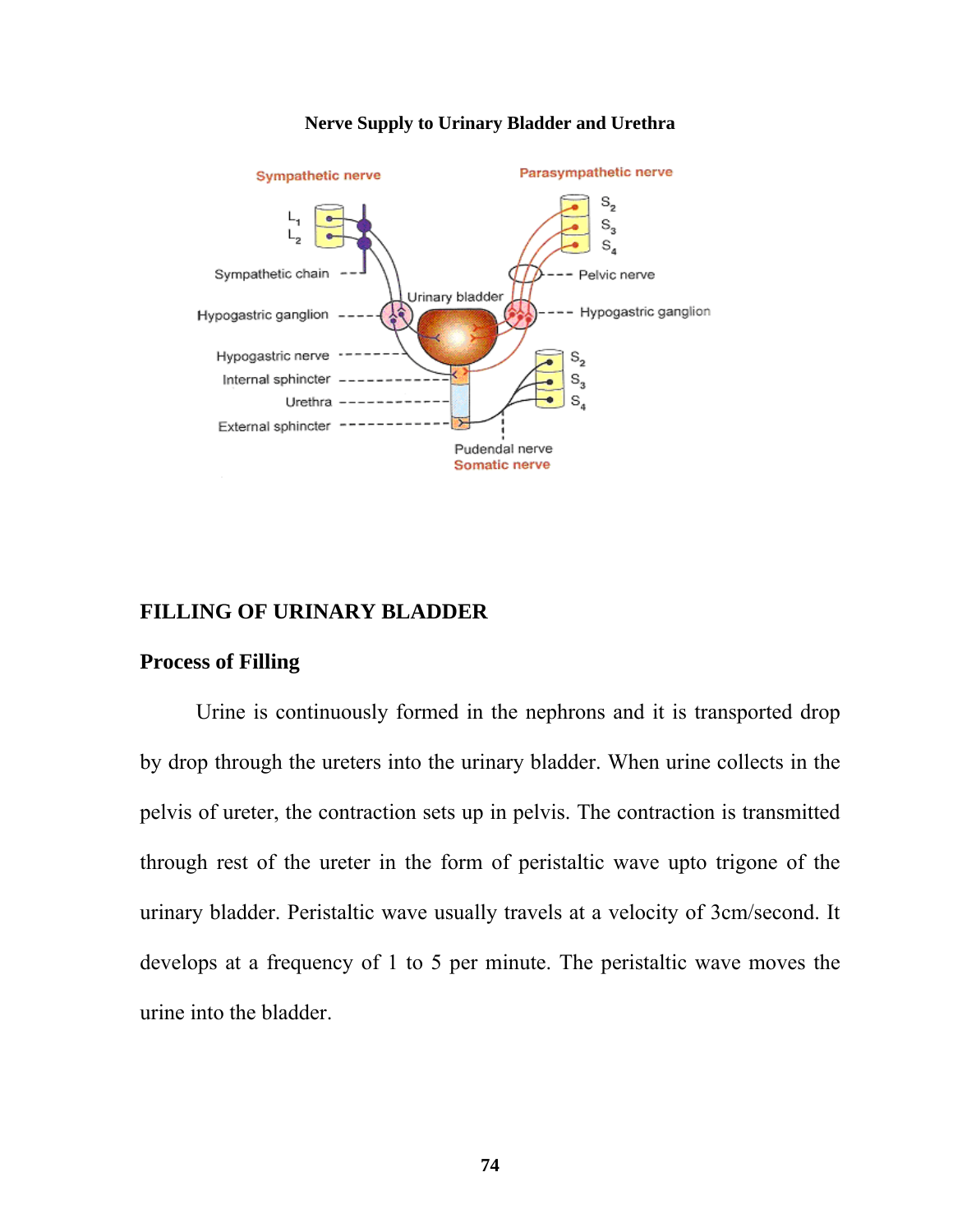After leaving the kidney, the direction of the ureter is initially downward and outward. Then, it turns horizontally before entering the bladder. At the entrance of ureters into urinary bladder, a valvular arrangement is present. When peristaltic wave pushes the urine towards bladder, this valve opens towards the bladder. The position of ureter and the valvular arrangement at the end of ureter prevent the back flow of urine from bladder into the ureter when the detrusor muscle contracts. Thus, urine is collected in bladder drop by drop.

 A reasonable volume of urine can be stored in urinary bladder without any discomfort and without much increase in pressure inside the bladder (intravesical pressure). It is due to the adaptation of detrusor muscle. The relationship between the volume of urine and pressure in urinary bladder is studied by cystometrogram.

#### **CYSTOMETROGRAM**

#### **Definition**

 Cystometry is the technique used to demonstrate the relationship between the intravesical pressure and the volume of urine in the bladder. Cystometrogram is the graphical registration (recording) of pressure changes in urinary bladder in relation to rise in the volume of urine collected in it.

**75**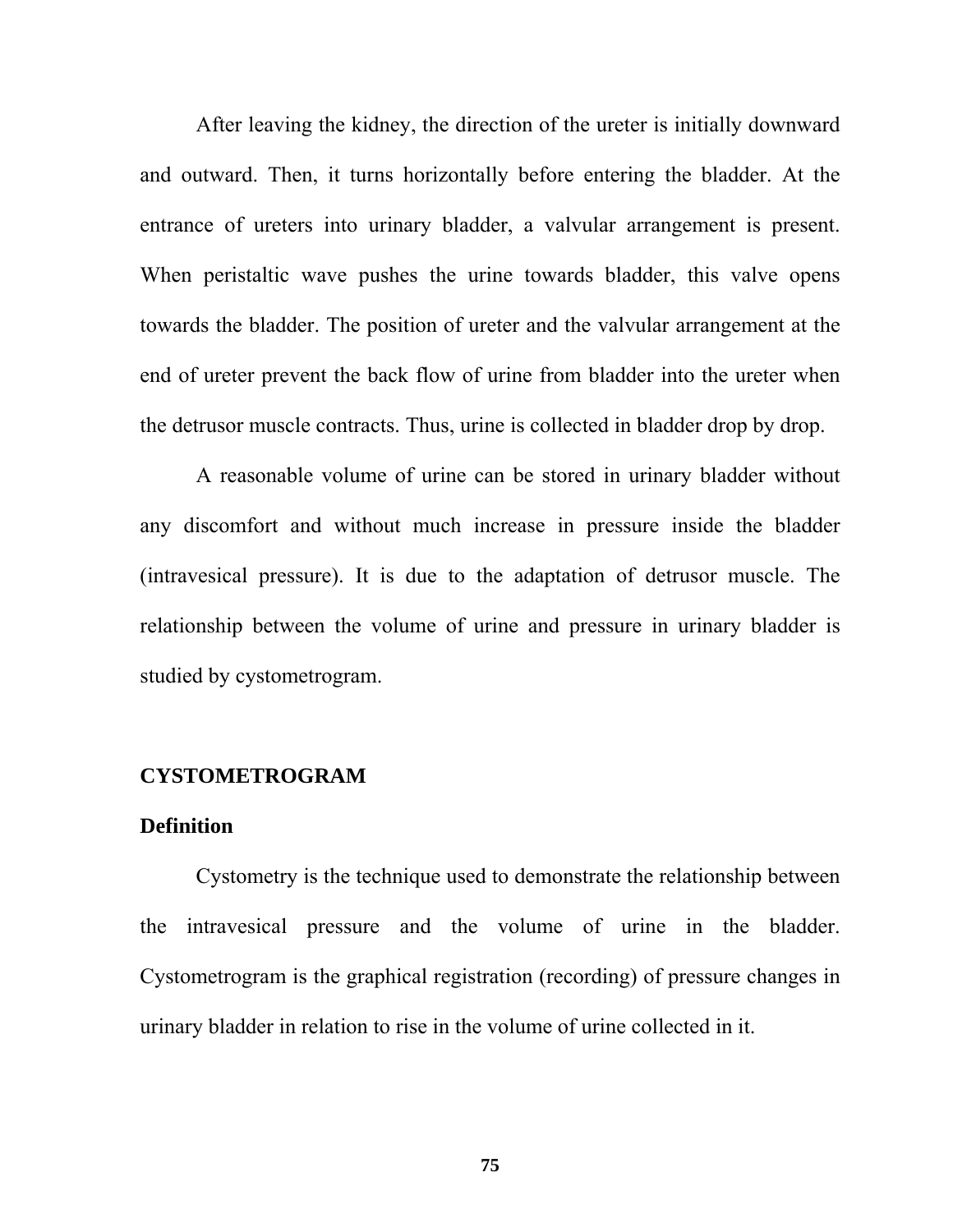#### **Method of Recording Cystometrogram**

 A double lumen catheter is introduced into the urinary bladder. One of the lumen is used to infuse fluid into the bladder and the other one is used to record the pressure changes by connecting it to a suitable recording instrument.

 First, the bladder is emptied completely. Then, a small and known quantity of fluid is introduced into the bladder at regular intervals. The intravesical pressure developed by the fluid is recorded continuously. A graph is obtained by plotting all the values of volume and the pressure. This graph is the cystometrogram.

#### **Description of Cystometrogram**

Cystometrogram shows three segments

#### **Segment I**

Initially, when the urinary bladder is empty, the intravesical pressure is 0. When about 100 ml of fluid is collected, the pressure rises sharply to about 10 cm  $H_2O$ .

#### **Segment II**

This segment shows the plateau, i.e the intravesical pressure remains more or less at 10 cm  $H_2O$  (level of segment I) without any change even after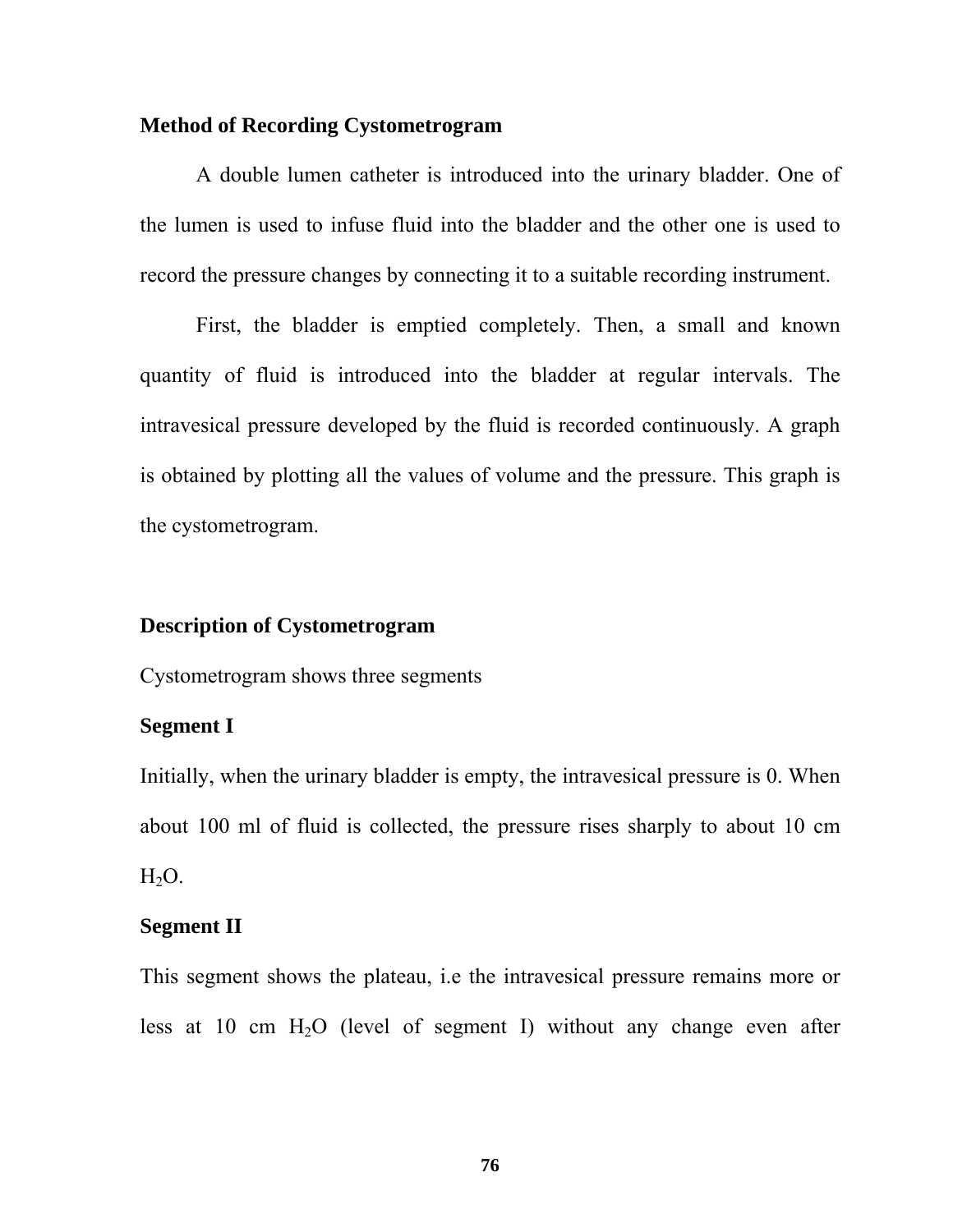introducing 300 to 400 ml of fluid. It is because of adaptation of urinary bladder by relaxation. It is in accordance with law of Laplace.

Law of Laplace: According to this law, the pressure in a spherical organ is inversely proportional to its radius, the tone remaining constant. That is , if radius is more, the pressure is less and if radius is less the pressure is more, provided the tone remains constant.

$$
P = \underline{T}
$$

Where,  $P = \text{pressure}, T = \text{Tension and } R = \text{Radius}.$ 

 Urinary bladder obeys Laplace law. In the bladder, the tension increase as the urine is filled. At the same time, the radius also increases due to relaxation of detrusor muscle. Because of this, the pressure rise is almost zero.

 When about 10 ml of urine is collected, the pressure rises to about 10cm H2O and now, the desire for micturition occurs. The desire for urination is associated with a vague feeling in the perineum. An additional volume of about 200 to 300 ml of urine can be stored in bladder without much increase in pressure. However, when total volume rises beyond 400 ml, the pressure rises sharply and the urge for micturition starts. And, beyond 600-700 ml of urine, voluntary control starts failing.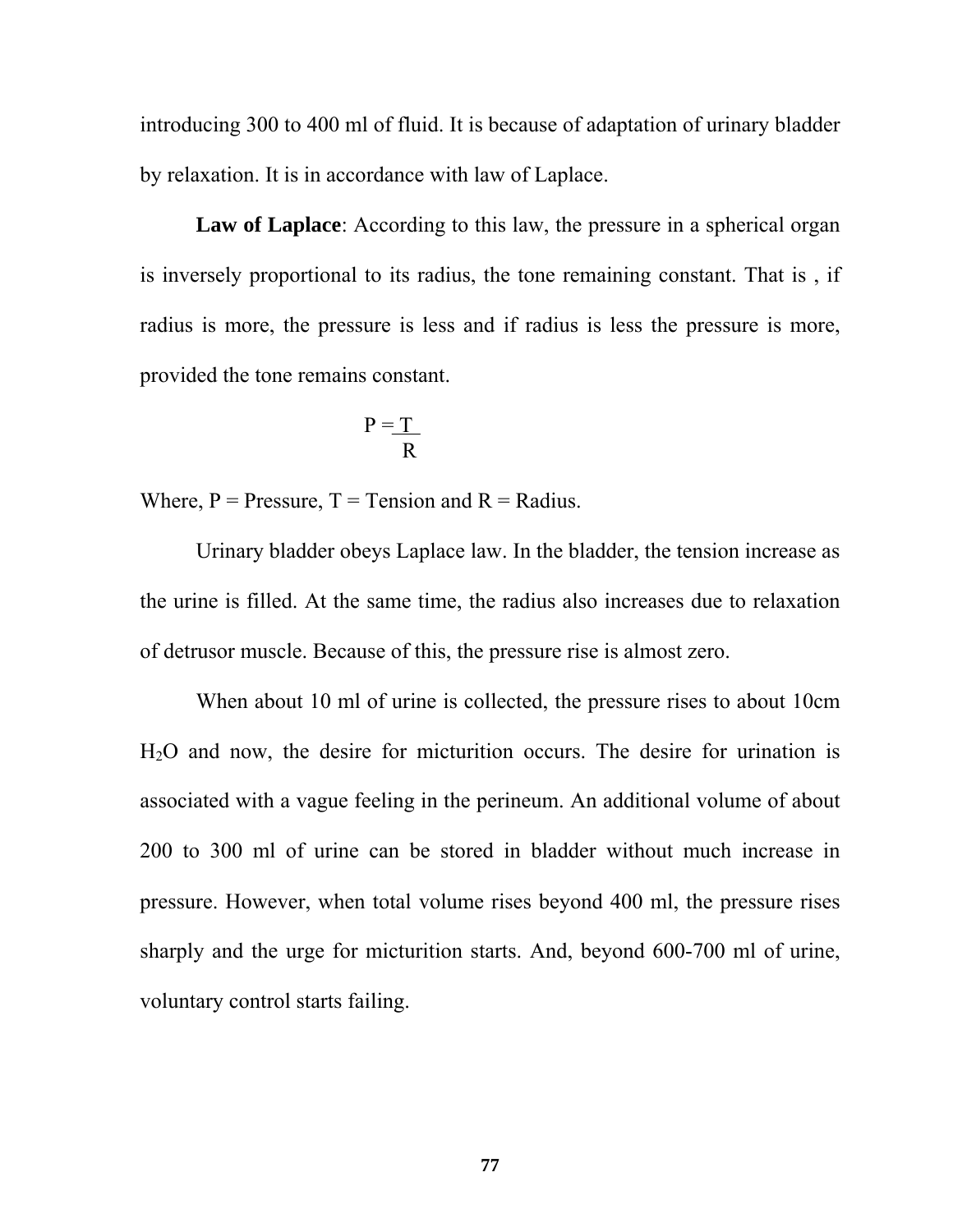#### **Segment III**

As the pressure increases with collection of 300 to 400 ml of fluid, the contraction of detrusor muscle becomes intense, increasing the consciousness and the urge for micturition. Still, voluntary control is possible. The voluntary control is possible upto volume of 600 - 700 ml at which the pressure rises to about 35 to 40 cm  $H_2O$ .

 When the intravesical pressure rises above 40 cm water, the contraction of detrusor muscle becomes still more intense. And voluntary control of micturition is not possible. Now, pain sensation develops.

#### **Higher Centers for Micturition**

Spinal centers for micturition are present in sacral and lumbar segments. But these spinal centers are regulated by higher centers. The higher centers, which control micturition, are of two types, inhibitory centers and facilitatory centers.

#### **Inhibitory centers**

- Midbrain
- Cerebral cortex

#### **Facilitating centers**

- Pons
- Posterior hypothalamus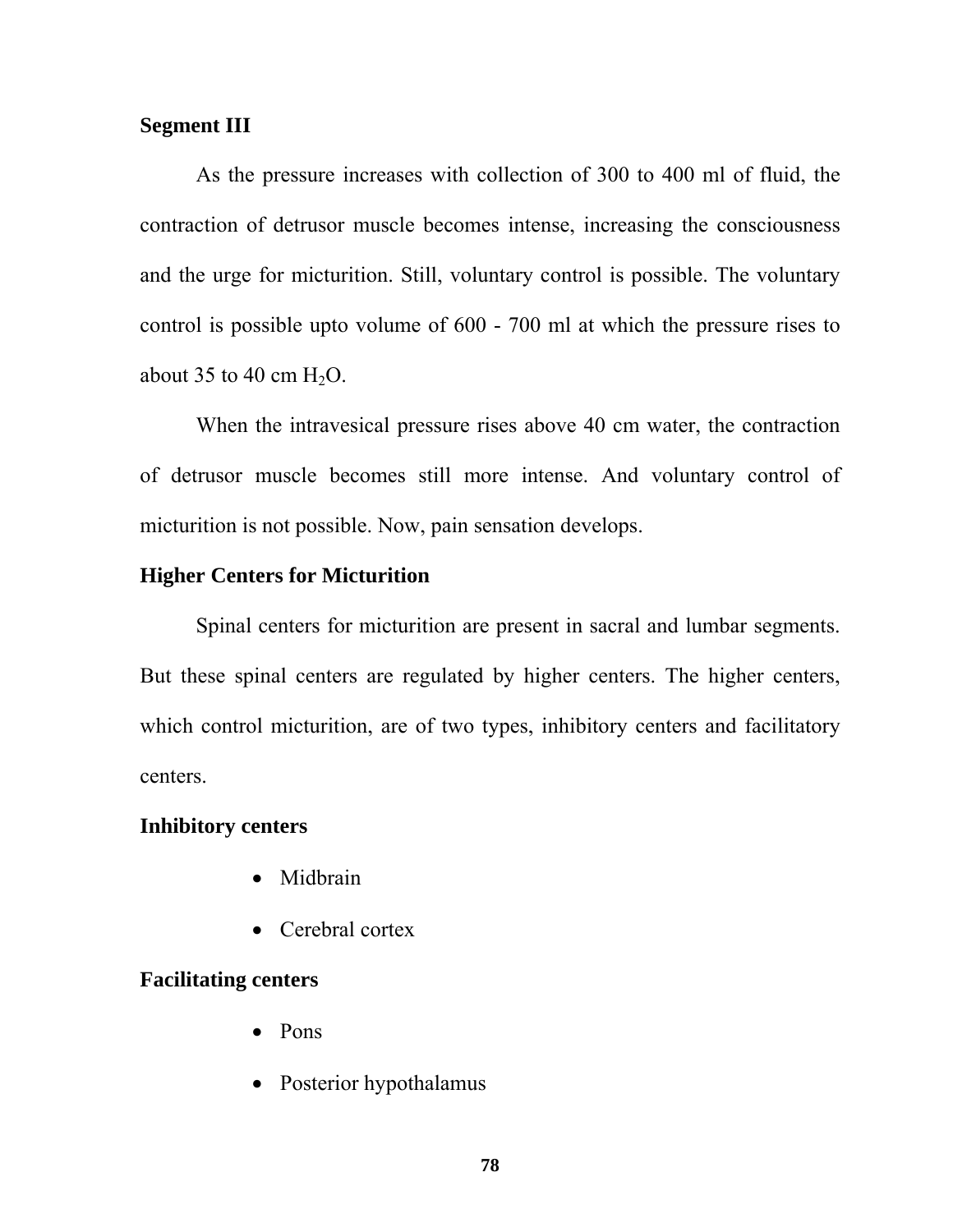#### **MICTURITION REFLEX**

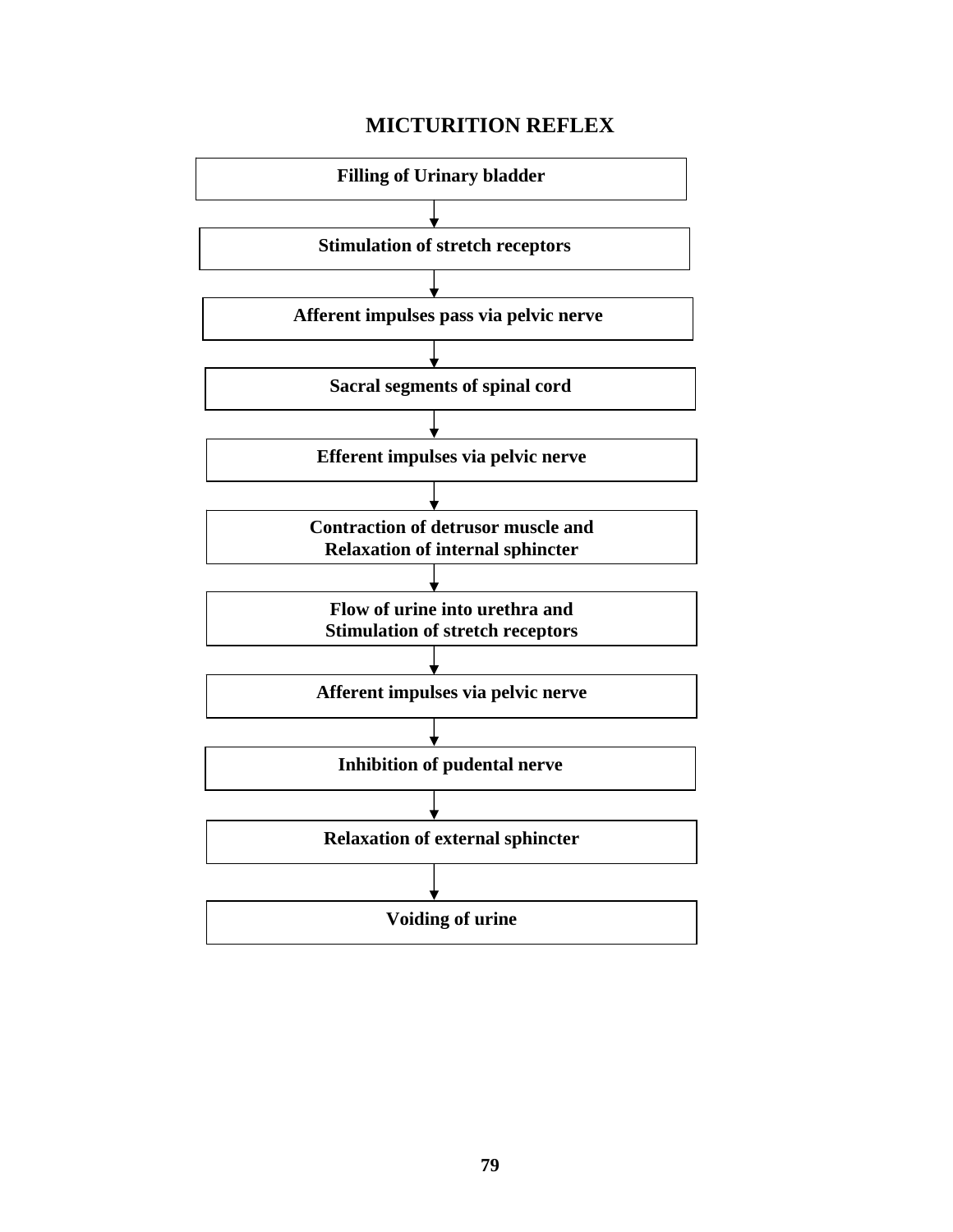# **PATHOLOGY**

# **CYSTITIS**

#### **Definition**

Inflammation of the urinary bladder mucosa due to different causes.

### **Etiology**

Organisms are

- Escherichia coli
- Proteus
- Klebsiella
- Enterobacter
- Candida albicans Much less often cryptococcal agents causes cystitis
- Schistosomiasis is rare
- Virus adenovirus
- Chlamydia and Mycoplasma.

### **Predisposing factors**

- Bladder calculi
- Urinary obstruction
- Diabetes Mellitus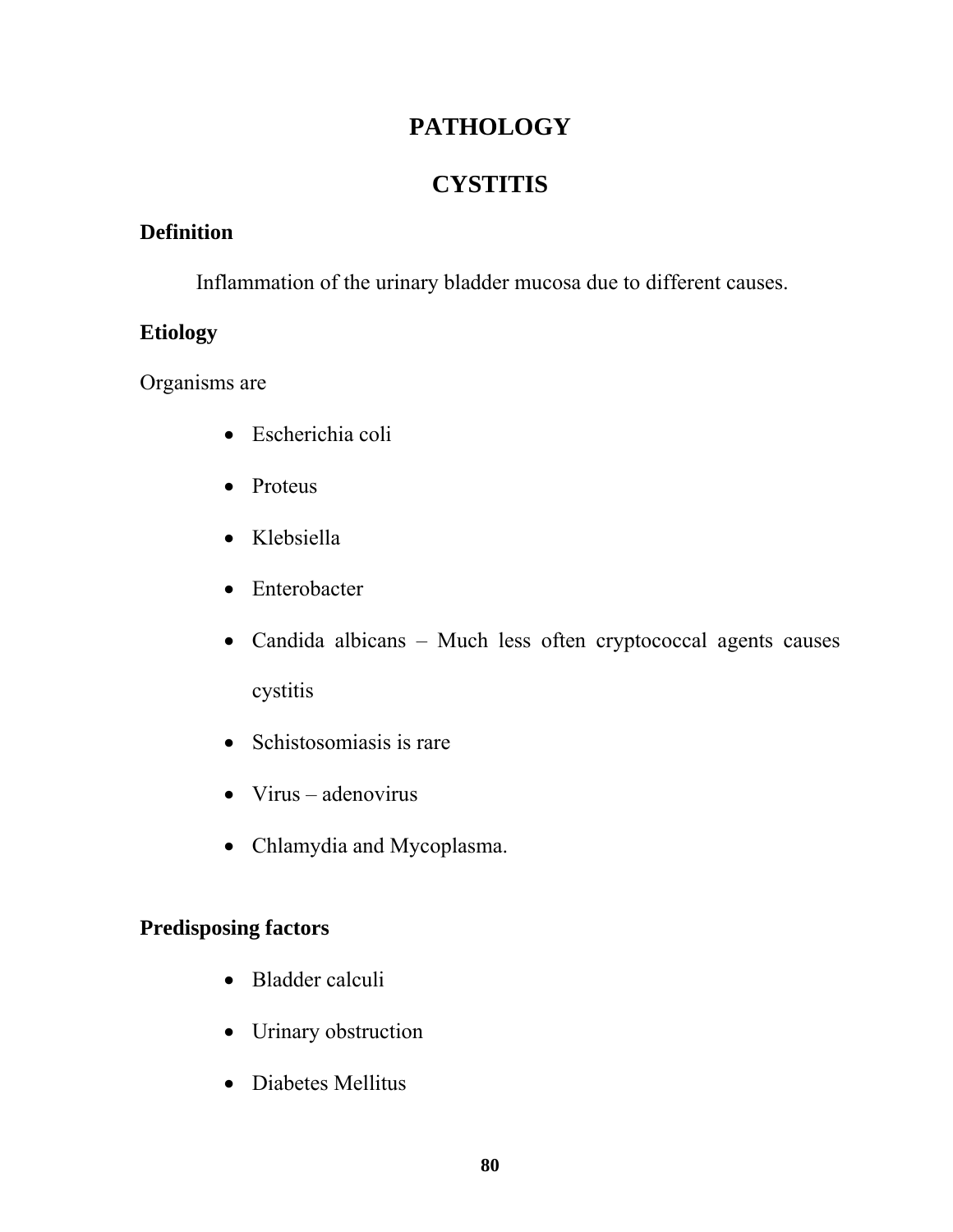- Instrumentation
- Patients receiving cytotoxic antitumour drugs such as cyclophosphamide – develop – hemorrhagic cystitis
- Radiation of the bladder region gives rise to radiation cystitis
- Women may develop Cystitis as a result of their shorter urethra
- The patient who are immune suppressed (or) those receiving long term antibiotics.

### **Morphology**

Most cases of cystitis take the form of nonspecific acute or chronic inflammation of the bladder.

### **Hemorrhagic cystitis**

- The component of the cystitis is hemorrhagic
- Adenovirus infection may also cause.

#### **Suppurative cystitis**

Accumulation of large amounts of suppurative exudate.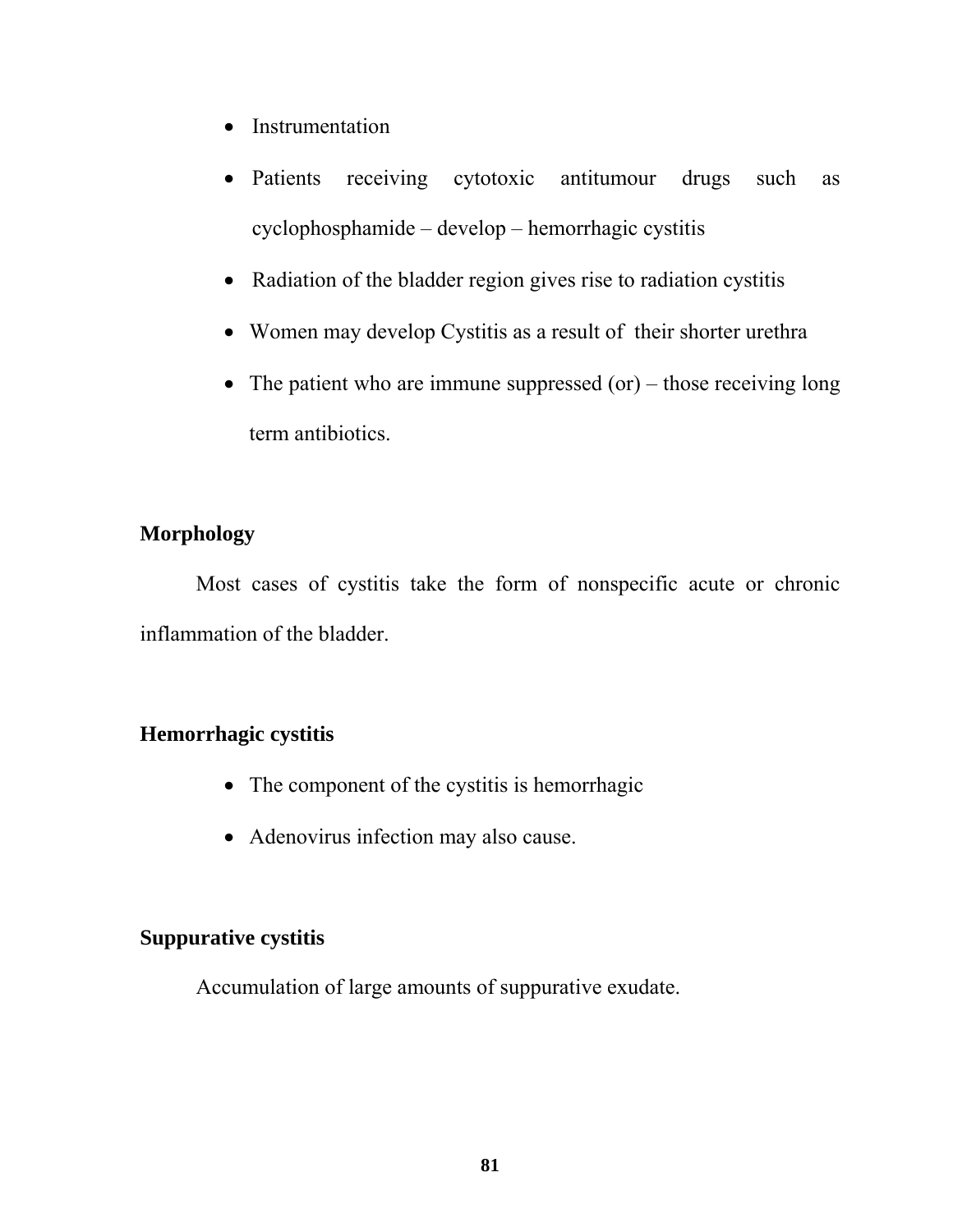#### **Ulcerative cystitis**

There is ulceration of large area of the mucosa

### **CHRONIC CYSTITIS**

Persistence of the infection leads to chronic cystitis

### **Manifestations**

Extreme haeping up of the epithelium with the formation of

- Red
- friable
- granular
- sometimes ulcerated

on the surface.

### **Chronicity of infection**

Fibrous thickening in the muscularis propria and consequent thickening and inelasticity of the bladder wall.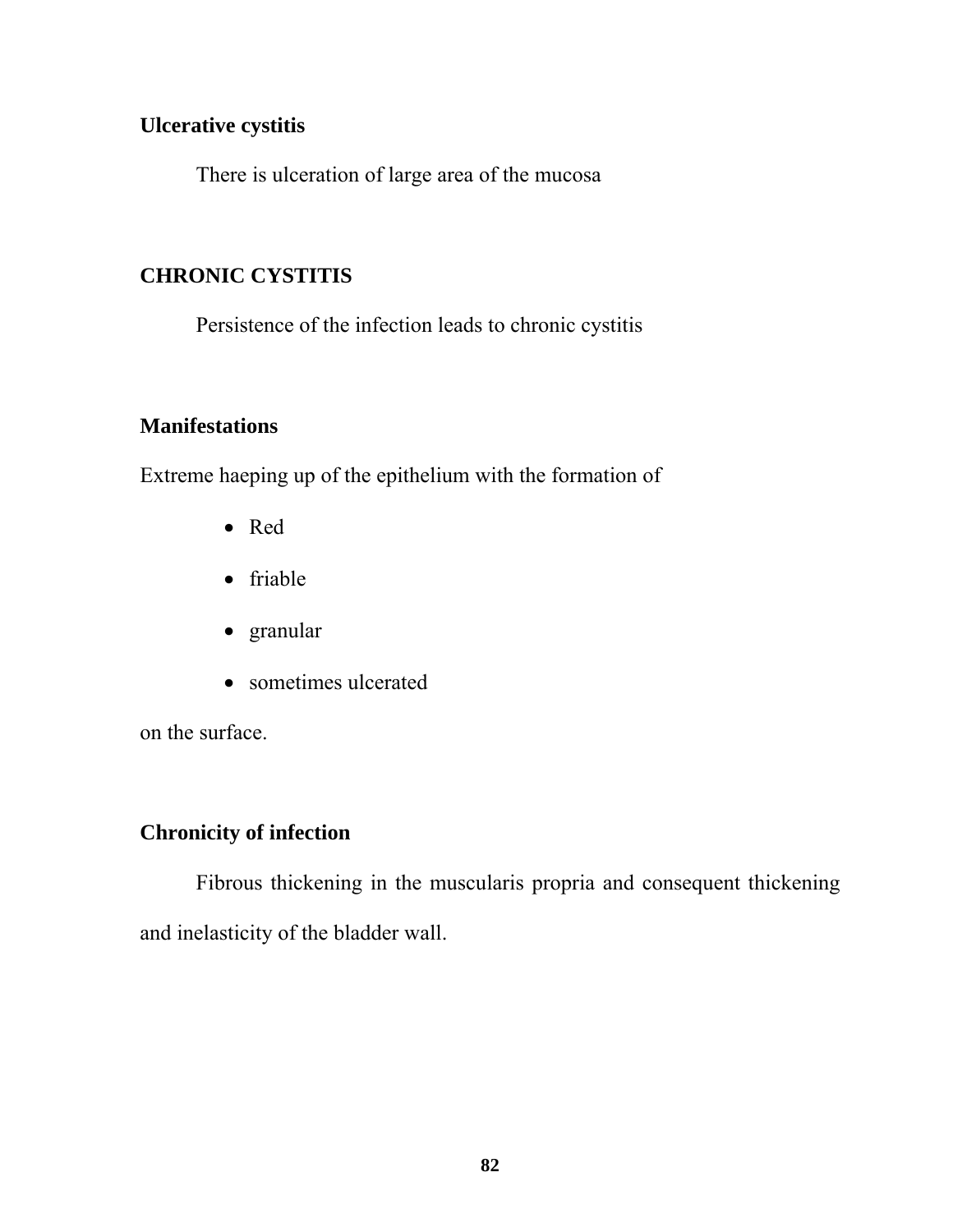#### **Clinical triad of Cystitis**

- Frequency in acute cases may necessitate urination every 15 to 20 minutes.
- Lower abdominal pain localized over the bladder region or in the supra pubic region
- Dysuria pain or burning sensation on urination

#### **Systemic symptoms of Inflammation**

- 1. Elevation of temperature
- 2. Chills
- 3. General malaise.

#### **Pathology**

The epithelium of the urinary bladder is lined by glycoprotein and glycosaminoglycans which provide the impermeable barrier. A defect in the GAG layer allows the leakage and absorption of urinary solutes to occur, the major solute being potassium. Ongoing exposure of the bladder wall to potassium causes an inflammatory response. This in turn releases the neuropeptide substance  $P_1$ , causing the release of mast cell mediators, histamines, leukotrienes, leads to tissue and cell damage and sensory nerve depolarization and fibrosis.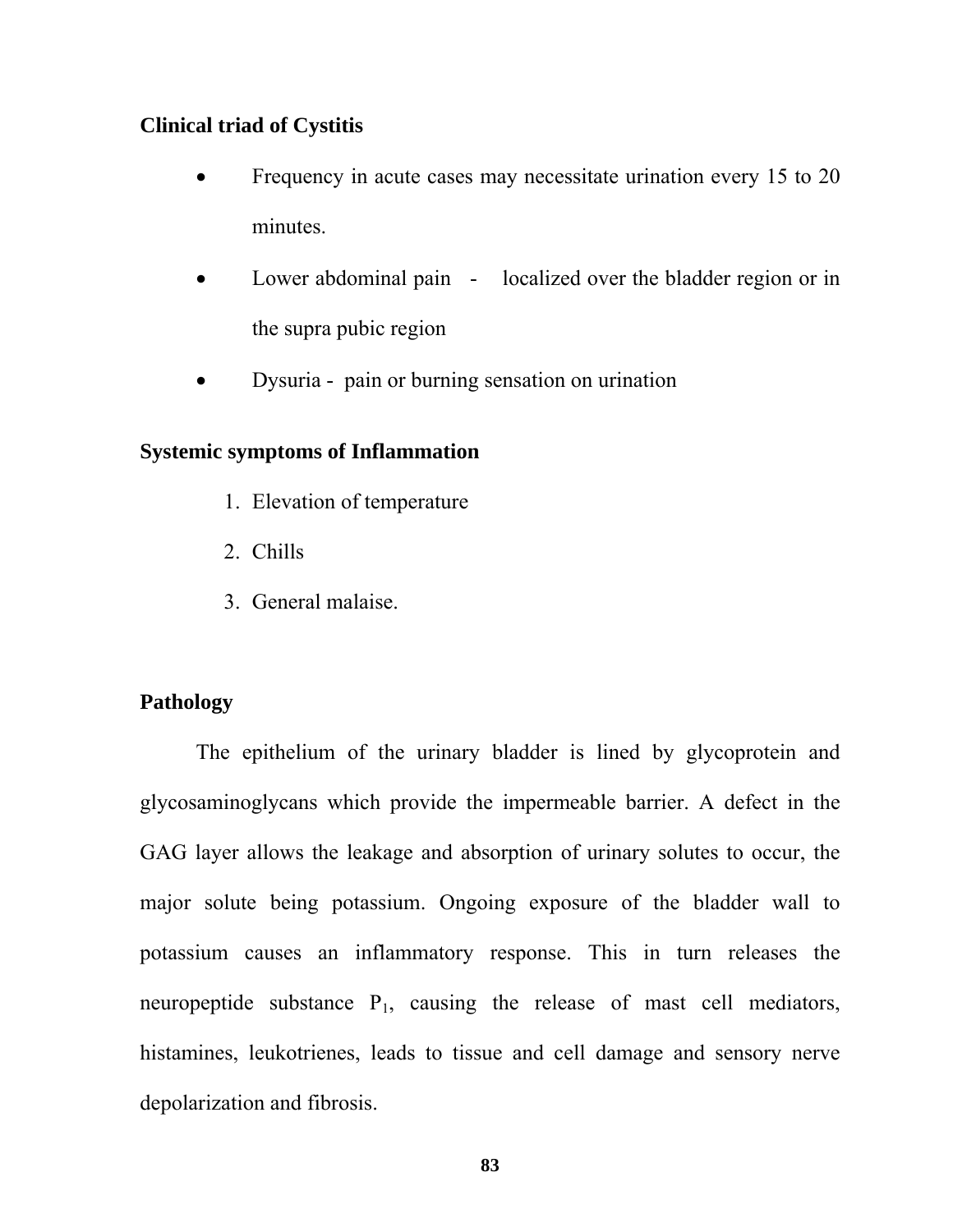

### **Special forms of cystitis**

- 1. Bacterial cystitis
- 2. Schistosomal cystitis
- 3. Fungal cystitis
- 4. Viral cystitis
- 5. Interstitial cystitis
- 6. Follicular cystitis
- 7. Emphysematous cystitis
- 8. Gangrenous cystitis
- 9. Malakoplakia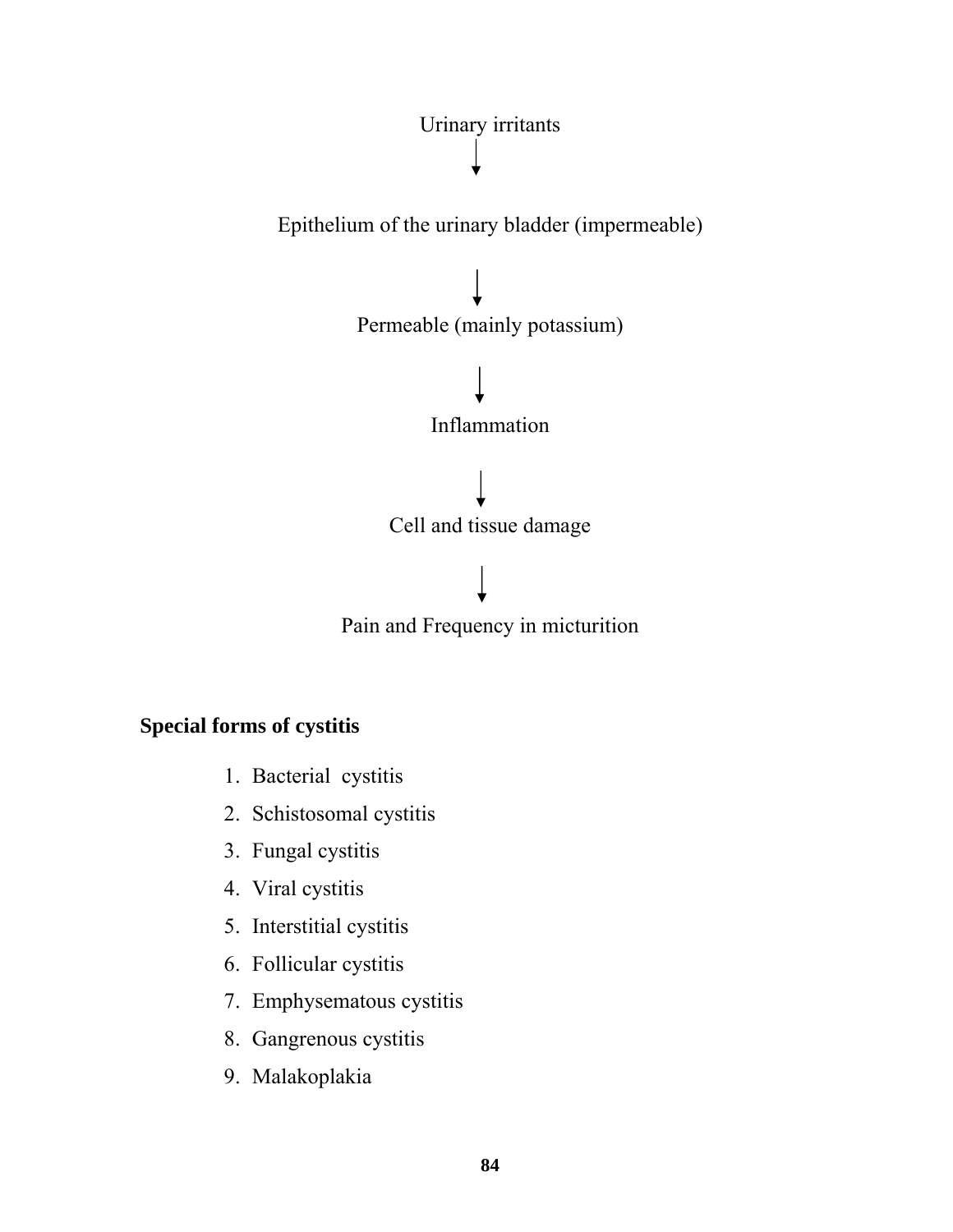#### **TYPES OF CYSTITIS**

#### **BACTERIAL CYSTITIS**

**Cause**: Bacterial urinary tract infection.

**Organism**: Gram negative especially Escherichia coli

Klebsiella pneumoniae Streptococus fecalis Proteus vulgaris Pseudomonas aeruginosa Chlamydia, Teachomatis Mycoplasma hominis Ureaplasma urealyticum

Bladder infections appear with two events

- Colonization of the urine by organism.
- Impairment of host defence mechanism.

UTI is rare in young children without urinary tract malformation The incidence is increased in the sexually active female known as "Honey moon – cystitis"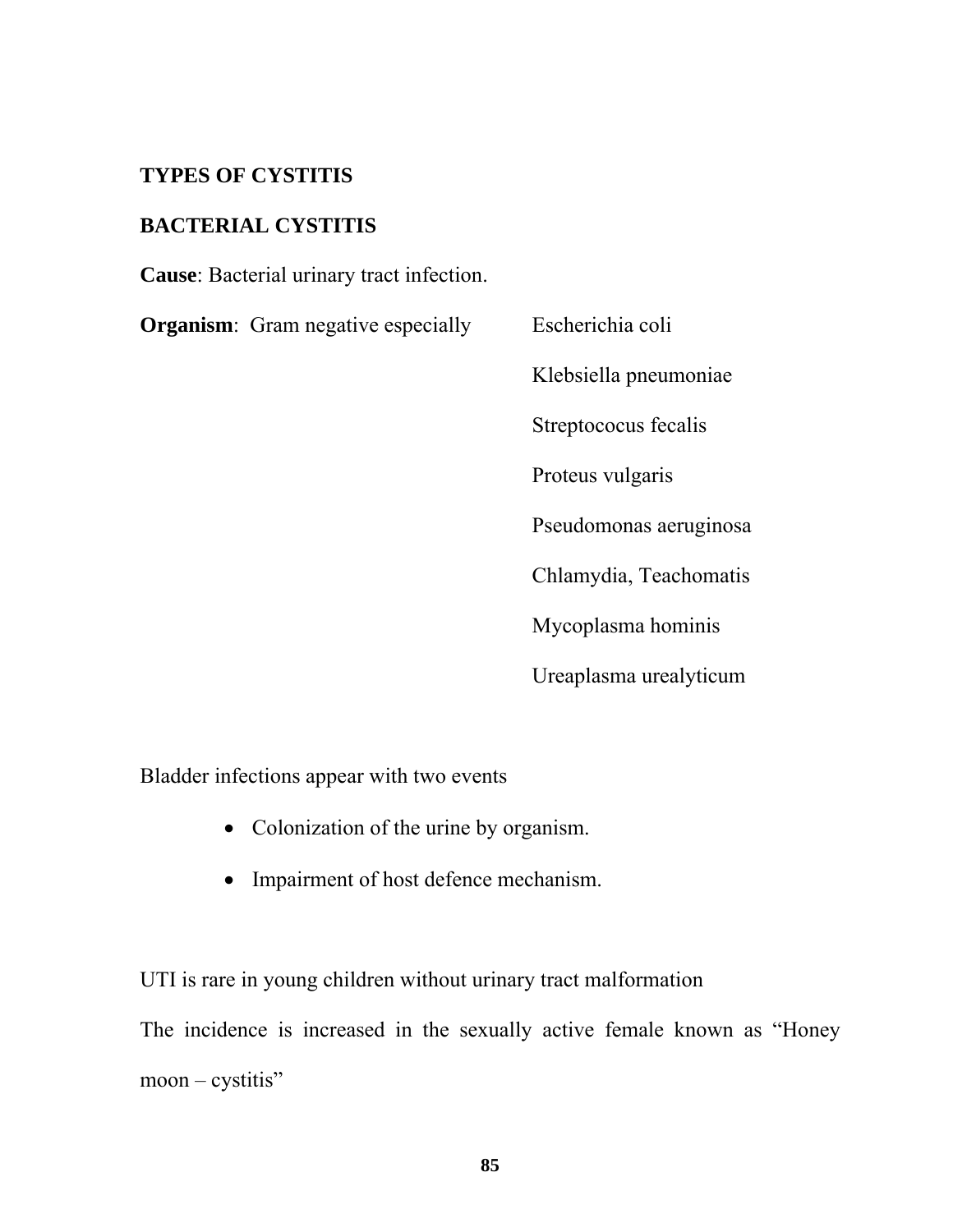In males – BPH – causes urinary retention

#### **Predisposing Factors**

- Short urethra in female
- Diverticula
- Foreign bodies Stones

#### **Catheters**

• Agents causing mechanical destruction of the bladder mucosa.

### **Diagnosis based on**

- Clinical symptoms
- Urine analysis
- Biopsies should be avoided

### **Complications**

Cystitis **- - > Acute Inflammatory Response** 

╈

Frequently with epithelial erosion & Ulcerations

Associated with Pyuria, Haematuria, Bacteruria.

# **SCHISTOSOMAL CYSTITIS**

**Cause**- Schistosoma hematotrium is endemic in eastern Africa.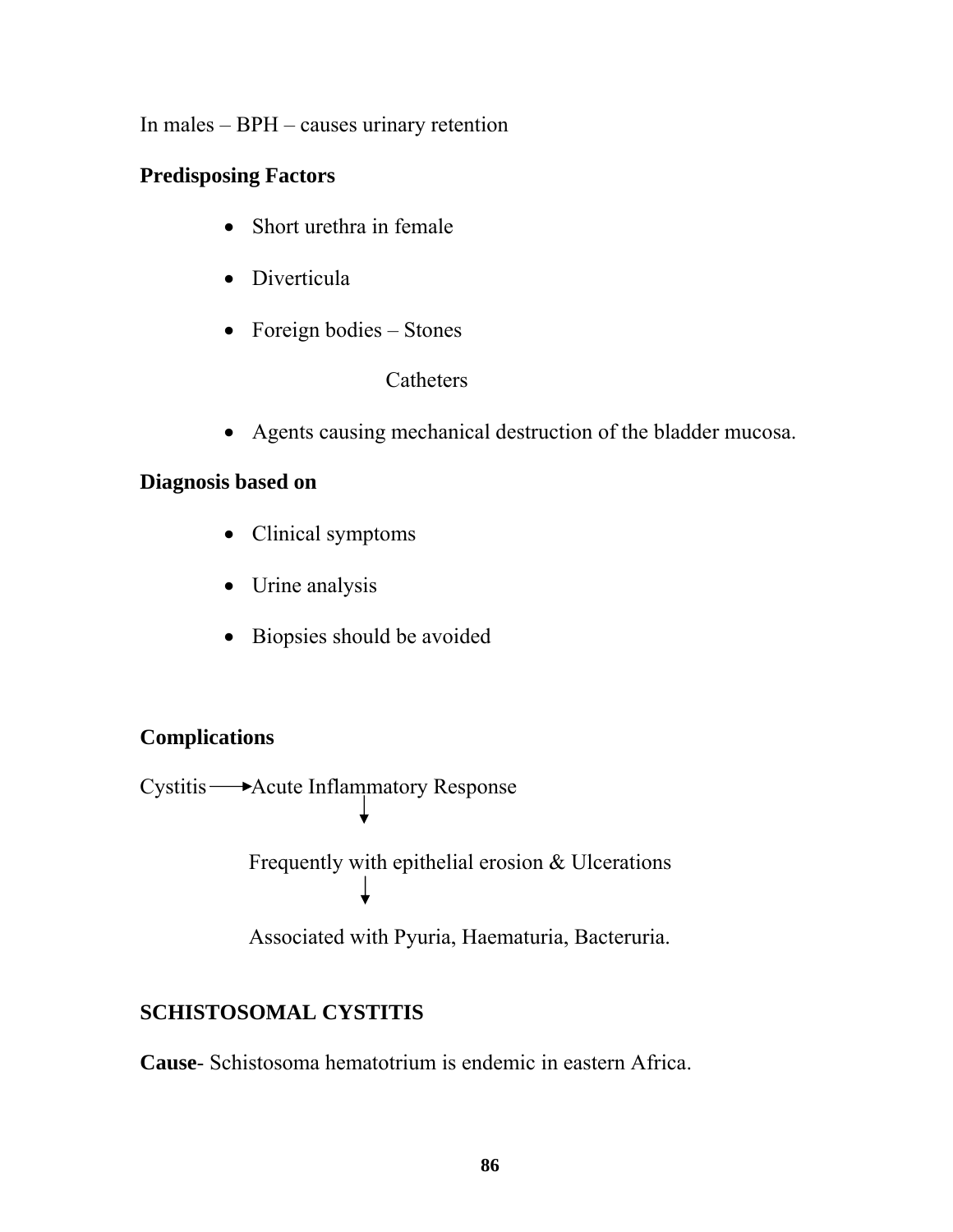#### **Mode of transmission**

The intermediate host is a snail from which the cercariea escape.



Deposits its ova

### **Histopathology**

Varies upon the stage.

Generally granulomatous response seen with

- Calcified eggs
- A variable degree of fibrosis
- Squamous or glandular Metaplasia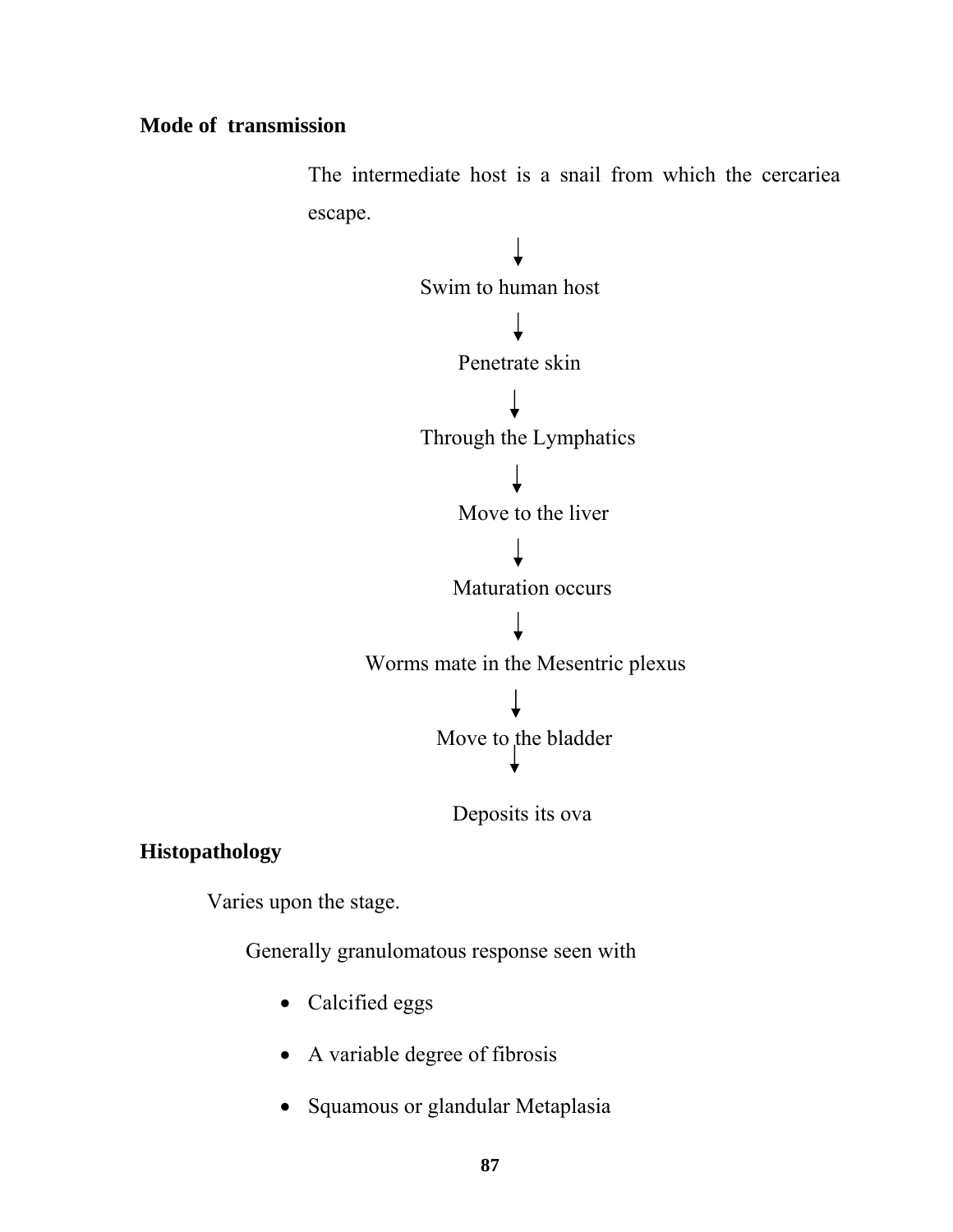### **Complication**

Greatly risk of bladder cancer

Especially squamous or glandular metaplasia

Adeno carcinoma

Neoplasia

Hydroureter

Hydronephrosis

Pyelonephritis

# **FUNGAL CYSTITIS**

### **Organism**

Majority of fungal infection caused by Candida species

# **Patient at risk**

• Immuno suppressed - AIDS

- transplant recipients

- Patient with diabetes mellitus
- Patients under going antibiotic therapy
- Patients with indwelling catheters
- Premature infants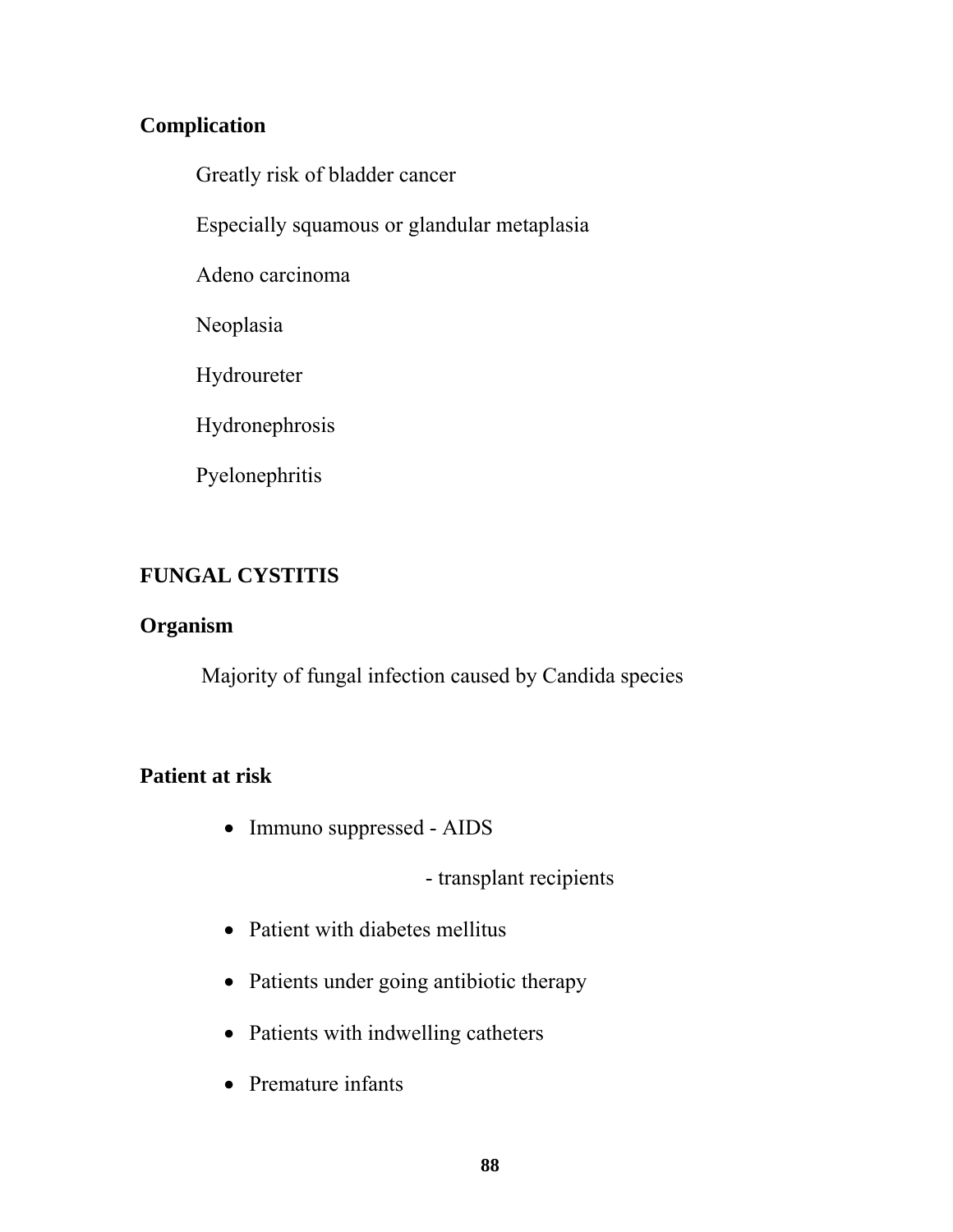#### **Histopathology**

- Inflammatory exudate with budding and non budding yeast cells
- Pseudohyphae

### **VIRAL CYSTITIS**

#### **Causative organisms**

- Both RNA and DNA viruses
- Cytomegalovirus in immuno suppressed
- Polyoma virus

#### **Symptoms**

No specific symptoms.

### **INTERSTITIAL CYSTITIS**

- Cause : Unknown
- Pathogenesis : Unknown
- Female : Dominant

#### **Cystoscopy**

 One group of patients shows pale areas with radiating vessels, ruptures forming Hunner's Ulcer which can be seen when the bladder is distended to at least 70 cm of  $H_2O$  pressure.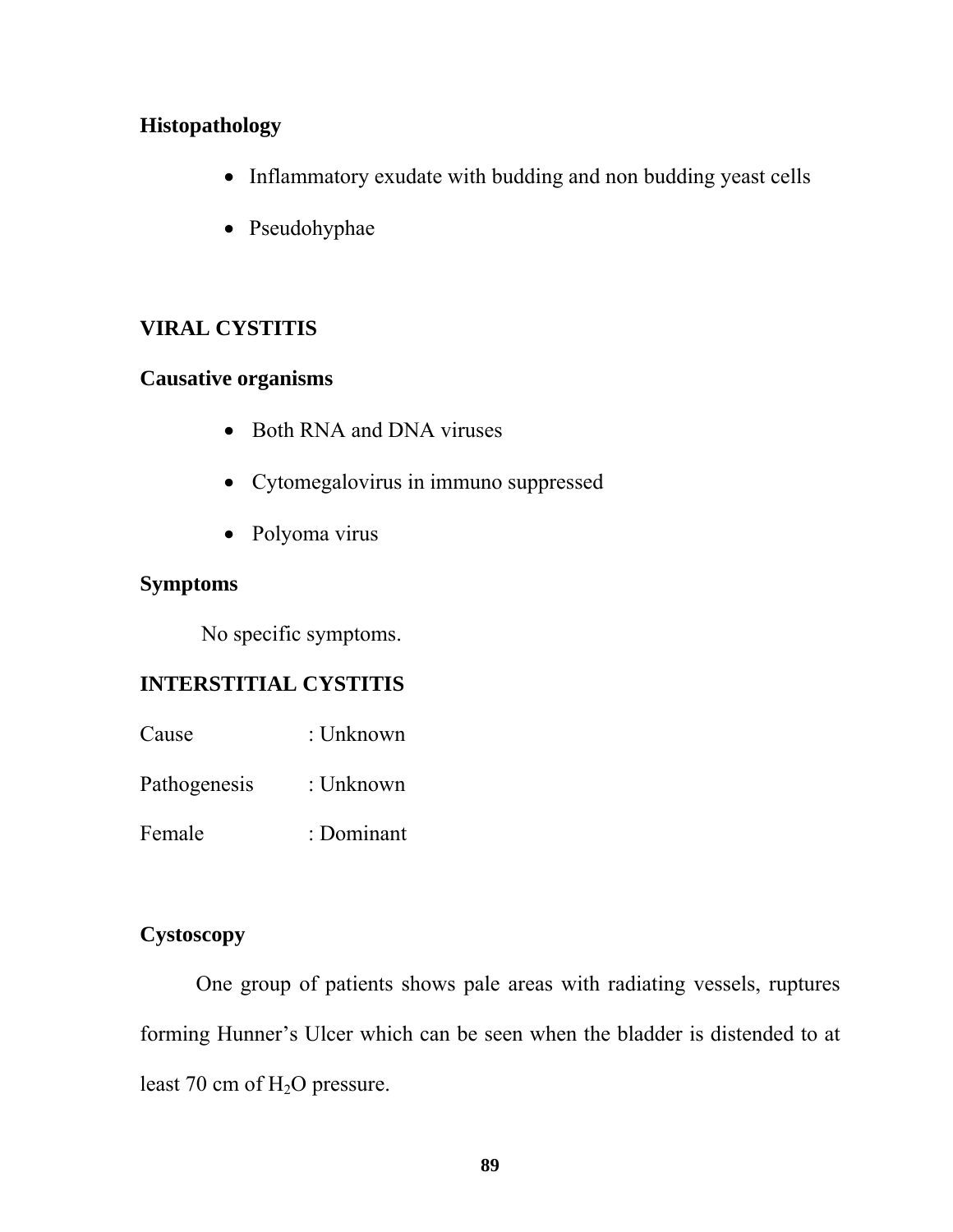In second group of patients, there are no ulcers, only petechial, strawberries like haemorrhages called glomerulations.

#### **EOSINOPHILLIC CYSTITIS**

- Rare type
- Described in 1960
- Symptoms similar to those of Interstitial Cystitis
- Most prominent is hematuria
- Age middle Age
- Fistulas
- Diverticula

#### **Histopathology**

Urethral holes appear as, hole surrounded by slight inflammation, or occasionally by foreign body giant cells.

The cyst contains gas produced by E.coli or Aerobacter aerogenes (or) Clostridium perfringens.

#### **FOLLICULAR CYSTITIS**

• small, multiple nodular lesions can be seen cystoscopically in autopsy bladder.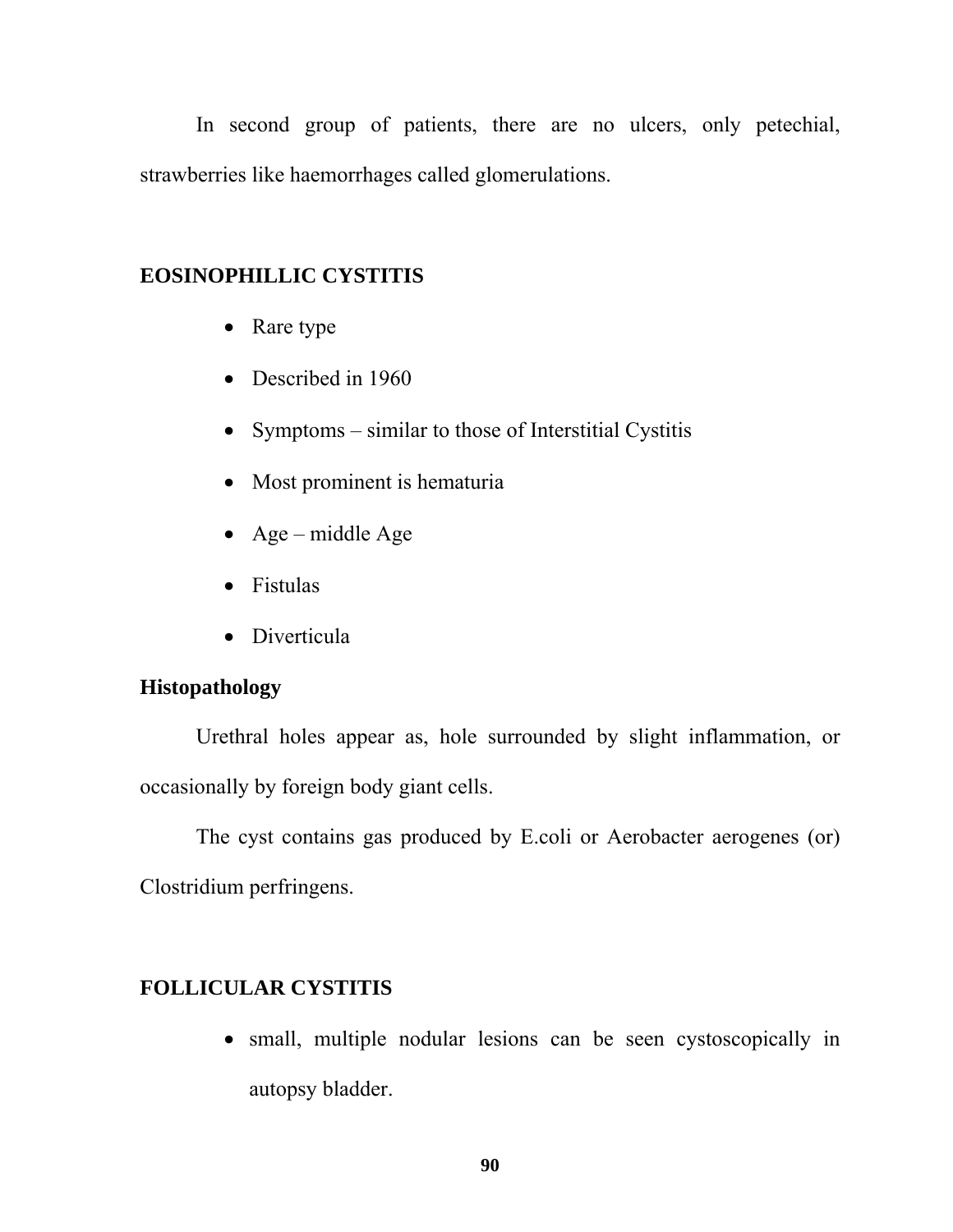### **Histopathology**

Diagnosis confirmed by presence in the lamina propria of the lymphoid follicles with germinal centres. Slight elevation of urothelium.

### **Cystoscopy**

Mucosa is swollen, reddish sometimes tumour.

### **Histopathology**

- Transmural inflammation with a strong preponderance of eosinophils
- Inflammation and oedema are more intense in the lamina propria
- Focal muscle necrosis with variable degree of fibrosis
- Predisposing allergic conditions

# **Urine culture**.

Sterile

Morphologic features are more important to differentiate from other form of cystitis.

# **EMPHYSEMATOUS CYSTITIS**

- It is also a rare condition
- Occurs usually in elder patients with diabetes mellitus or are debilitated
- It may affect patients with bladder outlet obstruction
- Asymptomatic
- No organism associated with the follicle.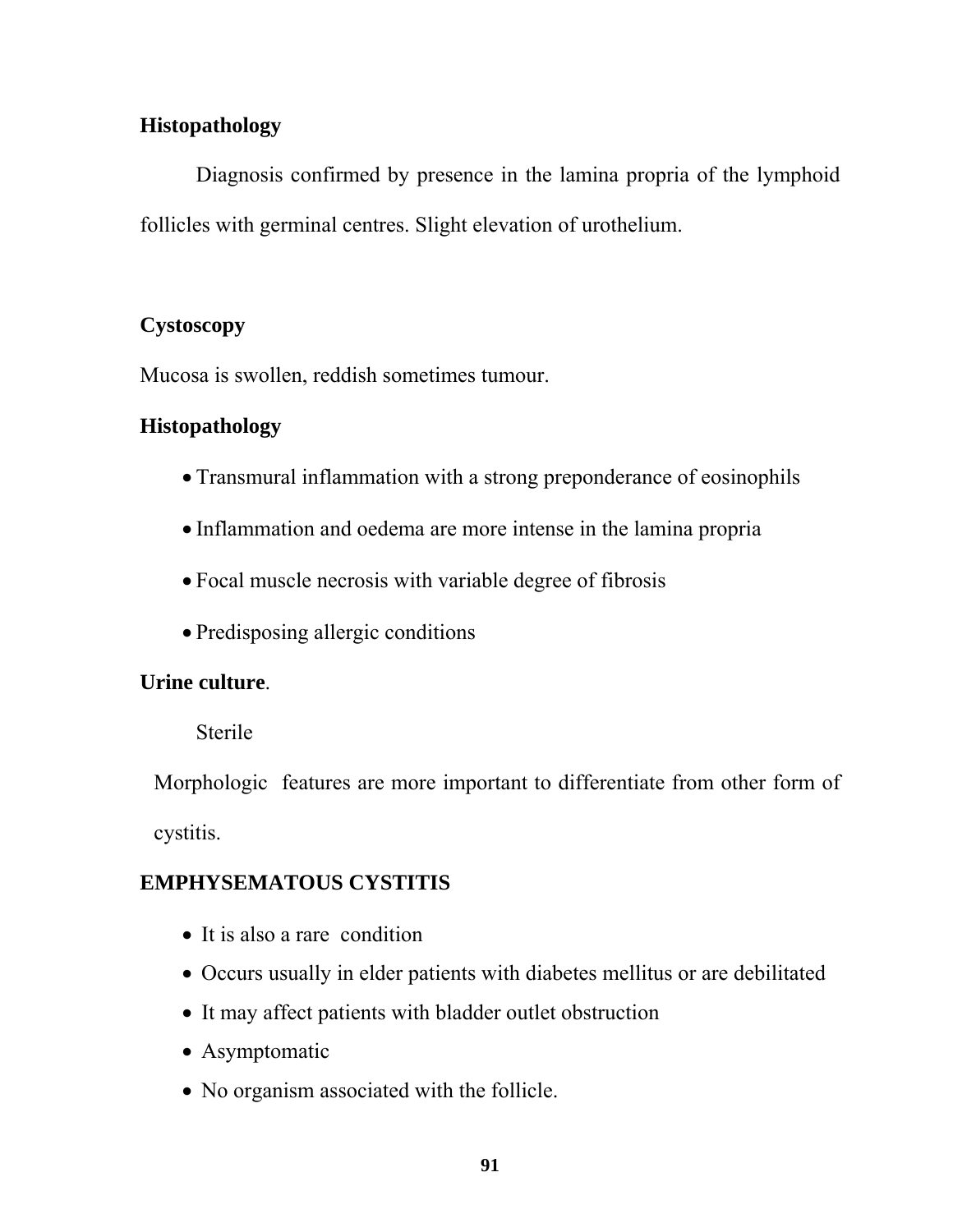### **GANGRENOUS CYSTITIS**

### **Organism**

- Not specific
- Affects the debilitated or elderly patients suffering from systemic infections or from compromised cardiovascular function.
- The urothelium over the entire bladder is often necrotic and fibrinopurulent debris mixed with red blood cells forms a membrane on the urothelial surface.
- Inflammation and necrosis usually extend deeply and involve the detrusor muscle.
- It is lethal in 60% of patients.

### **MALAKOPLAKIA**

**Cause** unknown

- Chronic inflammation that occurs as yellow plaques varying from a millimeter to 2.5 cm in size
- Although it has been reported in several extra urinary tract sites
- Immuno suppressed patients are more affected
- A key factor in Malakoplakia is an acquired defect in Monocyte bactericidal activity.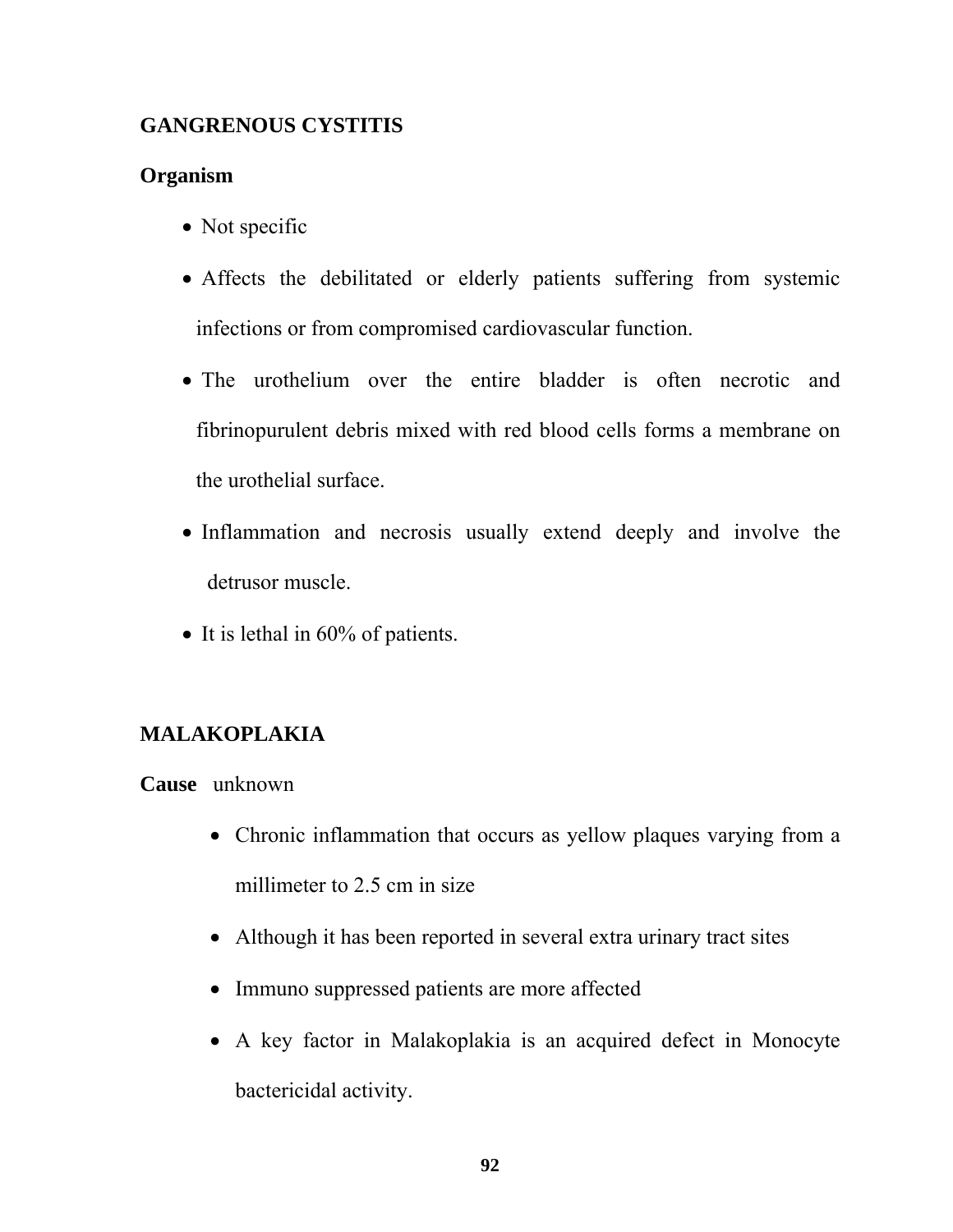#### **Clinical symptoms**

- Infection (or) inflammation
- Frequency
- Urgency
- Dysuria
- Hematuria
- Female predominance
- Occurance- $5<sup>th</sup>$  to  $7<sup>th</sup>$  decades.

#### **Cause**

Indwelling catheter and therefore are located in the posterior wall or at the dome of the bladder.

#### **Predisposing factors**

#### Not distinct

The reactive nature of these lesion is shown by the fact that removal of the catheter results in disappearance of the lesion in almost all patients regardless of persisting urinary tract infection.

#### **Histopathology**

Variable amount of oedema of the lamina propria

Urothelium may be slightly hyperplastic often showing microabcesses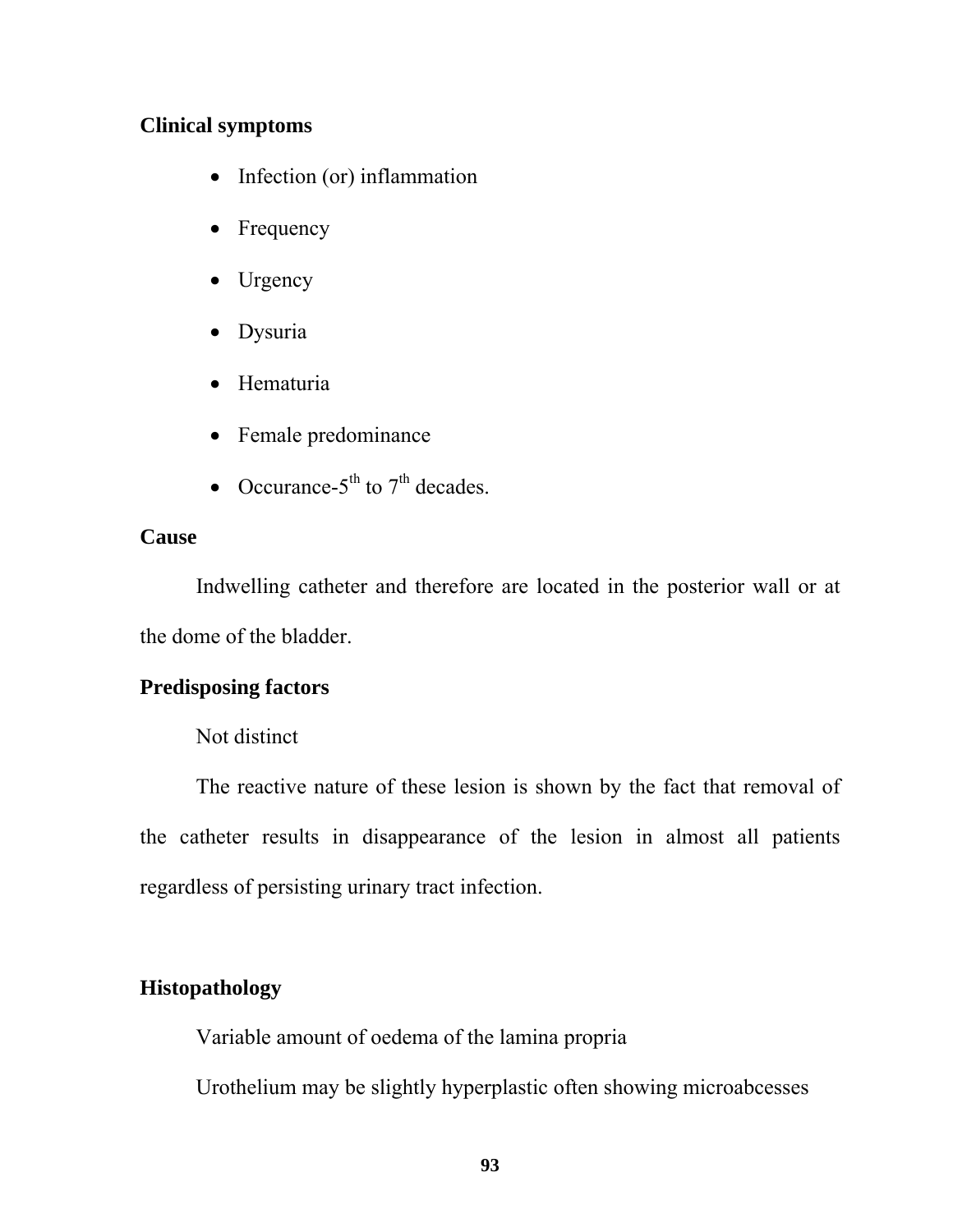- Extravasation of red blood cells is not uncommon and occurs in association with dilatation of the vasculature and variable infiltrates of chronic inflammatory mononuclear cells.
	- 1. **Early (or) predisposing phase:** Stromal oedema with lymphocytes and plasma cells and increasing numbers of histocytes.
	- 2. **Classic phase:** Abundant large Von Hansemann histocytes. Intracellular and extracellular pathognomonic. Michaelis Gutmann bodies containing calcium phosphate.
	- 3. **Final phase:** Few histocytes and rare Michaelis Gutmann bodies and being dominated by fibrosis.

#### **POLYPOID, BULLOUS AND PAPILLARY CYSTITIS**

Reactive lesions of bladder mucosa may display morphologic features of polypoid, bullous or papillary cystitis. The lesion referred to as "Catheter Cystitis" disappears after removal of catheter.

#### **HEMORRHAGIC CYSTITIS**

Generally associated with administration of the cytotoxic alkylating agent cyclophosphamide and other related phosphamides.

10% of patients receiving the drug tough it seen more frequently in children .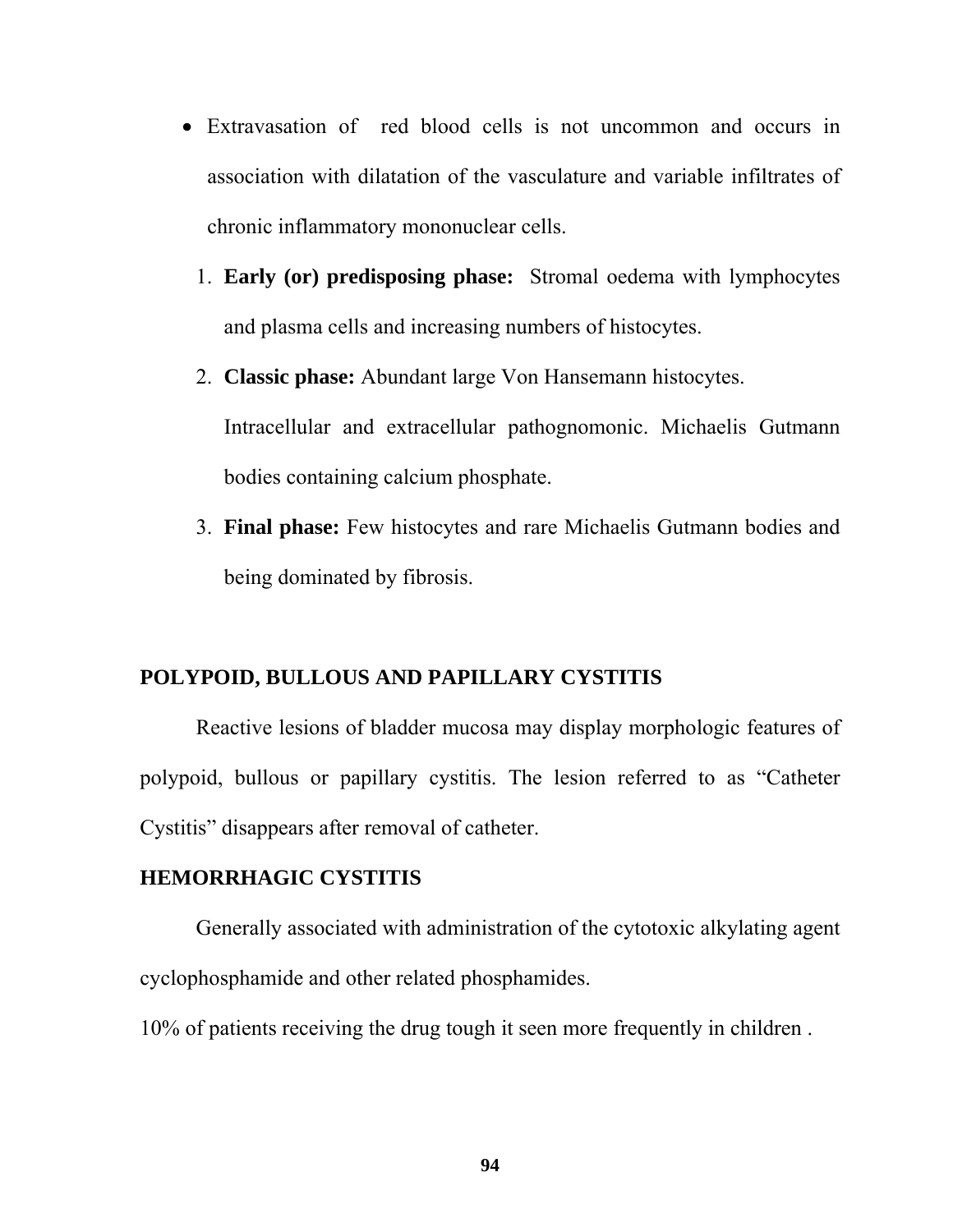Also been associated with viruses such as adenovirus and BK virus especially in immuno suppressed patients.

#### **Symptoms**

- Similar as other cystitis
- Hematuria may persist for months and is sometimes extensive.

### **Histopathology**

Variable degrees of mucosal denudation or ulceration along with pronounced oedema of the lamina propria and associated hemorrhage.

# **Complication**

- Muscle necrosis
- Interstitial fibrosis
- Formation of pseudo membranes.

# **DIAGNOSIS**

### **Urine Analysis**

It reveals white blood cells (WBCs) or red blood cells (RBCs).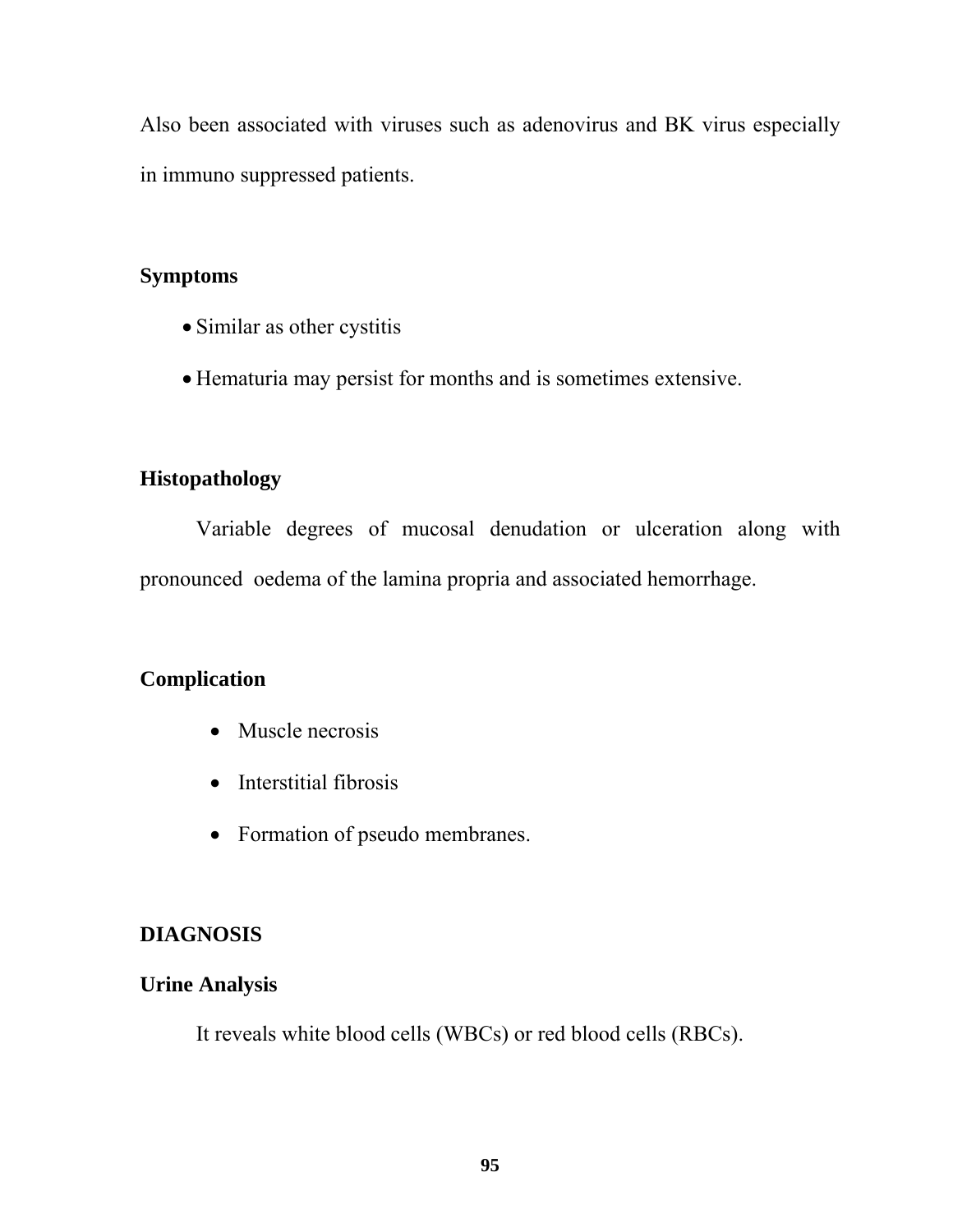#### **Urine Culture**

The urine culture will confirm which bacteria are causing the cystitis.

A midstream urine specimen is collected by clean - catch method. For a clean catch, the patient washes the genital area before collecting the urine in a sterile container.

#### **Ultra Sonogram**

It is more useful to detect the bladder wall and residual urine.

#### **Cystoscopy**

It helps to rule out the bladder cancer. An examination in which a scope, a flexible tube and viewing device is inserted through the urethra to examine the bladder and urinary tract for structural abnormalities (or) obstructions such as tumour (or) stone.

#### **Intra Venous Urogram (IVU)**

A series of x-rays of the kidneys, ureter and urinary bladder with the injection of radio opaque dye into the vein then excreted into the urine to detect the abnormalities, kidney stone or any obstructions.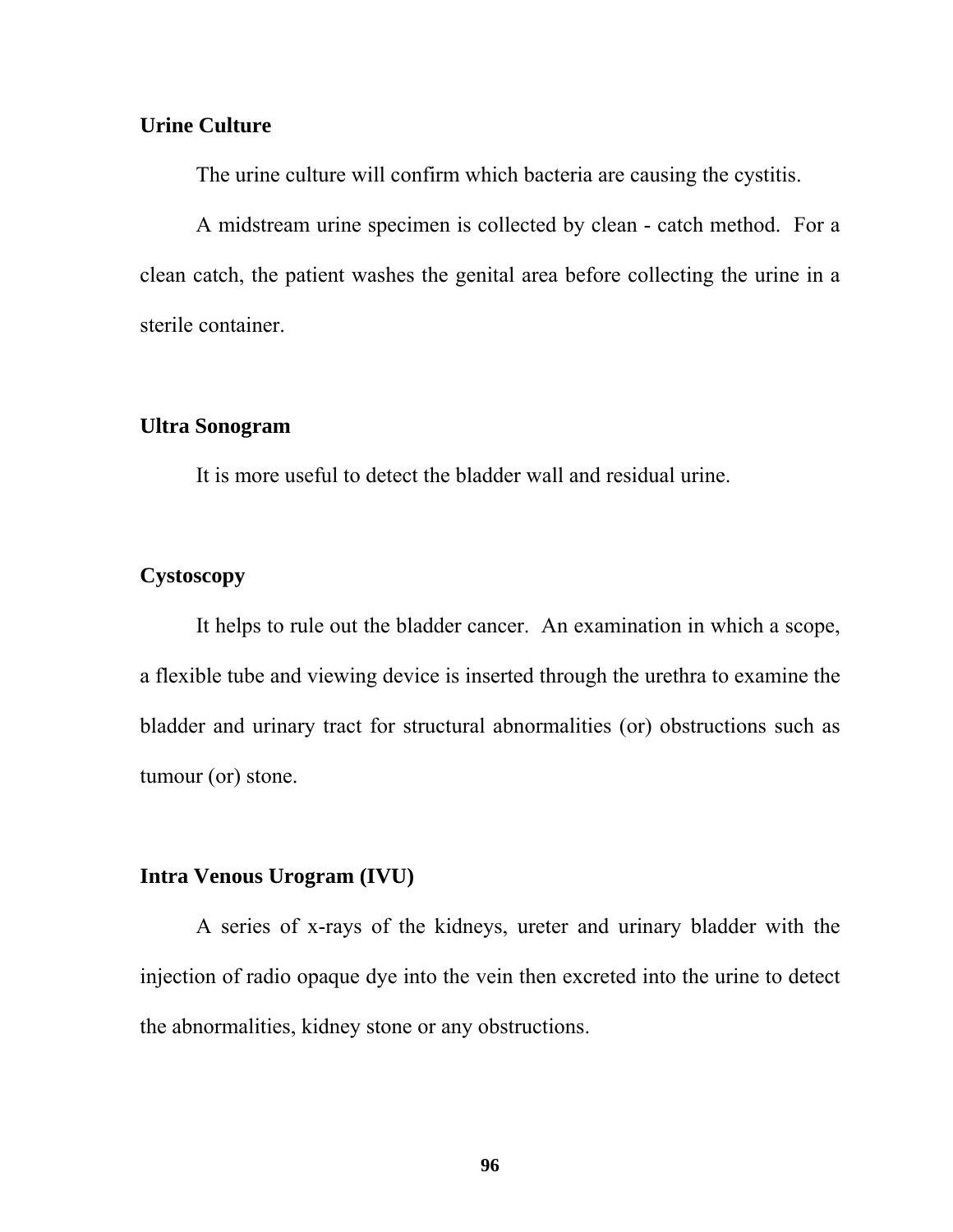#### **Retrograde Urethrography**

A radio opaque dye is directly injected into the urethra, is useful for detecting stricture, out pouching or an abnormal connection of the urethra in both men and women.

#### **Prevention**

- Keeping the genital area clean.
- To wipe from front to back may reduce the chance of introducing bacteria from the rectal area to the urethra.
- Increasing intake of fluids may allow frequent urination to flush out the bacteria from the bladder.
- Urination immediately after sexual intercourse may help eliminate any bacteria.
- Refraining from urination for long period of time may allow bacteria to multiply. So frequent urination may reduce the risk of cystitis, in those who are prone to urinary tract infection.
- Take shower bath rather than tub bath, can help to prevent the infections.
- Avoid using deodorant sprays (or) feminine products in the genital area, these can irritate the urethra and bladder.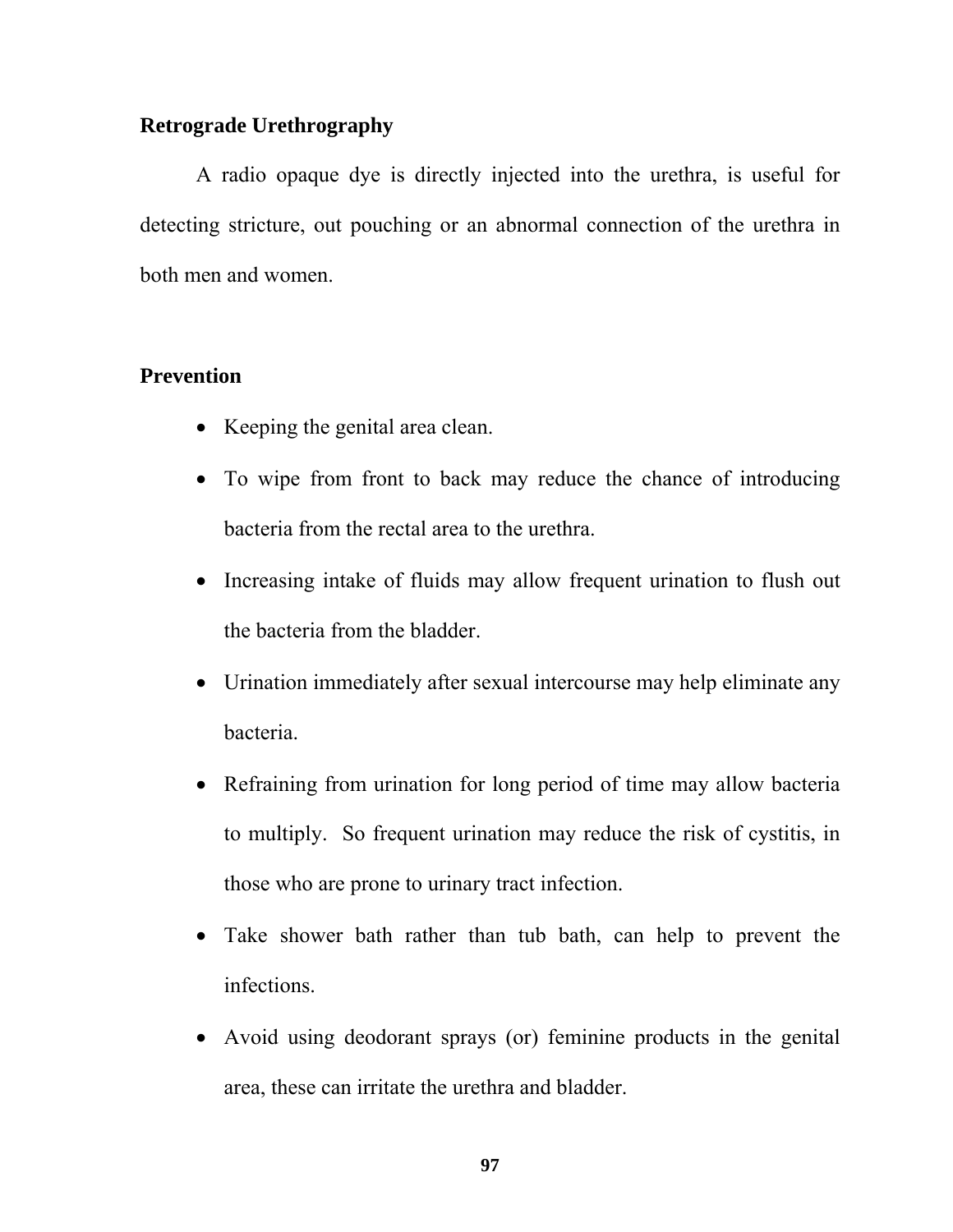### **COMPLICATIONS**

 Cystitis rarely leads to complications. If the treatment is incorrect (or) non existent the bacteria, it can reach the kidney and cause Nephritis (or) Cystopyelonephritis.

#### **Possible Complications**

- Urethritis
- Recurrent urinary tract infection
- Acute kidney failure
- Kidney infection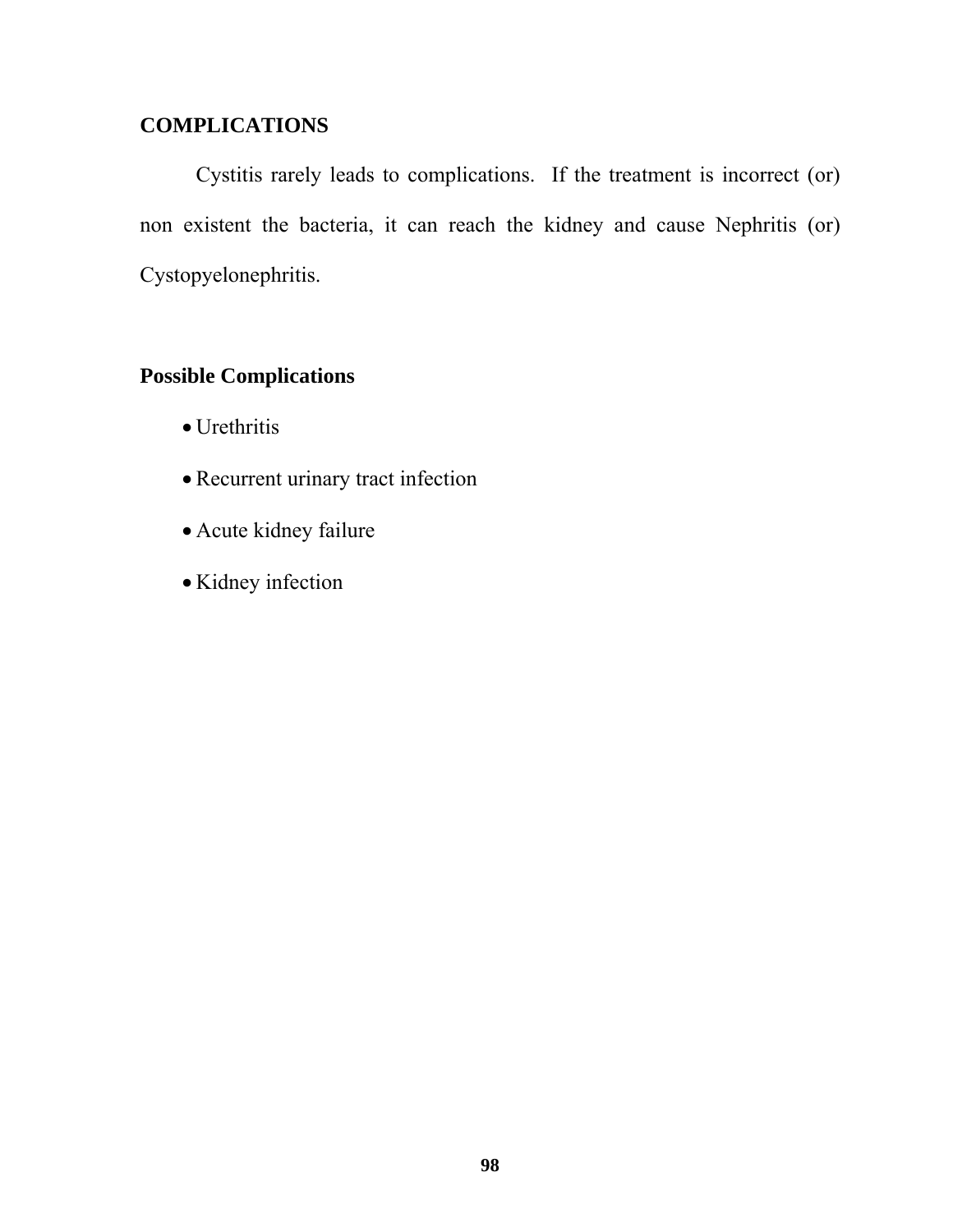# **EVALUATION OF THE DISSERTATION TOPIC MATERIALS AND METHODS**

 The study in Noi Naadal aspect ie, pathological view of Vadha Kundala Kirecharam was carried out at the out patient department of P.G. Noi Naadal, Government Siddha Medical College Hospital, Palayamkottai.

#### **CASE SELECTION AND SUPERVISION**

 The author has selected 20 cases with similar symptoms of Vadha Kundala Kirecharam as mentioned in Dhanvanthiri Vaithiyam volume II under the supervision of faculties and Head of the department of PG Noi Naadal department.

 The detailed history of past and present illness, personal and family history were observed.

#### **EVALUATION OF CLINICAL PARAMETERS**

The clinical symptoms as mentioned in the poem,

- Discomfort during micturition
- Dribbling of urine
- Burning micturition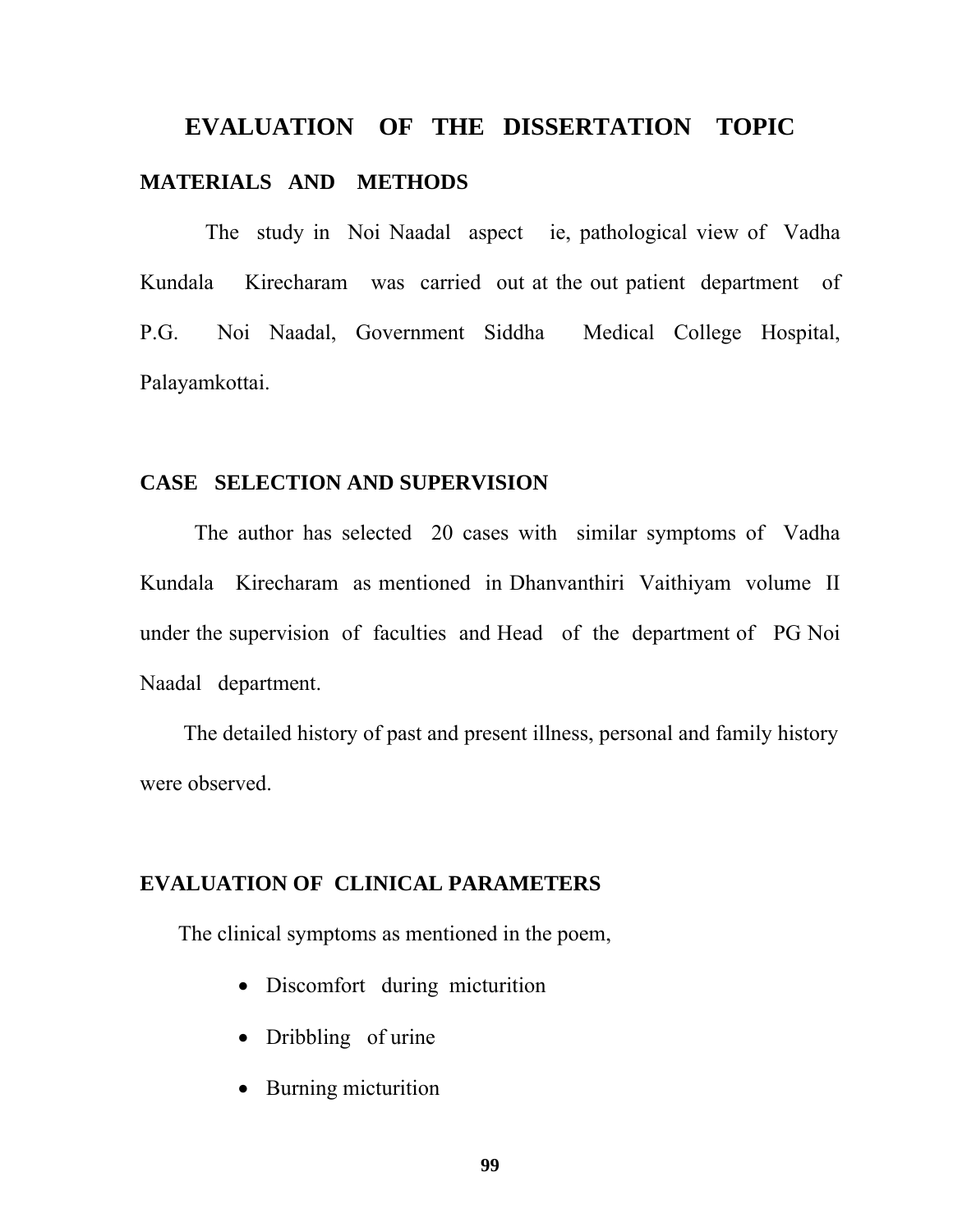- Scalding pain in the urethra during micturition
- Pain in the perineal region
- Lower abdominal pain.

### **Associated features**

- Fever
- Haematuria

# **HISTORY TAKING**

- Family history
- Personal history
- Prevalence of age groups
- Diet habits
- Habitual works

### -were noted

 All the clinical signs and symptoms of "Vadha Kundala Kirecharam" and its diagnosis are done by assessing the following criteria.

# **CLINICAL DIAGNOSIS THROUGH SIDDHA PARAMETERS**

- Poriyaal therdhal
- Pulanaal therdhal
- Vinaadhal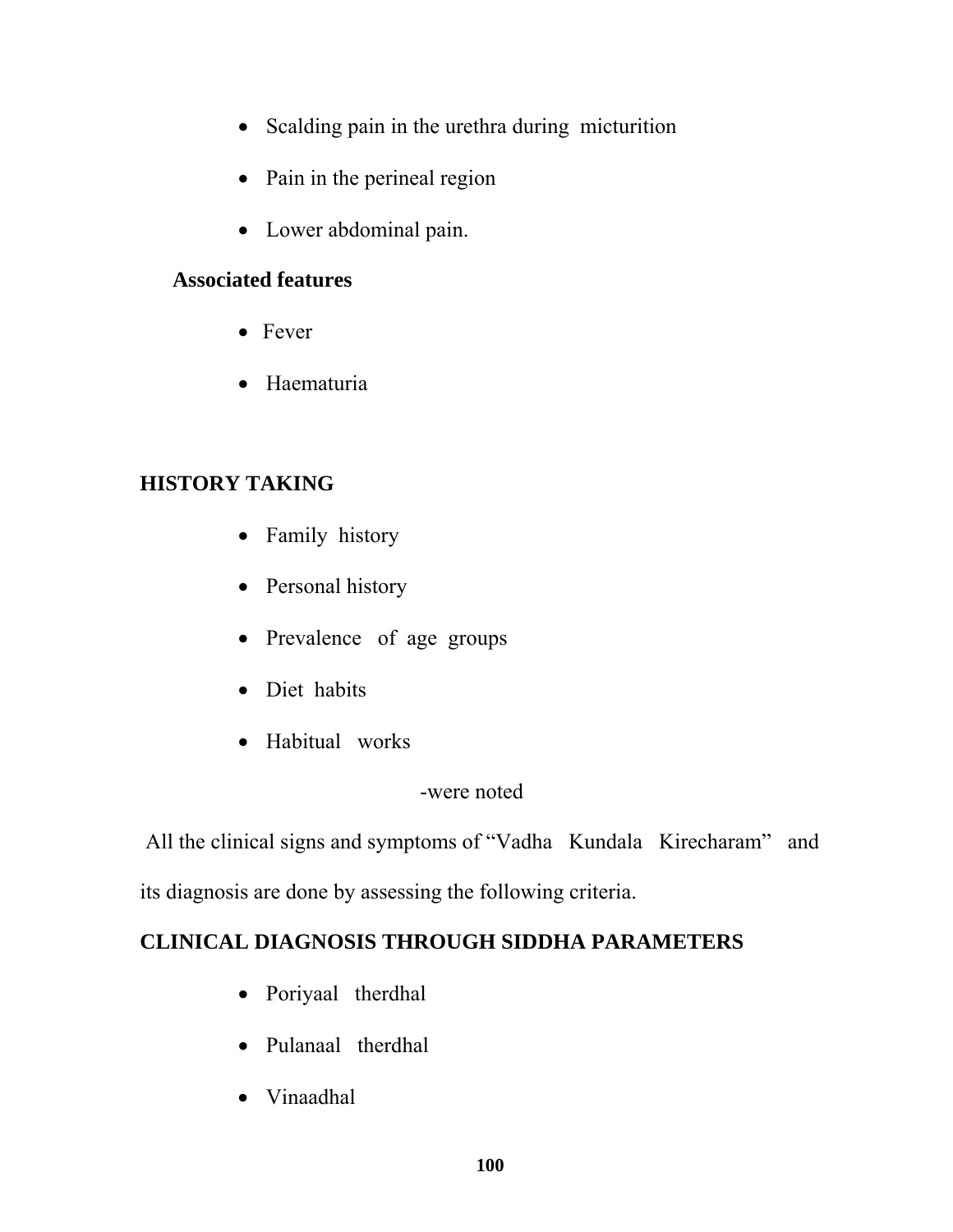- Yaakaiyin nilai
- Gunam
- Changes in Kosam
- Changes in Udalthathukal
- Changes in Uyirthathukal
- Noi utra kaalam
- Noi utra nilam
- Envagai thervugal including neerkuri and neikuri
- Manikkadai nool.

### **MODERN PARAMETERS**

 For further detailed study of the disease, modern investigating parameters were used .

### **Physical examination**

Tenderness in the supra pubic region.

### **Lab studies**

**Blood** 

- Total WBC count (TC)
- Differential count (DC)
- Haemoglobin (HB)
- Erythrocyte Sedimentation Rate (ESR)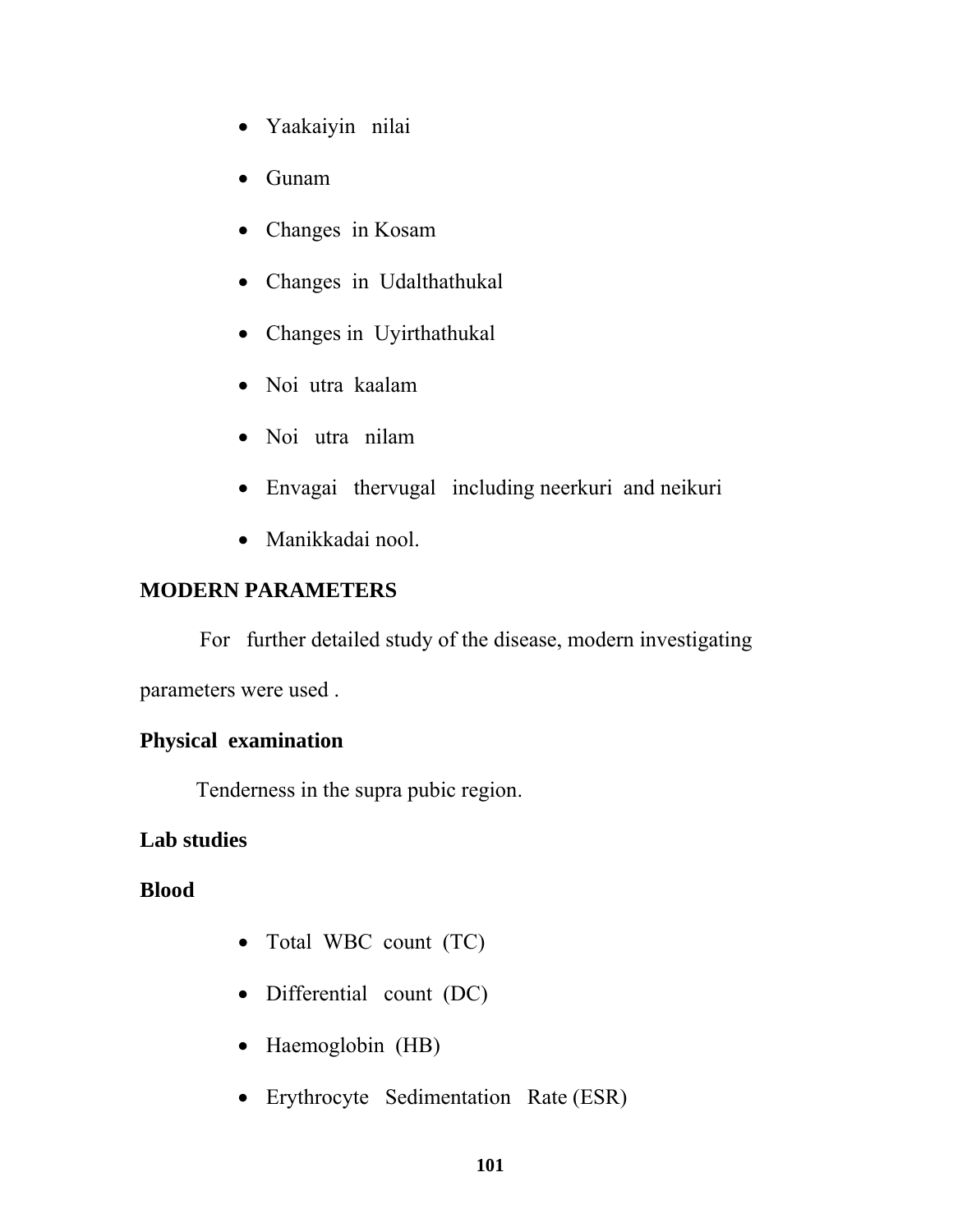### **Biochemical analysis**

- Blood sugar
- Blood urea
- Serum cholesterol

### **Urine**

- Albumin
- Sugar
- Deposits
- Specific gravity
- Culture and sensitivity test

### **Motion**

- Ova
- Cyst
- Occult blood

# **Confirmatory Investigation**

- Ultra sonogram
- Urine Culture and sensitivity test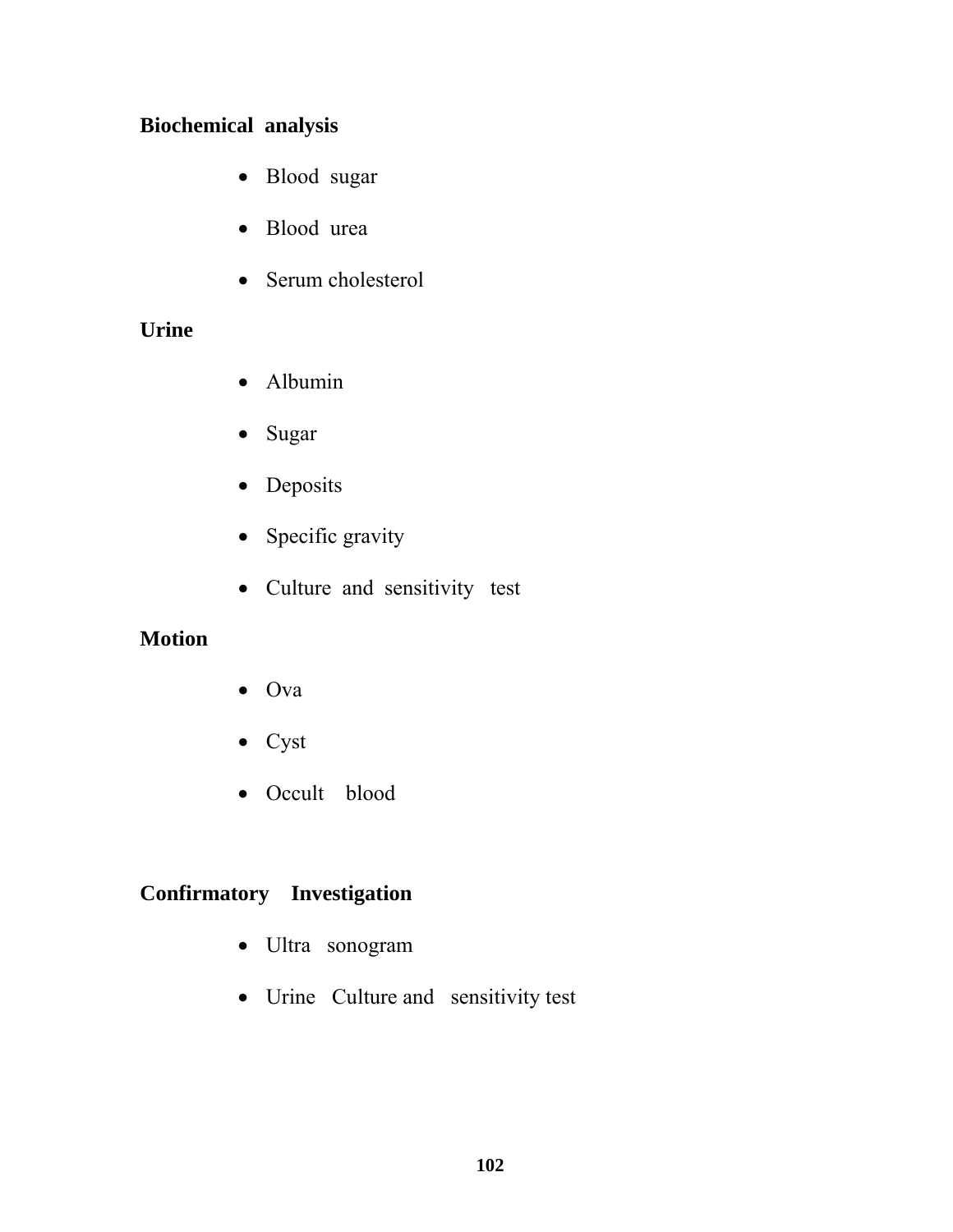# **OBSERVATION AND RESULTS**

| Sl.No | Age                | No of cases | Percentage |
|-------|--------------------|-------------|------------|
|       | $<$ 33 years       |             | 10         |
|       | $33 - 66$<br>years | 14          | 70         |
|       | $>66$ years        |             | 20         |

### TABLE - 9 **AGE**

Out of 20 cases, 70% of cases belonged to middle age group.

#### TABLE - 10 **SEX**

| Sl. No | <b>Sex</b> | No of cases | Percentage |
|--------|------------|-------------|------------|
|        | Male       |             |            |
|        | Female     |             |            |

Among 20 cases, 70% were males and 30% were females.

TABLE - 11 OCCUPATION

| S.No | <b>Type of</b><br>occupation | No of<br>cases | <b>Percentage</b> |
|------|------------------------------|----------------|-------------------|
|      | Manual Labour                |                | X5                |
|      | House wife                   |                |                   |

The incidence of the disease was found to be higher in labouring groups (85% ).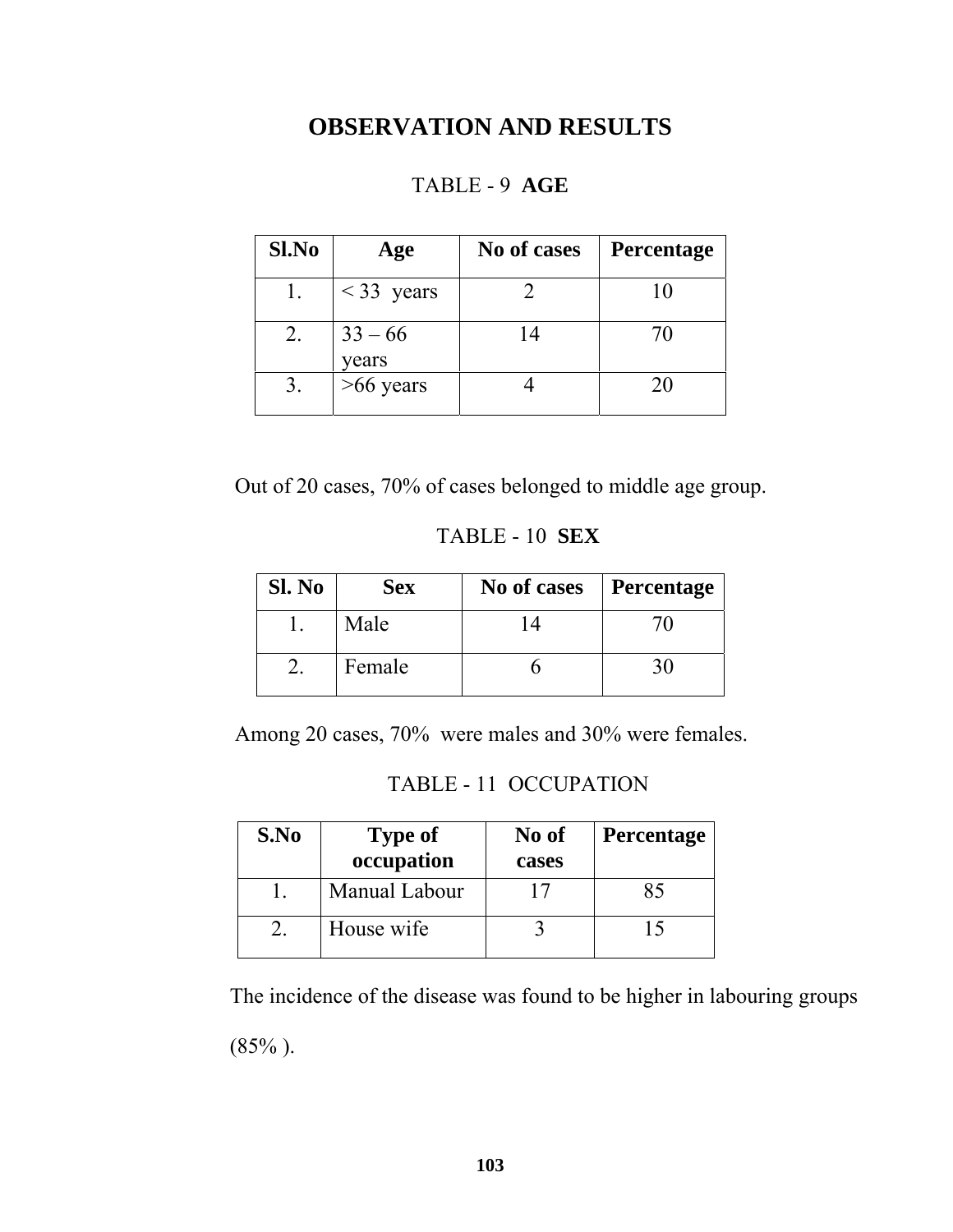### TABLE - 12SOCIOECONOMIC STATUS

| S. No | Socioeconomic<br>status          | No of<br>cases | <b>Percentage</b> |
|-------|----------------------------------|----------------|-------------------|
|       | Middle class                     |                | 25                |
|       | Below poverty<br><sub>1</sub> ne | 15             | 75                |

Out of 20 cases, 75% were below poverty line and 25% of cases belonged to middle class.

| S.No | <b>Habits</b>   | No of cases | <b>Percentage</b> |
|------|-----------------|-------------|-------------------|
| 1.   | Tea / Coffee    |             | 35                |
|      | $($ > 4 times / |             |                   |
|      | day)            |             |                   |
| 2.   | Alcohol         |             | 15                |
| 3.   | Smoking         |             | 25                |
| 4.   | Yoga            |             |                   |

TABLE - 13PERSONAL HABITS

Out of 20 cases, 35% of the cases were addicted to tea / coffee and 25% of cases were smokers.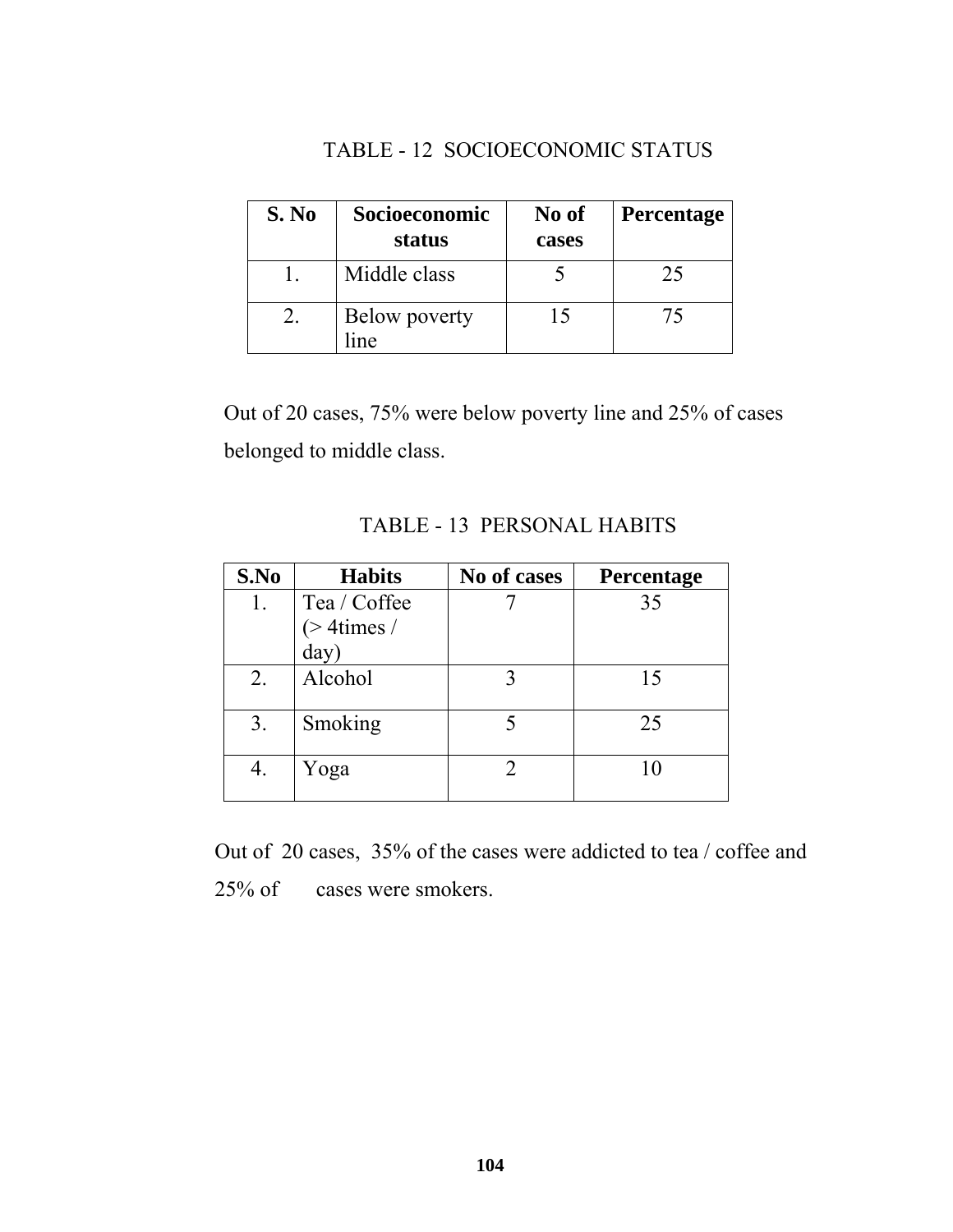### TABLE -14 DIET HABITS

| S.No | <b>Diet</b>       | <b>No of Cases</b> | <b>Percentage</b> |
|------|-------------------|--------------------|-------------------|
|      | Vegetarian        |                    |                   |
|      | Non<br>Vegetarian | 18                 |                   |

90% of cases were taking non vegetarian diet.

# TABLE – 15 SEASONAL VARIATION (PARUVA KAALAM)

| S.No | Paruvakaalam       | No of | <b>Percentage</b> |
|------|--------------------|-------|-------------------|
|      |                    | cases |                   |
|      | Kaar kaalam        |       | 25                |
| 2.   | Koothir kaalam     |       | 25                |
| 3.   | Munpani kaalam     |       | 25                |
| 4.   | Mudhuvaenir kaalam |       | 25                |

# TABLE - 16THINAI (GEOLOGICAL DISTRIBUTION)

| S.No | <b>Thinai</b> | No of cases | <b>Percentage</b> |
|------|---------------|-------------|-------------------|
|      | Marutham      |             |                   |
|      | Neidhal       |             |                   |

90% of cases reported from Marutha nilam.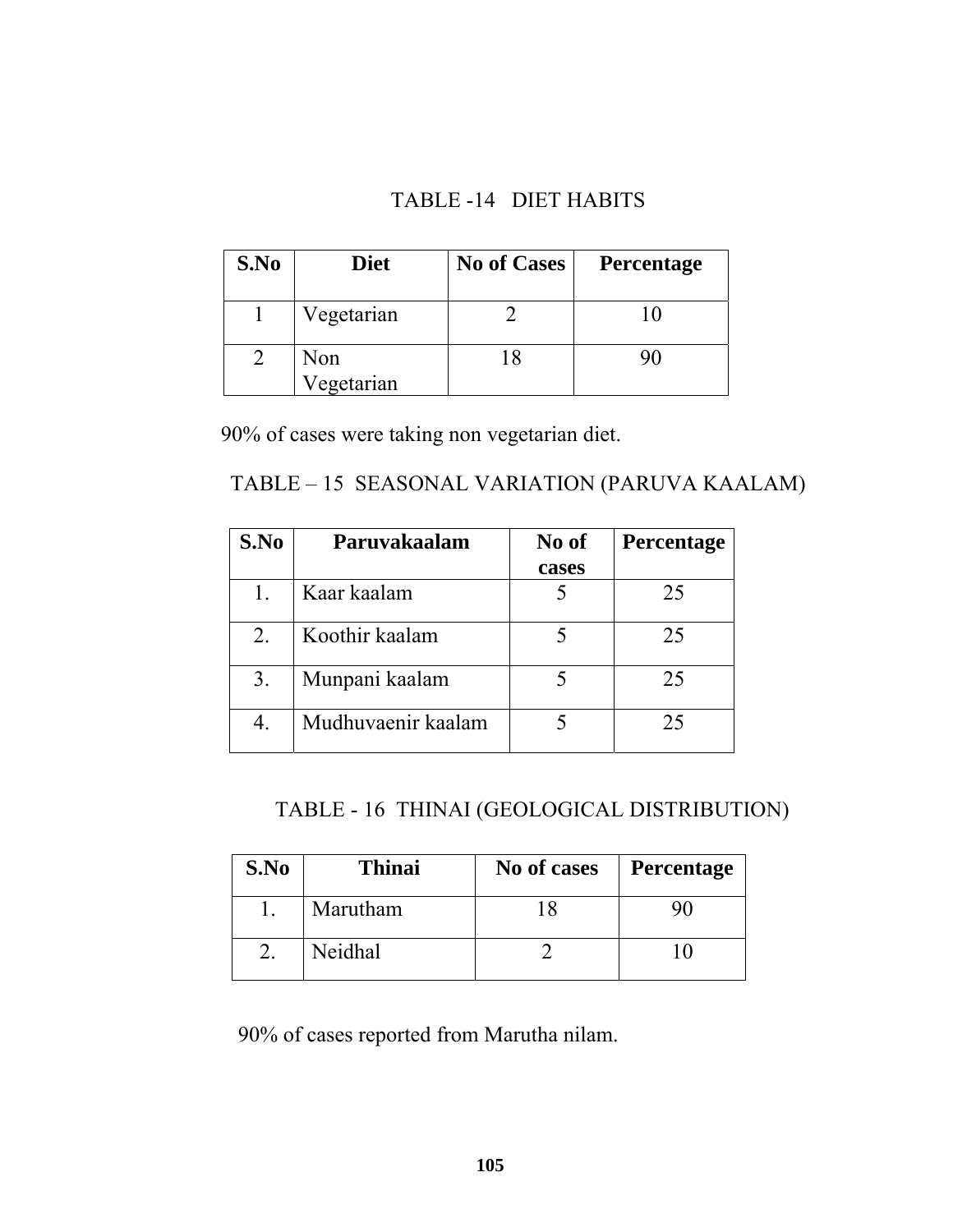# TABLE –17KAALAM (LIFE SPAN)

| S.No | Kaalam                 | No of | <b>Percentage</b> |
|------|------------------------|-------|-------------------|
|      |                        | cases |                   |
| 1.   | Kabha kaalam           | 2     | 10                |
|      | (<33y 4m)              |       |                   |
| 2.   | Pitha kaalam           | 14    | 70                |
|      | $(33y 5m - 66y 8m)$    |       |                   |
| 3.   | Vatha kaalam (>66y 8m) |       | 20                |
|      |                        |       |                   |

70 % of cases were under Pitha kaalam of their life span.

|  | TABLE-18 SYMPTOMS |
|--|-------------------|
|--|-------------------|

| S.No | <b>Clinical Features</b>          | No of        | Percentage |
|------|-----------------------------------|--------------|------------|
|      |                                   | <b>Cases</b> |            |
|      |                                   | affected     |            |
|      | Discomfort during                 | 20           | 100        |
|      | urination                         |              |            |
| 2    | Dribbling of urine                | 20           | 100        |
| 3    | Burning micturition               | 20           | 100        |
| 4    | Scalding pain during<br>urination | 20           | 100        |
| 5    | Pain in the perineal<br>region    | 20           | 100        |
| 6    | Lower abdominal<br>pain           | 20           | 100        |

The Clinical features of Vadha kundala kirecharam were positive in 100% of cases.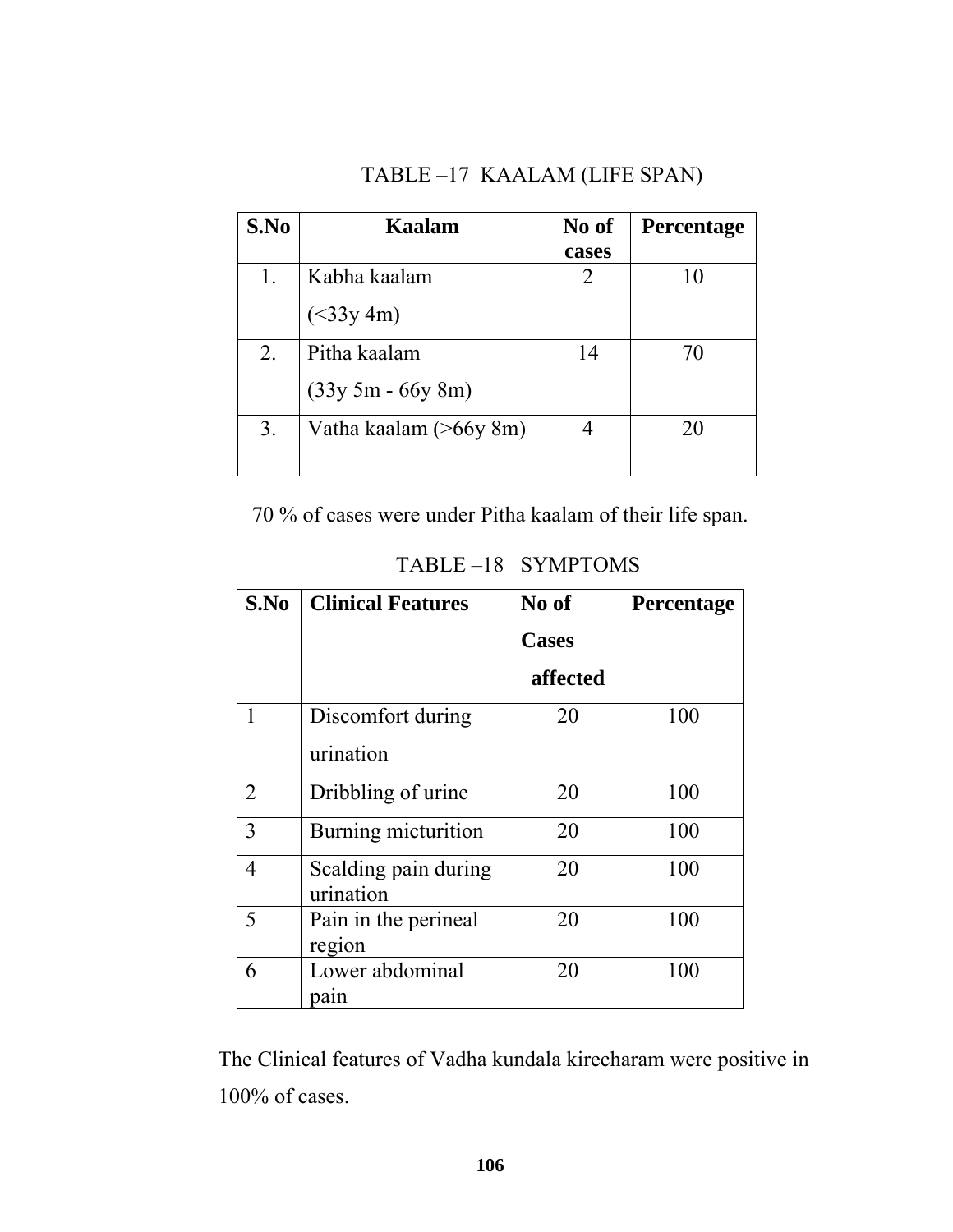# TABLE – 19 ALTERED CHARACTERS OF VALI

| S.No | <b>Increased</b><br>Vali | No of cases<br>affected | Percentage |
|------|--------------------------|-------------------------|------------|
| 1.   | Praanan                  | 12                      | 60         |
| 2.   | Abaanan                  | 20                      | 100        |
| 3.   | Viyaanan                 | 20                      | 100        |
| 4.   | Uthaanan                 |                         |            |
| 5.   | Samaanan                 | 20                      | 100        |
| 6.   | Naagan                   |                         |            |
| 7.   | Koorman                  | 8                       | 40         |
| 8.   | Kirukaran                | 12                      | 60         |
| 9.   | Devadhathan              | 20                      | 100        |
| 10.  | Thananjeyan              |                         |            |

Out of 20 cases, Abaanan, Viyaanan, Samaanan, Devadhathan were affected in 100% of cases. Naagan and Koorman were affected in 40% of cases. Praanan was affected in 75% of cases. Kirukaran was affected in 60% of cases.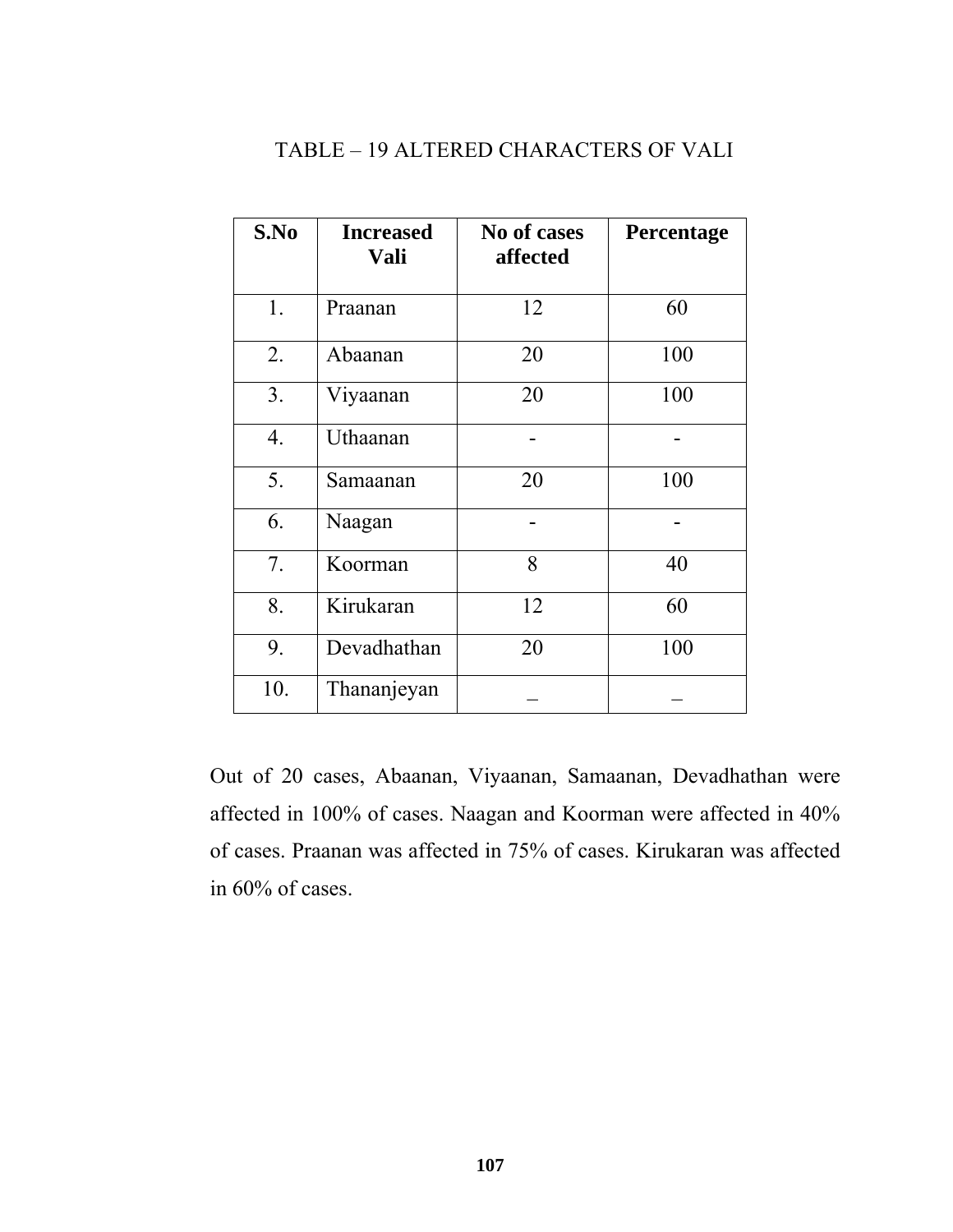| S.No | <b>Increased</b> | No of    | Percentage |
|------|------------------|----------|------------|
|      | <b>Azhal</b>     | cases    |            |
|      |                  | affected |            |
| 1.   | Anilam           | 12       | 60         |
| 2.   | Ranjagam         | 20       | 100        |
| 3.   | Saathagam        | 20       | 100        |
| 4.   | Aalosagam        | 8        | 40         |
| 5.   | Praasagam        | 8        | 40         |

Ranjagam and Saathagam were affected in 100% of cases Anilam in 60% of cases and Aalosagam and Prasagam in 40% of cases.

TABLE – 21ALTERED CHARACTERS OF IYAM

| S.No | <b>Decreased</b><br><b>Iyam</b> | No of<br>cases<br>affected | <b>Percentage</b> |
|------|---------------------------------|----------------------------|-------------------|
| 1.   | Avalambagam                     |                            | 40                |
| 2.   | Kiletham                        | 12                         | 60                |
| 3.   | Tharpagam                       | 20                         | 100               |
|      | Santhigam                       | 16                         | 80                |

Out of 20, Tharpagam was affected in 100% of cases. Kiletham was affected in 60% of cases and Sandhigam was affected in 80% and Avalambagam in 40% of cases respectively.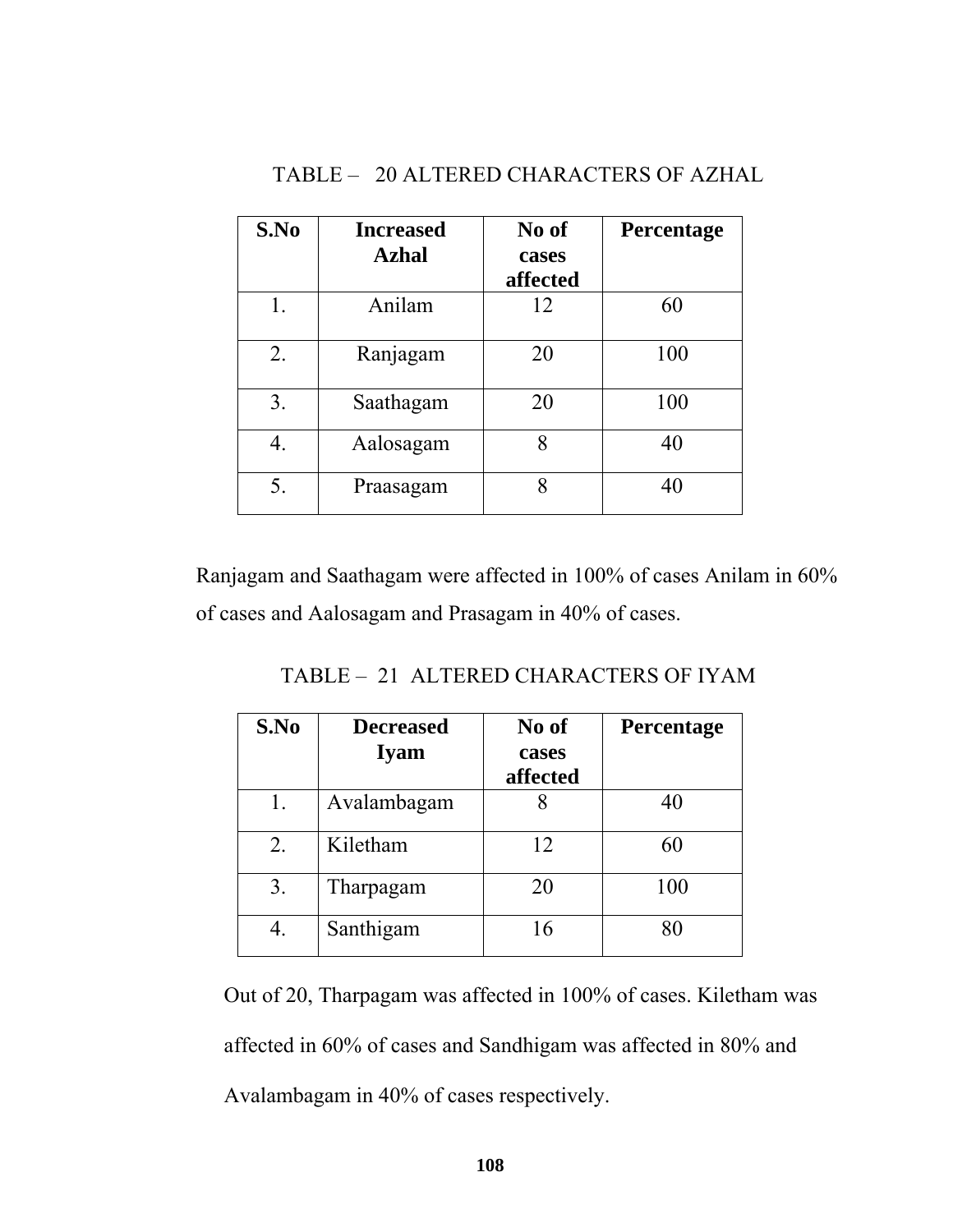#### TABLE – 22UDAL THAADHUKKAL

| S.No | <b>Decreased</b><br><b>Udalthaadhukkal</b> | No of<br>cases<br>affected | Percentage |
|------|--------------------------------------------|----------------------------|------------|
| 1.   | Saaram                                     | 20                         | 100        |
| 2.   | Senneer                                    | 20                         | 100        |
| 3.   | Oon                                        | 20                         | 100        |
| 4.   | Kozhuppu                                   | 20                         | 100        |
| 5.   | Enbu                                       | 16                         | 80         |
| 6.   | Moolai                                     | 16                         | 80         |
| 7.   | Sukkilam /<br>Sronitham                    | 7                          | 35         |

Out of 20 cases, Saaram, Senneer,Oon, Kozhuppu were affected in 100% of cases. Enbu and Moolai were affected in 80% of cases, Sukkilam/Sronitham was affected in 35% of cases.

| TABLE – 23 MANIKKADAI NOOL |
|----------------------------|
|                            |

| S.No | Viral kadai | No of cases | Percentage |
|------|-------------|-------------|------------|
|      | alavu       | affected    |            |
|      | 9 1/4       |             |            |
|      |             |             |            |
|      |             |             |            |
|      |             |             |            |

Out of 20 cases in 60 % of cases the Manikkadai alavu was 9 1/4

Virarkkadai.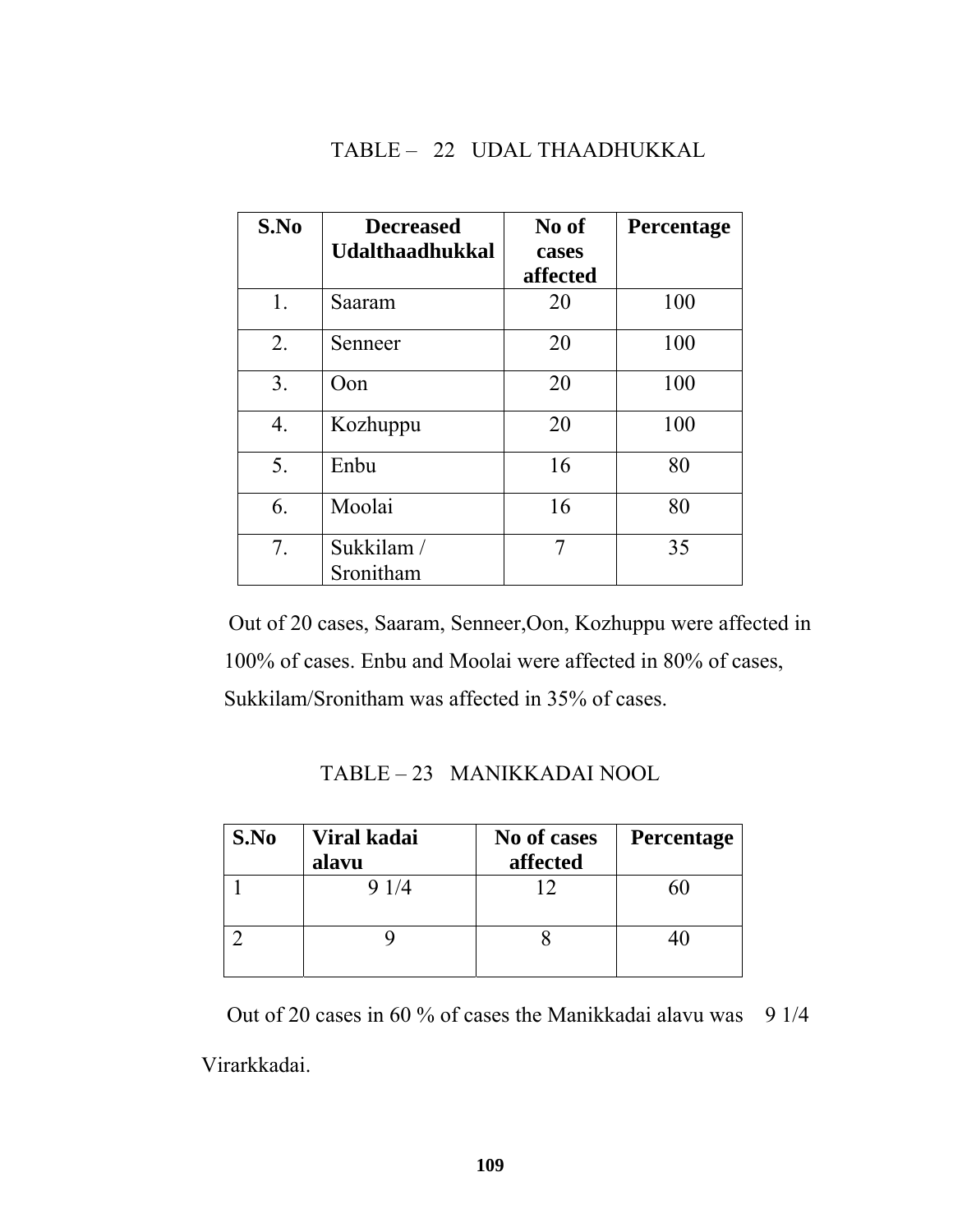| S.No           | <b>Ennvagai Thervu</b> | No of cases<br>affected | Percentage |
|----------------|------------------------|-------------------------|------------|
| 1              | Naa                    | 12                      | 60         |
| $\overline{2}$ | Niram                  | 7                       | 35         |
| 3              | Mozhi                  |                         |            |
| $\overline{4}$ | Vizhi                  | 13                      | 65         |
| 5              | Sparisam               | 20                      | 100        |
| 6              | Malam                  |                         |            |
| $\overline{7}$ | Moothiram              | 20                      | 100        |
| 8              | Naadi                  | 20                      | 100        |

# TABLE - 24ENNVAGAI THERVUGAL

Out of 20 cases, Sparism, Moothiram, Naadi were affected in 100% of cases.

# TABLE – 25 NEIKURI

| S.No | <b>Spreading of Oil</b> | No of cases | <b>Percentage</b> |
|------|-------------------------|-------------|-------------------|
|      | Aravil Aazhi            |             |                   |
|      | Aazhil Aravam           |             |                   |
|      |                         |             |                   |

Out of 20 cases, 17cases showed features of Pitha Vatha neer.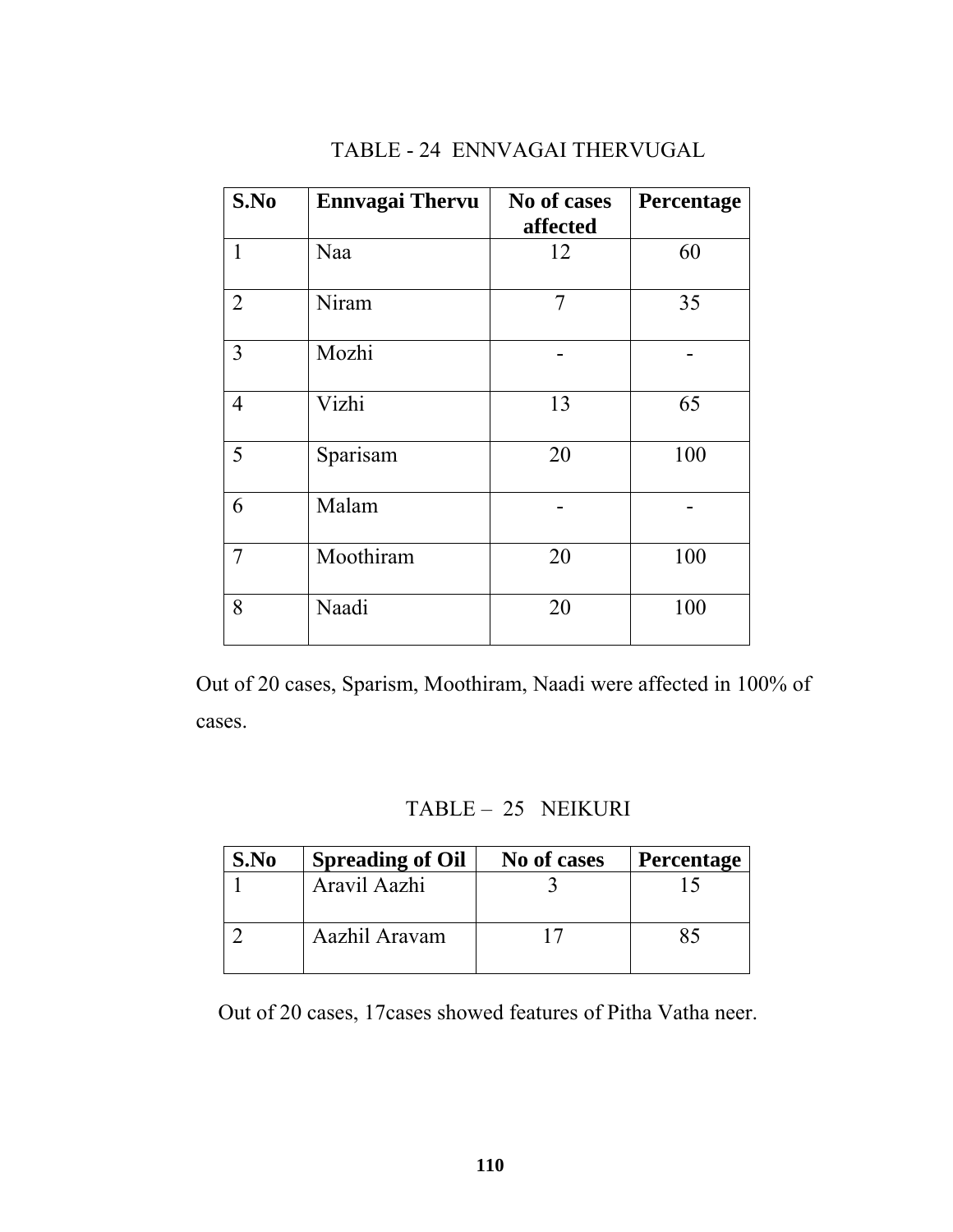# **INTERPRETATION OF UYIRTHAADHUKKAL**

| S.             | Op No                                                                  | AG           | <b>SEX</b>          |                        | <b>VALI</b>      |                        |                      |             |                                 |                                  |                |                  |                          |                |                  | <b>AZHAL</b>               |                        |                        | <b>IYAM</b>       |                          |                        |                            |                 |
|----------------|------------------------------------------------------------------------|--------------|---------------------|------------------------|------------------|------------------------|----------------------|-------------|---------------------------------|----------------------------------|----------------|------------------|--------------------------|----------------|------------------|----------------------------|------------------------|------------------------|-------------------|--------------------------|------------------------|----------------------------|-----------------|
| N              |                                                                        | E            |                     | Pr                     | Ab               | Ud                     | Vi                   | Sn          | <b>Na</b>                       | Ko                               | Kr             | <b>De</b>        | Tj                       | Pa             | Ra               | <b>St</b>                  | Aa                     | $\mathbf{P}\mathbf{s}$ | $A\mathbf{v}$     | Ki                       | Po                     | Th                         | Sd              |
| 0              |                                                                        |              |                     |                        |                  |                        |                      |             |                                 |                                  |                |                  |                          |                |                  |                            |                        |                        |                   |                          |                        |                            |                 |
|                | 25643                                                                  | 36           | M                   | <b>NA</b>              | A                | <b>NA</b>              | A                    | A           | A                               | <b>NA</b>                        | A              | A                | $\sim$                   | A              | A                | A                          | <b>NA</b>              | NA                     | <b>NA</b>         | A                        | <b>NA</b>              | $\mathbf A$                | A               |
| $\overline{2}$ | 35061                                                                  | 43           | M                   | A                      | $\mathbf A$      | <b>NA</b>              | A                    | A           | <b>NA</b>                       | <b>NA</b>                        | A              | $\mathbf A$      | $\sim$                   | A              | A                | $\mathbf{A}$               | <b>NA</b>              | <b>NA</b>              | NA                | $\mathbf A$              | <b>NA</b>              | $\mathbf{A}$               | A               |
| $\mathfrak{Z}$ | 36252                                                                  | 43           | F                   | A                      | A                | NA                     | A                    | A           | <b>NA</b>                       | <b>NA</b>                        | A              | A                | $\overline{\phantom{a}}$ | A              | A                | A                          | <b>NA</b>              | NA                     | NA                | A                        | <b>NA</b>              | $\mathbf A$                | A               |
| 4              | 40127                                                                  | 70           | M                   | A                      | $\mathbf{A}$     | <b>NA</b>              | A                    | $\mathbf A$ | A                               | $\mathbf A$                      | <b>NA</b>      | $\mathbf A$      | $\sim$                   | <b>NA</b>      | $\mathbf A$      | $\mathbf A$                | A                      | $\mathbf A$            | $\mathbf A$       | NA                       | NA                     | $\mathbf{A}$               | A               |
|                | 41653                                                                  | 45           | F                   | A                      | A                | <b>NA</b>              | A                    | A           | <b>NA</b>                       | <b>NA</b>                        | A              | A                | $\blacksquare$           | A              | A                | A                          | <b>NA</b>              | <b>NA</b>              | NA                | A                        | <b>NA</b>              | $\mathbf A$                | A               |
| 6              | 42441                                                                  | 25           | F                   | A                      | $\mathbf A$      | <b>NA</b>              | A                    | A           | <b>NA</b>                       | <b>NA</b>                        | A              | $\mathbf A$      | $\blacksquare$           | A              | A                | $\mathbf A$                | <b>NA</b>              | <b>NA</b>              | NA                | $\mathbf A$              | <b>NA</b>              | $\mathbf{A}$               | A               |
|                | 48374                                                                  | 43           | M                   | A                      | A                | <b>NA</b>              | A                    | A           | <b>NA</b>                       | <b>NA</b>                        | $\mathbf{A}$   | $\mathbf A$      | $\overline{\phantom{a}}$ | A              | A                | A                          | <b>NA</b>              | $\rm NA$               | NA                | A                        | <b>NA</b>              | $\mathbf A$                | A               |
| 8              | 50842                                                                  | 61           | M                   | $\mathbf A$            | $\mathbf{A}$     | <b>NA</b>              | A                    | A           | A                               | $\mathbf A$                      | <b>NA</b>      | $\mathbf A$      | $\sim$                   | <b>NA</b>      | $\mathbf A$      | $\mathbf A$                | A                      | $\mathbf A$            | $\mathbf A$       | <b>NA</b>                | <b>NA</b>              | $\mathbf{A}$               | A               |
| 9              | 51398                                                                  | 75           | M                   | A                      | A                | <b>NA</b>              | A                    | A           | A                               | A                                | <b>NA</b>      | $\mathbf A$      | $\overline{\phantom{a}}$ | <b>NA</b>      | A                | A                          | A                      | A                      | A                 | <b>NA</b>                | <b>NA</b>              | $\mathbf A$                | A               |
| 10             | 53222                                                                  | 33           | F                   | A                      | A                | <b>NA</b>              | A                    | A           | <b>NA</b>                       | <b>NA</b>                        | A              | $\mathbf A$      | $\overline{\phantom{a}}$ | A              | A                | $\mathbf A$                | <b>NA</b>              | <b>NA</b>              | $\rm NA$          | $\mathbf A$              | <b>NA</b>              | $\mathbf A$                | <b>NA</b>       |
|                | 60512                                                                  | 60           | M                   | A                      | A                | <b>NA</b>              | A                    | A           | A                               | A                                | <b>NA</b>      | $\mathbf A$      | $\overline{\phantom{a}}$ | <b>NA</b>      | A                | A                          | A                      | A                      | A                 | NA                       | <b>NA</b>              | $\mathbf A$                | A               |
| 12             | 60669                                                                  | 61           | M                   | $\mathbf A$            | $\mathbf A$      | <b>NA</b>              | A                    | A           | A                               | A                                | <b>NA</b>      | $\mathbf A$      | $\sim$                   | <b>NA</b>      | A                | $\mathbf{A}$               | A                      | $\mathbf A$            | $\mathbf A$       | <b>NA</b>                | <b>NA</b>              | $\mathbf{A}$               | A               |
| 13             | 63997                                                                  | 34           | F                   | A                      | A                | <b>NA</b>              | A                    | A           | <b>NA</b>                       | <b>NA</b>                        | A              | A                | $\overline{\phantom{a}}$ | A              | A                | A                          | <b>NA</b>              | <b>NA</b>              | NA                | A                        | <b>NA</b>              | $\mathbf A$                | A               |
| 14             | 63326                                                                  | 67           | M                   | <b>NA</b>              | $\mathbf A$      | <b>NA</b>              | A                    | A           | A                               | $\mathbf A$                      | <b>NA</b>      | $\mathbf A$      | $\blacksquare$           | <b>NA</b>      | A                | $\mathbf A$                | A                      | $\mathbf A$            | $\mathbf A$       | <b>NA</b>                | <b>NA</b>              | $\mathbf A$                | A               |
| 15<br>16       | 65326<br>65622                                                         | 36<br>38     | M<br>$\overline{F}$ | <b>NA</b><br><b>NA</b> | $\mathbf A$      | <b>NA</b><br><b>NA</b> | A                    | A           | <b>NA</b><br><b>NA</b>          | <b>NA</b><br>NA                  | A              | A                | $\sim$                   | A              | A                | $\mathbf A$                | <b>NA</b><br><b>NA</b> | NA<br>NA               | NA<br>NA          | A                        | <b>NA</b><br><b>NA</b> | $\mathbf A$                | <b>NA</b><br>NA |
| 17             | 65895                                                                  | 68           | M                   | A                      | $\mathbf A$<br>A | <b>NA</b>              | A<br>A               | A           | A                               | A                                | A<br><b>NA</b> | $\mathbf A$<br>A | $\sim$<br>$\sim$         | A<br><b>NA</b> | $\mathbf A$      | $\mathbf A$<br>$\mathbf A$ | A                      | A                      | A                 | $\mathbf A$<br><b>NA</b> | <b>NA</b>              | $\mathbf A$<br>$\mathbf A$ |                 |
| 18             | 66413                                                                  | 40           | M                   | <b>NA</b>              | $\mathbf A$      | <b>NA</b>              | A                    | A<br>A      | <b>NA</b>                       | <b>NA</b>                        | $\mathbf A$    | $\mathbf A$      | $\overline{\phantom{a}}$ | A              | A<br>$\mathbf A$ | $\mathbf{A}$               | <b>NA</b>              | NA                     | NA                | $\mathbf A$              | <b>NA</b>              | $\mathbf A$                | A<br>NA         |
| 19             | 66424                                                                  | 32           | M                   | <b>NA</b>              | A                | <b>NA</b>              | A                    | A           | <b>NA</b>                       | NA                               | A              | A                | $\sim$                   | A              | A                | A                          | <b>NA</b>              | NA                     | NA                | A                        | <b>NA</b>              | $\mathbf A$                | NA              |
| 20             | 66522                                                                  | 65           | M                   | $\mathbf A$            | A                | <b>NA</b>              | A                    | A           | A                               | A                                | <b>NA</b>      | A                | $\sim$                   | <b>NA</b>      | A                | A                          |                        | A                      | A                 | <b>NA</b>                | A                      | $\mathbf A$                | A               |
|                |                                                                        | Pr - Praanan |                     |                        | Na - Naagan      |                        |                      |             | Pa - Pasakam                    |                                  |                |                  | Av - Avalambagam         |                |                  |                            |                        | A - Affected           |                   |                          |                        |                            |                 |
|                |                                                                        | Ab - Abaanan |                     |                        | Ko - Koorman     |                        |                      |             |                                 |                                  |                |                  | - Kiletham<br>Ki         |                |                  |                            |                        |                        | NA - Not affected |                          |                        |                            |                 |
|                |                                                                        | Ud - Udaanan |                     |                        | Kr - Kirukaran   |                        |                      |             | Ra - Ranjagam<br>St - Saadhagam |                                  |                |                  | - Pothagam<br>Po         |                |                  |                            |                        |                        |                   |                          |                        |                            |                 |
|                |                                                                        |              |                     |                        |                  |                        | Aa - Aalosagam<br>Th |             |                                 |                                  |                |                  |                          |                |                  |                            |                        |                        |                   |                          |                        |                            |                 |
|                | Vi - Viyaanan<br>- Devadhathan<br>De<br>Sn - Samaanan<br>- Thananjeyan |              |                     |                        |                  |                        |                      |             |                                 | - Tharpagam<br>- Sandhigam<br>Sd |                |                  |                          |                |                  |                            |                        |                        |                   |                          |                        |                            |                 |
|                |                                                                        |              |                     |                        | Тi               |                        |                      |             |                                 | Ps - Prasagam                    |                |                  |                          |                |                  |                            |                        |                        |                   |                          |                        |                            |                 |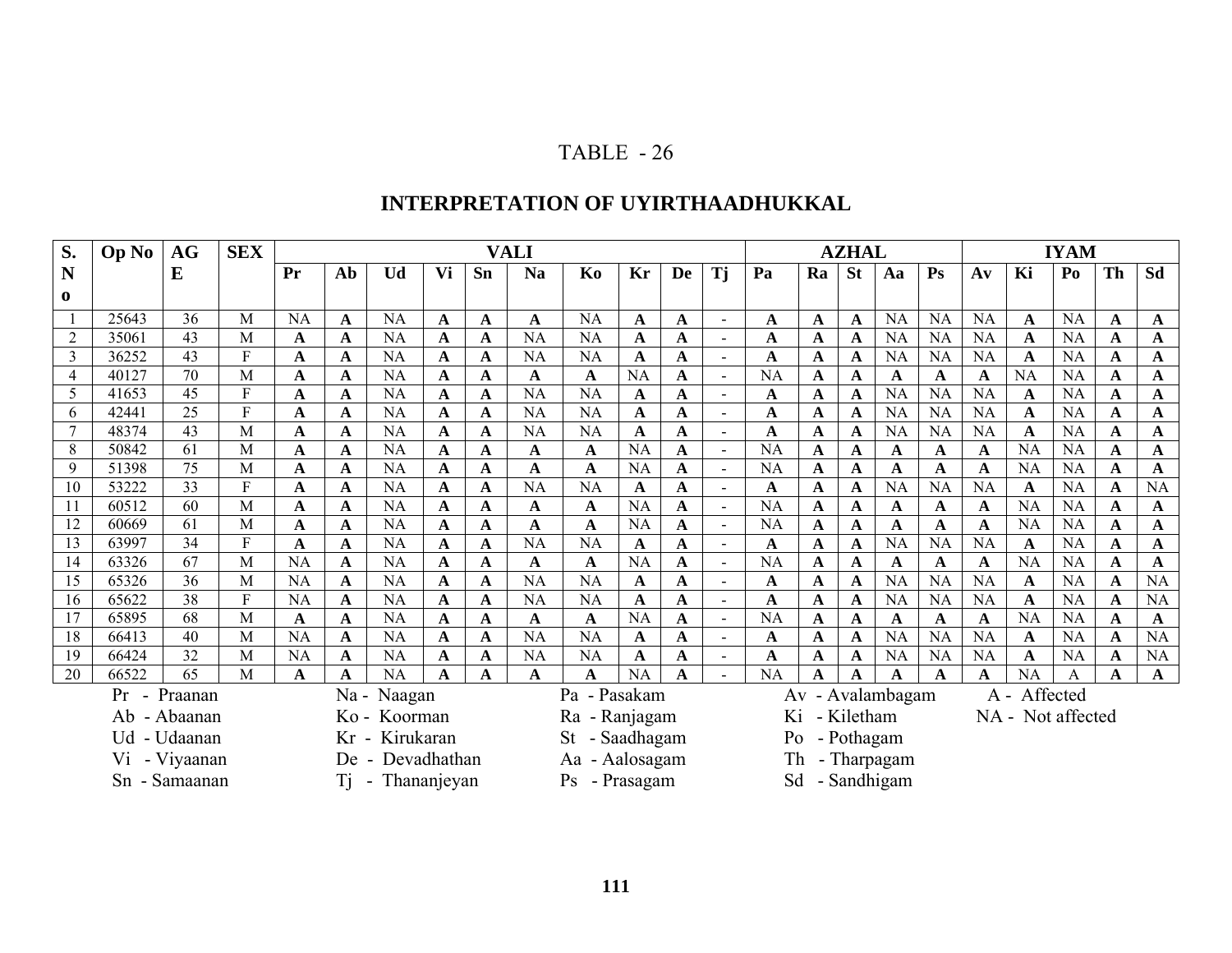# **INTERPRETATION OF UDALTHAADHUKKAL**

| S. No          | OP.NO | <b>AGE</b> | <b>SEX</b> | <b>SAARAM</b> | <b>SENEER</b> | <b>OON</b>   | <b>KOZHUPPU</b> | <b>ENBU</b> | <b>MOOLAI</b> | <b>SUKKILAM/</b> |
|----------------|-------|------------|------------|---------------|---------------|--------------|-----------------|-------------|---------------|------------------|
|                |       |            |            |               |               |              |                 |             |               | <b>SRONITHAM</b> |
| $\mathbf{1}$   | 25643 | 36         | M          | $\mathbf A$   | $\mathbf A$   | $\mathbf A$  | $\mathbf A$     | $\mathbf A$ | $\mathbf A$   | <b>NA</b>        |
| $\overline{2}$ | 35061 | 43         | M          | $\mathbf A$   | $\mathbf A$   | $\mathbf A$  | $\mathbf A$     | $\mathbf A$ | $\mathbf A$   | $\mathbf A$      |
| 3              | 36252 | 43         | ${\bf F}$  | $\mathbf A$   | $\mathbf A$   | $\mathbf A$  | $\mathbf A$     | $\mathbf A$ | $\mathbf A$   | $\mathbf A$      |
| 4              | 40127 | 70         | M          | $\mathbf A$   | $\mathbf A$   | $\mathbf A$  | $\mathbf A$     | $\mathbf A$ | $\mathbf A$   | <b>NA</b>        |
| 5              | 41653 | 45         | ${\bf F}$  | $\mathbf A$   | $\mathbf A$   | $\mathbf A$  | $\mathbf A$     | $\mathbf A$ | $\mathbf A$   | $\mathbf A$      |
| 6              | 42441 | 25         | ${\bf F}$  | $\mathbf A$   | $\mathbf A$   | $\mathbf A$  | $\mathbf A$     | $\mathbf A$ | $\mathbf A$   | $\mathbf A$      |
| 7              | 48374 | 43         | M          | $\mathbf A$   | $\mathbf A$   | $\mathbf A$  | $\mathbf A$     | $\mathbf A$ | $\mathbf A$   | $\mathbf{A}$     |
| 8              | 50842 | 61         | M          | $\mathbf A$   | $\mathbf A$   | $\mathbf A$  | $\mathbf A$     | $\mathbf A$ | $\mathbf A$   | <b>NA</b>        |
| 9              | 51398 | 75         | M          | $\mathbf A$   | $\mathbf A$   | $\mathbf A$  | $\mathbf A$     | $\mathbf A$ | $\mathbf A$   | <b>NA</b>        |
| 10             | 53222 | 33         | ${\bf F}$  | $\mathbf A$   | $\mathbf A$   | $\mathbf A$  | $\mathbf A$     | $\mathbf A$ | $\mathbf A$   | $\mathbf A$      |
| 11             | 60512 | 60         | M          | $\mathbf A$   | $\mathbf A$   | A            | $\mathbf A$     | $\mathbf A$ | $\mathbf A$   | <b>NA</b>        |
| 12             | 60669 | 61         | M          | $\mathbf A$   | $\mathbf A$   | $\mathbf A$  | $\mathbf A$     | $\mathbf A$ | $\mathbf A$   | <b>NA</b>        |
| 13             | 63997 | 34         | ${\bf F}$  | $\mathbf A$   | $\mathbf A$   | $\mathbf A$  | $\mathbf A$     | $\mathbf A$ | $\mathbf A$   | $\mathbf A$      |
| 14             | 63326 | 67         | M          | $\mathbf A$   | $\mathbf A$   | $\mathbf A$  | $\mathbf A$     | $\mathbf A$ | $\mathbf A$   | <b>NA</b>        |
| 15             | 65326 | 36         | M          | $\mathbf A$   | $\mathbf A$   | $\mathbf A$  | $\mathbf A$     | <b>NA</b>   | <b>NA</b>     | <b>NA</b>        |
| 16             | 65622 | 38         | ${\bf F}$  | $\mathbf A$   | $\mathbf A$   | $\mathbf A$  | $\mathbf A$     | <b>NA</b>   | <b>NA</b>     | <b>NA</b>        |
| 17             | 65895 | 68         | M          | $\mathbf A$   | $\mathbf A$   | $\mathbf A$  | $\mathbf A$     | $\mathbf A$ | $\mathbf A$   | <b>NA</b>        |
| 18             | 66413 | 40         | M          | $\mathbf A$   | $\mathbf A$   | $\mathbf A$  | $\mathbf A$     | <b>NA</b>   | <b>NA</b>     | NA               |
| 19             | 66424 | 32         | M          | $\mathbf A$   | $\mathbf A$   | $\mathbf A$  | $\mathbf A$     | <b>NA</b>   | <b>NA</b>     | <b>NA</b>        |
| 20             | 66522 | 65         | M          | $\mathbf A$   | $\mathbf A$   | $\mathbf{A}$ | $\mathbf A$     | $\mathbf A$ | $\mathbf A$   | <b>NA</b>        |

**A - Affected NA - Not affected**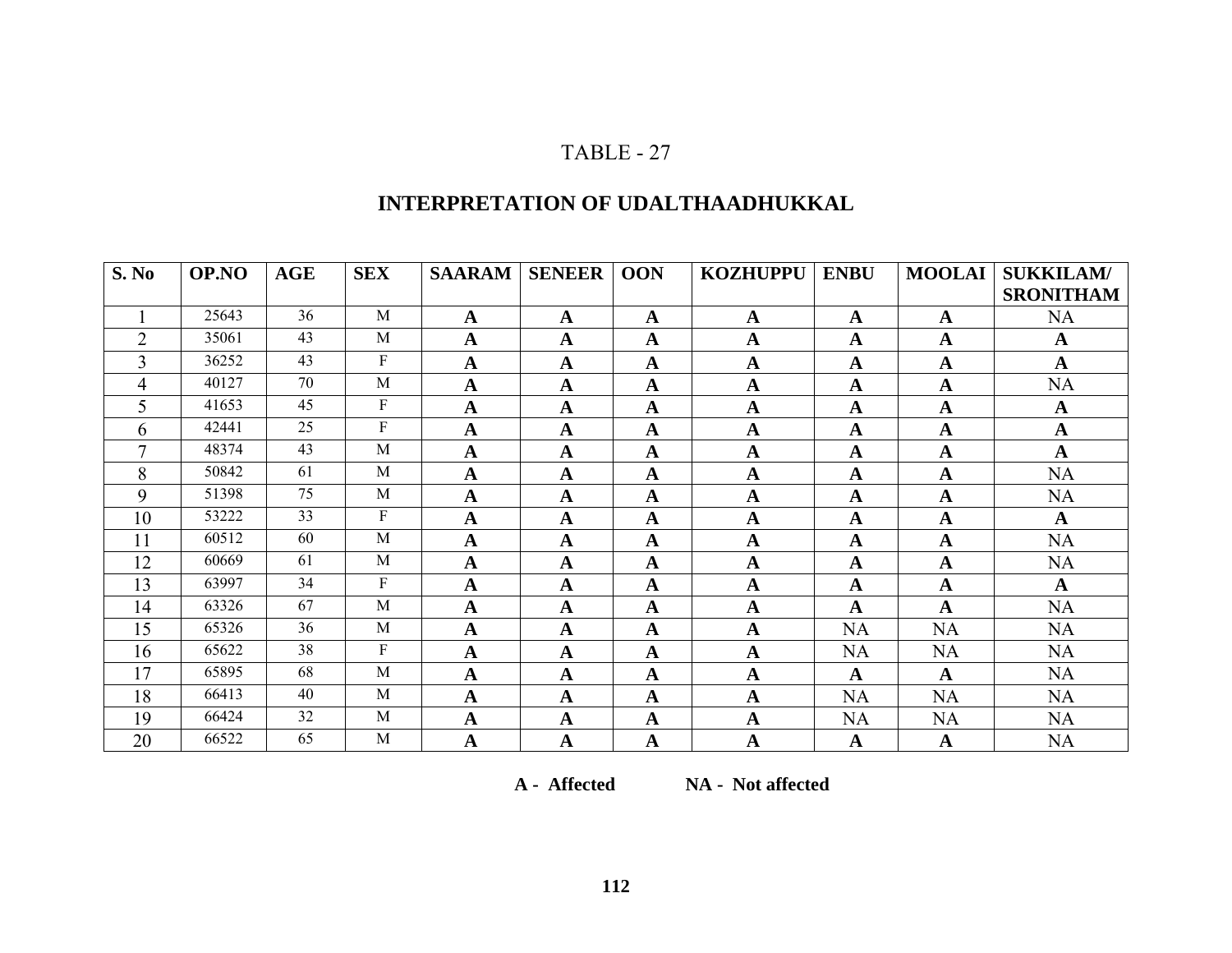# **INTERPRETATION OF ENNVAGAI THERVUGAL**

| S.NO           | <b>OP</b> | AGE | <b>SEX</b>   | <b>NAA</b>   | <b>NIRAM</b> | <b>MOZHI</b> | <b>VIZHI</b> | <b>SPARISM</b> | <b>MALAM</b> | <b>MOOTHIRAM</b> |                | <b>NAADI</b> |
|----------------|-----------|-----|--------------|--------------|--------------|--------------|--------------|----------------|--------------|------------------|----------------|--------------|
|                | NO        |     |              |              |              |              |              |                |              | <b>NEERKURI</b>  | <b>NEIKURI</b> |              |
|                | 25643     | 36  | M            | $\mathbf A$  | <b>NA</b>    | <b>NA</b>    | <b>NA</b>    | A              | <b>NA</b>    | Cloudy Urine     | AA             | PV           |
| $\overline{2}$ | 35061     | 43  | M            | $\mathbf A$  | NA           | NA           | <b>NA</b>    | $\mathbf A$    | NA           | Cloudy Urine     | AA             | PV           |
| 3              | 36252     | 43  | $\mathbf{F}$ | A            | NA           | NA           | $\mathbf{A}$ | $\mathbf{A}$   | NA           | Cloudy Urine     | AA             | PV           |
| 4              | 40127     | 70  | M            | <b>NA</b>    | NA           | NA           | $\mathbf{A}$ | $\mathbf{A}$   | NA           | Cloudy Urine     | AA             | PV           |
| 5              | 41653     | 45  | ${\bf F}$    | A            | NA           | NA           | $\mathbf{A}$ | $\mathbf A$    | NA           | Cloudy Urine     | AA             | PV           |
| 6              | 42441     | 25  | $\mathbf{F}$ | $\mathbf A$  | NA           | NA           | $\mathbf{A}$ | $\mathbf A$    | NA           | Cloudy Urine     | AA             | PV           |
| $\tau$         | 48374     | 43  | M            | $\mathbf{A}$ | NA           | NA           | <b>NA</b>    | $\mathbf A$    | NA           | Cloudy Urine     | AA             | PV           |
| 8              | 50842     | 61  | M            | <b>NA</b>    | NA           | NA           | $\mathbf{A}$ | $\mathbf A$    | NA           | Cloudy Urine     | AA             | PV           |
| 9              | 51398     | 75  | M            | <b>NA</b>    | NA           | NA           | $\mathbf{A}$ | $\mathbf A$    | NA           | Cloudy Urine     | AA             | PV           |
| 10             | 53222     | 33  | $\mathbf{F}$ | $\mathbf A$  | NA           | NA           | $\mathbf{A}$ | $\mathbf{A}$   | NA           | Cloudy Urine     | AA             | PV           |
| 11             | 60512     | 60  | M            | <b>NA</b>    | <b>NA</b>    | NA           | $\mathbf{A}$ | $\mathbf A$    | <b>NA</b>    | Cloudy Urine     | Aa             | <b>VP</b>    |
| 12             | 60669     | 61  | M            | <b>NA</b>    | NA           | NA           | $\mathbf{A}$ | $\mathbf{A}$   | NA           | Cloudy Urine     | AA             | PV           |
| 13             | 63997     | 34  | F            | $\mathbf A$  | NA           | NA           | <b>NA</b>    | $\mathbf A$    | NA           | Cloudy Urine     | AA             | PV           |
| 14             | 63326     | 67  | M            | <b>NA</b>    | <b>NA</b>    | NA           | $\mathbf{A}$ | $\mathbf A$    | NA           | Cloudy Urine     | Aa             | <b>VP</b>    |
| 15             | 65326     | 36  | M            | $\mathbf A$  | NA           | NA           | <b>NA</b>    | $\mathbf A$    | NA           | Cloudy Urine     | AA             | PV           |
| 16             | 65622     | 38  | $\mathbf{F}$ | $\mathbf A$  | NA           | NA           | $\mathbf{A}$ | $\mathbf A$    | NA           | Cloudy Urine     | AA             | PV           |
| 17             | 65895     | 68  | M            | <b>NA</b>    | NA           | NA           | $\mathbf{A}$ | $\mathbf A$    | NA           | Cloudy Urine     | AA             | PV           |
| 18             | 66413     | 40  | M            | $\mathbf A$  | NA           | NA           | <b>NA</b>    | $\mathbf{A}$   | NA           | Cloudy Urine     | AA             | PV           |
| 19             | 66424     | 32  | M            | $\mathbf A$  | NA           | NA           | <b>NA</b>    | $\mathbf{A}$   | NA           | Cloudy Urine     | AA             | PV           |
| 20             | 66522     | 65  | $\mathbf{M}$ | <b>NA</b>    | NA           | NA           | $\mathbf{A}$ | $\mathbf{A}$   | NA           | Cloudy Urine     | Aa             | <b>VP</b>    |

A - Affected **AA - AazhilAravam NA - Not affected Aa - AravilAazhi VP – Vatha Pitham** 

**PV- Pitha Vatham**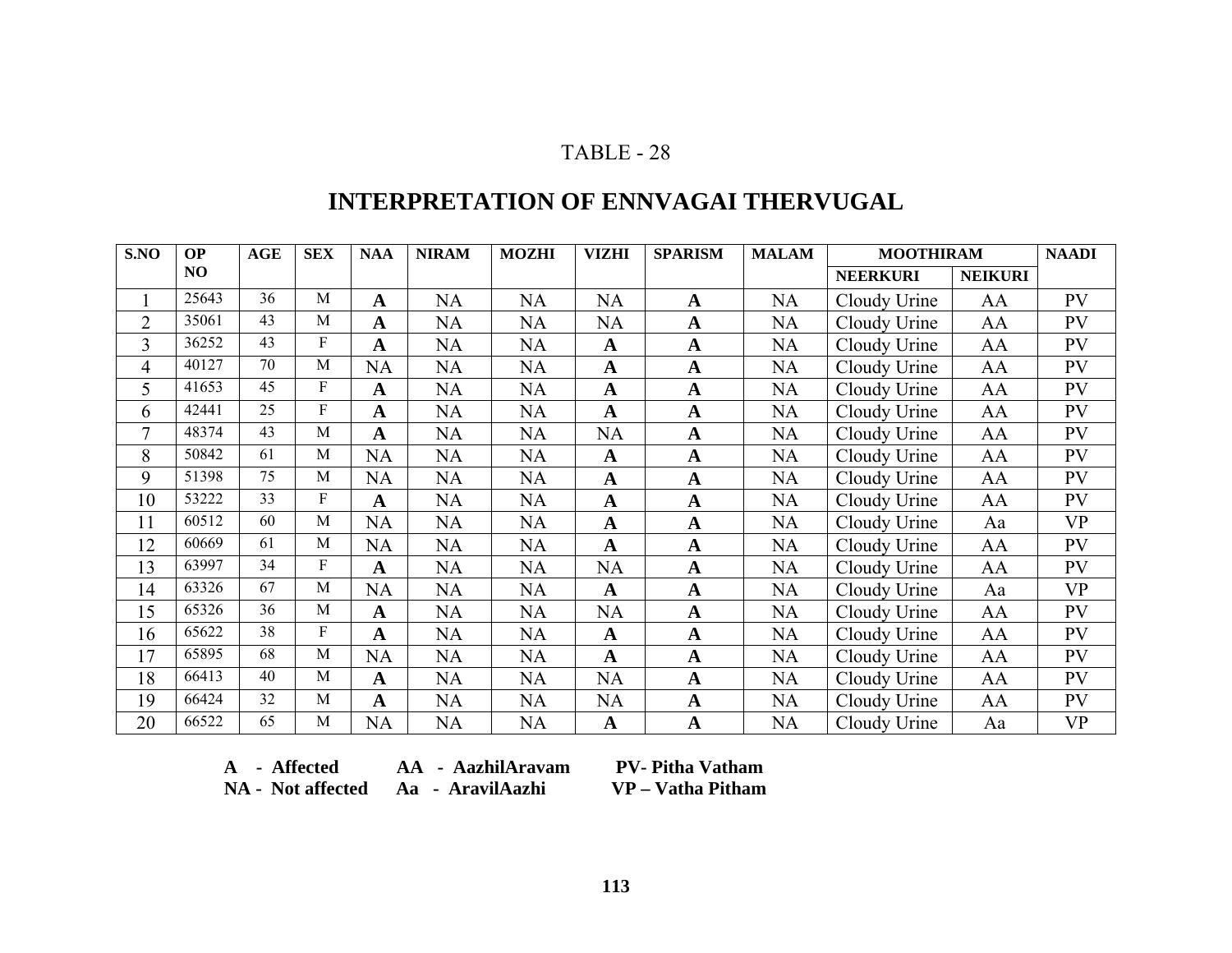# **LAB REPORT- HAEMATOLOGY AND STOOL EXAMINATION**

|                |                  |                  |    |    |                |                          |                          |                | <b>BLOOD INVESTIGATIONS</b> |              | <b>BLOOD</b> |                      |       |                          | <b>MOTION TEST</b>       |                          |  |  |
|----------------|------------------|------------------|----|----|----------------|--------------------------|--------------------------|----------------|-----------------------------|--------------|--------------|----------------------|-------|--------------------------|--------------------------|--------------------------|--|--|
| Case           | OP <sub>No</sub> | TC               |    | DC |                |                          | <b>ESR</b><br>Hb         |                |                             | <b>Sugar</b> | <b>Urea</b>  | <b>S.Cholesterol</b> | Ova   | <b>Cyst</b>              | Occult                   |                          |  |  |
| N <sub>0</sub> |                  | Cells /<br>Cu.mm | P  | L  | E              | $\bf{B}$                 | M                        | $\frac{1}{2}$  | 1 <sub>hr</sub>             | $gms\%$      | mgms%        | mgms%                | mgms% |                          |                          | blood                    |  |  |
|                |                  |                  |    |    |                |                          |                          | hr             |                             |              |              |                      |       |                          |                          |                          |  |  |
|                | 25643            | 9000             | 60 | 32 | 8              | $\blacksquare$           | $\blacksquare$           | $\tau$         | 15                          | 82           | 90           | 33                   | 164   | $\blacksquare$           | $\blacksquare$           | $\overline{\phantom{0}}$ |  |  |
| $\overline{2}$ | 35061            | 7000             | 58 | 38 | 4              | $\blacksquare$           | $\overline{\phantom{a}}$ | 4              | 8                           | 78           | 82           | 22                   | 150   | $\overline{\phantom{0}}$ | ۰                        | $\blacksquare$           |  |  |
| $\overline{3}$ | 36252            | 8700             | 57 | 30 | 13             | $\blacksquare$           |                          | $\tau$         | 15                          | 68           | 89           | 22                   | 173   | $\overline{\phantom{a}}$ | ۰                        | ۳                        |  |  |
| 4              | 40127            | 9000             | 64 | 34 | $\overline{2}$ | Ξ.                       |                          | 8              | 16                          | 80           | 70           | 24                   | 167   | $\overline{a}$           |                          | -                        |  |  |
| 5              | 41653            | 7800             | 48 | 46 | 6              | $\blacksquare$           |                          | 3              | 5                           | 70           | 393          | 25                   | 160   | $\overline{\phantom{0}}$ |                          | $\blacksquare$           |  |  |
| 6              | 42441            | 16000            | 84 | 14 | $\overline{2}$ |                          | $\overline{\phantom{0}}$ | 50             | 110                         | 68           | 90           | 28                   | 196   | $\overline{\phantom{0}}$ |                          | -                        |  |  |
|                | 48374            | 9000             | 55 | 40 | 5              | $\overline{\phantom{a}}$ |                          | $\overline{2}$ | 4                           | 82           | 110          | 37                   | 168   | $\blacksquare$           |                          | $\blacksquare$           |  |  |
| 8              | 50842            | 9000             | 55 | 40 | 5              | $\overline{\phantom{a}}$ | $\blacksquare$           | 8              | 18                          | 75           | 77           | 19                   | 156   | $\overline{\phantom{a}}$ | ۰                        | $\blacksquare$           |  |  |
| 9              | 51398            | 9800             | 65 | 30 | 5              | $\blacksquare$           | $\blacksquare$           | 25             | 50                          | 78           | 85           | 33                   | 225   | $\overline{\phantom{a}}$ | ۰                        | $\overline{\phantom{0}}$ |  |  |
| 10             | 53222            | 8700             | 64 | 32 | 4              | $\blacksquare$           | $\blacksquare$           | 15             | 30                          | 71           | 99           | 30                   | 189   | $\blacksquare$           | $\overline{\phantom{0}}$ | -                        |  |  |
| 11             | 60512            | 9000             | 62 | 34 | 4              | $\blacksquare$           | $\overline{\phantom{0}}$ | $\overline{2}$ | 4                           | 82           | 127          | 23                   | 146   | $\blacksquare$           | -                        | $\blacksquare$           |  |  |
| 12             | 60669            | 7000             | 48 | 48 | 4              | $\overline{\phantom{0}}$ | $\blacksquare$           | 6              | 10                          | 66           | 93           | 20                   | 150   | $\overline{\phantom{a}}$ | $\overline{\phantom{0}}$ | $\overline{\phantom{0}}$ |  |  |
| 13             | 63997            | 8200             | 59 | 39 | $\overline{2}$ | Ξ.                       | $\blacksquare$           | 4              | 8                           | 75           | 86           | 28                   | 165   | $\overline{\phantom{a}}$ | -                        | -                        |  |  |
| 14             | 63326            | 10500            | 65 | 30 | 5              | $\blacksquare$           |                          | $\overline{2}$ | 5                           | 68           | 128          | 18                   | 147   | $\overline{a}$           |                          | $\blacksquare$           |  |  |
| 15             | 65326            | 6900             | 50 | 47 | $\overline{3}$ | $\blacksquare$           |                          | 3              | 6                           | 80           | 103          | 33                   | 164   | $\overline{\phantom{0}}$ | ۳                        | $\overline{\phantom{0}}$ |  |  |
| 16             | 65622            | 8600             | 54 | 44 | $\overline{2}$ | $\blacksquare$           |                          | 3              | 7                           | 68           | 72           | 29                   | 245   | $\blacksquare$           |                          | -                        |  |  |
| 17             | 65895            | 9000             | 50 | 45 | 5              | Ξ.                       |                          | $\overline{7}$ | 14                          | 78           | 110          | 25                   | 165   | $\blacksquare$           |                          | $\blacksquare$           |  |  |
| 18             | 66413            | 5900             | 68 | 30 | $\overline{2}$ | $\blacksquare$           |                          | 4              | 8                           | 82           | 82           | 35                   | 196   | -                        |                          | -                        |  |  |
| 19             | 66424            | 8500             | 65 | 35 | $\overline{2}$ | $\blacksquare$           | $\overline{\phantom{a}}$ | 5              | 10                          | 88           | 78           | 25                   | 189   | $\blacksquare$           | -                        | $\blacksquare$           |  |  |
| 20             | 66552            | 7800             | 52 | 44 | 4              |                          |                          | 6              | 12                          | 76           | 99           | 37                   | 161   | $\blacksquare$           |                          | $\blacksquare$           |  |  |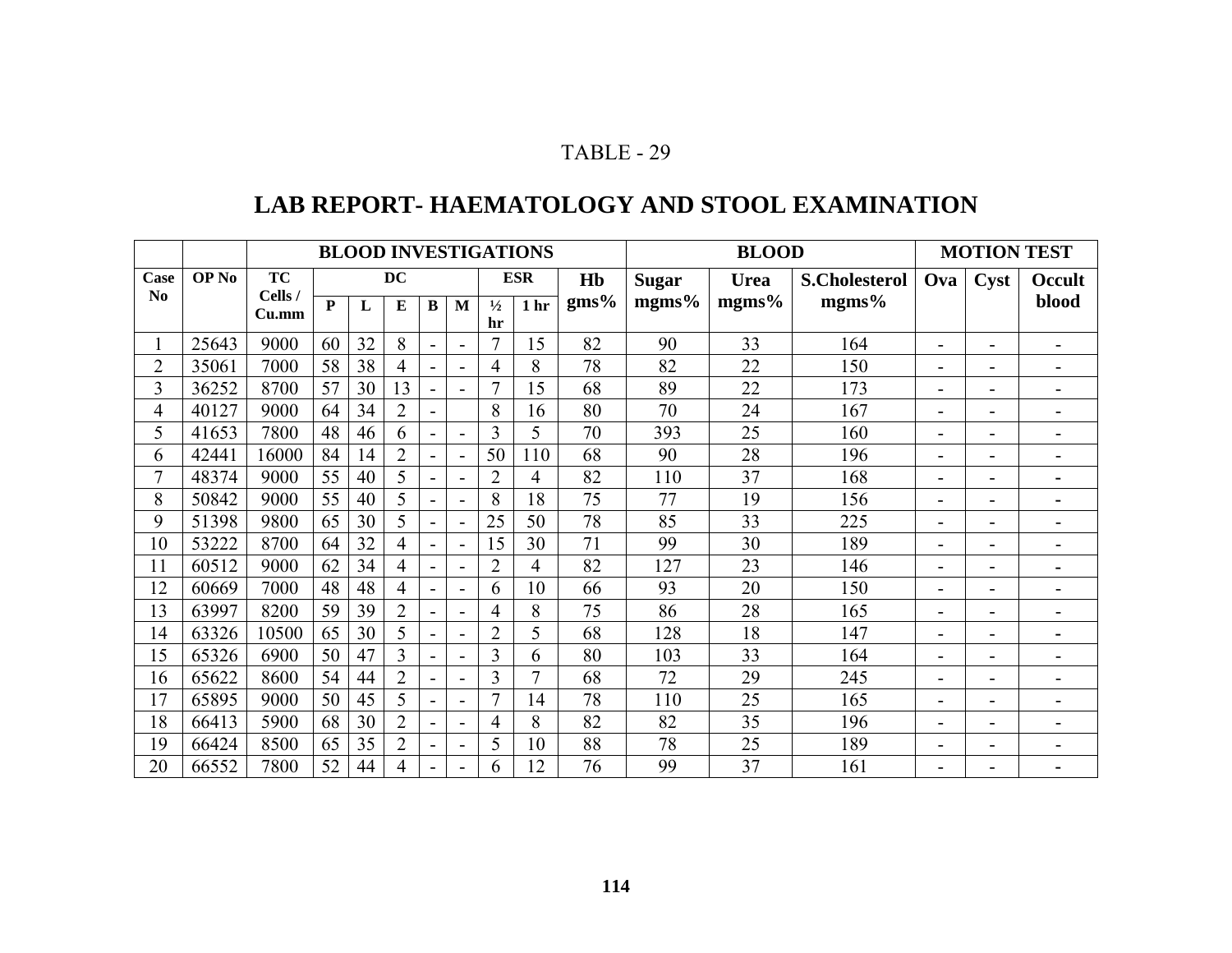| <b>Case</b>    | OP <sub>No</sub> | <b>Albumin</b>  | <b>Sugar</b>    |               | <b>Deposits</b> |                              | <b>Sp.Gravity</b>        | <b>Culture</b> |                  |
|----------------|------------------|-----------------|-----------------|---------------|-----------------|------------------------------|--------------------------|----------------|------------------|
| N <sub>0</sub> |                  |                 |                 | <b>Puscel</b> | Epi C           | <b>RBC</b>                   | <b>Crys</b>              |                |                  |
|                | 25643            | <b>Nil</b>      | Nil             | $2 - 4$       |                 |                              |                          | 1.020          | Proteus vulgaris |
| $\overline{2}$ | 35061            | Nil             | <b>Nil</b>      | $3 - 4$       | $1 - 2$         | $2 - 3$                      | $\overline{\phantom{a}}$ | 1.010          | E.coli           |
| 3              | 36252            | Nil             | Nil             | $2 - 3$       | $2 - 5$         | $\blacksquare$               | $\overline{\phantom{a}}$ | 1.018          | E.coli           |
| 4              | 40127            | <b>Nil</b>      | <b>Nil</b>      | $2 - 3$       |                 | $\blacksquare$               | $\blacksquare$           | 1.011          | E.coli           |
| 5              | 41653            | <b>Nil</b>      | <b>Nil</b>      | $3 - 5$       | $1 - 2$         | $\overline{\phantom{0}}$     | $\overline{\phantom{a}}$ | 1.017          | E.coli           |
| 6              | 42441            | <b>Nil</b>      | Nil             | $2 - 3$       | $1 - 2$         | $\overline{\phantom{a}}$     | $\overline{\phantom{a}}$ | 1.020          | E.coli           |
| 7              | 48374            | <b>Nil</b>      | Nil             | $1 - 2$       |                 | $\blacksquare$               | $\blacksquare$           | 1.015          | Proteus vulgaris |
| 8              | 50842            | <b>Nil</b>      | <b>Nil</b>      | Few           |                 | $\overline{\phantom{0}}$     | $\overline{\phantom{a}}$ | 1.010          | Proteus vulgaris |
| 9              | 51398            | <b>Nil</b>      | <b>Nil</b>      | $5-6$         |                 | -                            | $\blacksquare$           | 1.010          | E.coli           |
| 10             | 53222            | Nil             | <b>Nil</b>      | $4 - 5$       | Few             | $\overline{\phantom{0}}$     | $\blacksquare$           | 1.020          | E.coli           |
| 11             | 60512            | <b>Nil</b>      | <b>Nil</b>      | $2 - 3$       |                 | $\overline{\phantom{0}}$     | $\overline{\phantom{0}}$ | 1.018          | E.coli           |
| 12             | 60669            | Nil             | Nil             | $1 - 2$       |                 | $\qquad \qquad \blacksquare$ | $\blacksquare$           | 1.012          | E.coli           |
| 13             | 63997            | Nil             | <b>Nil</b>      | $3 - 5$       |                 | $\blacksquare$               | $\overline{\phantom{0}}$ | 1.016          | E.coli           |
| 14             | 63326            | Nil             | Nil             | $2 - 3$       |                 | $\overline{\phantom{0}}$     | $\blacksquare$           | 1.010          | E.coli           |
| 15             | 65326            | N <sub>il</sub> | N <sub>il</sub> | $3 - 4$       |                 | $\blacksquare$               | $\blacksquare$           | 1.018          | E.coli           |
| 16             | 65622            | Nil             | Nil             | $1 - 2$       | $3 - 4$         | $\overline{\phantom{0}}$     | $\blacksquare$           | 1.020          | Proteus vulgaris |
| 17             | 65895            | Nil             | <b>Nil</b>      | Few           |                 | $\overline{\phantom{0}}$     | $\blacksquare$           | 1.022          | E.coli           |
| 18             | 66413            | Nil             | Nil             | Few           |                 | $\blacksquare$               | $\blacksquare$           | 1.010          | E.coli           |
| 19             | 66424            | <b>Nil</b>      | Nil             | $2 - 3$       | $1 - 2$         | $\qquad \qquad \blacksquare$ | $\blacksquare$           | 1.010          | E.coli           |
| 20             | 66552            | Nil             | <b>Nil</b>      | $3 - 4$       | $1 - 2$         | $\overline{\phantom{0}}$     | $\blacksquare$           | 1.020          | E.coli           |

#### TABLE -30 **LABORATORY INVESTIGATION – URINE**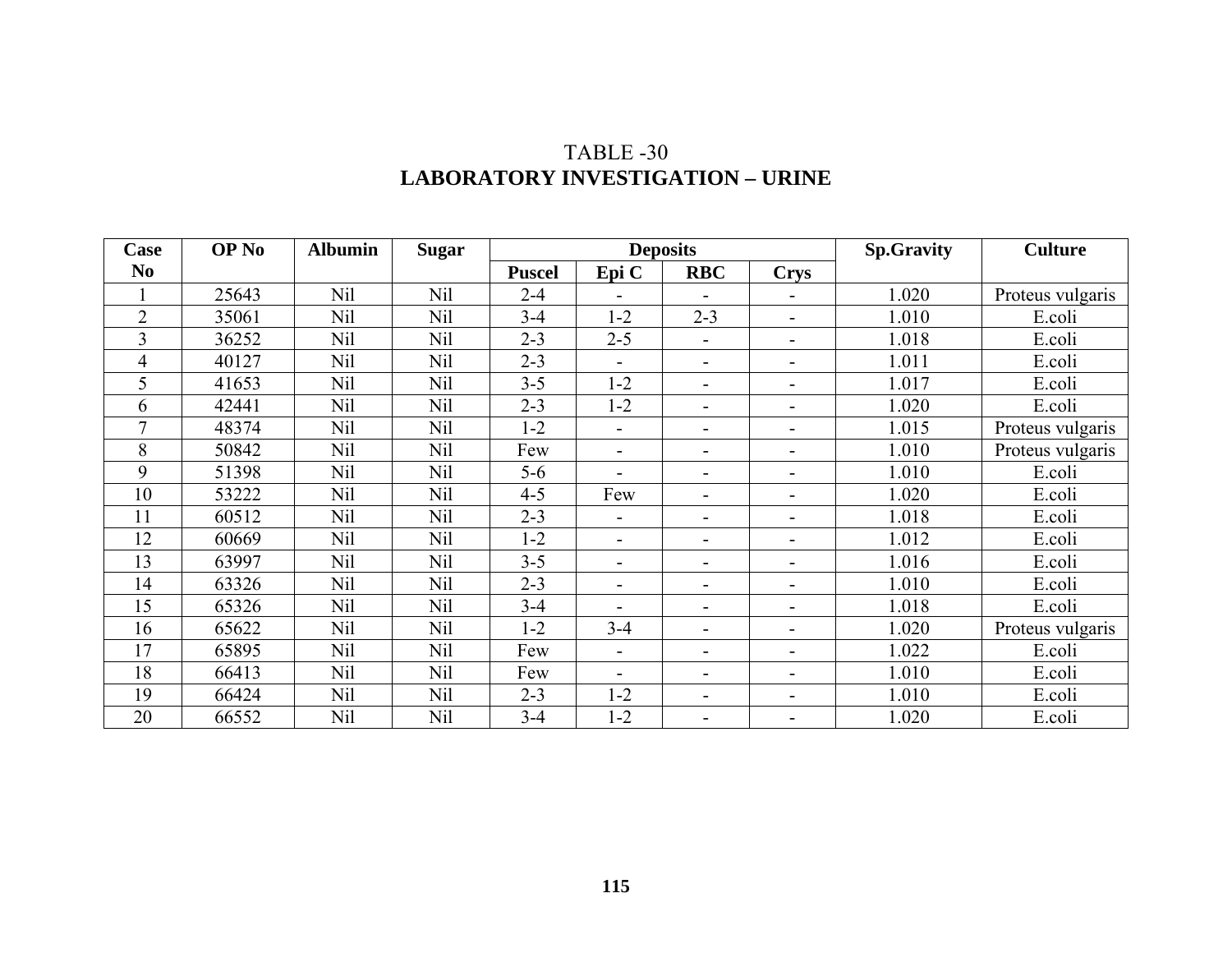# **DISCUSSION**

The author has chosen the topic "Vadha Kundala Kirecharam" mentioned in Dhanvanthri Vaithiyam Volume - II under Moothira Kirechara Roga Nitharam for the dissertation work.

#### **INTERPRETATION OF CLINICAL PARAMETERS**

#### **Age**

Middle aged people (70%) were affected more commonly.

#### **Sex**

Males were affected more commonly (70%). This might be due to their work which increases the azhal kutram.

#### **Occupation**

80% of patients were belonging to labour group and their job which increases the Azhal kutram.

#### **Socio - economic status**

75% of cases were belonged to the below poverty line.

#### **Diet Habits**

Non - vegetarians (90%) were affected more commonly.

#### **Seasonal variations**

The disease is aggravated during kaarkalam and koothirkaalam due to derangement of Azhal humour.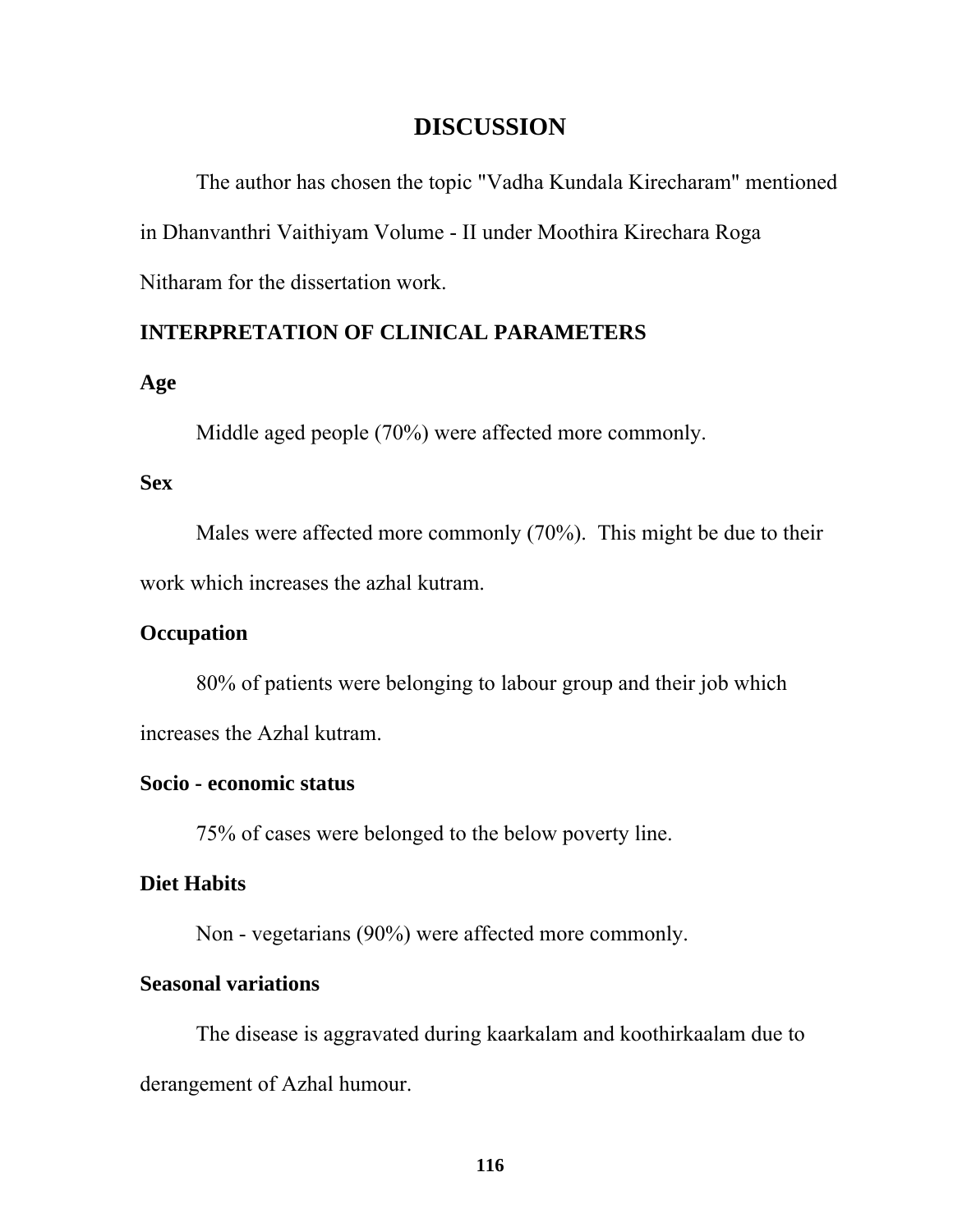#### **Thinai**

90% of the cases were reported from Marutha Nilam, and 10% of cases are belonged to Neidhal Nilam.

#### **Kaalam (Life Span)**

Out of 20 cases, 70% cases were found to be within pithakaalam.

# **INTERPRETATION OF CLINICAL FEATURES**

#### **Symptoms of Vadha Kundala Kirecharam**

The symptoms of vadha kundala kirecharam were found to be present in

100% of cases.

# **INTERPRETATION OF SIDDHA PARAMETERS**

# **Changes in Uyirthathukkal**

# **ALTERED CHARACTERS OF VALI**

Out of 20 cases, Abaanan, viyaanan, samaanan and devathathan were

affected in 100% of cases.

# **ALTERED CHARACTERS OF AZHAL**

Out of 20 cases, Ranjagam and sathagam were affected in 100% of cases.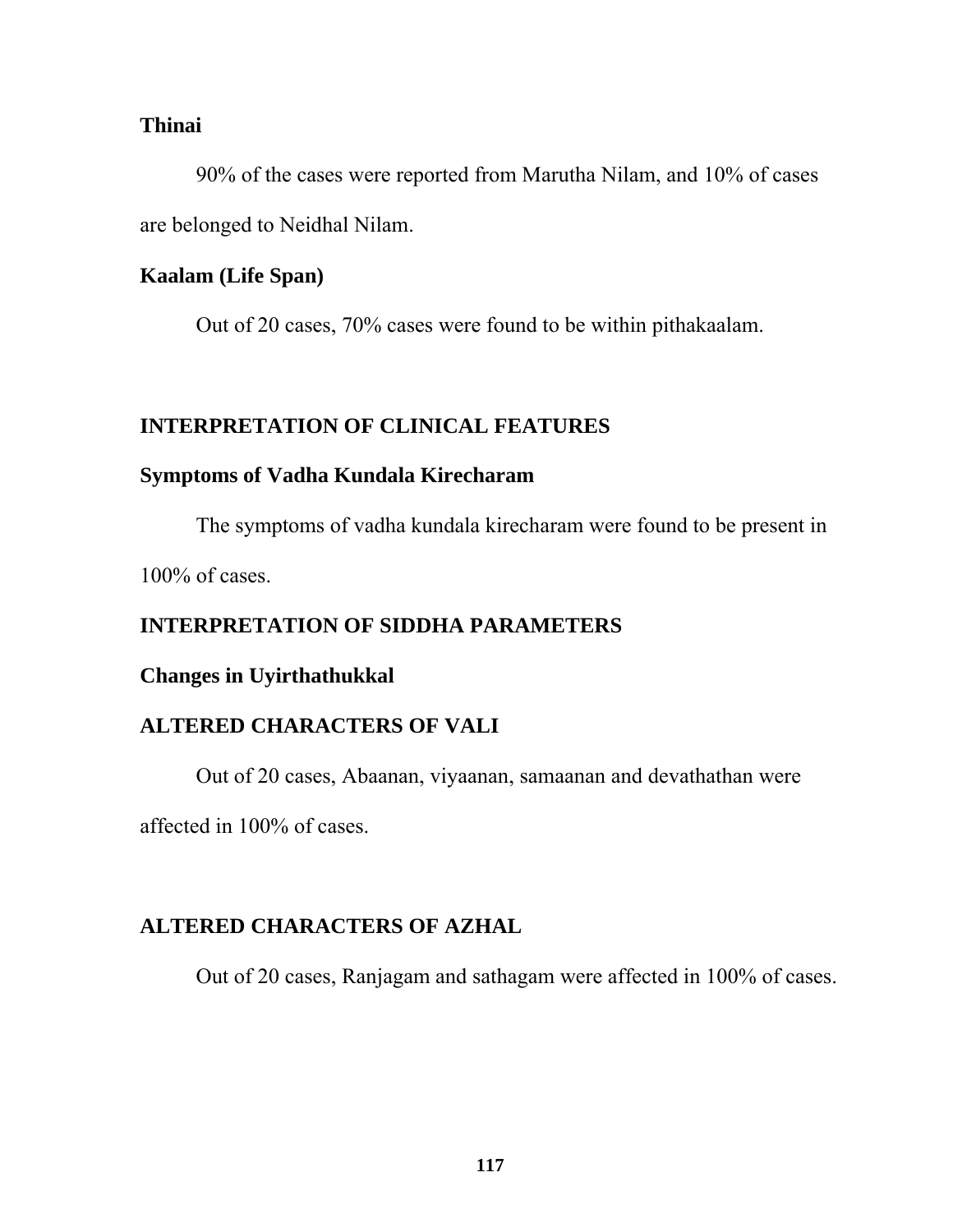#### **ALTERED CHARACTERS OF IYAM**

Out of 20 cases, Tharpagam was affected in 100% of cases.

# **ALTERED CHARACTERS OF UDAL THATHUKKAL**

 Out of 20 cases, Saaram, Senneer, Oon, kozhuppu were affected in 100% of cases.

# **INTERPRETATION OF ENVAGAI THERVUGAL**

 Out of 20 cases, Sparisam, moothiram, naadi were affected in 100% of cases.

# **INTERPRETATION OF MODERN PARAMETERS**

# **Manual Examination**

Tenderness in the supra pubic region.

# **Laboratory Investigations**

# **Urine Culture**

Growth of Escheria coli and proteus vulgaris organism present.

#### **Ultra sonogram**

 In all cases the ultra sonogram impression gave the result of Bladder wall thickening.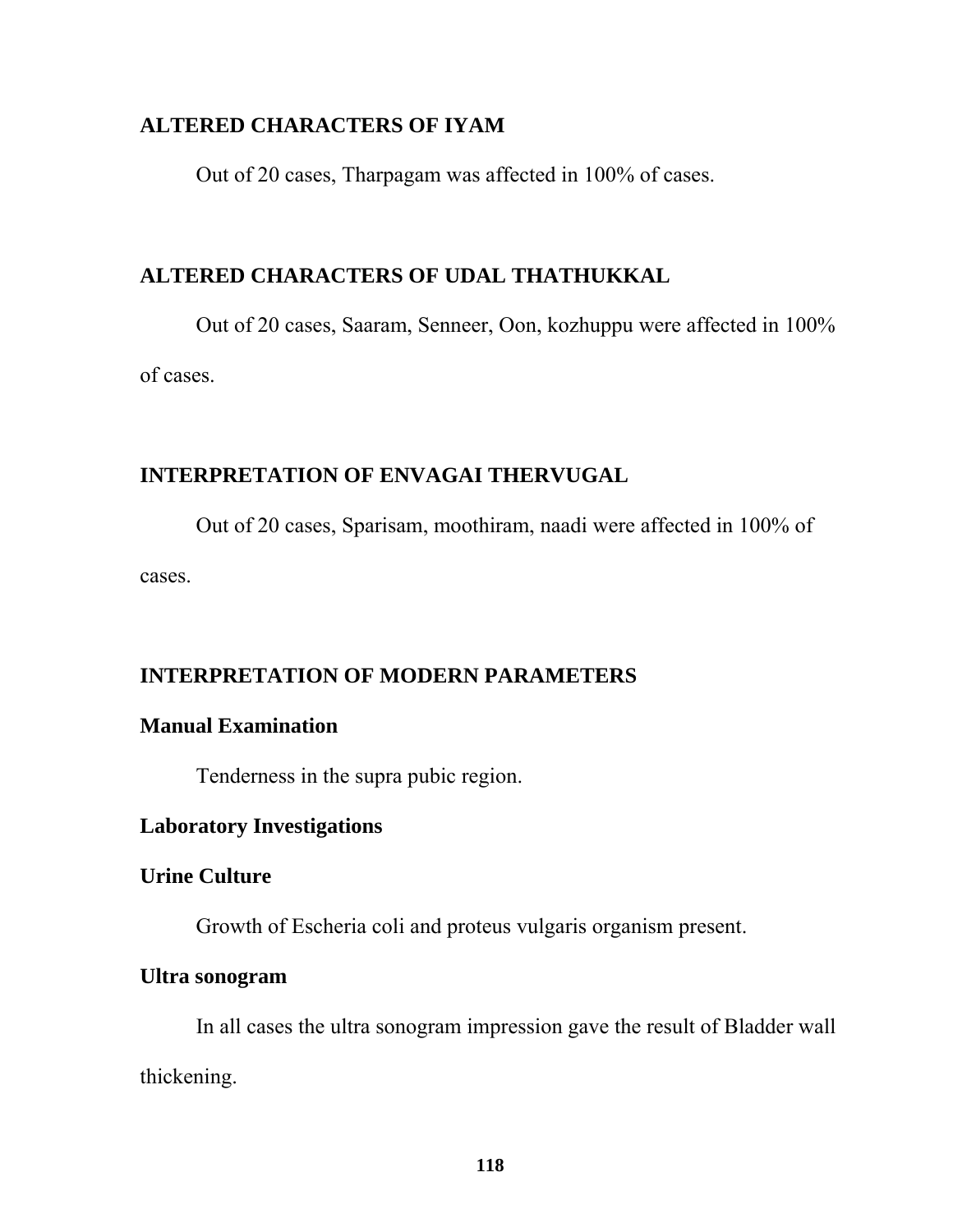# **HIGHLIGHTS OF THE DISSERTATION TOPIC**

"Vadha Kundala Kirecharam" comes under Moothira Kirechara Roga Nithanam in Dhanvanthiri Vaithiyam - Volume II which is characterized by discomfort during urination, dribbling of urine, burning micturition, scalding pain during voiding urine, pain in the perineal region, lower abdominal pain.

- In this disease vadha kundala kirecharam changes in Azhal humour plays a vital role, which is first affect then vali humour is affected.
- Improper diet habits and irregular behavioural changes are responsible for the disease vadha kundala kirecharam. These leads to aggravation of Azhal and Vali humour.
- The modern parameters also play an important role in the diagnosis
- The clinical features of Vadha kundala kirecharam can be correlated with cystitis in modern aspect.

Now days this disease is confirmed by several scientific investigations like urine culture and ultrasonogram. In ancient days there are no any scientific investigations. But our Siddhars are confirmed this disease by only nature methods like Neikuri, Neerkuri and Envagai thervugal which is the highlights of Siddhars.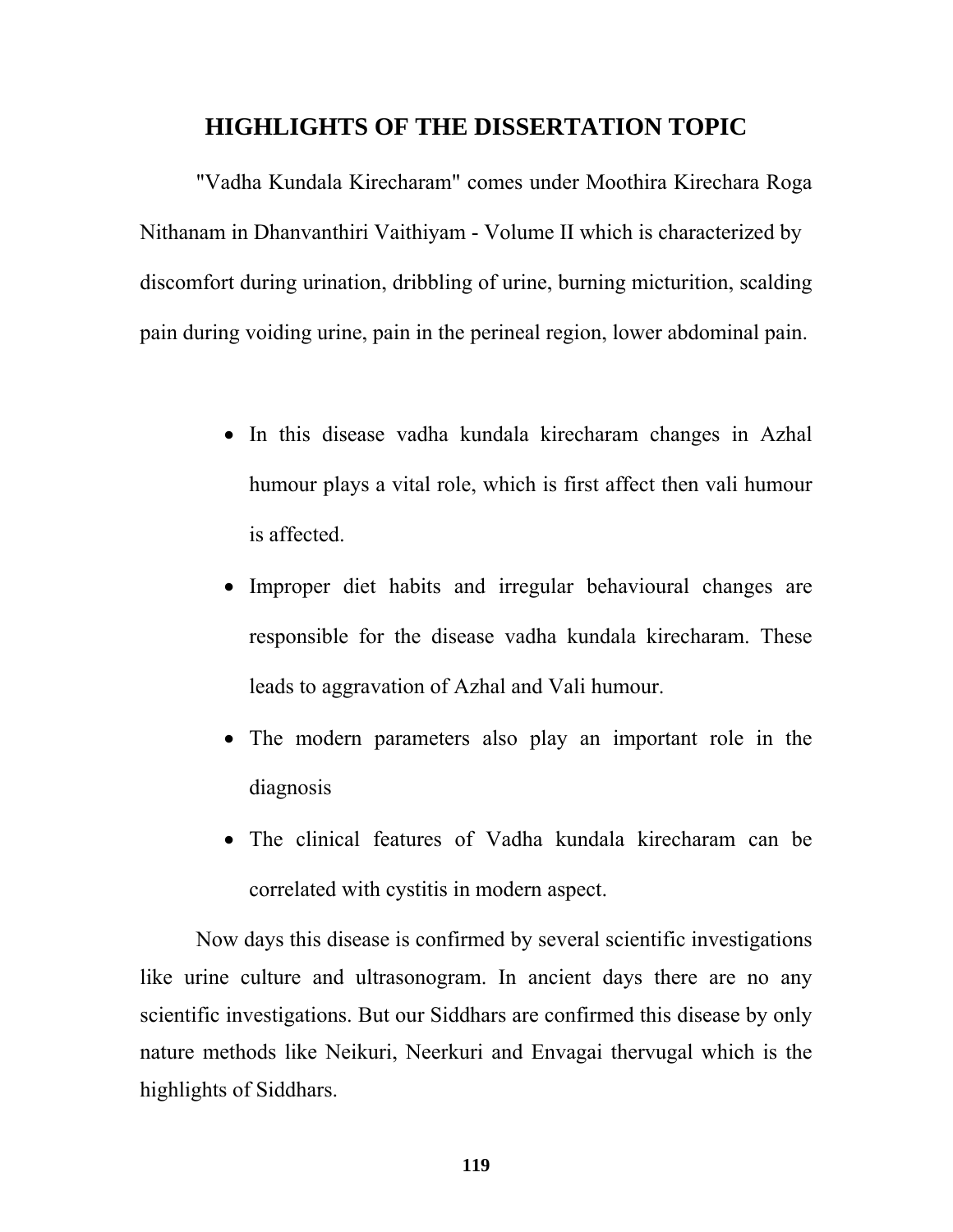# **NOI KANIPPU VIVADHAM - DIFFERENTIAL DIAGNOSIS**

# **rªãthj »ç¢rd«**

éjKW Ú®éL§fhš éjdnkh blçÎ K©lh§

fjKW Ú®ÁtªJ fêªJ R¡»yK« ÅG

kjKW eh‰wK©lh kæèaš khnd nfshŒ

ÏJFzŠ rªãthj¡ »ç¢rd bk‹d yhnk.

தன்வந்திரி வைத்தியம்

- Pain in the urethra during voiding urine
- Burning micturition
- Haematuria
- Semen excreted along with urine
- Foul smelling urine.

 Although the features of burning micturition, pain in the urethra during voiding urine are present, the symptoms of dribbling of urine, pain in the perineal area, lower abdominal pain are absent, which are present in vadha kundala kirecharam.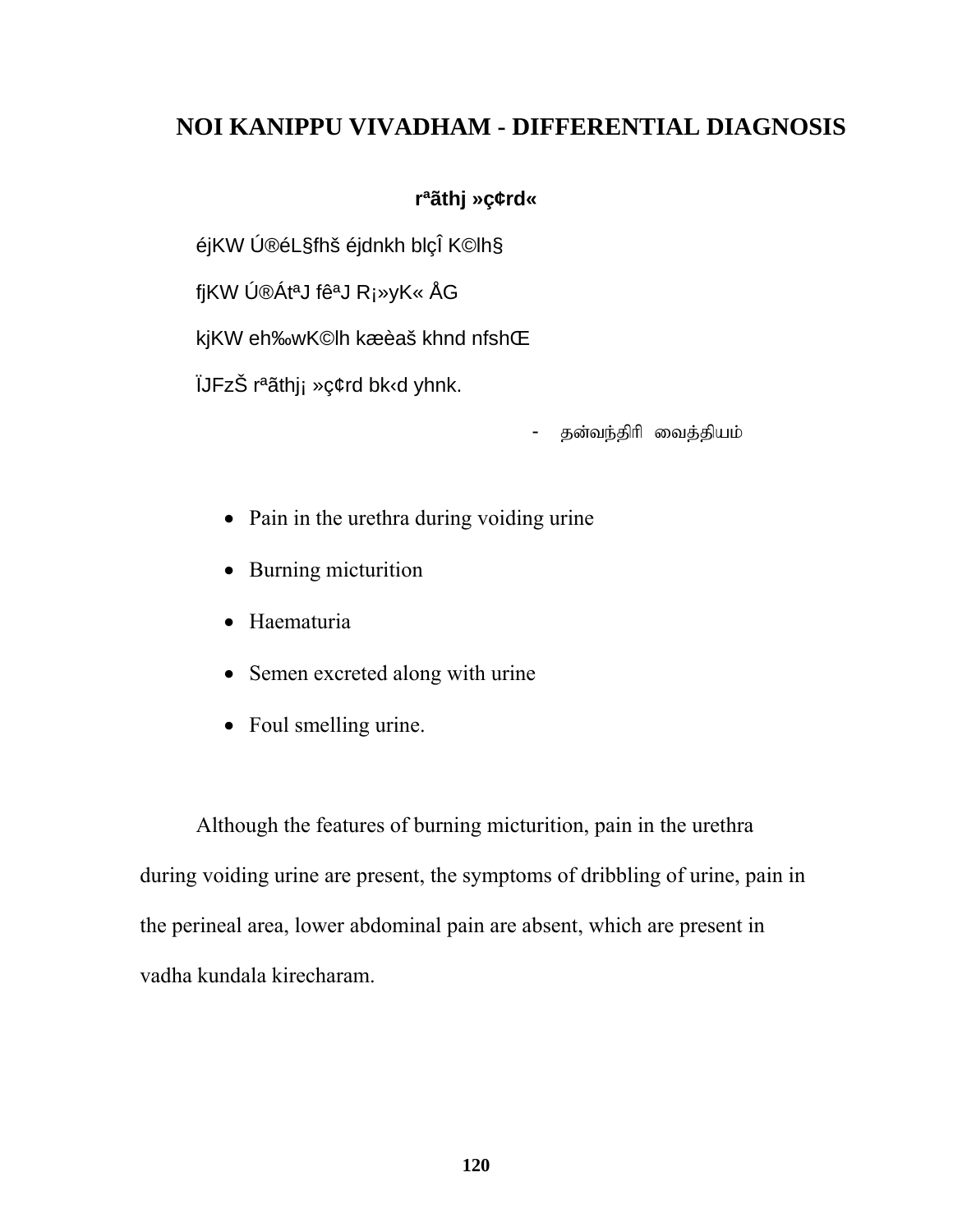#### வாதகிரிச்சரம்

"மேயநீா விடுக்கில் நோவாம் மூழ்ந்தநீா மிகவு நாறு மேயநீர்த் துவாரங் காந்தி யெரிந்திடும் விதனமுண்டாந் தோயுமிக் குணங்கள் வாதகிரிச்சன மென்ன தோன்றும் வாயுமா முனிவன் சொன்னா னறிகுவீா புவியுள்ளோரே''

- தன்வந்திரி வைத்தியம்.

- Pain in the urethra during urination
- Unpleasant odour urine
- Burning sensation.

Although the features of burning micturition, pain and agony are present, the symptoms of dribbling of urine, supra pubic pain are absent, which are present in Vadha Kundala Kirecharam.

# **\_¤Âu »uªÂ**

K‹dnk Ïu¤j« ÅG \_¤Âu« tuhkYŸns c‹åna baçΩlhF nkhJ fšbyç¥gh‹ nghny J‹ånt jidahŒ Ú® thJy§fnt Å¡fK©lh bk<sup>{</sup>åš ¤Âu¡ »u<sup>a</sup>¡ »ç¢rd äJ bt<sup>{</sup>nwhnk.

தன்வந்திரி வைத்தியம்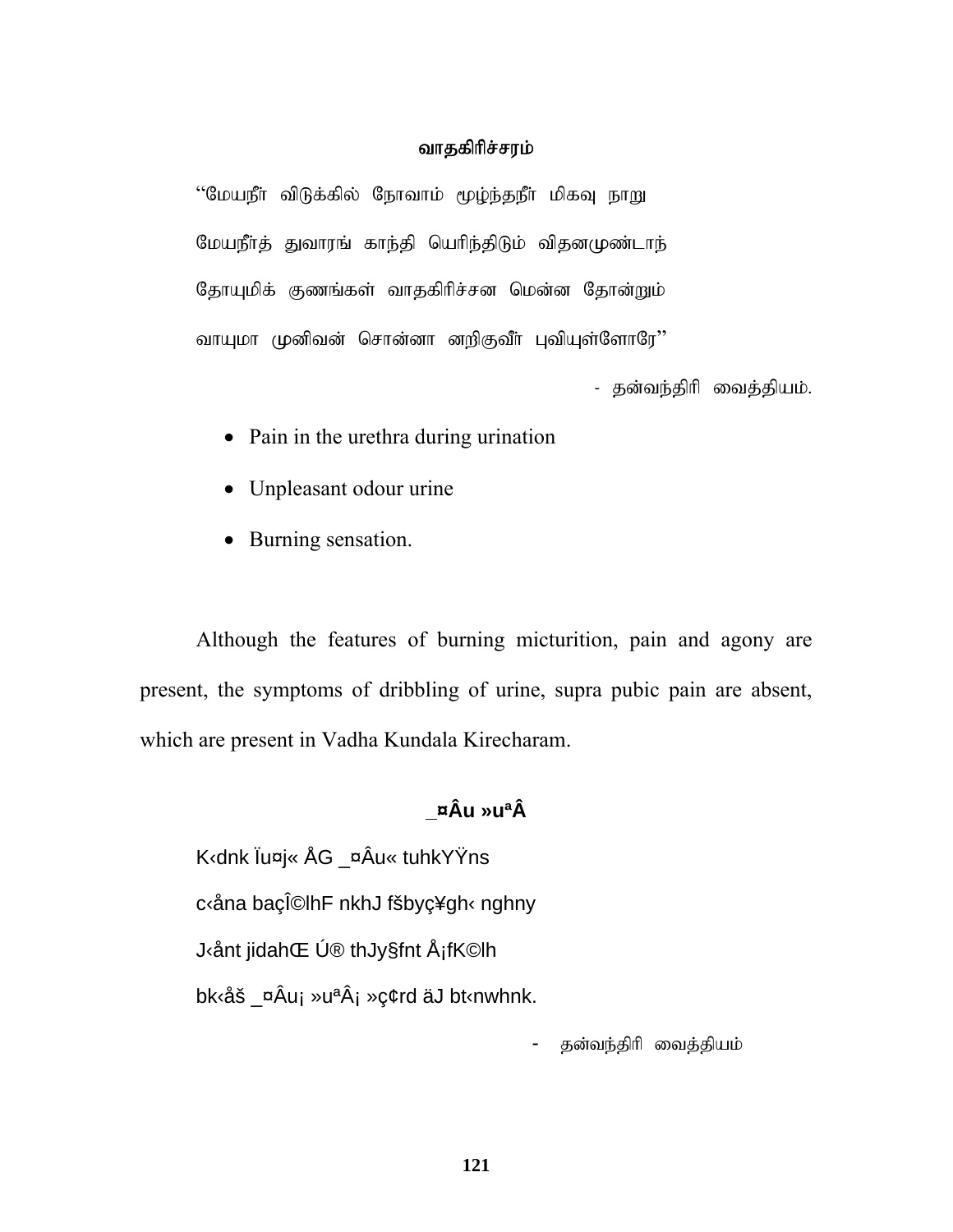- Bleeding occur before urination
- Anuria
- Burning micturition
- Pain resembles like renal calculi
- Generalised Oedema.

Although the features of burning micturition is present, the symptoms of dribbling of urine, pain in the perineal area, lower abdominal pain are absent, which are present in vadha kundala kirecharam.

| Vivathathukuria Noigal | <b>Common Symptoms</b> | <b>Absent Symptoms</b> |
|------------------------|------------------------|------------------------|
| Sanni Vadha Kirecharam | Burning micturition    | Dribbling of urine     |
|                        | Pain in the urethra    | Lower abdominal pain   |
|                        | during urination       |                        |
| Vadha Kirecharam       | Burning micturition    | Dribbling of urine     |
|                        | Pain in the urethra    | Pain in the perineal   |
|                        | during urination       | region                 |
| Moothiram Kiranthi     | Burning micturition    | Lower abdominal pain   |
|                        |                        | Dribbling of urine     |

# **CONCLUSION**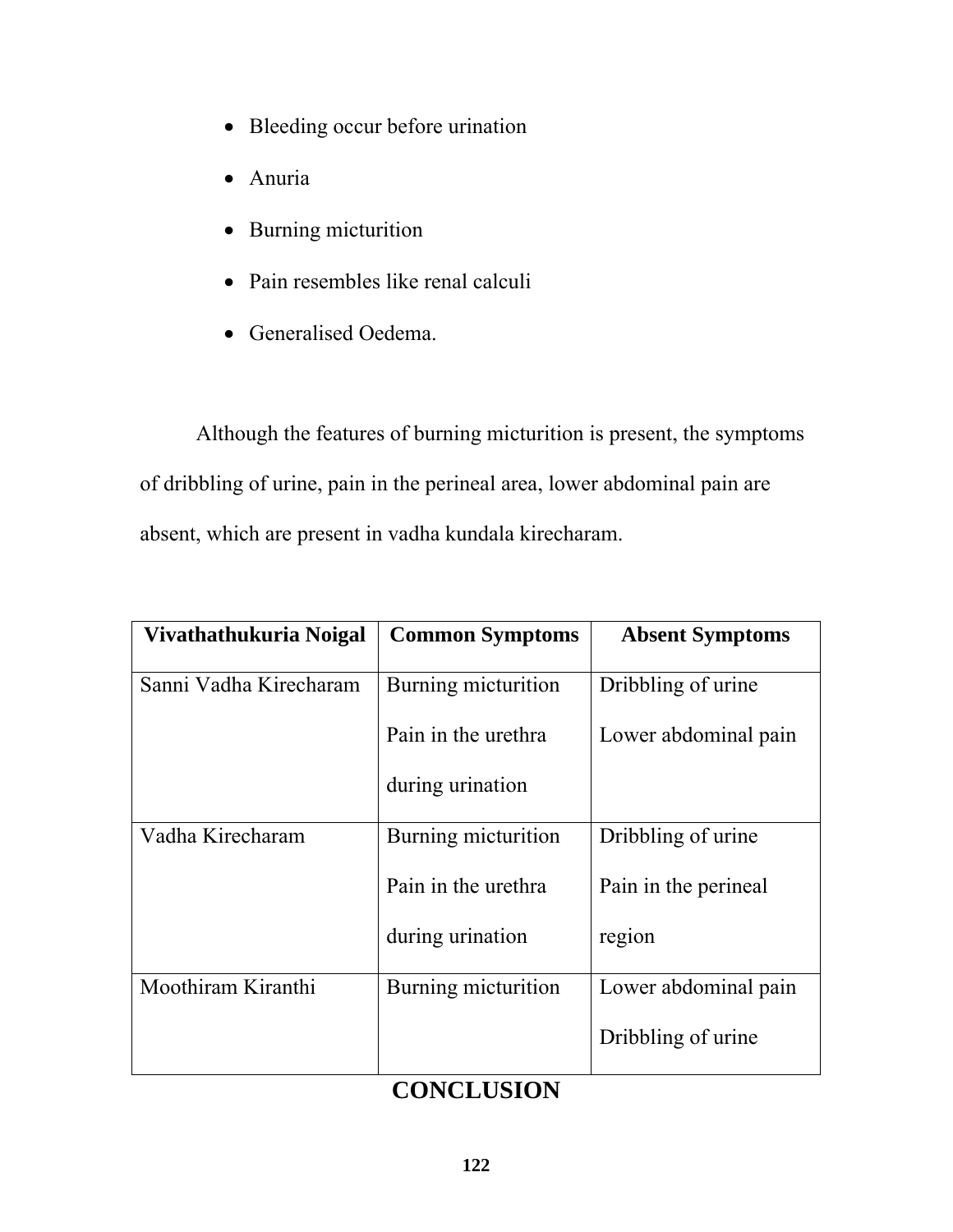Identification of disease and its pathogenesis are pre requisite for medical practice. A detailed history taking clinical examinations as per siddha guide liness are necessary to arrive at precise diagnosis.

 The study on Vadha Kundala Kirecharam was carried out in the dissertation, giving importance to the characteristics of the disease like,

- Discomfort during urination
- Dribbling of urine
- Burning micturition
- Scalding pain in the urethra during urination
- Pain in the perineal region
- Lower abdominal pain

 Diagnosis can be carried out by detailed history taking, classical clinical examination of siddha system neikuri, manikadai nool and changes in seven physical constituents and three humours.

The dissertation vadha kundala kirecharam can be diagnosis through signs, symptoms and parameters like,

| Naadi    | - Pitha vadham / Vatha pitham  |
|----------|--------------------------------|
| Neerkuri | - Yellowish cloudy urine       |
| Neikuri  | - Aravil Aazhi / Aazhil Aravam |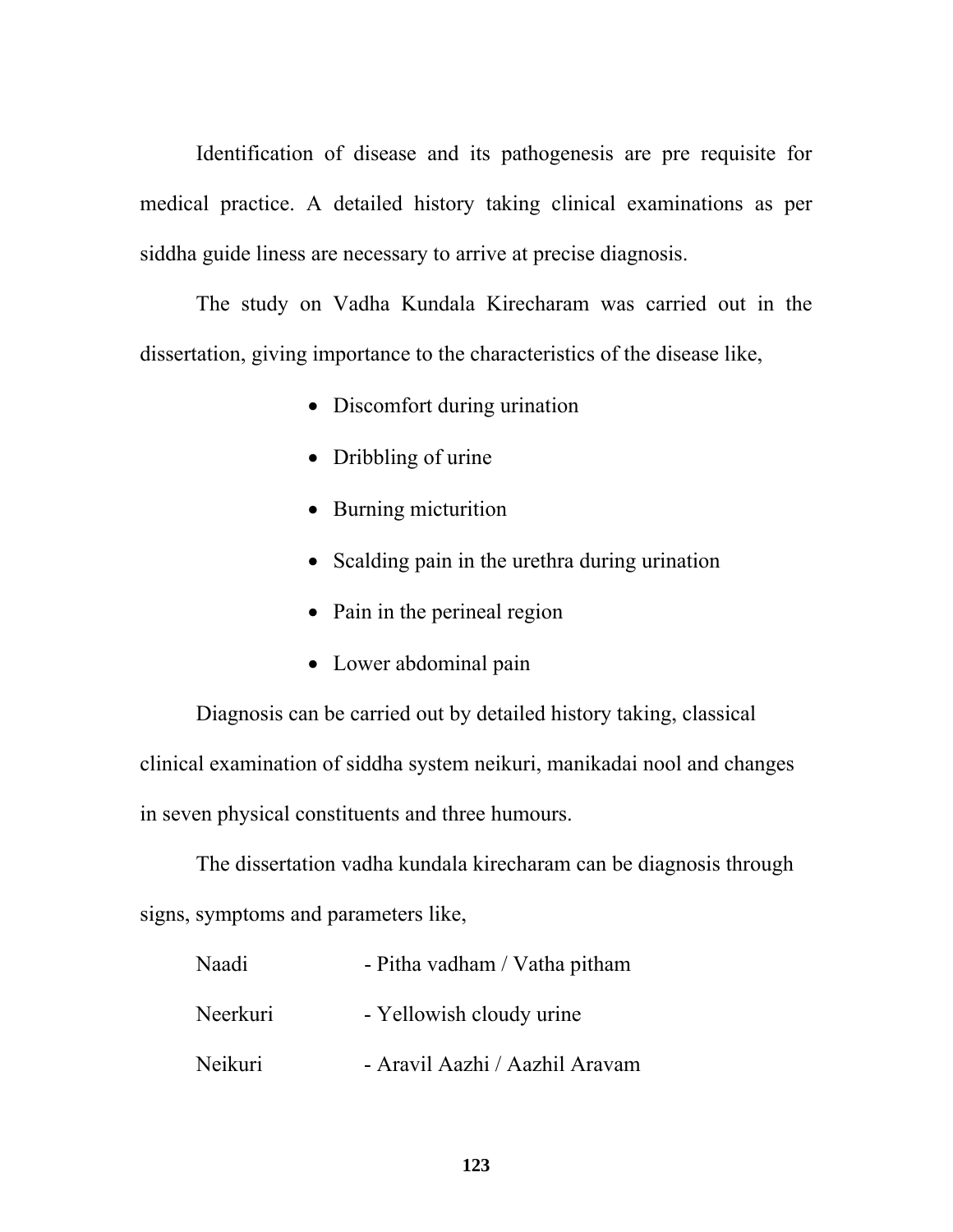Manikadainool - 9¼ virarkadai alavu will show the fate of the disease and can confirm this disease by allied parameters.

Ultrasonogram

Urine culture and sensitivity test.

This study on vadha kundala kirecharam may be correlated with cystitis which had given relevance to modern clinical entity.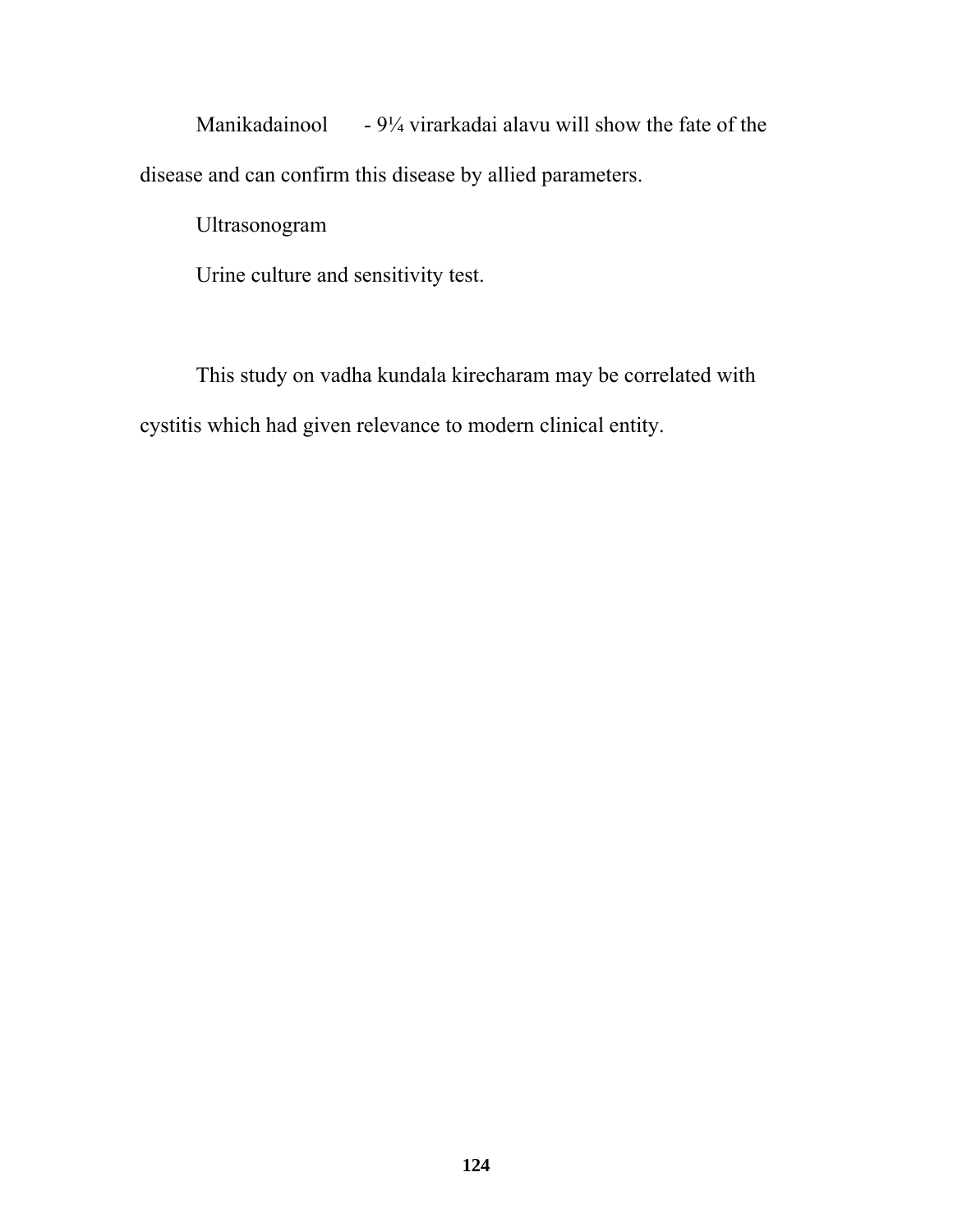# **P.G. NOI NAADAL DEPARTMENT GOVT. SIDDHA MEDICAL COLLEGE, PALAYAMKOTTAI A STUDY TO DIAGNOSE "VADHA KUNDALA KIRECHARAM' THROUGH SIDDHA DIAGNOSTIC METHODOLOGY**

#### **PROFORMA**

|  | 2. I.P. No $\cdots$ $\cdots$ $\cdots$ $\cdots$ $\cdots$ $\cdots$ $\cdots$ $\cdots$ $\cdots$                                                                                                                                                                                                                                              |
|--|------------------------------------------------------------------------------------------------------------------------------------------------------------------------------------------------------------------------------------------------------------------------------------------------------------------------------------------|
|  |                                                                                                                                                                                                                                                                                                                                          |
|  | 4. S. No $\cdots$ $\cdots$ $\cdots$ $\cdots$ 9. Occupation : $\cdots$ $\cdots$ $\cdots$ $\cdots$ $\cdots$ $\cdots$ $\cdots$                                                                                                                                                                                                              |
|  | 5. Date $\ldots$ $\ldots$ $\ldots$ $\ldots$ $\ldots$ $\ldots$ $\ldots$ $\ldots$ $\ldots$ $\ldots$ $\ldots$ $\ldots$ $\ldots$ $\ldots$ $\ldots$ $\ldots$ $\ldots$ $\ldots$ $\ldots$ $\ldots$ $\ldots$ $\ldots$ $\ldots$ $\ldots$ $\ldots$ $\ldots$ $\ldots$ $\ldots$ $\ldots$ $\ldots$ $\ldots$ $\ldots$ $\ldots$ $\ldots$ $\ldots$ $\ld$ |
|  |                                                                                                                                                                                                                                                                                                                                          |
|  |                                                                                                                                                                                                                                                                                                                                          |

#### **Signature of Department faculty**

| 13. History of present illness: |
|---------------------------------|
|                                 |
|                                 |
|                                 |
|                                 |
|                                 |
| 14. Past history:               |
|                                 |
|                                 |
|                                 |
| 15. Family history:             |
|                                 |
|                                 |
|                                 |
| 16. Personal history:           |
|                                 |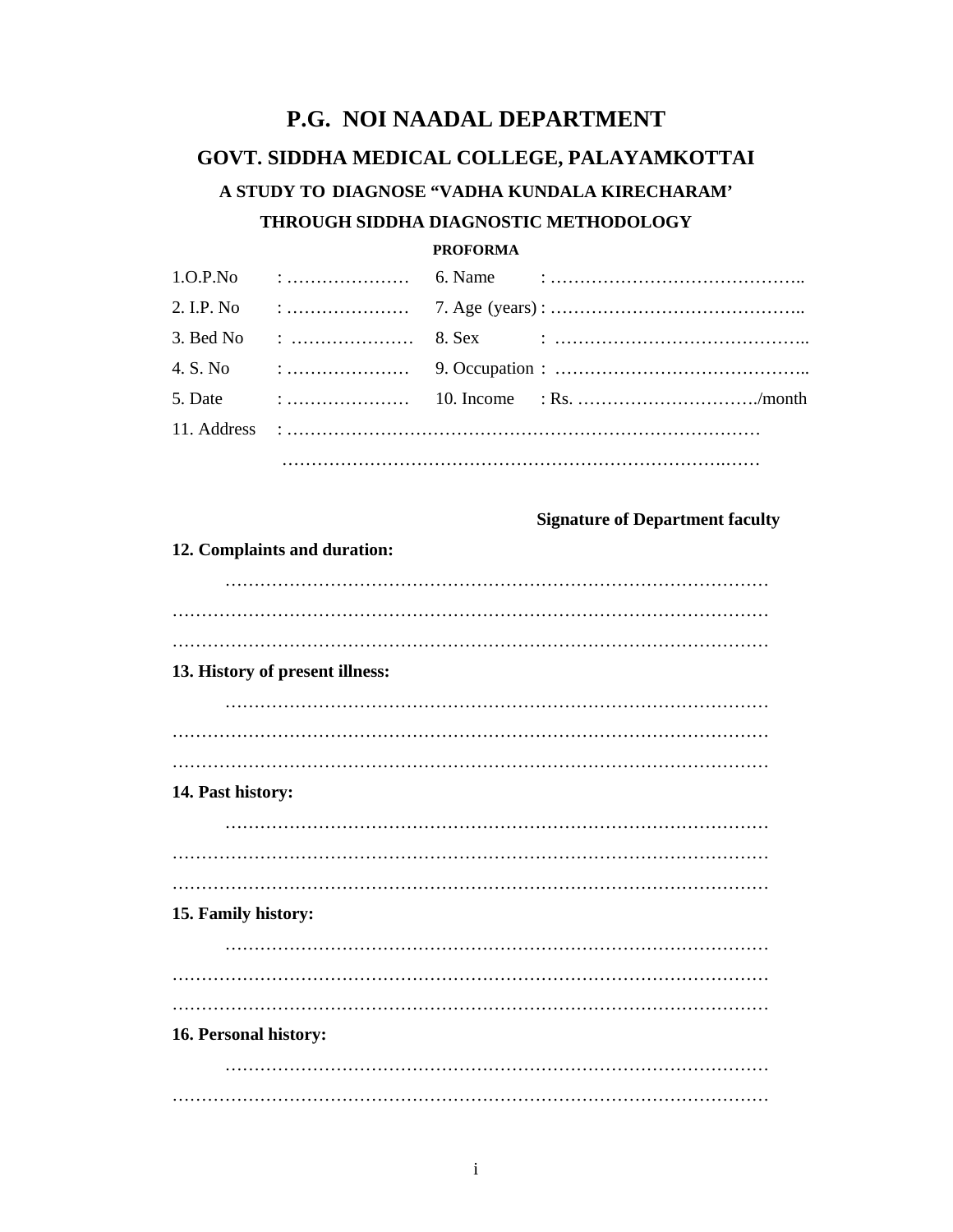| <b>HABITS</b>         |                |   | 1.No |           | 2.Yes |  |
|-----------------------|----------------|---|------|-----------|-------|--|
| 17. Betelnut chewer : |                |   |      |           |       |  |
| 18. Tobacco           | $\ddot{\cdot}$ |   |      |           |       |  |
| 19. Tea               | $\ddot{\cdot}$ |   |      |           |       |  |
| 20. Coffee            | $\ddot{\cdot}$ |   |      |           |       |  |
| 21. Smoking           | $\ddot{\cdot}$ |   |      |           |       |  |
| 22. Alcohol           | ٠              |   |      |           |       |  |
| 23. Yoga              |                |   |      |           |       |  |
|                       | $\ddot{\cdot}$ |   |      |           |       |  |
| 24. Food habits       |                | V |      | <b>NV</b> |       |  |

#### **GENERAL ETIOLOGY FOR VADHA KUNDALA KIRECHARAM**

|                                             | 1.No | 2.Yes |
|---------------------------------------------|------|-------|
| 25. Increased intake of spicy foods         |      |       |
| 26. Indigested food                         |      |       |
| 27. Heavy intake of food                    |      |       |
| 28. Excessive indulgence in sexual activity |      |       |
| 29. Alcoholism                              |      |       |

#### **CLINICAL SYMPTOMS OF VADHA KUNDALA KIRECHARAM**

|                                   | 1.Absent | 2.Present |  |
|-----------------------------------|----------|-----------|--|
| 30. Discomfort during micturition |          |           |  |
| 31. Dribbling of urine            |          |           |  |
| 32. Burning micturition           |          |           |  |
| 33. Scalding pain in the urethra  |          |           |  |
| 34. Pain in the perineal region   |          |           |  |
| 35. Lower abdominal pain          |          |           |  |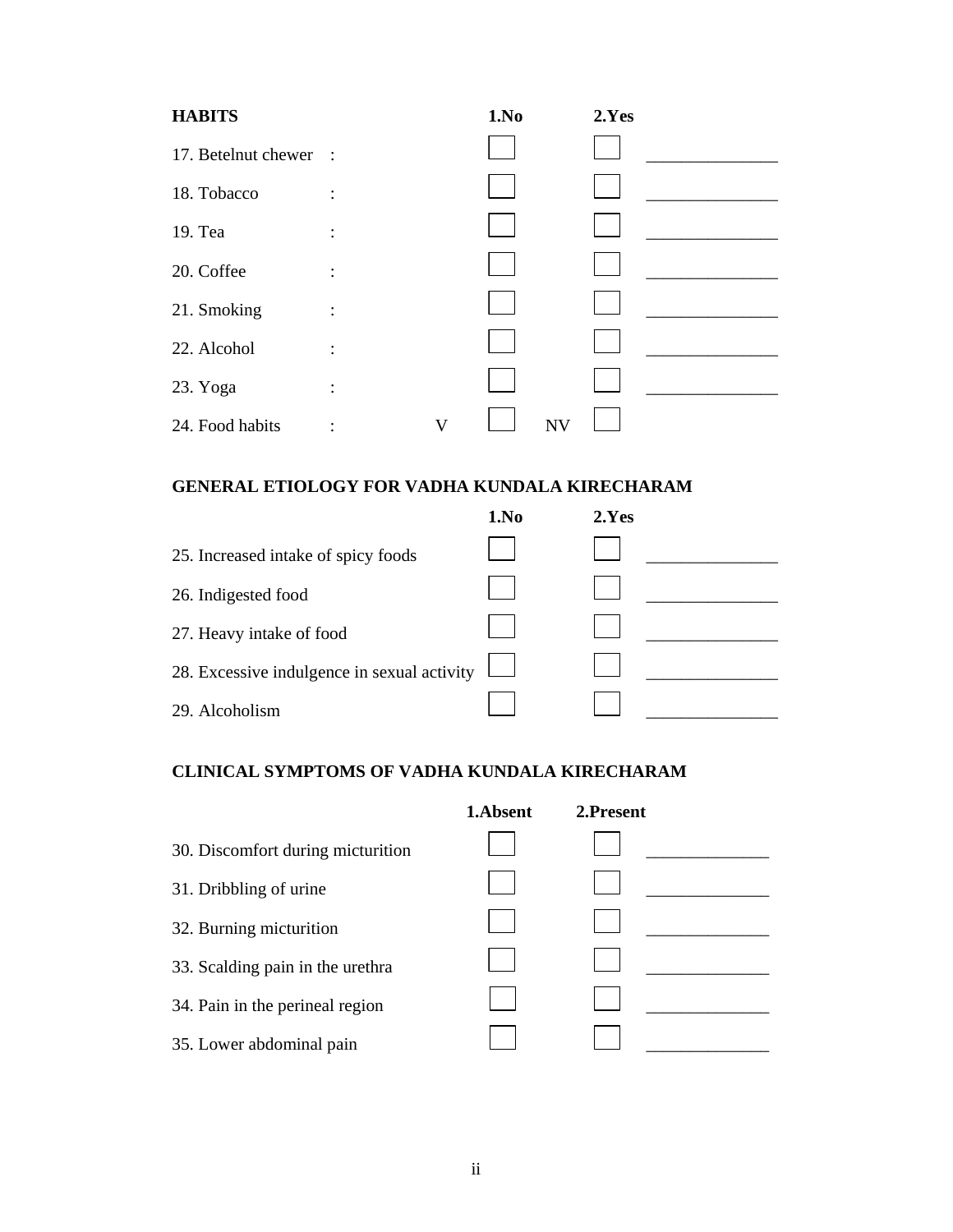#### **ASSOCIATED SYMPTOMS**

| 36. Fever                              |                        |              |
|----------------------------------------|------------------------|--------------|
| 37. Haematuria                         |                        |              |
| <b>GENERAL EXAMINATION</b>             |                        |              |
| 38. Weight<br>$\ddot{\cdot}$           | kgs                    |              |
| 39. Temperature<br>$\ddot{\cdot}$      |                        | $^{\circ}$ F |
| 40. Pulse rate<br>$\ddot{\phantom{a}}$ | /minute                |              |
| 41. Heart rate                         | /minute                |              |
| 42. Respiratory rate<br>$\ddot{\cdot}$ | /minute                |              |
| 43. Blood pressure                     |                        | mmHg         |
|                                        | 1. Absent              | 2. Present   |
| 44. Pallor                             |                        |              |
| 45. Jaundice                           |                        |              |
| 46. Cyanosis                           |                        |              |
| 47. Lymphadenopathy                    |                        |              |
| 48. Pedal edema                        |                        |              |
| 49. Clubbing                           |                        |              |
| 56. Jugular venous pulsation           |                        |              |
| <b>VITAL ORGANS EXAMINATION</b>        |                        |              |
|                                        | 1.Normal<br>2.Affected |              |
| 50. Stomach                            |                        |              |
| 51. Liver                              |                        |              |
| 52. Spleen                             |                        |              |
| 53. Lungs                              |                        |              |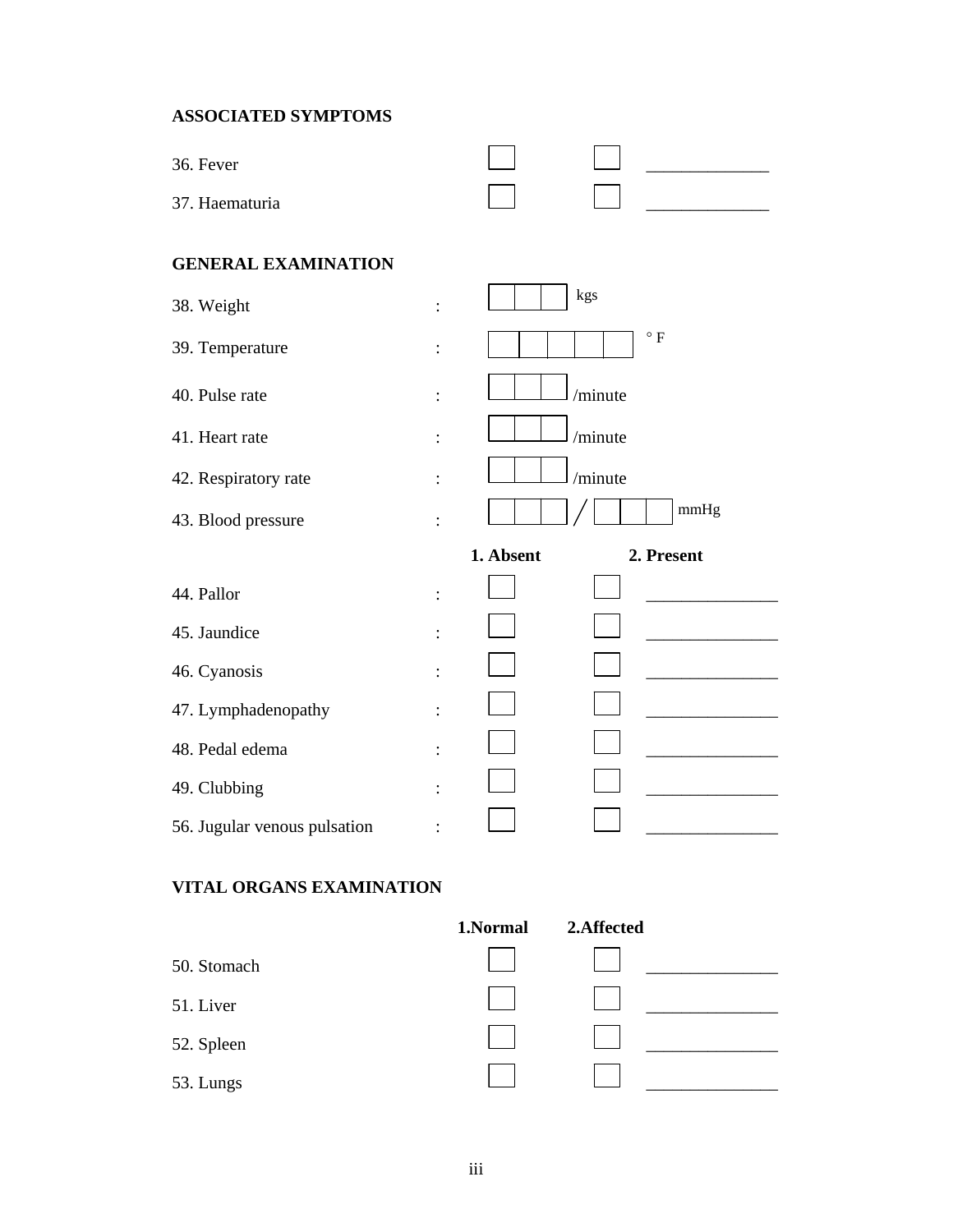| 54. Heart  |  |  |
|------------|--|--|
| 55. Kidney |  |  |
| 56. Brain  |  |  |

# **SIDDHA SYSTEM OF EXAMINATION**

# **IYMPORIGAL / IYMPULANGAL**

|                    | 1.Normal | 2.Affected |  |
|--------------------|----------|------------|--|
| 57. Mei/Ooru       |          |            |  |
| 58. Vaai/Suvai     |          |            |  |
| 59. Kann/Oli       |          |            |  |
| 60. Mookku/Naatram |          |            |  |
| 61. Sevi/Osai      |          |            |  |

#### **KANMENTHIRIYANGAL / KANMAVIDAYANGAL**

|                        | 1.Normal    | 2.Affected   |  |
|------------------------|-------------|--------------|--|
| 62. Kai/Thaanam        |             |              |  |
| 63. Kaal/Kamanam       |             |              |  |
| 64. Vaai/Vasanam       |             |              |  |
| 65. Eruvaai/Visarkkam  |             |              |  |
| 66. Karuvaai/Aanantham |             |              |  |
|                        |             |              |  |
| 67. YAAKKAI            |             |              |  |
| 1. Vali                | 2. Azhal    | 3. Iyam      |  |
| 4. Valiazhal           | 5. Valiiyam | 6. Azhalvali |  |
| 7. Azhaliyam           | 8. Iyavali  | 9. Iyaazhal  |  |
|                        |             |              |  |
| 68. GUNAM 1. Sathuvam  | 2. Rasatham | 3. Thamasam  |  |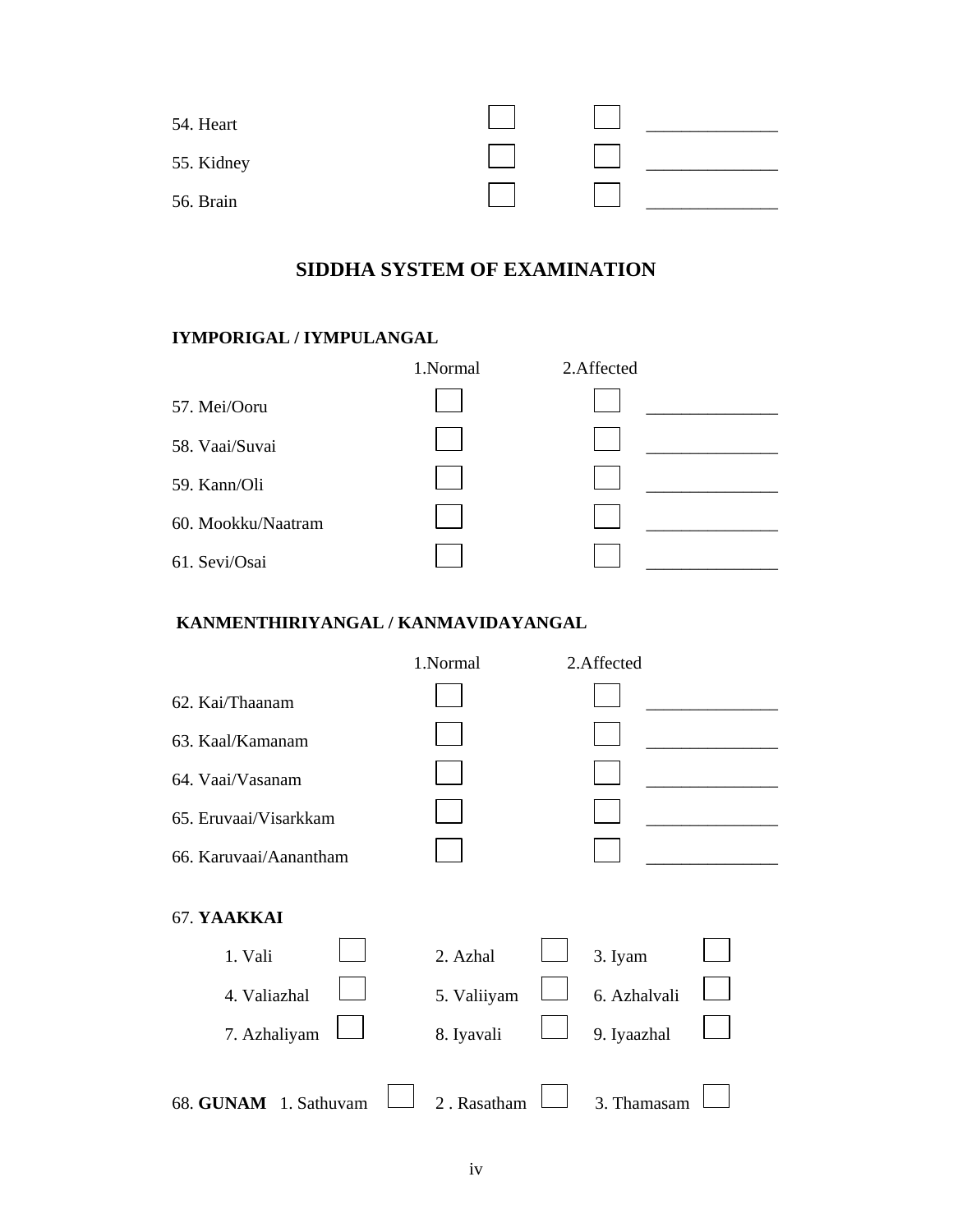#### **KOSAM**

|                        | 1. Normal | 2. Affected |  |
|------------------------|-----------|-------------|--|
| 69. Annamaya Kosam     |           |             |  |
| 70. Praanamaya Kosam   |           |             |  |
| 71. Manomaya Kosam     |           |             |  |
| 72. Vingnanamaya Kosam |           |             |  |
| 73. Aanandamaya Kosam  |           |             |  |
|                        |           |             |  |
| <b>UDAL THATHUKKAL</b> | 1. Normal | 2. Affected |  |
|                        |           |             |  |
|                        |           |             |  |
| 74. Saaram             |           |             |  |
| 75. Senneer            |           |             |  |
| 76. Oon                |           |             |  |
| 77. Kozhuppu           |           |             |  |
| 78. Enbu               |           |             |  |
| 79. Moolai             |           |             |  |

#### **UYIR THATHUKKAL**

| I. VALI                      | 1. Normal | 2. Affected |  |
|------------------------------|-----------|-------------|--|
| 81. Uyirkkaal (Praanan)      |           |             |  |
| 82. Keelnokkukkaal (Abaanan) |           |             |  |
| 83. Nadukkaal (Samaanan)     |           |             |  |
| 84. Melnokkukkaal (Udhaanan) |           |             |  |
| 85. Paravukaal (Viyaanan)    |           |             |  |
| 86. Vaanthikkaal (Naahan)    |           |             |  |
| 87. Vizhikkaal (Koorman)     |           |             |  |
| 88. Thummikkaal (Kirukaran)  |           |             |  |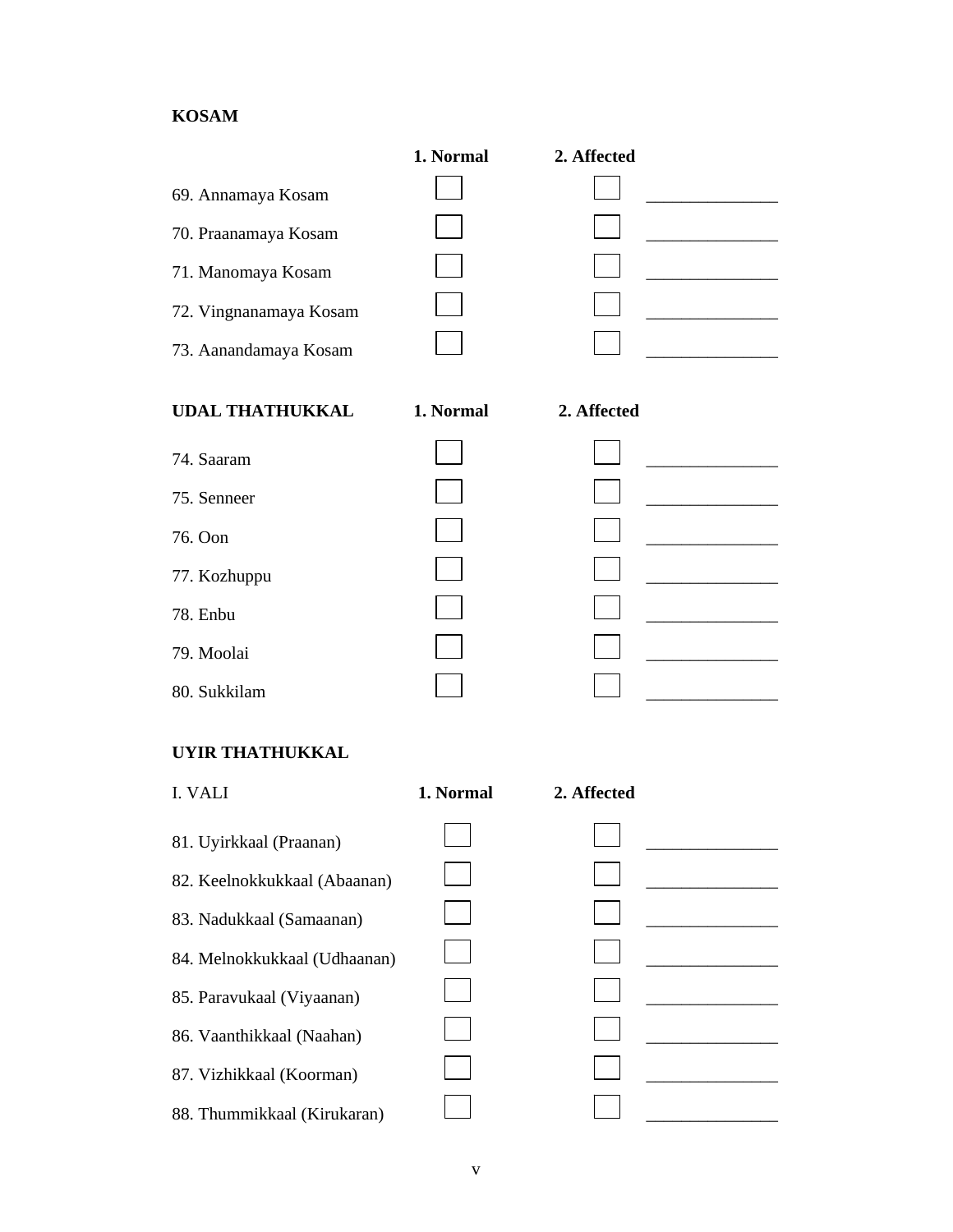| 89. Kottavikkaal (Devathathan) |  |  |
|--------------------------------|--|--|
| 90. Veengukkaal (Dhananjeyan)  |  |  |

# II. AZHAL **1. Normal 2. Affected**

| 91. Aakkanal (Anala pitham)       |  |  |
|-----------------------------------|--|--|
| 92. Vannayeri (Ranjaka pitham)    |  |  |
| 93. Olloliththee (Prasaka pitham) |  |  |
| 94. Nokkuazhal (Aalosaka pitham)  |  |  |
| 95. Aatralangi (Saathaka pitham)  |  |  |
|                                   |  |  |

III. IYAM **1. Normal 2. Affected** 

- 96. Ali Iyam (Avalambagam)  $\Box$ 97. Neerppi Iyam (Kilethagam)  $\Box$
- 98. Suvaikaan Iyam (Pothagam) \_\_\_\_\_\_\_\_\_\_\_\_\_\_\_
- 99. Niraivu Iyam (Tharpagam)  $\Box$
- 100. Ondri Iyam (Santhigam) \_\_\_\_\_\_\_\_\_\_\_\_\_\_\_

# **MUKKUTRA MIGU GUNAM**

| <b>I. VALI MIGU GUNAM</b>                | 1. Absent | 2. Present |
|------------------------------------------|-----------|------------|
| 101. Emaciation                          |           |            |
| 102. Blackish discolouration of the body |           |            |
| 103. Desire to take hot food             |           |            |
| 104. Shivering of the body               |           |            |
| 105. Abdominal distension                |           |            |
| 106. Insomnia                            |           |            |
| 107. Constipation                        |           |            |
|                                          |           |            |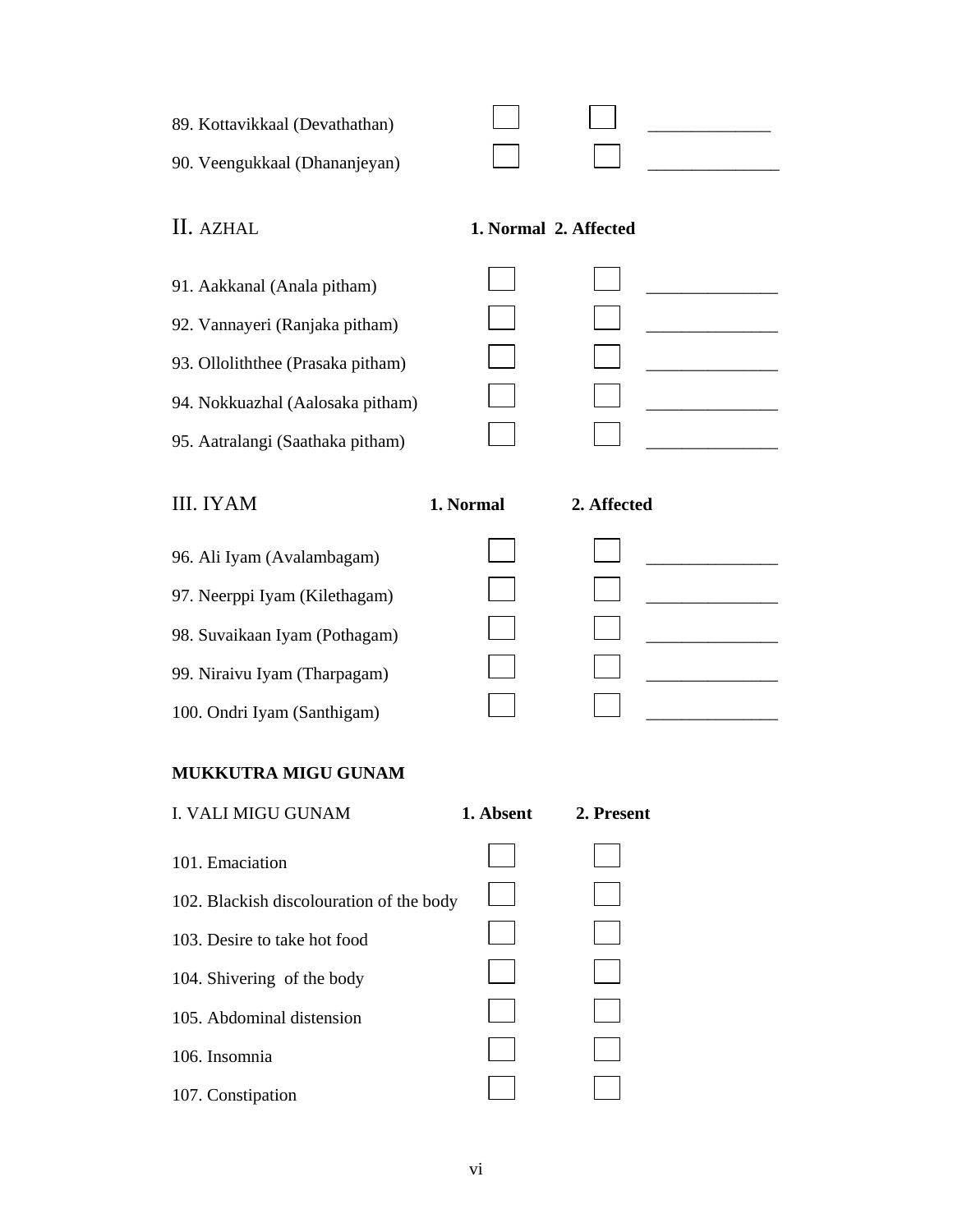| 108. Weakness                 |  |
|-------------------------------|--|
| 109. Weakness of sense organs |  |
| 110. Giddiness                |  |
| 111. Sluggishness             |  |

| II. AZHAL MIGU GUNAM                      | 1. Absent | 2. Present |
|-------------------------------------------|-----------|------------|
| 112. Yellowish discolouration of the skin |           |            |
| 113. Yellowish discolouration of the eye  |           |            |
| 114. Yellowish discolouration of urine    |           |            |
| 115. Yellowish discolouration of faeces   |           |            |
| 116. Increased appetite                   |           |            |
| 117. Burning sensation of the body        |           |            |
| 118. Insomnia                             |           |            |

| <b>III. IYAM MIGU GUNAM</b> | 1. Absent | 2. Present |
|-----------------------------|-----------|------------|
| 119. Excessive salivation   |           |            |
| 120. Eraippu (dyspnoea)     |           |            |
| 121. Heaviness of the body  |           |            |
| 122. Whiteness of the body  |           |            |
| 123. Chillness of the body  |           |            |
| 124. Reduced appetite       |           |            |
| 125. Cough                  |           |            |
| 126. Increased sleep        |           |            |
| 127. Sluggishness           |           |            |
|                             |           |            |

#### **128. STATE OF MUKKUTRAM**

| Vali<br>1. | 2. Azhal | 3 Ivam<br>◡. |  |
|------------|----------|--------------|--|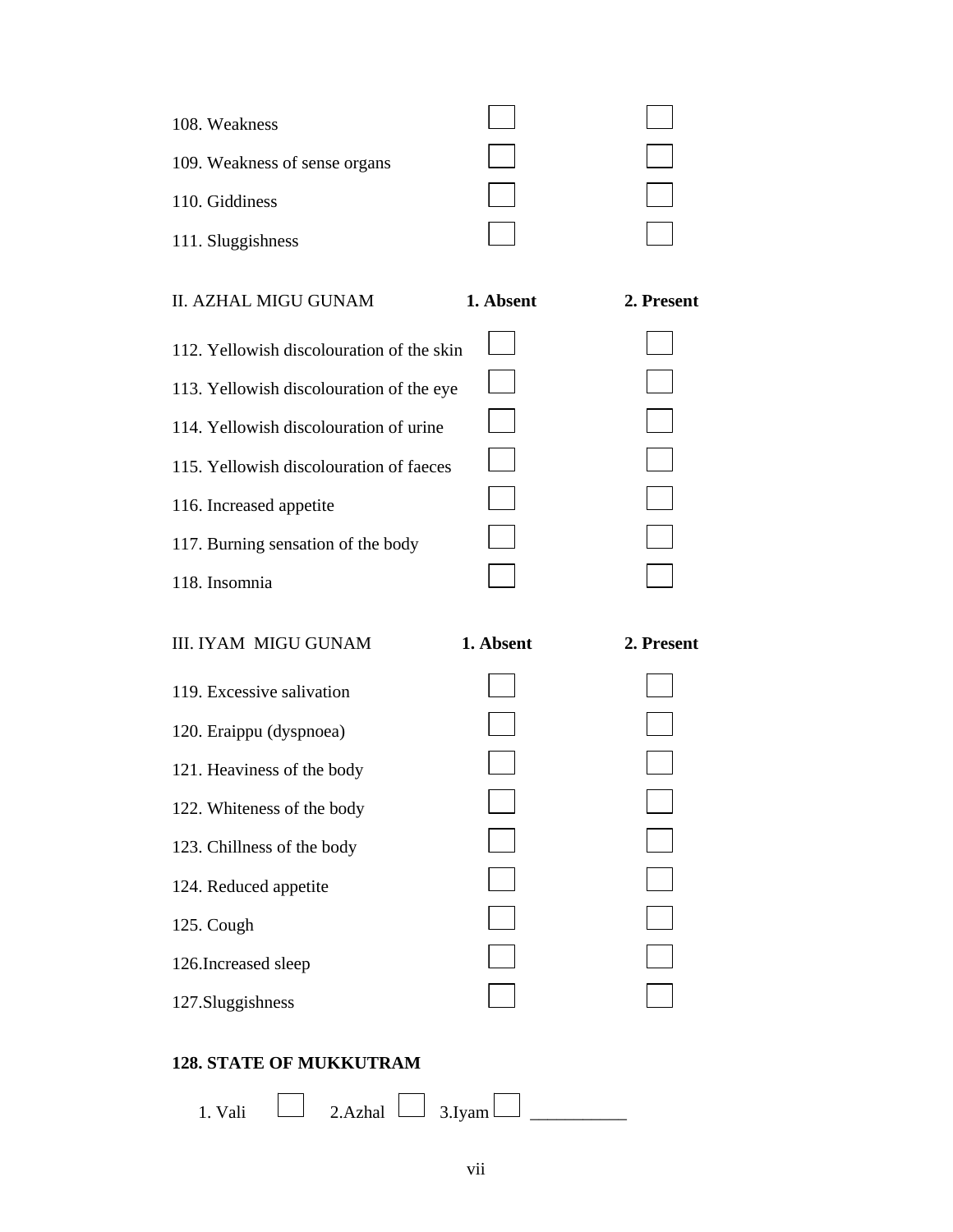#### **129. NOI UTRA KAALAM**

|                     | 1. Kaarkaalam                        | 2. Koothirkaalam                                                           |            |                   |  |
|---------------------|--------------------------------------|----------------------------------------------------------------------------|------------|-------------------|--|
|                     | 3. Munpanikaalam                     | 4. Pinpanikaalam                                                           |            |                   |  |
|                     | 5. Ilavenirkaalam                    | 6. Muthuvenirkaalam                                                        |            |                   |  |
| 130. NOI UTRA NILAM |                                      |                                                                            |            |                   |  |
| 1. Kurinji          |                                      | 2. Mullai                                                                  |            | 3. Marutham       |  |
| 4. Neithal          |                                      | 5. Paalai                                                                  |            |                   |  |
|                     | <b>ENNVAGAI THERVUKAL</b>            |                                                                            |            |                   |  |
| <b>NAA</b>          |                                      |                                                                            |            |                   |  |
|                     | 131 . Maa Padinthiruththal 1. Absent |                                                                            | 2. Present |                   |  |
| 132. Niram          | 1. Karuppu                           | 2. Manjal/Sivappu                                                          |            |                   |  |
|                     | 3. Veluppu                           | 4. Others                                                                  |            |                   |  |
| 133. Suvai          | 1. Pulippu                           | 2. Kaippu                                                                  |            | 3. Inippu         |  |
|                     | 4. Thuvarppu                         | 5. Kaarppu                                                                 |            | 4. Uppu           |  |
| 134. Vedippu        | 1. Absent                            | 2. Present                                                                 |            |                   |  |
|                     | 135. Vaai neer ooral 1. Normal L     | 2. Excess $\Box$ 3. Scanty                                                 |            | 4. Absent         |  |
| 136. NIRAM          | 1. Karuppu                           | 2. Manjal $\Box$ 3. Veluppul                                               |            | 4. Maaniram       |  |
| 137. MOZ HI         | 1. Sama oli L                        | ∟ 2. Uraththa oli l                                                        | ┍          | 3. Thaazhntha oli |  |
| <b>VIZHI</b>        |                                      |                                                                            |            |                   |  |
|                     |                                      | 138. Niram 1. Karuppu $\Box$ 2. Manjal 3. Sivappu $\Box$ 4. Veluppu $\Box$ |            |                   |  |
| 139. Kanneer        | 1. Normal                            | 2. Abnormal                                                                |            |                   |  |
| 140. Erichchal      | 1. Absent                            | 2. Present                                                                 |            |                   |  |
|                     | 141. Peelai seruthal 1. Absent       | 2. Present                                                                 |            |                   |  |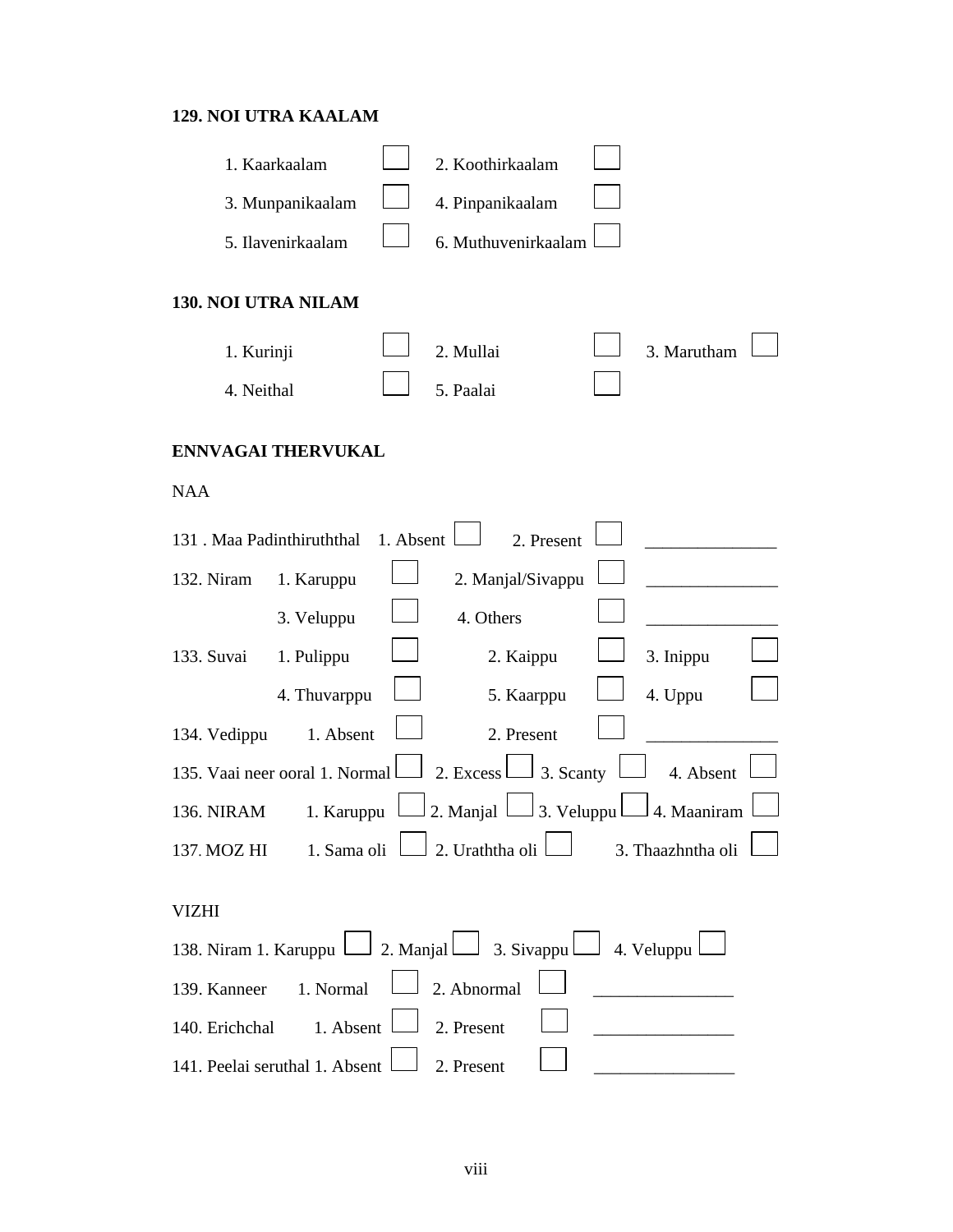#### **MEIKKURI**

| 142. Veppam 1. Midhaveppam $\Box$ 2. Miguveppam $\Box$<br>3. Thatpam                                               |
|--------------------------------------------------------------------------------------------------------------------|
| 3. Reduced<br>143. Viyarvai 1. Normal $\Box$ 2. Increased                                                          |
| 144. Thodu vali 1. Absent  <br>2. Present                                                                          |
| MALAM                                                                                                              |
| 145. Niram 1. Karuppu   2. Manjal  <br>3. Sivappu<br>4. Veluppu                                                    |
| 2. Irugal $\Box$<br>4. Bulky<br>146. Thanmai 1. Ilagal $\Box$<br>3. Thin                                           |
| 2. Increased<br>3. Decreased<br>147. Alavu<br>1.Normal                                                             |
| 148. Kalichchal 1. Absent<br>2. Present                                                                            |
| 149. Seetham<br>2. Present<br>1. Absent                                                                            |
| 150. Vemmai 1. Absent<br>2. Present                                                                                |
| <b>MOOTHIRAM</b> (Siruneer)                                                                                        |
| Neerkkuri                                                                                                          |
| 151. Niram 1. Venmai $\Box$ 2. Manjal $\Box$ 3. Sivappu $\Box$ 4. Others $\Box$<br>152. Manam 1. Absent 2. Present |
| 3. Reduced<br>153. Nurai 1. Normal 2. Increased                                                                    |
| 3. Reduced<br>154. Edai(Ganam) 1. Normal<br>2. Increased                                                           |
| 155. Enjal(Alavu) 1. Normal<br>3. Reduced<br>2. Increased                                                          |
| 2. Night<br>156. Thadavai<br>1. Day<br>/day                                                                        |
| 157. Neikkuri                                                                                                      |
| 2. Mothiram<br>1. Aravam<br>Diagram                                                                                |
| 3. Muthu<br>4. Aravil Mothiram                                                                                     |
| 5. Aravil Muthu<br>6. Mothirathil Aravam                                                                           |
| 7. Mothirathil Muthu<br>8. Muthil Aravam                                                                           |
| 9. Muthil Mothiram<br>10. Asathiyam                                                                                |
| 11. Mellena paraval                                                                                                |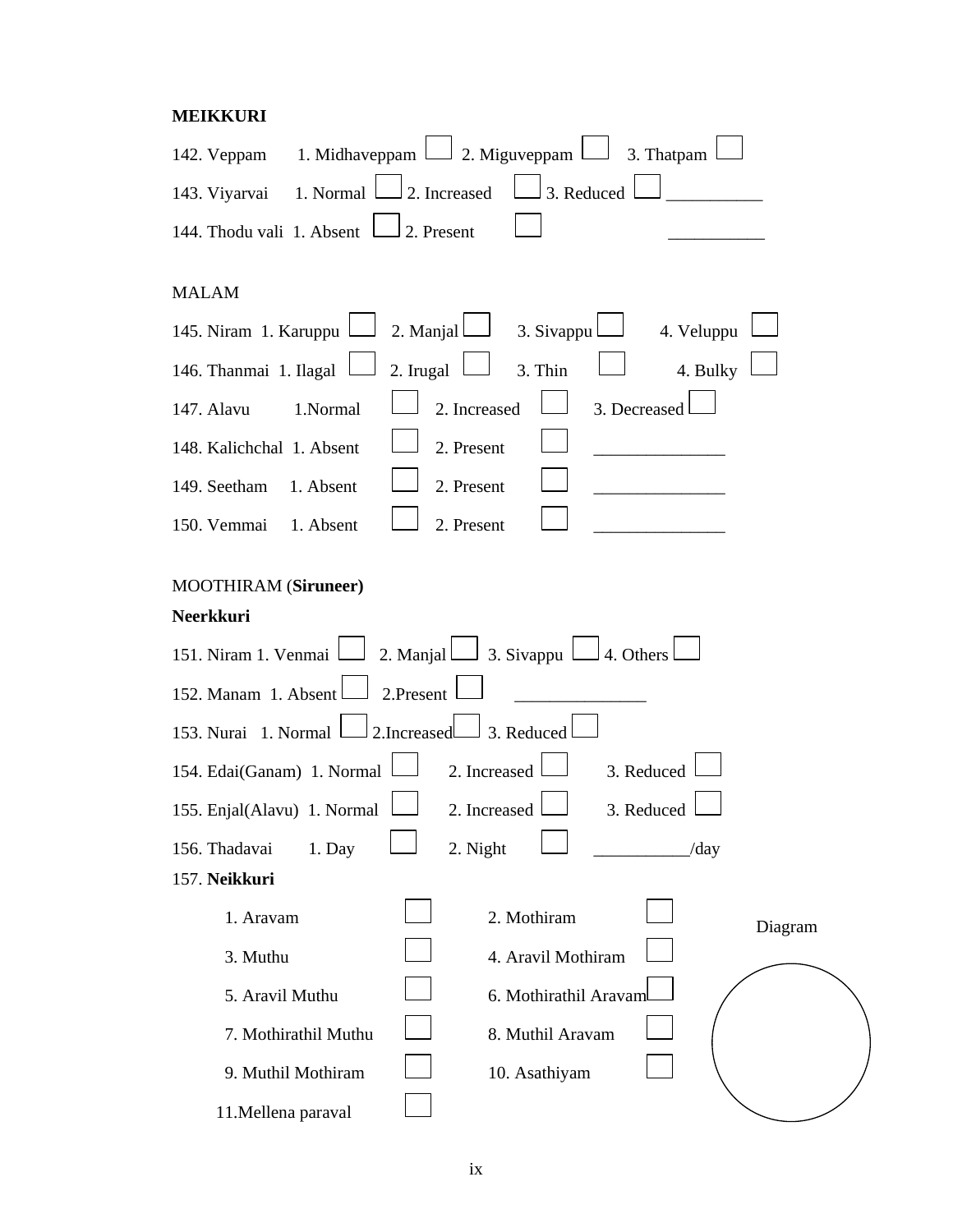#### **NAADI (KAIKKURI)**

#### **Naadi Nithanam**

158. Kaalam

| 1. Kaarkaalam                               |           |             | 2. Koothirkaalam |                     |                |  |
|---------------------------------------------|-----------|-------------|------------------|---------------------|----------------|--|
| 3. Munpanikaalam                            |           |             | 4. Pinpanikaalam |                     |                |  |
| 5. Ilavenirkaalam                           |           |             |                  | 6. Mudhuvenirkaalam |                |  |
| 1. Kulir<br>159. Desam                      |           | 2. Veppam   |                  |                     |                |  |
| 160. Vayathu 1. 1-33yrs                     |           | 2.34-66yrs  |                  | 3.67-100yrs         |                |  |
| 161. Udal Vanmai 1. Iyyalbu                 |           | 2. Valivu   |                  | 3. Melivu           |                |  |
| 162. Naadiyin Vanmai                        | 1. Vanmai |             |                  | 2. Menmai           |                |  |
| 163. Naadiyin Panbu                         |           |             |                  |                     |                |  |
| 1. Thannadai                                |           |             | 2. Puranadai     |                     | 3. Illaiththal |  |
| 4. Kathiththal                              |           |             | 5. Kuthiththal   |                     | 6. Thullal     |  |
| 7. Azhunthal                                |           |             | 8. Paduththal    |                     | 9. Kalaththal  |  |
| 10. Munnookku                               |           |             | 11. Pinnokku     |                     | 12. Suzhalal   |  |
| 13. Pakkanokku                              |           |             |                  |                     |                |  |
| 164. Naadi nadai                            |           |             |                  |                     |                |  |
| 1. Vali                                     |           | 2. Azhal    |                  |                     | 3.Iyam         |  |
| 4. Valiazhal                                |           | 5. Valiiyam |                  |                     | 6. Azhalvali   |  |
| 7. Azhaliyam                                |           | 8. Iyavali  |                  |                     | 9. Iyaazhal    |  |
| 10. Sanni                                   |           |             |                  |                     |                |  |
| 165. MANIKKADAI NOOL<br>(Viral Kadai Alavu) |           |             |                  |                     |                |  |
| 166. Date of Birth                          |           |             |                  |                     |                |  |
| 167. Time of Birth                          |           |             |                  |                     |                |  |
| 168. Place of Birth                         |           |             |                  |                     |                |  |
| 169. Pirandha Thinai                        |           |             |                  |                     |                |  |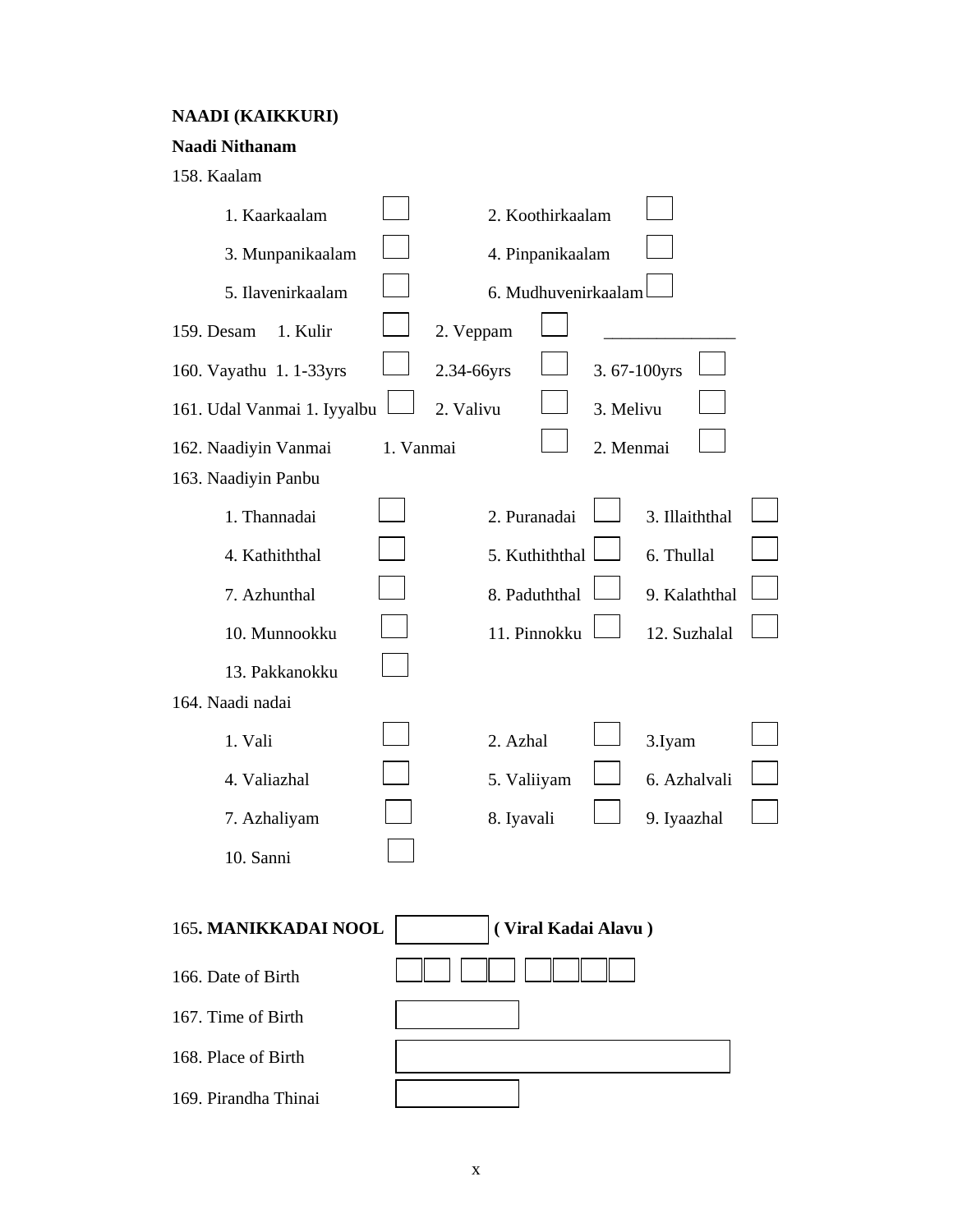# 170. **NATCHATHIRAM**

| 1. Aswini                                                             | 2.Barani          | 3.Karthikai      |  |  |  |  |  |
|-----------------------------------------------------------------------|-------------------|------------------|--|--|--|--|--|
| 4. Rohini                                                             | 5.Mirugaseeridam  | 6. Thiruvathirai |  |  |  |  |  |
| 7. Punarpoosam                                                        | 8.Poosam          | 9. Aayilyam      |  |  |  |  |  |
| 10. Makam                                                             | 11.Pooram         | 12. Uththiram    |  |  |  |  |  |
| 13. Astham                                                            | 14. Chiththirai   | 15. Swathi       |  |  |  |  |  |
| 16. Visakam                                                           | 17. Anusam        | 18. Kettai       |  |  |  |  |  |
| 19. Moolam                                                            | 20. Pooradam      | 21. Uththiradam  |  |  |  |  |  |
| 22. Thiruvonam                                                        | 23. Avittam       | 24. Sadhayam     |  |  |  |  |  |
| 25. Poorattathi                                                       | 26. Utthirattathi | 27. Revathi      |  |  |  |  |  |
| 28. Not known                                                         |                   |                  |  |  |  |  |  |
| 3. III $\Box$<br>4.1V<br>2. $\text{II}$ $\Box$<br>29. Paadham<br>1. I |                   |                  |  |  |  |  |  |
| 171. RAASI                                                            |                   |                  |  |  |  |  |  |
| 1. Mesam                                                              | 2. Rishabam       | 3. Midhunam      |  |  |  |  |  |
| 4. Kadakam                                                            | 5. Simmam         | 6. Kanni         |  |  |  |  |  |
| 7. Thulam                                                             | 8. Viruchiham     | 9. Dhanusu       |  |  |  |  |  |
| 10. Maharam<br>11. Kumbam<br>12. Meenam                               |                   |                  |  |  |  |  |  |
| 13. Not known                                                         |                   |                  |  |  |  |  |  |
|                                                                       |                   |                  |  |  |  |  |  |
| <b>INVESTIGATIONS</b>                                                 |                   |                  |  |  |  |  |  |
| <b>BLOOD</b>                                                          |                   |                  |  |  |  |  |  |
| 172. TC                                                               |                   | Cells / cumm     |  |  |  |  |  |
| 173. DC (%)                                                           | 2.L<br>: 1.P      | 3.E              |  |  |  |  |  |
|                                                                       | 4.B               | 5.M              |  |  |  |  |  |
| 174. Hb                                                               |                   | gms %            |  |  |  |  |  |
| 175. E.S.R.<br>(mm / hr)                                              |                   |                  |  |  |  |  |  |
| 176. Blood Sugar F / PP / R<br>mgs %                                  |                   |                  |  |  |  |  |  |